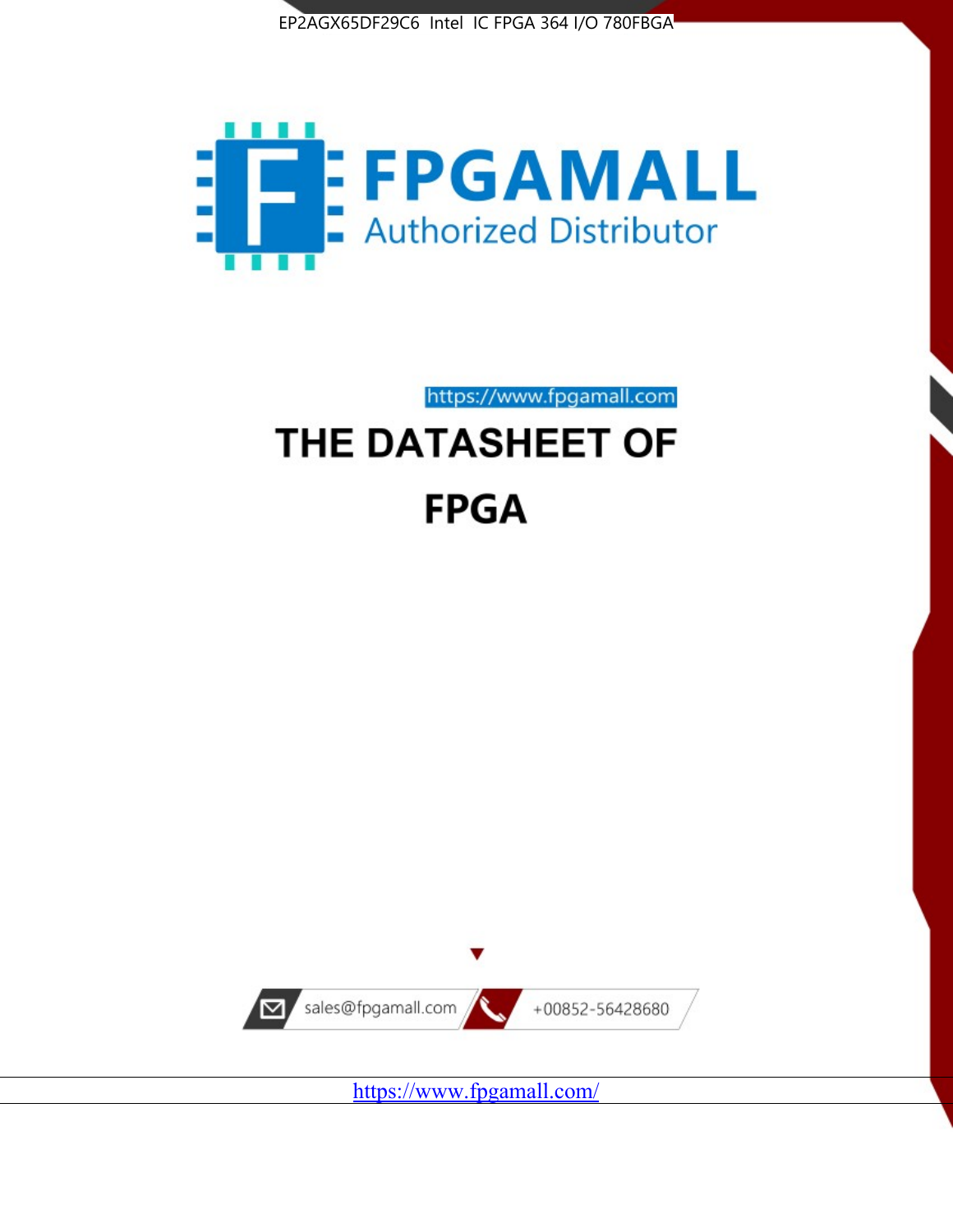EP2AGX65DF29C6 Intel IC FPGA 364 I/O 780FBGA



**1. Device Datasheet for Arria II Devices**

**AIIGX53001-4.4**

This chapter describes the electrical and switching characteristics of the Arria® II device family. The Arria II device family includes the Arria II GX and GZ devices. Electrical characteristics include operating conditions and power consumption. Switching characteristics include transceiver specifications, core, and periphery performance. This chapter also describes I/O timing, including programmable I/O element (IOE) delay and programmable output buffer delay.

For information regarding the densities and packages of devices in the Arria II device family, refer to *[Overview for the Arria II Device Family](http://www.altera.com/literature/hb/arria-ii-gx/aiigx_51001.pdf)* chapter.

This chapter contains the following sections:

- *"Electrical Characteristics"* on page 1–1
- "Transceiver Performance Specifications" on page 1–21
- "Glossary" on page 1–74

# **Electrical Characteristics**

The following sections describe the electrical characteristics.

# **Operating Conditions**

Arria II devices are rated according to a set of defined parameters. To maintain the highest possible performance and reliability of Arria II devices, you must consider the operating requirements described in this chapter.

Arria II devices are offered in both commercial and industrial grades. Arria II GX devices are offered in –4 (fastest), –5, and –6 (slowest) commercial speed grades and –3 and –5 industrial speed grades. Arria II GZ devices are offered in –3 and –4 speed grades for both commercial and industrial grades.

 $\Box$  In this chapter, a prefix associated with the operating temperature range is attached to the speed grades; commercial with the "C" prefix and industrial with the "I" prefix. Commercial devices are indicated as C4, C5, and C6 speed grade, and the industrial devices are indicated as I3 and I5.

# **Absolute Maximum Ratings**

Absolute maximum ratings define the maximum operating conditions for Arria II devices. The values are based on experiments conducted with the device and theoretical modeling of breakdown and damage mechanisms. The functional operation of the device is not implied under these conditions. Table 1–1 lists the absolute maximum ratings for Arria II GX devices. Table 1–2 lists the absolute maximum ratings for Arria II GZ devices.

© 2013 Altera Corporation. All rights reserved. ALTERA, ARRIA, CYCLONE, HARDCOPY, MAX, MEGACORE, NIOS, QUARTUS and STRATIX are Reg. U.S. Pat. & Tm. Off. [and/or trademarks of Altera Corporat](http://www.altera.com/common/legal.html)ion in the U.S. and other countri

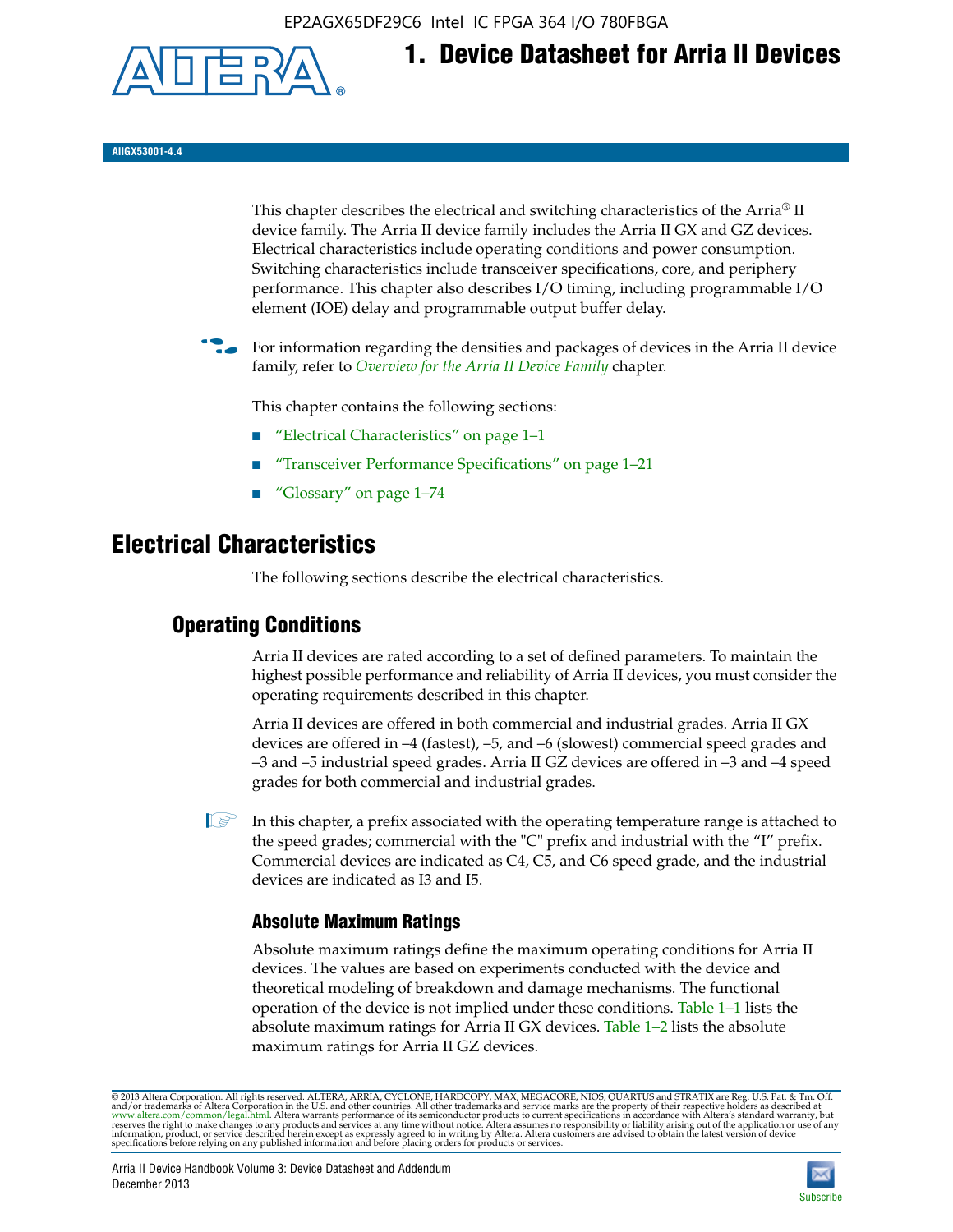

**Conditions beyond those listed in Table 1–1 and Table 1–2 may cause permanent** damage to the device. Additionally, device operation at the absolute maximum ratings for extended periods of time may have adverse effects on the device.

Table 1–1 lists the absolute maximum ratings for Arria II GX devices.

**Table 1–1. Absolute Maximum Ratings for Arria II GX Devices** 

| <b>Symbol</b>         | <b>Description</b>                                                                                                 | <b>Minimum</b> | <b>Maximum</b> | <b>Unit</b>  |
|-----------------------|--------------------------------------------------------------------------------------------------------------------|----------------|----------------|--------------|
| $V_{CC}$              | Supplies power to the core, periphery, I/O registers, PCI Express®<br>(PIPE) (PCIe) HIP block, and transceiver PCS | $-0.5$         | 1.35           | $\vee$       |
| $V_{CCCB}$            | Supplies power for the configuration RAM bits                                                                      | $-0.5$         | 1.8            | V            |
| $V_{\text{CCBAT}}$    | Battery back-up power supply for design security volatile key register                                             | $-0.5$         | 3.75           | V            |
| $V_{CCPD}$            | Supplies power to the I/O pre-drivers, differential input buffers, and<br><b>MSEL circuitry</b>                    | $-0.5$         | 3.75           | $\vee$       |
| V <sub>CCIO</sub>     | Supplies power to the I/O banks                                                                                    | $-0.5$         | 3.9            | $\mathsf{V}$ |
| $V_{\text{CCD\_PLL}}$ | Supplies power to the digital portions of the PLL                                                                  | $-0.5$         | 1.35           | V            |
| $V_{\text{CCA\_PLL}}$ | Supplies power to the analog portions of the PLL and device-wide<br>power management circuitry                     | $-0.5$         | 3.75           | $\mathsf{V}$ |
| $V_{1}$               | DC input voltage                                                                                                   | $-0.5$         | 4.0            | V            |
| $I_{\text{OUT}}$      | DC output current, per pin                                                                                         | $-25$          | 40             | mA           |
| $V_{\text{CCA}}$      | Supplies power to the transceiver PMA regulator                                                                    |                | 3.75           | V            |
| $V_{CCL_GXB}$         | Supplies power to the transceiver PMA TX, PMA RX, and clocking                                                     |                | 1.21           | $\vee$       |
| $V_{\text{CCH_GXB}}$  | Supplies power to the transceiver PMA output (TX) buffer                                                           |                | 1.8            | V            |
| $T_{\rm J}$           | Operating junction temperature                                                                                     | $-55$          | 125            | °C           |
| $T_{\tt STG}$         | Storage temperature (no bias)                                                                                      | -65            | 150            | ℃            |

Table 1–2 lists the absolute maximum ratings for Arria II GZ devices.

**Table 1–2. Absolute Maximum Ratings for Arria II GZ Devices (Part 1 of 2)**

| <b>Symbol</b>            | <b>Description</b>                                                                              | <b>Minimum</b> | <b>Maximum</b> | <b>Unit</b>  |
|--------------------------|-------------------------------------------------------------------------------------------------|----------------|----------------|--------------|
| $V_{CC}$                 | Supplies power to the core, periphery, I/O registers, PCIe HIP block, and<br>transceiver PCS    | -0.5           | 1.35           | $\mathsf{V}$ |
| $V_{CCCB}$               | Power supply to the configuration RAM bits                                                      | $-0.5$         | 1.8            | $\vee$       |
| V <sub>CCPGM</sub>       | Supplies power to the configuration pins                                                        | $-0.5$         | 3.75           | $\vee$       |
| <b>V<sub>CCAUX</sub></b> | Auxiliary supply                                                                                | $-0.5$         | 3.75           | $\vee$       |
| $V_{CCBAT}$              | Supplies battery back-up power for design security volatile key register                        | -0.5           | 3.75           | V            |
| $V_{CCPD}$               | Supplies power to the I/O pre-drivers, differential input buffers, and<br><b>MSEL circuitry</b> | -0.5           | 3.75           | $\mathsf{V}$ |
| V <sub>CCIO</sub>        | Supplies power to the I/O banks                                                                 | $-0.5$         | 3.9            | $\mathsf{V}$ |
| $V_{\rm CC\_CLKIN}$      | Supplies power to the differential clock input                                                  | $-0.5$         | 3.75           | $\vee$       |
| $V_{\text{CCD\_PLL}}$    | Supplies power to the digital portions of the PLL                                               | $-0.5$         | 1.35           | V            |
| $V_{\text{CCA\_PLL}}$    | Supplies power to the analog portions of the PLL and device-wide<br>power management circuitry  | $-0.5$         | 3.75           | $\mathsf{V}$ |
| V <sub>1</sub>           | DC input voltage                                                                                | $-0.5$         | 4.0            | $\vee$       |
| $I_{\text{OUT}}$         | DC output current, per pin                                                                      | $-25$          | 40             | mA           |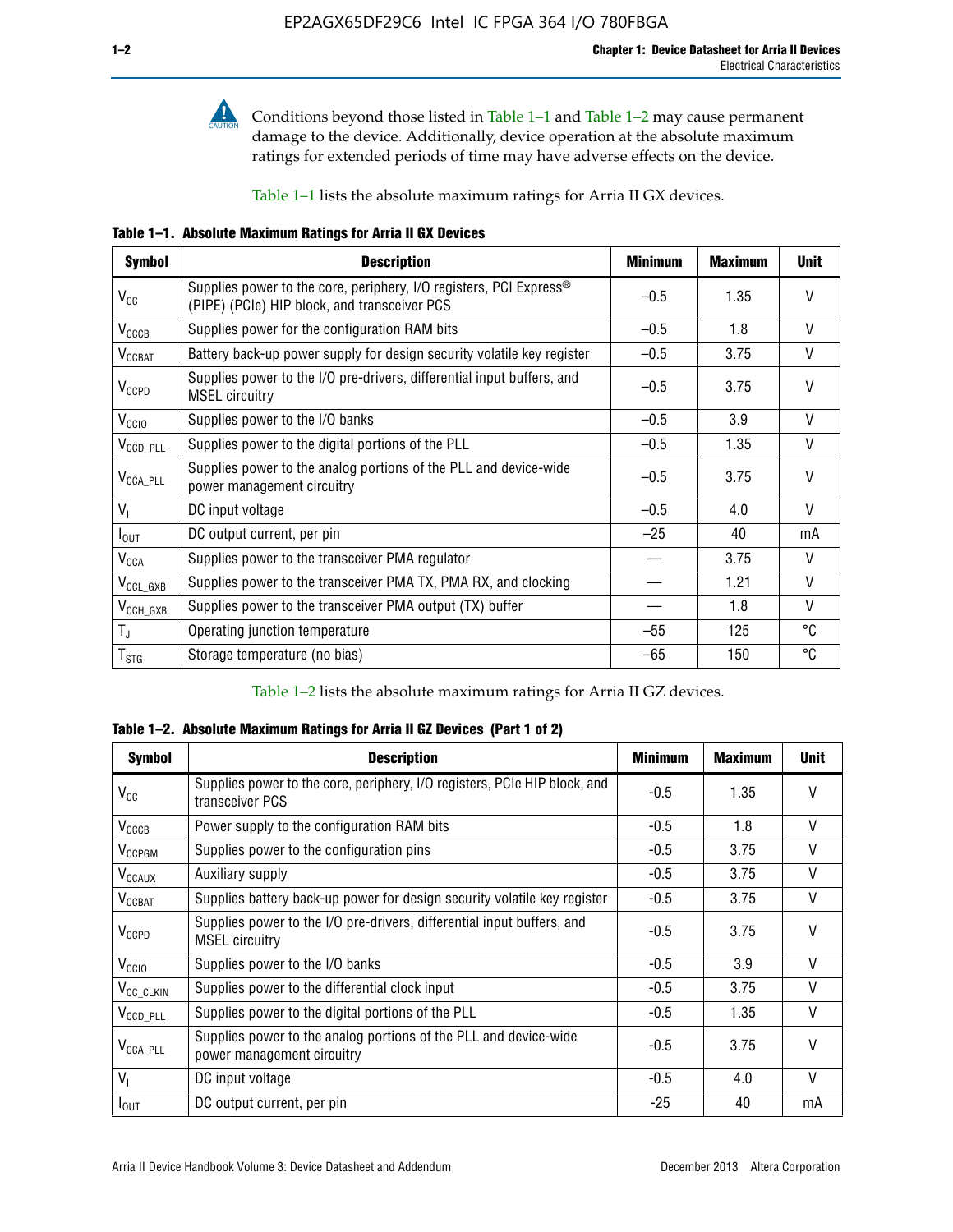| <b>Symbol</b>                  | <b>Description</b>                                                              | <b>Minimum</b> | <b>Maximum</b> | <b>Unit</b>  |
|--------------------------------|---------------------------------------------------------------------------------|----------------|----------------|--------------|
| $V_{\texttt{CCA}\_\textsf{L}}$ | Supplies transceiver high voltage power (left side)                             | $-0.5$         | 3.75           | $\mathsf{V}$ |
| $V_{\text{CCA\_R}}$            | Supplies transceiver high voltage power (right side)                            | $-0.5$         | 3.75           | $\vee$       |
| $V_{CCHIP\_L}$                 | Supplies transceiver HIP digital power (left side)                              | $-0.5$         | 1.35           | $\vee$       |
| $V_{CCR\_L}$                   | Supplies receiver power (left side)                                             | $-0.5$         | 1.35           | V            |
| $V_{CCR\_R}$                   | Supplies receiver power (right side)                                            | $-0.5$         | 1.35           | $\mathsf{V}$ |
| $V_{CCT\_L}$                   | Supplies transmitter power (left side)                                          | $-0.5$         | 1.35           | $\vee$       |
| $V_{CCT_R}$                    | Supplies transmitter power (right side)                                         | $-0.5$         | 1.35           | V            |
| V <sub>CCL_GXBLn</sub><br>(1)  | Supplies power to the transceiver PMA TX, PMA RX, and clocking (left<br>side)   | $-0.5$         | 1.35           | $\vee$       |
| V <sub>CCL_GXBRn</sub><br>(1)  | Supplies power to the transceiver PMA TX, PMA RX, and clocking (right)<br>side) | $-0.5$         | 1.35           | $\vee$       |
| V <sub>CCH_GXBLn</sub><br>(1)  | Supplies power to the transceiver PMA output (TX) buffer (left side)            | $-0.5$         | 1.8            | $\mathsf{V}$ |
| V <sub>CCH_GXBRn</sub><br>(1)  | Supplies power to the transceiver PMA output (TX) buffer (right side)           | $-0.5$         | 1.8            | $\vee$       |
| $T_{\rm J}$                    | Operating junction temperature                                                  | -55            | 125            | °C           |
| $T_{STG}$                      | Storage temperature (no bias)                                                   | -65            | 150            | °C           |

**Note to Table 1–2:**

 $(1)$   $n = 0, 1,$  or 2.

## **Maximum Allowed Overshoot and Undershoot Voltage**

During transitions, input signals may overshoot to the voltage shown in Table 1–3 and undershoot to –2.0 V for magnitude of currents less than 100 mA and periods shorter than 20 ns.

Table 1–3 lists the Arria II GX and GZ maximum allowed input overshoot voltage and the duration of the overshoot voltage as a percentage over the device lifetime. The maximum allowed overshoot duration is specified as a percentage of high-time over the lifetime of the device. A DC signal is equivalent to 100% duty cycle. For example, a signal that overshoots to 4.3 V can only be at 4.3 V for 5.41% over the lifetime of the device; for a device lifetime of 10 years, this amounts to 5.41/10ths of a year.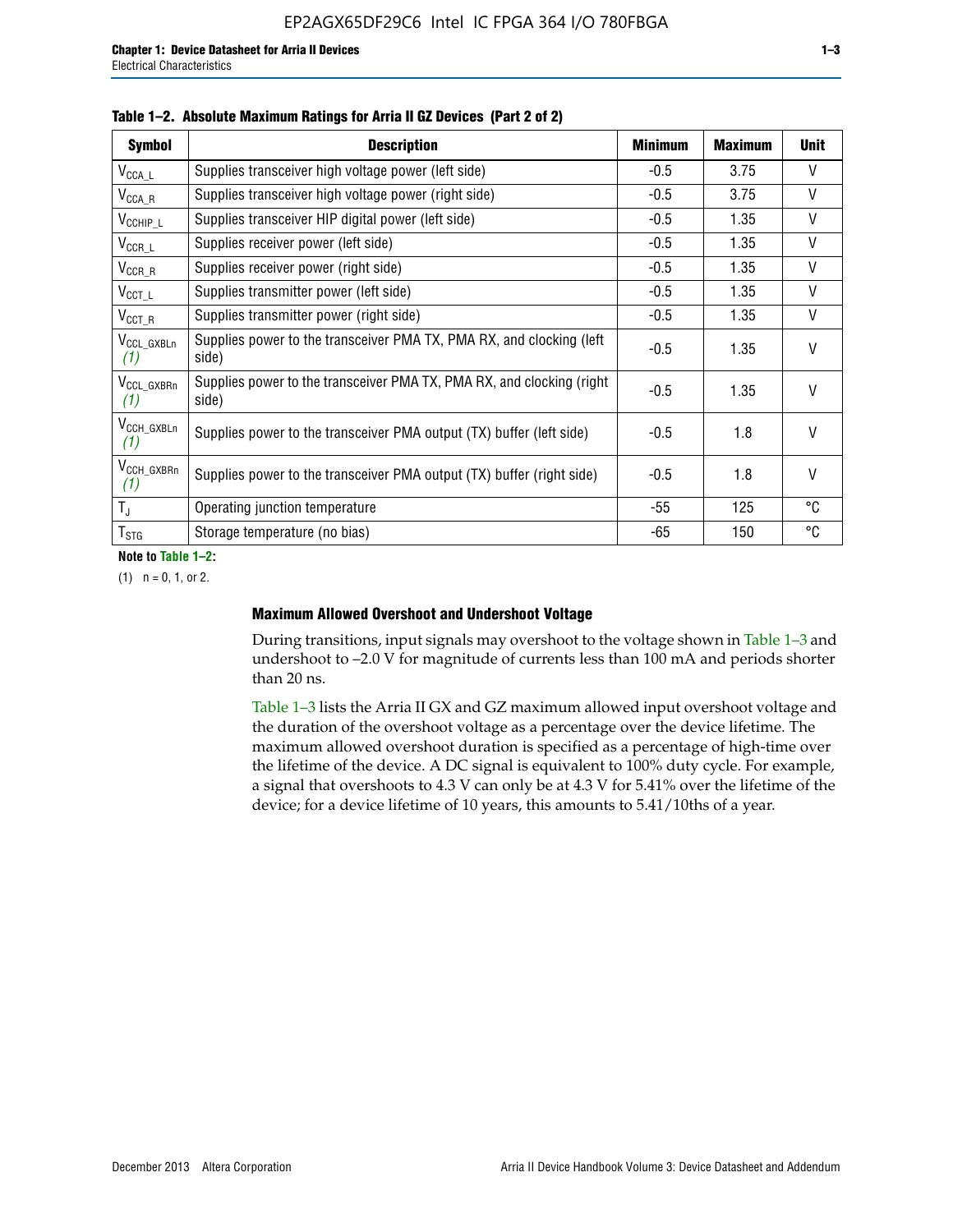| <b>Symbol</b> | <b>Description</b>      | <b>Condition (V)</b> | <b>Overshoot Duration as % of</b><br><b>High Time</b> | <b>Unit</b>   |
|---------------|-------------------------|----------------------|-------------------------------------------------------|---------------|
|               |                         | 4.0                  | 100.000                                               | $\frac{0}{0}$ |
|               |                         | 4.05                 | 79.330                                                | $\frac{0}{0}$ |
|               |                         | 4.1                  | 46.270                                                | $\frac{0}{0}$ |
|               |                         | 4.15                 | 27.030                                                | $\frac{0}{0}$ |
|               | <b>AC Input Voltage</b> | 4.2                  | 15.800                                                | $\frac{0}{0}$ |
|               |                         | 4.25                 | 9.240                                                 | $\frac{0}{0}$ |
| $V_1$ (AC)    |                         | 4.3                  | 5.410                                                 | $\frac{0}{0}$ |
|               |                         | 4.35                 | 3.160                                                 | $\frac{0}{0}$ |
|               |                         | 4.4                  | 1.850                                                 | $\frac{0}{0}$ |
|               |                         | 4.45                 | 1.080                                                 | $\frac{0}{0}$ |
|               |                         | 4.5                  | 0.630                                                 | $\frac{0}{0}$ |
|               |                         | 4.55                 | 0.370                                                 | $\frac{0}{0}$ |
|               |                         | 4.6                  | 0.220                                                 | $\frac{0}{0}$ |

# **Table 1–3. Maximum Allowed Overshoot During Transitions for Arria II Devices**

# **Maximum Allowed I/O Operating Frequency**

Table 1–4 lists the maximum allowed I/O operating frequency for Arria II GX I/Os using the specified I/O standards to ensure device reliability.

|  |  |  |  |  |  | Table 1–4. Maximum Allowed I/O Operating Frequency for Arria II GX Devices |
|--|--|--|--|--|--|----------------------------------------------------------------------------|
|--|--|--|--|--|--|----------------------------------------------------------------------------|

| I/O Standard                          | I/O Frequency (MHz) |
|---------------------------------------|---------------------|
| HSTL-18 and HSTL-15                   | 333                 |
| <b>SSTL-15</b>                        | 400                 |
| SSTL-18                               | 333                 |
| 2.5-V LVCMOS                          | 260                 |
| 3.3-V and 3.0-V LVTTL                 |                     |
| 3.3-V, 3.0-V, 1.8-V, and 1.5-V LVCMOS | 250                 |
| PCI and PCI-X                         |                     |
| SSTL-2                                |                     |
| 1.2-V LVCMOS HSTL-12                  | 200                 |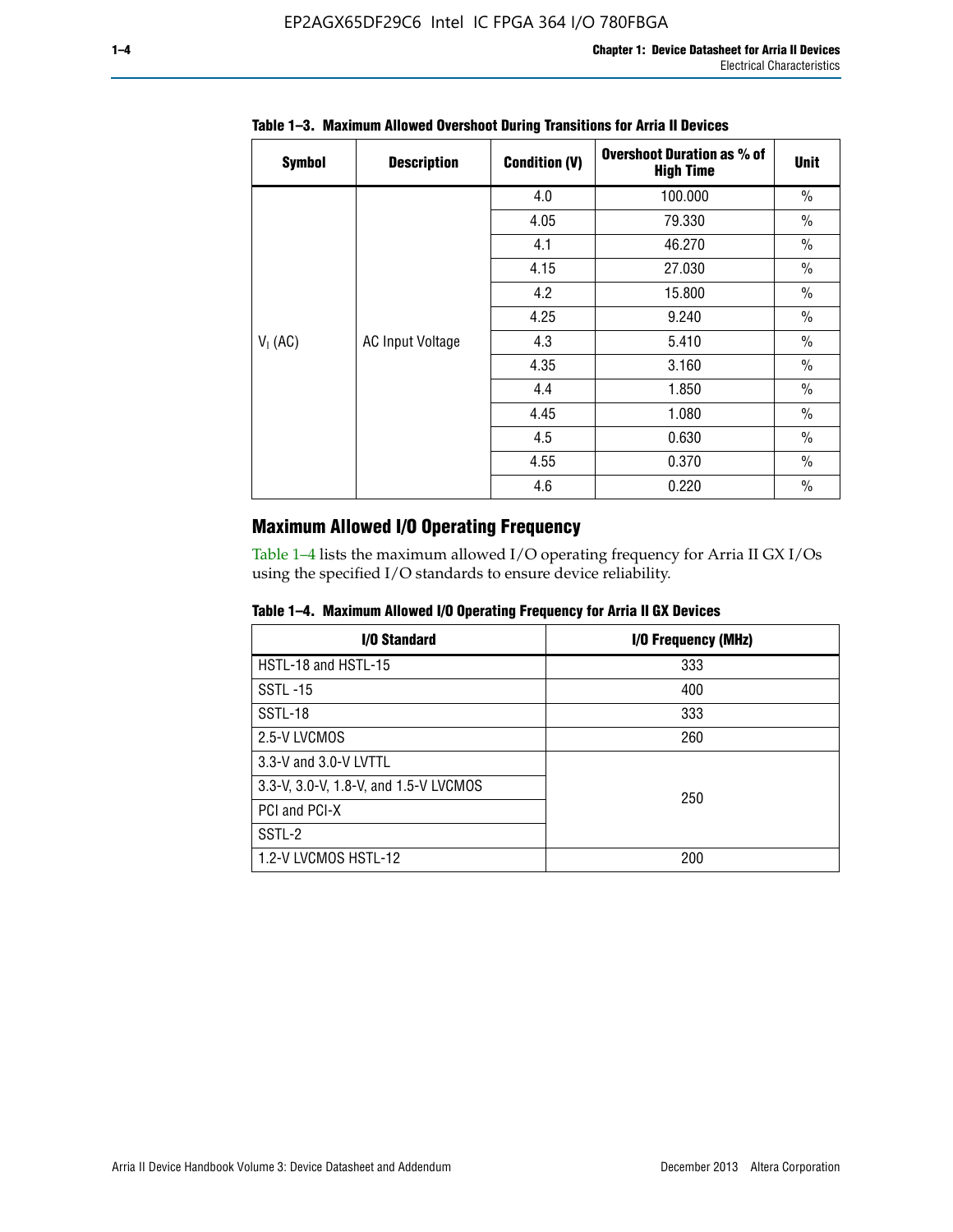This section lists the functional operation limits for AC and DC parameters for Arria II GX and GZ devices. All supplies are required to monotonically reach their full-rail values without plateaus within  $t_{RAMP}$ .

Table 1–5 lists the recommended operating conditions for Arria II GX devices.

**Table 1–5. Recommended Operating Conditions for Arria II GX Devices** *(Note 1)* **(Part 1 of 2)**

| <b>Symbol</b>                   | <b>Description</b>                                                                                     | <b>Condition</b>         | <b>Minimum</b> | <b>Typical</b> | <b>Maximum</b>    | <b>Unit</b>  |
|---------------------------------|--------------------------------------------------------------------------------------------------------|--------------------------|----------------|----------------|-------------------|--------------|
| $V_{CC}$                        | Supplies power to the core, periphery, I/O<br>registers, PCIe HIP block, and transceiver<br><b>PCS</b> |                          | 0.87           | 0.90           | 0.93              | $\vee$       |
| $V_{CCCB}$                      | Supplies power to the configuration RAM<br>bits                                                        |                          | 1.425          | 1.50           | 1.575             | V            |
| <b>V<sub>CCBAT</sub></b><br>(2) | Battery back-up power supply for design<br>security volatile key registers                             |                          | 1.2            |                | 3.3               | $\vee$       |
|                                 | Supplies power to the I/O pre-drivers,                                                                 |                          | 3.135          | 3.3            | 3.465             | $\mathsf{V}$ |
| V <sub>CCPD</sub><br>(3)        | differential input buffers, and MSEL                                                                   |                          | 2.85           | 3.0            | 3.15              | $\mathsf{V}$ |
|                                 | circuitry                                                                                              | $\overline{\phantom{a}}$ | 2.375          | 2.5            | 2.625             | $\mathsf{V}$ |
|                                 |                                                                                                        |                          | 3.135          | 3.3            | 3.465             | $\mathsf{V}$ |
|                                 | Supplies power to the I/O banks $(4)$                                                                  |                          | 2.85           | 3.0            | 3.15              | $\mathsf{V}$ |
|                                 |                                                                                                        |                          | 2.375          | 2.5            | 2.625             | $\mathsf{V}$ |
| V <sub>CCIO</sub>               |                                                                                                        |                          | 1.71           | 1.8            | 1.89              | $\mathsf{V}$ |
|                                 |                                                                                                        |                          | 1.425          | 1.5            | 1.575             | V            |
|                                 |                                                                                                        |                          | 1.14           | 1.2            | 1.26              | $\mathsf{V}$ |
| $V_{CCD\_PLL}$                  | Supplies power to the digital portions of the<br>PLL                                                   |                          | 0.87           | 0.90           | 0.93              | V            |
| $V_{\text{CCA\_PLL}}$           | Supplies power to the analog portions of<br>the PLL and device-wide power<br>management circuitry      |                          | 2.375          | 2.5            | 2.625             | V            |
| $V_{1}$                         | DC Input voltage                                                                                       |                          | $-0.5$         |                | 3.6               | V            |
| $V_0$                           | Output voltage                                                                                         |                          | $\pmb{0}$      |                | V <sub>CCIO</sub> | V            |
| <b>V<sub>CCA</sub></b>          | Supplies power to the transceiver PMA<br>regulator                                                     |                          | 2.375          | 2.5            | 2.625             | $\mathsf{V}$ |
| $\rm V_{CCL_GXB}$               | Supplies power to the transceiver PMA TX,<br>PMA RX, and clocking                                      |                          | 1.045          | 1.1            | 1.155             | $\vee$       |
| $V_{CCH_GXB}$                   | Supplies power to the transceiver PMA<br>output (TX) buffer                                            |                          | 1.425          | 1.5            | 1.575             | $\mathsf{V}$ |
|                                 | Operating junction temperature                                                                         | Commercial               | $\mathbf 0$    |                | 85                | °C           |
| $T_{J}$                         |                                                                                                        | Industrial               | $-40$          |                | 100               | °C           |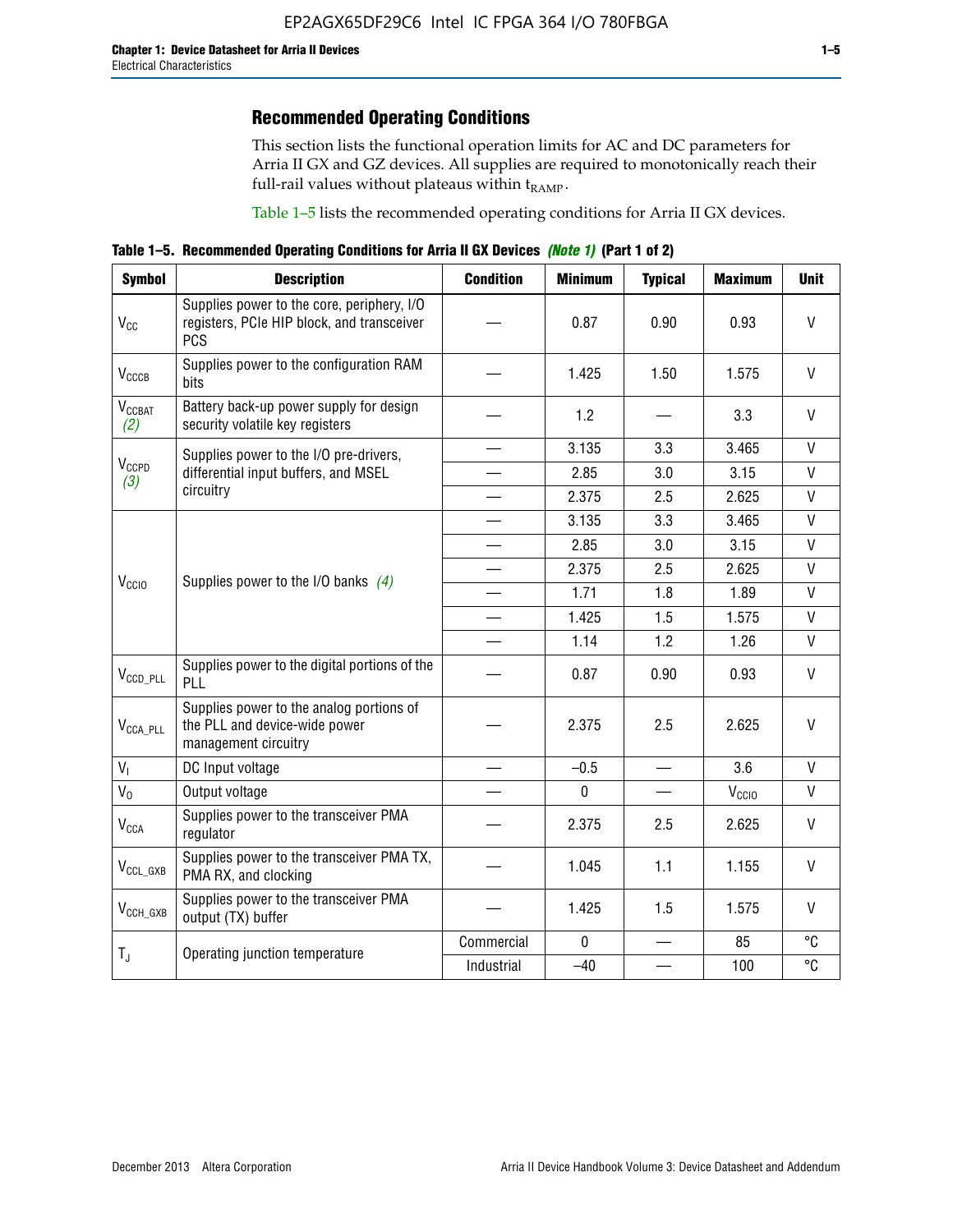| <b>Symbol</b> | <b>Description</b>     | <b>Condition</b> | <b>Minimum</b> | <b>Typical</b> | <b>Maximum</b> | <b>Unit</b> |
|---------------|------------------------|------------------|----------------|----------------|----------------|-------------|
| <b>LRAMP</b>  | Power Supply Ramp time | Normal POR       | 0.05           |                | 100            | ms          |
|               |                        | Fast POR         | 0.05           |                |                | ms          |

| Table 1–5. Recommended Operating Conditions for Arria II GX Devices (Note 1) (Part 2 of 2) |  |  |  |
|--------------------------------------------------------------------------------------------|--|--|--|
|                                                                                            |  |  |  |

**Notes to Table 1–5:** 

(1) For more information about supply pin connections, refer to the *[Arria II Device Family Pin Connection Guidelines](http://www.altera.com/literature/dp/arria-ii-gx/PCG-01007.pdf)*.

(2) Altera recommends a 3.0-V nominal battery voltage when connecting V<sub>CCBAT</sub> to a battery for volatile key backup. If you do not use the volatile security key, you may connect the V<sub>CCBAT</sub> to either GND or a 3.0-V power supply.

(3)  $V_{CCPD}$  must be 2.5-V for I/O banks with 2.5-V and lower  $V_{CCIO}$ , 3.0-V for 3.0-V  $V_{CCIO}$ , and 3.3-V for 3.3-V  $V_{CCIO}$ .

(4)  $V_{\text{CCIO}}$  for 3C and 8C I/O banks where the configuration pins reside only supports 3.3-, 3.0-, 2.5-, or 1.8-V voltage levels.

Table 1–6 lists the recommended operating conditions for Arria II GZ devices.

**Table 1–6. Recommended Operating Conditions for Arria II GZ Devices** *(Note 6)* **(Part 1 of 2)**

| <b>Symbol</b>                  | <b>Description</b>                                                          | <b>Condition</b>         | <b>Minimum</b> | <b>Typical</b>           | <b>Maximum</b>    | <b>Unit</b>  |
|--------------------------------|-----------------------------------------------------------------------------|--------------------------|----------------|--------------------------|-------------------|--------------|
| $V_{CC}$                       | Core voltage and periphery circuitry power<br>supply                        |                          | 0.87           | 0.90                     | 0.93              | V            |
| <b>V<sub>CCCB</sub></b>        | Supplies power for the configuration RAM<br>bits                            |                          | 1.45           | 1.50                     | 1.55              | V            |
| <b>V<sub>CCAUX</sub></b>       | Auxiliary supply                                                            |                          | 2.375          | 2.5                      | 2.625             | V            |
|                                | I/O pre-driver (3.0 V) power supply                                         |                          | 2.85           | 3.0                      | 3.15              | $\mathsf{V}$ |
| $V_{CCPD}$ (2)                 | I/O pre-driver (2.5 V) power supply                                         |                          | 2.375          | 2.5                      | 2.625             | V            |
|                                | I/O buffers (3.0 V) power supply                                            |                          | 2.85           | 3.0                      | 3.15              | V            |
|                                | I/O buffers (2.5 V) power supply                                            | $\overline{\phantom{0}}$ | 2.375          | 2.5                      | 2.625             | V            |
| V <sub>CCIO</sub>              | I/O buffers (1.8 V) power supply                                            |                          | 1.71           | 1.8                      | 1.89              | $\mathsf{V}$ |
|                                | I/O buffers (1.5 V) power supply                                            |                          | 1.425          | 1.5                      | 1.575             | V            |
|                                | I/O buffers (1.2 V) power supply                                            |                          | 1.14           | 1.2                      | 1.26              | V            |
|                                | Configuration pins (3.0 V) power supply                                     |                          | 2.85           | 3.0                      | 3.15              | V            |
| $V_{CCPGM}$                    | Configuration pins (2.5 V) power supply                                     |                          | 2.375          | 2.5                      | 2.625             | V            |
|                                | Configuration pins (1.8 V) power supply                                     | $\overline{\phantom{0}}$ | 1.71           | 1.8                      | 1.89              | V            |
| $V_{\text{CCA\_PLL}}$          | PLL analog voltage regulator power supply                                   |                          | 2.375          | 2.5                      | 2.625             | $\mathsf{V}$ |
| $V_{CCD\_PLL}$                 | PLL digital voltage regulator power supply                                  |                          | 0.87           | 0.90                     | 0.93              | $\mathsf{V}$ |
| $V_{CC\_CLKIN}$                | Differential clock input power supply                                       |                          | 2.375          | 2.5                      | 2.625             | V            |
| $V_{CCBAT}$ (1)                | Battery back-up power supply (For design<br>security volatile key register) |                          | 1.2            |                          | 3.3               | V            |
| $V_{I}$                        | DC input voltage                                                            | $\overline{\phantom{0}}$ | $-0.5$         | $\overline{\phantom{0}}$ | 3.6               | $\mathsf{V}$ |
| $V_0$                          | Output voltage                                                              |                          | $\pmb{0}$      |                          | V <sub>CCIO</sub> | $\mathsf{V}$ |
| $V_{\text{CCA}\_\text{L}}$     | Transceiver high voltage power (left side)                                  |                          |                |                          |                   |              |
| $V_{\text{CCA\_R}}$            | Transceiver high voltage power (right side)                                 |                          | 2.85/2.375     | 3.0/2.5(4)               | 3.15/2.625        | V            |
| $V_{CCHIP\_L}$                 | Transceiver HIP digital power (left side)                                   |                          | 0.87           | 0.9                      | 0.93              | V            |
| $\mathsf{V}_{\mathsf{CCR\_L}}$ | Receiver power (left side)                                                  |                          | 1.05           | 1.1                      | 1.15              | V            |
| $V_{CCR\_R}$                   | Receiver power (right side)                                                 |                          | 1.05           | 1.1                      | 1.15              | V            |
| $\mathsf{V}_{\texttt{CCT\_L}}$ | Transmitter power (left side)                                               |                          | 1.05           | 1.1                      | 1.15              | $\mathsf{V}$ |
| $\mathsf{V}_{\mathsf{CCT\_R}}$ | Transmitter power (right side)                                              |                          | 1.05           | 1.1                      | 1.15              | $\mathsf{V}$ |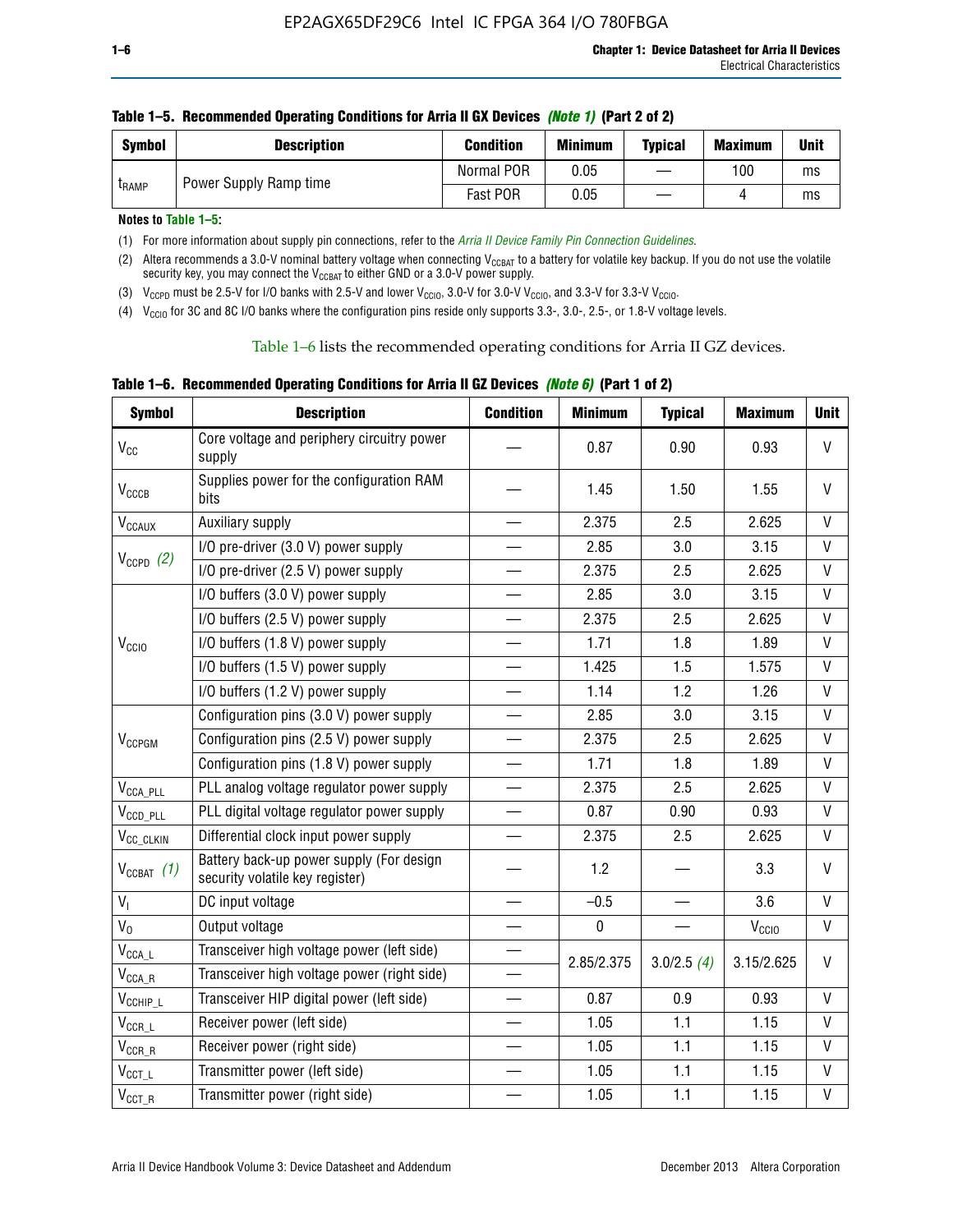| <b>Symbol</b>                         | <b>Description</b>                           | <b>Condition</b>           | <b>Minimum</b> | <b>Typical</b> | <b>Maximum</b> | <b>Unit</b> |
|---------------------------------------|----------------------------------------------|----------------------------|----------------|----------------|----------------|-------------|
| $V_{\rm CCL_GXBLn}$<br>(3)            | Transceiver clock power (left side)          |                            | 1.05           | 1.1            | 1.15           | V           |
| V <sub>CCL_GXBRn</sub><br>(3)         | Transceiver clock power (right side)         |                            | 1.05           | 1.1            | 1.15           |             |
| $V_{\text{CCH_GXBLn}}$<br>(3)         | Transmitter output buffer power (left side)  |                            | 1.33/1.425     | 1.4/1.5(5)     | 1.575          | V           |
| $V_{\text{CCH}\_\text{GXBRn}}$<br>(3) | Transmitter output buffer power (right side) |                            |                |                |                |             |
| $T_{\rm J}$                           | Operating junction temperature               | Commercial                 | $\mathbf{0}$   |                | 85             | ℃           |
|                                       |                                              | Industrial                 | $-40$          |                | 100            | °C          |
| t <sub>RAMP</sub>                     | Power supply ramp time                       | Normal POR<br>$(PORSEL=0)$ | 0.05           |                | 100            | ms          |
|                                       |                                              | Fast POR<br>$(PORSEL=1)$   | 0.05           |                | 4              | ms          |

#### **Table 1–6. Recommended Operating Conditions for Arria II GZ Devices** *(Note 6)* **(Part 2 of 2)**

#### **Notes to Table 1–6:**

(1) Altera recommends a 3.0-V nominal battery voltage when connecting  $V_{CCBAT}$  to a battery for volatile key backup. If you do not use the volatile security key, you may connect the  $V_{CCBAT}$  to either GND or a 3.0-V power supply.

(2)  $V_{CCPD}$  must be 2.5 V when  $V_{CCIO}$  is 2.5, 1.8, 1.5, or 1.2 V.  $V_{CCPD}$  must be 3.0 V when  $V_{CCIO}$  is 3.0 V.

(3)  $n = 0, 1, or 2$ .

(4)  $V_{CCA~LR}$  must be connected to a 3.0-V supply if the clock multiplier unit (CMU) phase-locked loop (PLL), receiver clock data recovery (CDR), or both, are configured at a base data rate > 4.25 Gbps. For data rates up to 4.25 Gbps, you can connect V<sub>CCA L/R</sub> to either 3.0 V or 2.5 V.

- (5)  $V_{\text{CCH\_GXBL/R}}$  must be connected to a 1.4-V supply if the transmitter channel data rate is > 6.5 Gbps. For data rates up to 6.5 Gbps, you can connect V<sub>CCH\_GXBL/R</sub> to either 1.4 V or 1.5 V.
- (6) Transceiver power supplies do not have power-on-reset (POR) circuitry. After initial power-up, violating the transceiver power supply operating conditions could lead to unpredictable link behavior.

# **DC Characteristics**

This section lists the supply current, I/O pin leakage current, on-chip termination (OCT) accuracy and variation, input pin capacitance, internal weak pull-up and pull-down resistance, hot socketing, and Schmitt trigger input specifications.

## **Supply Current**

Standby current is the current the device draws after the device is configured with no inputs or outputs toggling and no activity in the device. Because these currents vary largely with the resources used, use the Microsoft Excel-based Early Power Estimator (EPE) to get supply current estimates for your design.

**For more information about power estimation tools, refer to the** *PowerPlay Early Power* **<b>Formation** *[Estimator User Guide](http://www.altera.com/literature/ug/ug_epe.pdf
)* and the *[PowerPlay Power Analysis](http://www.altera.com/literature/hb/qts/qts_qii53013.pdf)* chapter.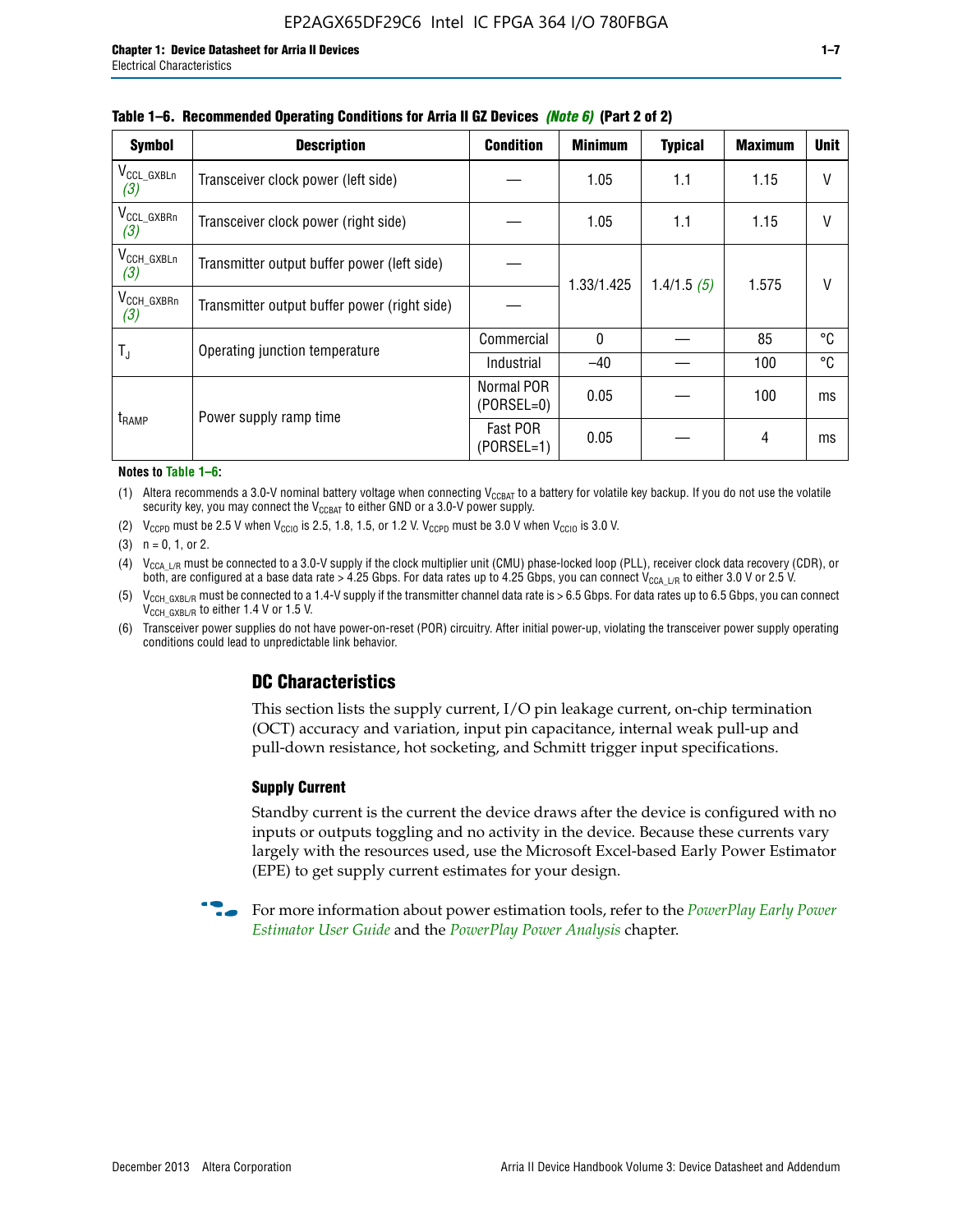# **I/O Pin Leakage Current**

Table 1–7 lists the Arria II GX I/O pin leakage current specifications.

# **Table 1–7. I/O Pin Leakage Current for Arria II GX Devices**

| Symbol   | <b>Description</b> | <b>Conditions</b>                   | <b>Min</b> | <b>Typ</b> | <b>Max</b> | <b>Unit</b> |
|----------|--------------------|-------------------------------------|------------|------------|------------|-------------|
|          | Input pin          | $V_1 = 0$ V to $V_{\text{CCIOMAX}}$ | $-10$      |            |            | uА          |
| $I_{0Z}$ | Tri-stated I/O pin | $V_0 = 0$ V to $V_{\text{CCIOMAX}}$ | $-10$      |            | 10         | uА          |

Table 1–8 lists the Arria II GZ I/O pin leakage current specifications.

**Table 1–8. I/O Pin Leakage Current for Arria II GZ Devices**

| <b>Symbol</b> | <b>Description</b> | <b>Conditions</b>                   | Min   | <b>Typ</b> | <b>Max</b> | Unit |
|---------------|--------------------|-------------------------------------|-------|------------|------------|------|
|               | Input pin          | $V_1 = 0$ V to $V_{\text{CCIOMAX}}$ | $-20$ |            | 20         | uА   |
| 10Z           | Tri-stated I/O pin | $V_0 = 0$ V to $V_{\text{CCIOMAX}}$ | $-20$ |            | 20         | uА   |

## **Bus Hold**

Bus hold retains the last valid logic state after the source driving it either enters the high impedance state or is removed. Each I/O pin has an option to enable bus hold in user mode. Bus hold is always disabled in configuration mode.

Table 1–9 lists bus hold specifications for Arria II GX devices.

**Table 1–9. Bus Hold Parameters for Arria II GX Devices** *(Note 1)*

|                                            |                          |                                                  |      | $V_{CClO}$ (V) |       |            |       |            |       |            |       |                |       |            |             |
|--------------------------------------------|--------------------------|--------------------------------------------------|------|----------------|-------|------------|-------|------------|-------|------------|-------|----------------|-------|------------|-------------|
| <b>Parameter</b>                           | <b>Symbol</b>            | Cond.                                            |      | $1.2$          |       | 1.5        |       | 1.8        |       | 2.5        |       | 3.0            |       | 3.3        | <b>Unit</b> |
|                                            |                          |                                                  | Min  | <b>Max</b>     | Min   | <b>Max</b> | Min   | <b>Max</b> | Min   | <b>Max</b> | Min   | <b>Max</b>     | Min   | <b>Max</b> |             |
| Bus-hold<br>low,<br>sustaining<br>current  | <b>I</b> <sub>SUSL</sub> | $V_{IN}$ > $V_{IL}$<br>(max.)                    | 8    |                | 12    |            | 30    |            | 50    |            | 70    |                | 70    |            | μA          |
| Bus-hold<br>high,<br>sustaining<br>current | I <sub>SUSH</sub>        | $V_{IN}$ < $V_{IL}$<br>(min.)                    | $-8$ |                | $-12$ |            | $-30$ |            | $-50$ |            | $-70$ |                | $-70$ |            | μA          |
| Bus-hold<br>low,<br>overdrive<br>current   | $I_{ODL}$                | $0 V < V_{IN} <$<br>V <sub>CCIO</sub>            |      | 125            |       | 175        |       | 200        |       | 300        |       | 500            |       | 500        | μA          |
| Bus-hold<br>high,<br>overdrive<br>current  | $I_{ODH}$                | $0$ V $<$ V $_{\rm IN}$ $<$<br>V <sub>CCIO</sub> |      | $-125$         |       | $-175$     |       | $-200$     |       | $-300$     |       | $-500$         |       | $-500$     | μA          |
| Bus-hold<br>trip point                     | VTRIP                    |                                                  | 0.3  | 0.9            | 0.375 | 1.125      | 0.68  | 1.07       | 0.7   | 1.7        | 0.8   | $\overline{c}$ | 0.8   | 2          | V           |

# **Note to Table 1–9:**

(1) The bus-hold trip points are based on calculated input voltages from the JEDEC standard.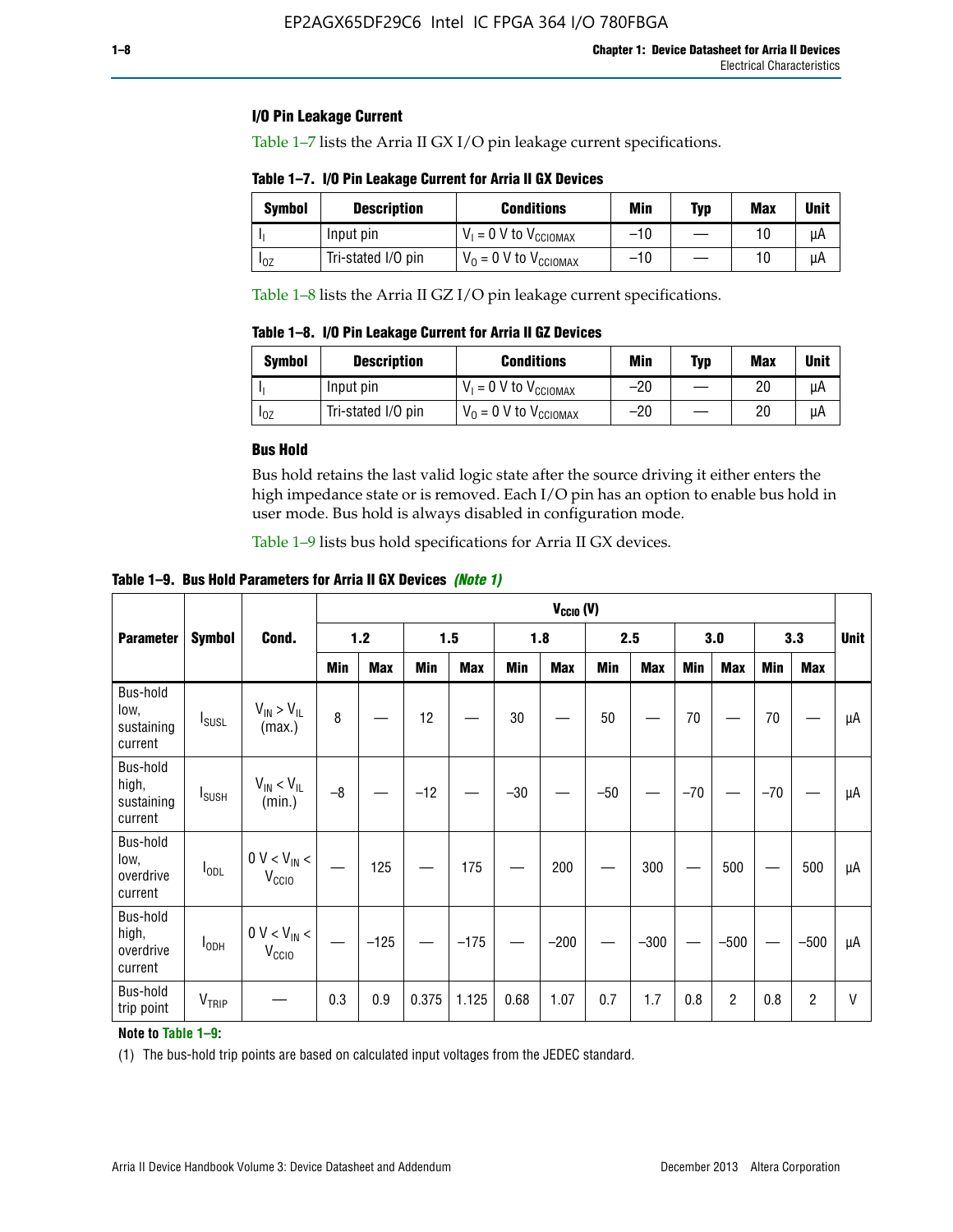# Table 1–10 lists the bus hold specifications for Arria II GZ devices.

| Table 1–10. Bus Hold Parameters for Arria II GZ Devices |
|---------------------------------------------------------|
|---------------------------------------------------------|

|                                           | $V_{CClO}$ (V)           |                                    |         |            |         |            |         |            |         |            |         |            |             |
|-------------------------------------------|--------------------------|------------------------------------|---------|------------|---------|------------|---------|------------|---------|------------|---------|------------|-------------|
| <b>Parameter</b>                          | <b>Symbol</b>            | Cond.                              |         | $1.2$      |         | 1.5        |         | 1.8        |         | 2.5        |         | 3.0        | <b>Unit</b> |
|                                           |                          |                                    | Min     | <b>Max</b> | Min     | <b>Max</b> | Min     | <b>Max</b> | Min     | <b>Max</b> | Min     | <b>Max</b> |             |
| Bus-hold<br>Low<br>sustaining<br>current  | $I_{SUSL}$               | $V_{IN} > V_{IL}$<br>(max.)        | 22.5    |            | 25.0    |            | 30.0    |            | 50.0    |            | 70.0    |            | μA          |
| Bus-hold<br>High<br>sustaining<br>current | <b>I</b> <sub>SUSH</sub> | $V_{IN}$ < $V_{IH}$<br>(min.)      | $-22.5$ |            | $-25.0$ |            | $-30.0$ |            | $-50.0$ |            | $-70.0$ |            | μA          |
| Bus-hold<br>Low<br>overdrive<br>current   | $I_{ODL}$                | $0V < V_{IN}$<br>V <sub>CCIO</sub> |         | 120        |         | 160        |         | 200        |         | 300        |         | 500        | μA          |
| Bus-hold<br>High<br>overdrive<br>current  | $I_{ODH}$                | $0V < V_{IN}$<br>V <sub>CCIO</sub> |         | $-120$     |         | $-160$     |         | $-200$     |         | $-300$     |         | $-500$     | μA          |
| Bus-hold<br>trip point                    | V <sub>TRIP</sub>        |                                    | 0.45    | 0.95       | 0.50    | 1.00       | 0.68    | 1.07       | 0.70    | 1.70       | 0.80    | 2.00       | $\vee$      |

# **OCT Specifications**

Table 1–11 lists the Arria II GX device and differential OCT with and without calibration accuracy.

|                                                           |                                                |                                                | <b>Calibration Accuracy</b> | <b>Unit</b>       |               |
|-----------------------------------------------------------|------------------------------------------------|------------------------------------------------|-----------------------------|-------------------|---------------|
| <b>Symbol</b>                                             | <b>Description</b>                             | <b>Conditions (V)</b>                          | <b>Commercial</b>           | <b>Industrial</b> |               |
| 25- $\Omega$ R <sub>s</sub><br>3.0, 2.5                   | $25-\Omega$ series OCT<br>without calibration  | $V_{\text{CC10}} = 3.0, 2.5$                   | ± 30                        | ± 40              | $\frac{0}{0}$ |
| 50- $\Omega$ R <sub>S</sub><br>3.0, 2.5                   | $50-\Omega$ series OCT<br>without calibration  | $V_{\text{CC10}} = 3.0, 2.5$                   | ± 30                        | ± 40              | $\frac{0}{0}$ |
| 25- $\Omega$ R <sub>S</sub><br>1.8                        | 25- $\Omega$ series OCT<br>without calibration | $V_{\text{CCI0}} = 1.8$                        | ± 40                        | ± 50              | $\frac{0}{0}$ |
| 50- $\Omega$ R <sub>s</sub><br>1.8                        | $50-\Omega$ series OCT<br>without calibration  | $V_{\text{CC10}} = 1.8$                        | ± 40                        | ± 50              | $\frac{0}{0}$ |
| 25- $\Omega$ R <sub>S</sub><br>1.5, 1.2                   | $25-\Omega$ series OCT<br>without calibration  | $V_{\text{CC10}} = 1.5, 1.2$                   | ± 50                        | ± 50              | $\frac{0}{0}$ |
| 50- $\Omega$ R <sub>s</sub><br>1.5, 1.2                   | $50-\Omega$ series OCT<br>without calibration  | $V_{\text{CC10}} = 1.5, 1.2$                   | ± 50                        | ± 50              | $\frac{0}{0}$ |
| 25- $\Omega$ R <sub>s</sub><br>3.0, 2.5, 1.8, 1.5,<br>1.2 | 25- $\Omega$ series OCT<br>with calibration    | $V_{\text{CC10}} = 3.0, 2.5,$<br>1.8, 1.5, 1.2 | ±10                         | ± 10              | $\frac{0}{0}$ |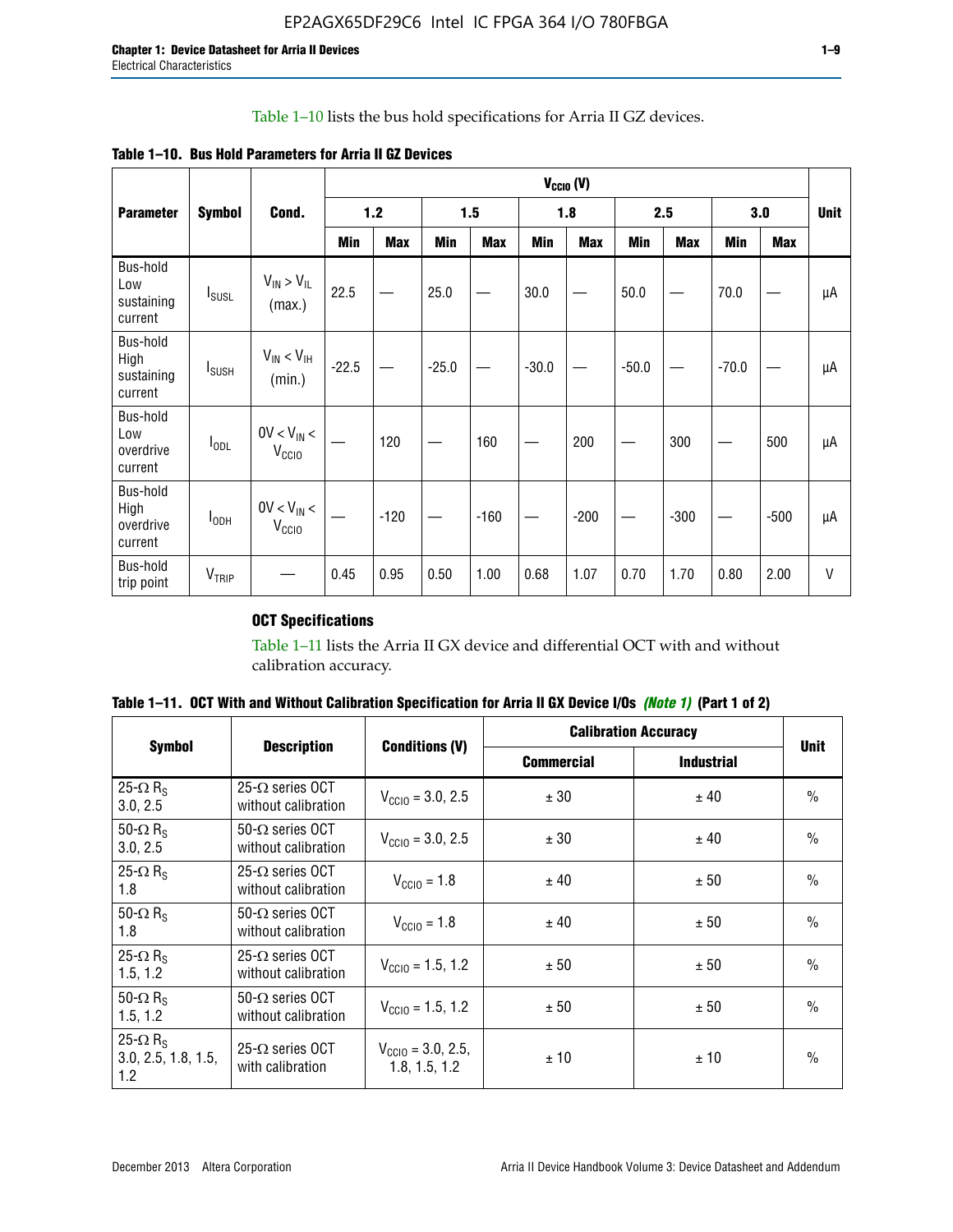|                                                           |                                                                 |                                                | <b>Calibration Accuracy</b> |                   |               |
|-----------------------------------------------------------|-----------------------------------------------------------------|------------------------------------------------|-----------------------------|-------------------|---------------|
| <b>Symbol</b>                                             | <b>Description</b>                                              | <b>Conditions (V)</b>                          | <b>Commercial</b>           | <b>Industrial</b> | <b>Unit</b>   |
| 50- $\Omega$ R <sub>S</sub><br>3.0, 2.5, 1.8, 1.5,<br>1.2 | $50-\Omega$ series OCT<br>with calibration                      | $V_{\text{CC10}} = 3.0, 2.5,$<br>1.8, 1.5, 1.2 | ±10                         | ± 10              | $\frac{0}{0}$ |
| 100- $\Omega$ R <sub>D</sub><br>2.5                       | 100- $\Omega$ differential<br><b>OCT</b> without<br>calibration | $V_{\text{CCIO}} = 2.5$                        | ± 30                        | ± 30              | $\frac{0}{0}$ |

# **Table 1–11. OCT With and Without Calibration Specification for Arria II GX Device I/Os** *(Note 1)* **(Part 2 of 2)**

**Note to Table 1–11:**

(1) OCT with calibration accuracy is valid at the time of calibration only.

Table 1–12 lists the OCT termination calibration accuracy specifications for Arria II GZ devices.

| Table 1–12. OCT with Calibration Accuracy Specifications for Arria II GZ Devices (Note 1) |  |  |  |
|-------------------------------------------------------------------------------------------|--|--|--|
|-------------------------------------------------------------------------------------------|--|--|--|

|                                                                                                       |                                                                                                                                 |                                                | <b>Calibration Accuracy</b> |        |       |               |
|-------------------------------------------------------------------------------------------------------|---------------------------------------------------------------------------------------------------------------------------------|------------------------------------------------|-----------------------------|--------|-------|---------------|
| <b>Symbol</b>                                                                                         | <b>Description</b>                                                                                                              | <b>Conditions (V)</b>                          | C <sub>2</sub>              | C3, I3 | C4,14 | <b>Unit</b>   |
| 25 $\Omega$ R <sub>s</sub><br>3.0, 2.5, 1.8, 1.5,<br>1.2 $(2)$                                        | $25-\Omega$ series OCT<br>with calibration                                                                                      | $V_{CGI0} = 3.0, 2.5,$<br>1.8.1.5.1.2          | ± 8                         | ± 8    | ± 8   | $\frac{0}{0}$ |
| 50- $\Omega$ R <sub>S</sub><br>3.0, 2.5, 1.8, 1.5,<br>1.2                                             | 50- $\Omega$ internal series<br>OCT with calibration                                                                            | $V_{\text{CC10}} = 3.0, 2.5,$<br>1.8, 1.5, 1.2 | ± 8                         | ± 8    | ± 8   | $\frac{0}{0}$ |
| 50- $\Omega$ R <sub>T</sub><br>2.5, 1.8, 1.5, 1.2                                                     | 50- $\Omega$ internal parallel<br><b>OCT</b> with calibration                                                                   | $V_{\text{CC10}} = 2.5, 1.8,$<br>1.5.1.2       | ± 10                        | ± 10   | ± 10  | $\frac{0}{0}$ |
| 20- $\Omega$ , 40- $\Omega$ , and<br>$60 - \Omega$ R <sub>S</sub><br>3.0, 2.5, 1.8, 1.5,<br>1.2 $(3)$ | 20- $\Omega$ , 40- $\Omega$ and<br>60- $\Omega$ R <sub>s</sub> expanded<br>range for internal<br>series OCT with<br>calibration | $V_{\text{CC10}} = 3.0, 2.5,$<br>1.8.1.5.1.2   | ± 10                        | ± 10   | ± 10  | $\frac{0}{0}$ |
| 25- $\Omega$ R <sub>S_left_shift</sub><br>3.0, 2.5, 1.8, 1.5,<br>1.2                                  | 25- $\Omega$ R <sub>S left shift</sub><br>internal left shift<br>series OCT with<br>calibration                                 | $V_{\text{CGI0}} = 3.0, 2.5,$<br>1.8, 1.5, 1.2 | ± 10                        | ± 10   | ± 10  | $\frac{0}{0}$ |

**Notes to Table 1–12:**

(1) OCT calibration accuracy is valid at the time of calibration only.

(2) 25- $\Omega$  R<sub>S</sub> is not supported for 1.5 V and 1.2 V in Row I/O.

(3)  $20-\Omega$  R<sub>S</sub> is not supported for 1.5 V and 1.2 V in Row I/O.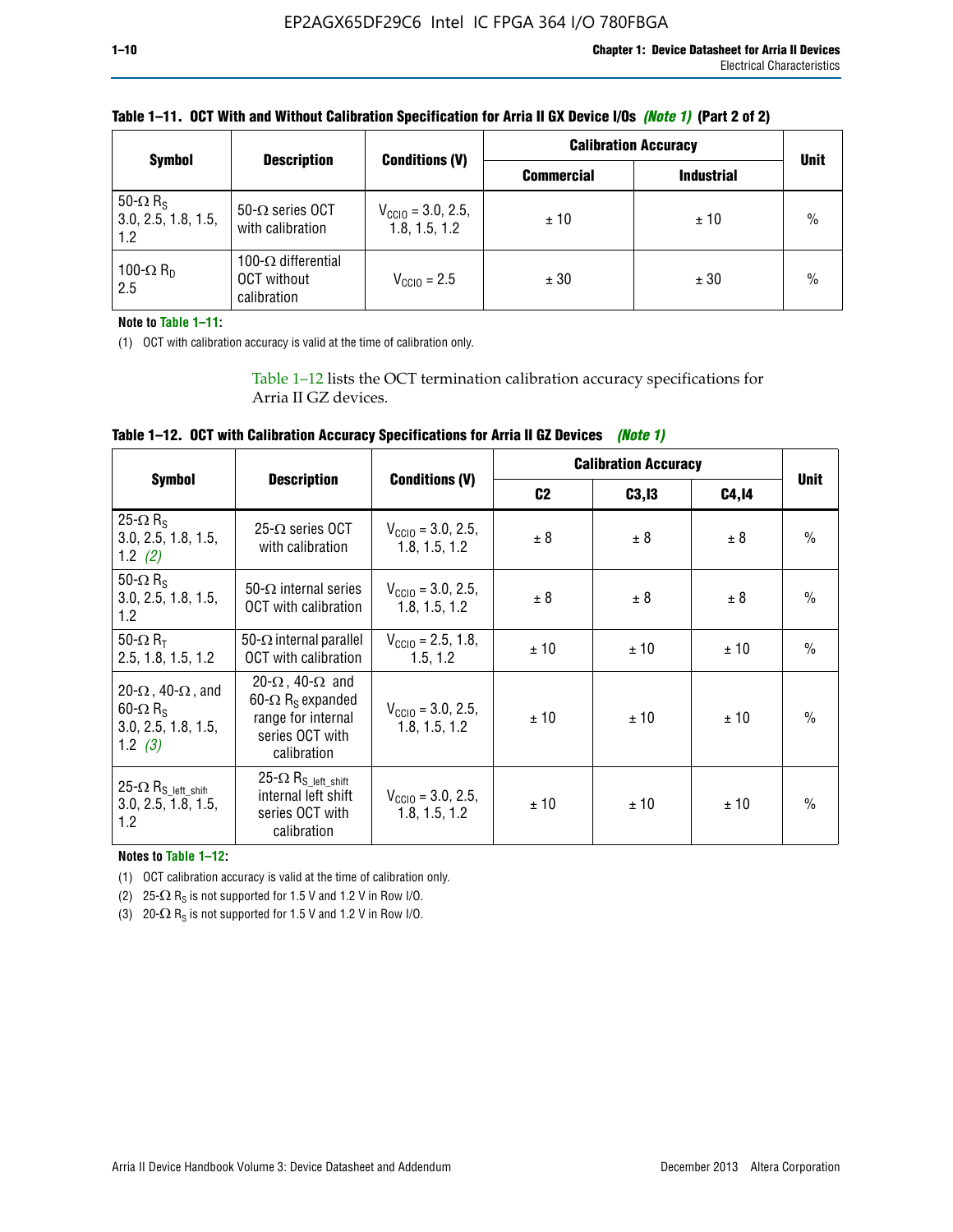The calibration accuracy for calibrated series and parallel OCTs are applicable at the moment of calibration. When process, voltage, and temperature (PVT) conditions change after calibration, the tolerance may change.

Table 1–13 lists the Arria II GZ OCT without calibration resistance tolerance to PVT changes.

|  | Table 1–13. OCT Without Calibration Resistance Tolerance Specifications for Arria II GZ Devices |  |  |  |
|--|-------------------------------------------------------------------------------------------------|--|--|--|
|--|-------------------------------------------------------------------------------------------------|--|--|--|

|                                            | <b>Description</b>                                                |                              |        | <b>Resistance Tolerance</b> |               |  |
|--------------------------------------------|-------------------------------------------------------------------|------------------------------|--------|-----------------------------|---------------|--|
| <b>Symbol</b>                              |                                                                   | <b>Conditions (V)</b>        | C3, I3 | <b>C4,14</b>                | <b>Unit</b>   |  |
| 25- $\Omega$ R <sub>S</sub><br>3.0 and 2.5 | $25-\Omega$ internal series<br><b>OCT</b> without<br>calibration  | $V_{\text{CGI0}} = 3.0, 2.5$ | ± 40   | ± 40                        | $\frac{0}{0}$ |  |
| 25- $\Omega$ R <sub>S</sub><br>1.8 and 1.5 | 25- $\Omega$ internal series<br><b>OCT</b> without<br>calibration | $V_{\text{CC10}} = 1.8, 1.5$ | ± 40   | ± 40                        | $\frac{0}{0}$ |  |
| 25- $\Omega$ R <sub>S</sub><br>1.2         | 25- $\Omega$ internal series<br><b>OCT</b> without<br>calibration | $V_{\text{CC10}} = 1.2$      | ± 50   | ± 50                        | $\frac{0}{0}$ |  |
| 50- $\Omega$ R <sub>s</sub><br>3.0 and 2.5 | $50-\Omega$ internal series<br><b>OCT</b> without<br>calibration  | $V_{\text{CC10}} = 3.0, 2.5$ | ± 40   | ± 40                        | $\frac{0}{0}$ |  |
| 50- $\Omega$ R <sub>S</sub><br>1.8 and 1.5 | 50- $\Omega$ internal series<br><b>OCT</b> without<br>calibration | $V_{\text{CC10}} = 1.8, 1.5$ | ± 40   | ± 40                        | $\frac{0}{0}$ |  |
| 50- $\Omega$ R <sub>s</sub><br>1.2         | 50- $\Omega$ internal series<br><b>OCT</b> without<br>calibration | $V_{\text{CC10}} = 1.2$      | ± 50   | ± 50                        | $\frac{0}{0}$ |  |
| 100- $\Omega$ R <sub>n</sub><br>2.5        | 100- $\Omega$ internal<br>differential OCT                        | $V_{\text{CC10}} = 2.5$      | ± 25   | ± 25                        | $\frac{0}{0}$ |  |

OCT calibration is automatically performed at power up for OCT-enabled I/Os. When voltage and temperature conditions change after calibration, the resistance may change. Use Equation 1–1 and Table 1–14 to determine the OCT variation when voltage and temperature vary after power-up calibration for Arria II GX and GZ devices.

**Equation 1–1. OCT Variation** *(Note 1)*

$$
R_{OCT} = R_{SCAL} \Big( 1 + \langle \frac{dR}{dT} \times \Delta T \rangle \pm \langle \frac{dR}{dV} \times \Delta V \rangle \Big)
$$

#### **Notes to Equation 1–1:**

(1)  $R_{OCT}$  value calculated from Equation 1–1shows the range of OCT resistance with the variation of temperature and V<sub>CCIO</sub>.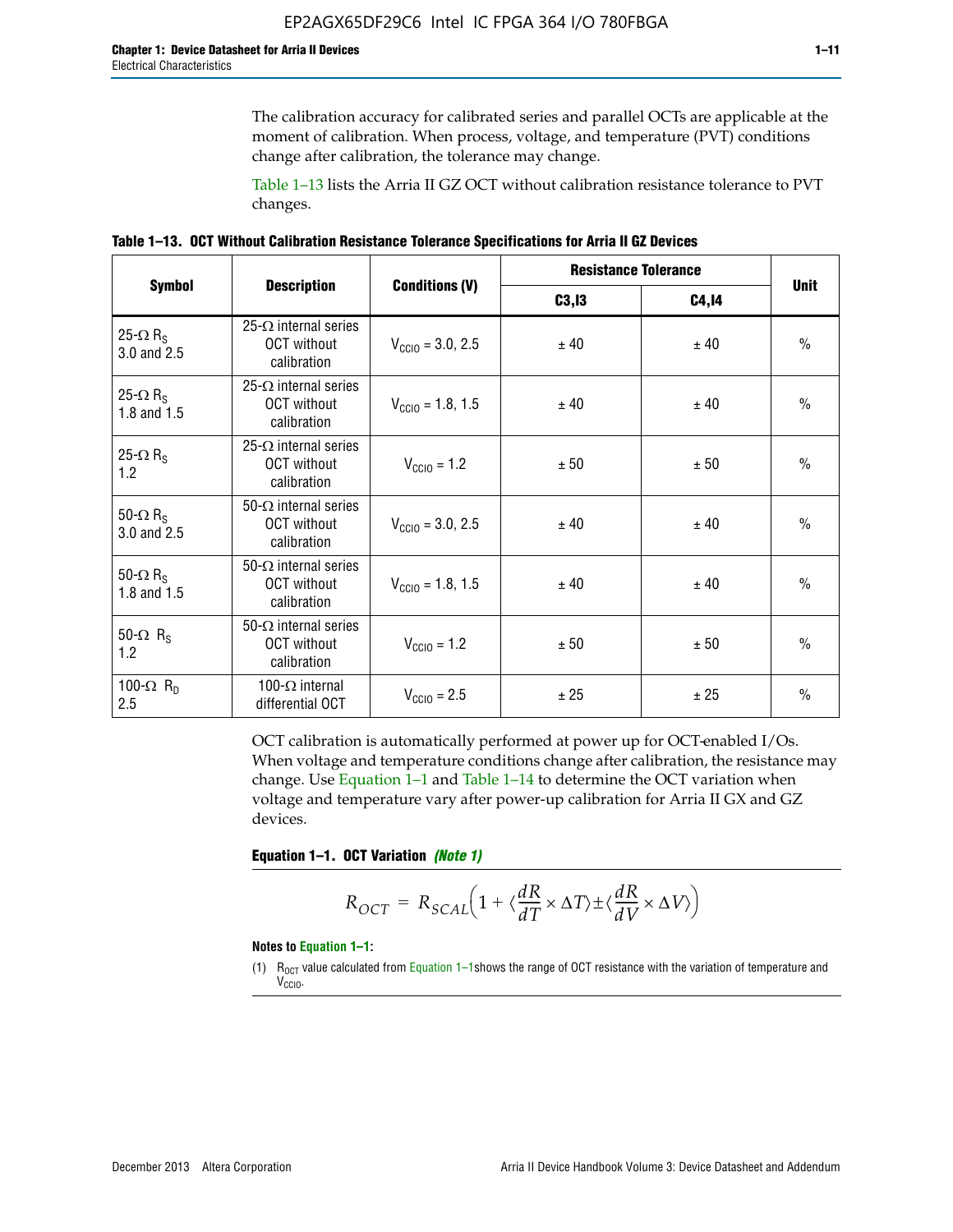Use the following with Equation 1–1:

- $\blacksquare$  R<sub>SCAL</sub> is the OCT resistance value at power up.
- $\blacksquare$   $\Delta T$  is the variation of temperature with respect to the temperature at power up.
- $\blacksquare$   $\Delta V$  is the variation of voltage with respect to the V<sub>CCIO</sub> at power up.
- $\blacksquare$  dR/dT is the percentage change of  $R_{\text{SCAL}}$  with temperature.
- $\blacksquare$  dR/dV is the percentage change of R<sub>SCAL</sub> with voltage.

Table 1–14 lists the OCT variation with temperature and voltage after power-up calibration for Arria II GX devices.

| Table 1-14. OCT Variation after Power-up Calibration for Arria II GX Devices |  |  |  |  |  |  |  |  |  |
|------------------------------------------------------------------------------|--|--|--|--|--|--|--|--|--|
|------------------------------------------------------------------------------|--|--|--|--|--|--|--|--|--|

| <b>Nominal Voltage V<sub>CCIO</sub> (V)</b> | $dR/dT$ (%/°C) | $dR/dV$ (%/mV) |
|---------------------------------------------|----------------|----------------|
| 3.0                                         | 0.262          | 0.035          |
| 2.5                                         | 0.234          | 0.039          |
| 1.8                                         | 0.219          | 0.086          |
| 1.5                                         | 0.199          | 0.136          |
| 1.2                                         | 0.161          | 0.288          |

Table 1–15 lists the OCT variation with temperature and voltage after power-up calibration for Arria II GZ devices.

| Nominal Voltage, V <sub>ccio</sub> (V) | dR/dT (%/°C) | dR/dV (%/mV) |
|----------------------------------------|--------------|--------------|
| 3.0                                    | 0.189        | 0.0297       |
| 2.5                                    | 0.208        | 0.0344       |
| 1.8                                    | 0.266        | 0.0499       |
| 1.5                                    | 0.273        | 0.0744       |
| 19                                     | 0.317        | 0.1241       |

**Table 1–15. OCT Variation after Power-Up Calibration for Arria II GZ Devices** *(Note 1)*

**Note to Table 1–15:**

(1) Valid for V<sub>CCIO</sub> range of  $\pm 5\%$  and temperature range of 0° to 85°C.

## **Pin Capacitance**

Table 1–16 lists the pin capacitance for Arria II GX devices.

**Table 1–16. Pin Capacitance for Arria II GX Devices**

| <b>Symbol</b> | <b>Description</b>                                                                                                                               | <b>Typical</b> | Unit |
|---------------|--------------------------------------------------------------------------------------------------------------------------------------------------|----------------|------|
| $v_{10}$      | Input capacitance on I/O pins, dual-purpose pins (differential I/O, clock,<br>$R_{\text{up}}$ , $R_{\text{dn}}$ , and dedicated clock input pins |                | D۲   |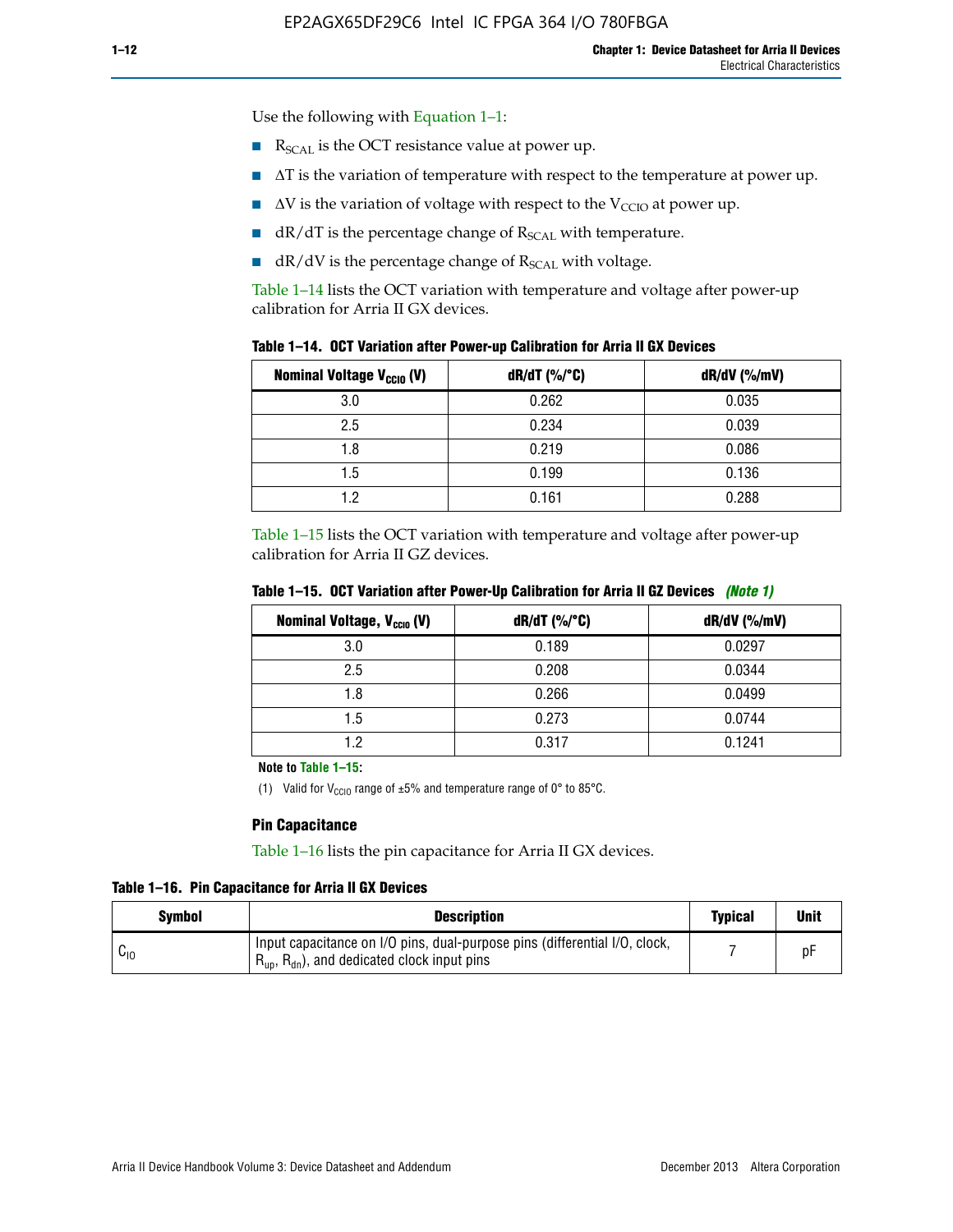# Table 1–17 lists the pin capacitance for Arria II GZ devices.

**Table 1–17. Pin Capacitance for Arria II GZ Devices** 

| <b>Symbol</b>                                    | <b>Description</b>                                                     | <b>Typical</b> | <b>Unit</b> |
|--------------------------------------------------|------------------------------------------------------------------------|----------------|-------------|
| C <sub>IOTB</sub>                                | Input capacitance on the top and bottom I/O pins                       | 4              | pF          |
| $C_{IOLR}$                                       | Input capacitance on the left and right I/O pins                       | 4              | pF          |
| $C_{CLKTB}$                                      | Input capacitance on the top and bottom non-dedicated clock input pins |                | pF          |
| $C_{CLKLR}$                                      | Input capacitance on the left and right non-dedicated clock input pins |                | рF          |
| $C_{\text{OUTFB}}$                               | Input capacitance on the dual-purpose clock output and feedback pins   | 5              | pF          |
| $CCLK1$ , $CCLK3$ , $CCLK8$ ,<br>and $C_{CLK10}$ | Input capacitance for dedicated clock input pins                       |                | рF          |

# **Internal Weak Pull-Up and Weak Pull-Down Resistors**

Table 1–18 lists the weak pull-up and pull-down resistor values for Arria II GX devices.

**Table 1–18. Internal Weak Pull-up and Weak Pull-Down Resistors for Arria II GX Devices** *(Note 1)* 

| <b>Symbol</b>                                                                                                              | <b>Description</b>                                              | <b>Conditions</b>                                                                                                                                                                              | Min       | Typ       | Max       | <b>Unit</b> |
|----------------------------------------------------------------------------------------------------------------------------|-----------------------------------------------------------------|------------------------------------------------------------------------------------------------------------------------------------------------------------------------------------------------|-----------|-----------|-----------|-------------|
|                                                                                                                            |                                                                 | $V_{\text{CC10}} = 3.3 \text{ V} \pm 5\%$ (2)                                                                                                                                                  | 7         | 25        | 41        | $k\Omega$   |
|                                                                                                                            | Value of I/O pin pull-up resistor                               | $V_{\text{CC10}} = 3.0 V \pm 5\%$ (2)                                                                                                                                                          | 7         | 28        | 47        | $k\Omega$   |
| $R_{PU}$                                                                                                                   | before and during configuration,<br>as well as user mode if the | 35<br>8<br>61<br>$V_{\text{CC10}} = 2.5 V \pm 5\%$ (2)<br>57<br>$V_{\text{CC10}} = 1.8 \text{ V} \pm 5\%$ (2)<br>10<br>108<br>82<br>13<br>163<br>$V_{\text{CC10}} = 1.5 \text{ V} \pm 5\%$ (2) |           | $k\Omega$ |           |             |
|                                                                                                                            | programmable pull-up resistor                                   |                                                                                                                                                                                                |           |           |           | $k\Omega$   |
| option is enabled.                                                                                                         |                                                                 |                                                                                                                                                                                                |           |           | $k\Omega$ |             |
|                                                                                                                            |                                                                 | $V_{\text{CC10}} = 1.2 V \pm 5\%$ (2)                                                                                                                                                          | 19        | 143       | 351       | $k\Omega$   |
|                                                                                                                            |                                                                 | $V_{\text{CC10}} = 3.3 \text{ V} \pm 5\%$                                                                                                                                                      | 6         | 19        | 29        | $k\Omega$   |
| 6<br>$V_{\text{CC10}} = 3.0 V \pm 5\%$<br>Value of TCK pin pull-down<br>6<br>$V_{\text{CC10}} = 2.5 V \pm 5\%$<br>$R_{PD}$ | 22                                                              | 32                                                                                                                                                                                             | $k\Omega$ |           |           |             |
|                                                                                                                            |                                                                 |                                                                                                                                                                                                |           | 25        | 42        | $k\Omega$   |
|                                                                                                                            |                                                                 | $V_{\text{CC10}} = 1.8 V \pm 5\%$                                                                                                                                                              | 7         | 35        | 70        | $k\Omega$   |
|                                                                                                                            | resistor<br>8<br>50<br>$V_{\text{CC10}} = 1.5 V \pm 5\%$        | 112                                                                                                                                                                                            | $k\Omega$ |           |           |             |

**Notes to Table 1–18:**

(1) All I/O pins have an option to enable weak pull-up except configuration, test, and JTAG pins. The weak pull-down feature is only available for JTAG TCK.

(2) Pin pull-up resistance values may be lower if an external source drives the pin higher than  $V_{\text{CCIO}}$ .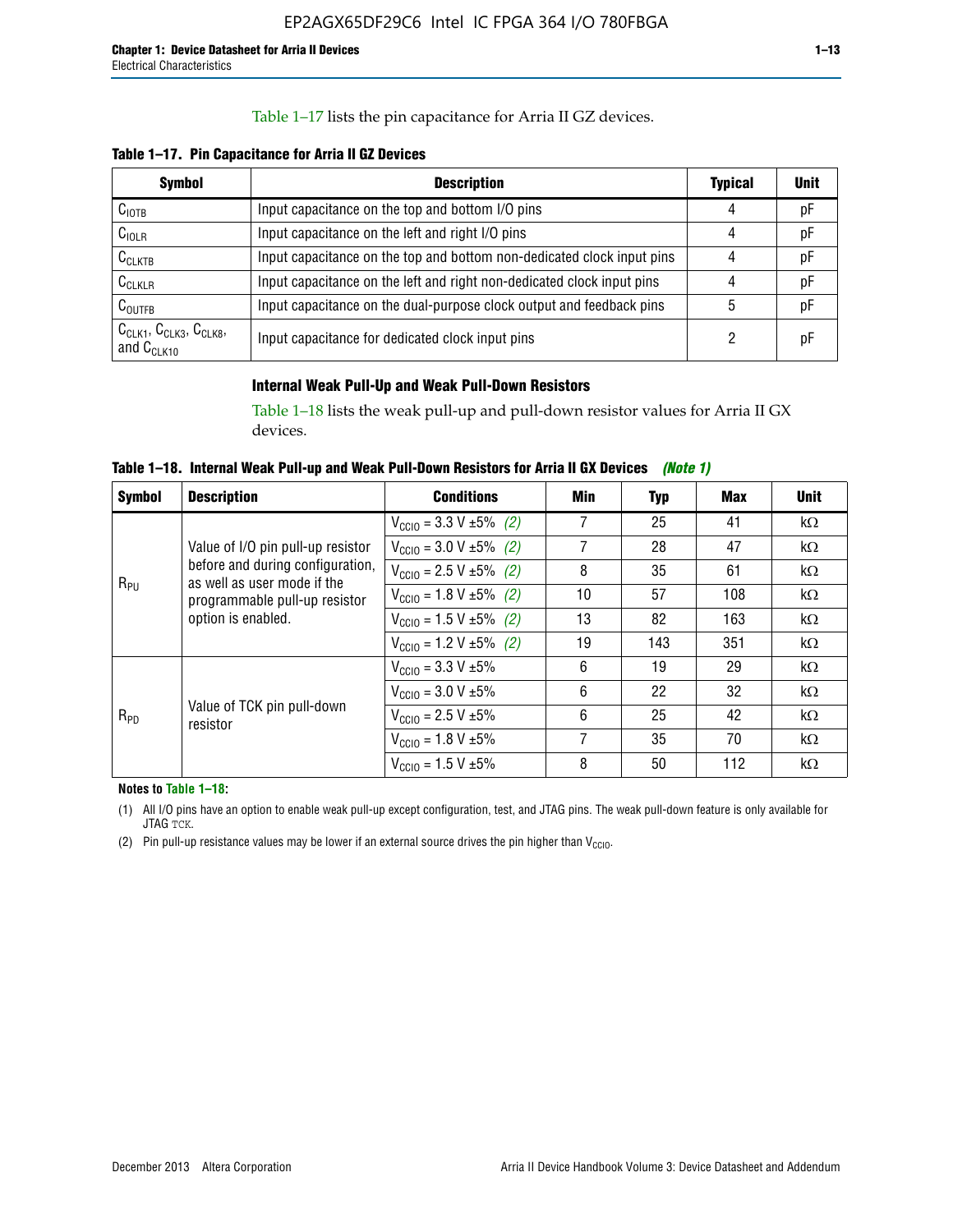Table 1–19 lists the weak pull-up resistor values for Arria II GZ devices.

**Table 1–19. Internal Weak Pull-Up Resistor for Arria II GZ Devices** *(Note 1)***,** *(2)*

| <b>Symbol</b> | <b>Description</b>                                                                                                              | <b>Conditions</b>                                    | Min | Typ | <b>Max</b> | <b>Unit</b> |
|---------------|---------------------------------------------------------------------------------------------------------------------------------|------------------------------------------------------|-----|-----|------------|-------------|
|               | Value of the I/O pin pull-up                                                                                                    | $V_{\text{CC10}} = 3.0 V \pm 5\%$ (3)                |     | 25  |            | kΩ          |
| $R_{PU}$      | resistor before and during<br>configuration, as well as user<br>mode if the programmable<br>pull-up resistor option is enabled. | $V_{\text{CC10}} = 2.5 V \pm 5\%$ (3)                |     | 25  |            | kΩ          |
|               |                                                                                                                                 | $V_{\text{CC10}} = 1.8 \text{ V } \pm 5\% \quad (3)$ |     | 25  |            | kΩ          |
|               |                                                                                                                                 | $V_{\text{CC10}} = 1.5 \text{ V} \pm 5\%$ (3)        |     | 25  |            | kΩ          |
|               |                                                                                                                                 | $V_{\text{CC10}} = 1.2 V \pm 5\%$ (3)                |     | 25  |            | kΩ          |

**Notes to Table 1–19:**

(1) All I/O pins have an option to enable weak pull-up except configuration, test, and JTAG pins.

(2) The internal weak pull-down feature is only available for the JTAG TCK pin. The typical value for this internal weak pull-down resistor is approximately 25 k $\Omega$ .

(3) Pin pull-up resistance values may be lower if an external source drives the pin higher than  $V_{\text{CCIO}}$ .

#### **Hot Socketing**

Table 1–20 lists the hot-socketing specification for Arria II GX and GZ devices.

**Table 1–20. Hot Socketing Specifications for Arria II Devices** 

| Symbol        | <b>Description</b>                | <b>Maximum</b> |
|---------------|-----------------------------------|----------------|
| IIOPIN(DC)    | DC current per I/O pin            | $300 \mu A$    |
| $I$ IOPIN(AC) | AC current per I/O pin            | 8 mA $(1)$     |
| IXCVRTX(DC)   | DC current per transceiver TX pin | 100 mA         |
| IXCVRRX(DC)   | DC current per transceiver RX pin | 50 mA          |

#### **Note to Table 1–20:**

(1) The I/O ramp rate is 10 ns or more. For ramp rates faster than 10 ns,  $|I_{10\text{PIN}}| = C$  dv/dt, in which "C" is I/O pin capacitance and "dv/dt" is slew rate.

# **Schmitt Trigger Input**

The Arria II GX device supports Schmitt trigger input on the TDI, TMS, TCK, nSTATUS, nCONFIG, nCE, CONF\_DONE, and DCLK pins. A Schmitt trigger feature introduces hysteresis to the input signal for improved noise immunity, especially for signals with slow edge rates.

Table 1–21 lists the hysteresis specifications across the supported  $V<sub>CCIO</sub>$  range for Schmitt trigger inputs in Arria II GX devices.

**Table 1–21. Schmitt Trigger Input Hysteresis Specifications for Arria II GX Devices**

| <b>Symbol</b>        | <b>Description</b>                   | <b>Condition (V)</b>    | <b>Minimum</b> | <b>Unit</b> |
|----------------------|--------------------------------------|-------------------------|----------------|-------------|
|                      |                                      | $V_{\text{CGI0}} = 3.3$ | 220            | mV          |
| V <sub>Schmitt</sub> | Hysteresis for Schmitt trigger input | $V_{\text{CCIO}} = 2.5$ | 180            | mV          |
|                      |                                      | $V_{\text{CCIO}} = 1.8$ | 110            | mV          |
|                      |                                      | $V_{\text{CCIO}} = 1.5$ | 70             | mV          |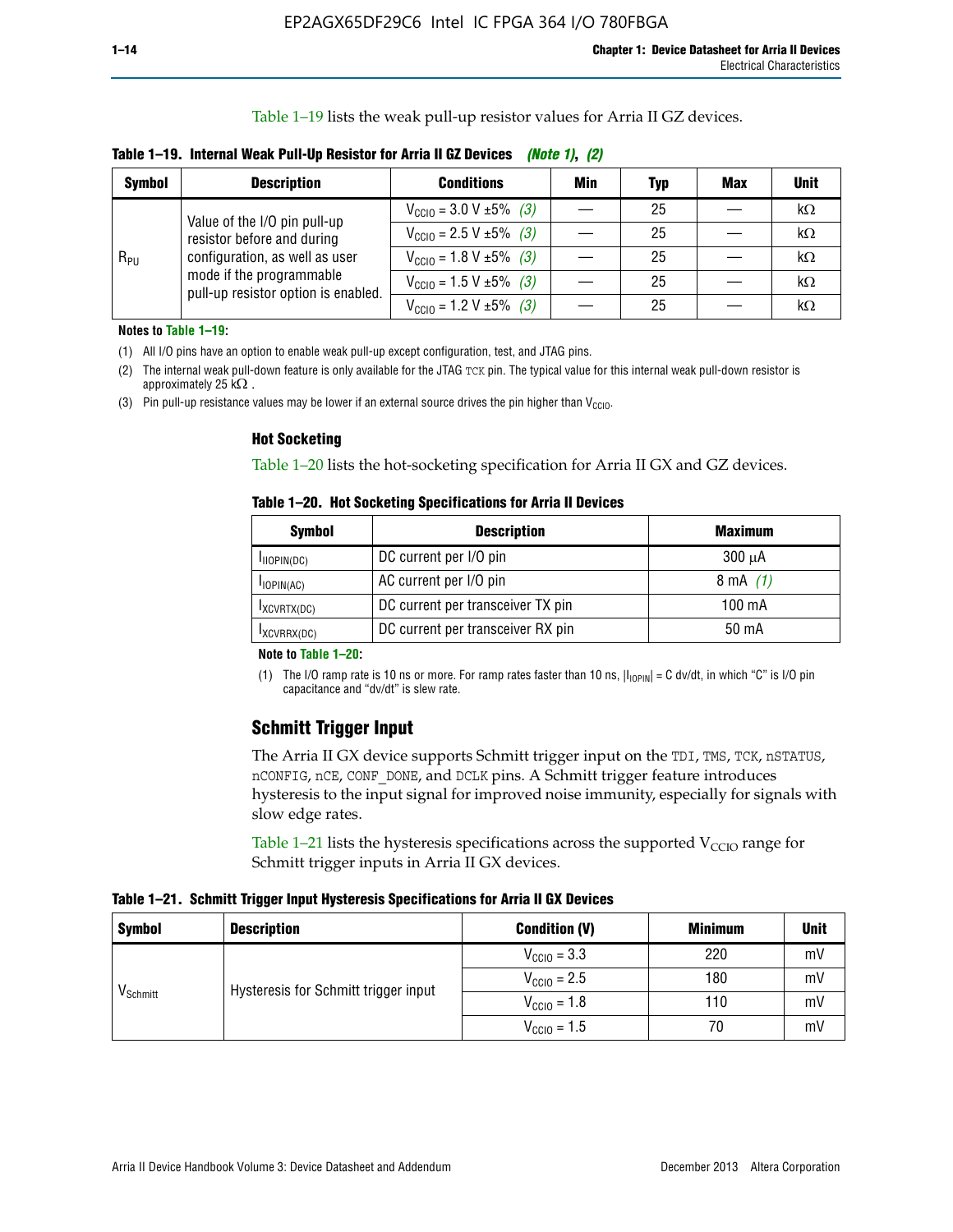# **I/O Standard Specifications**

Table 1–22 through Table 1–35 list input voltage ( $V_{IH}$  and  $V_{IL}$ ), output voltage ( $V_{OH}$ and  $V_{OL}$ ), and current drive characteristics ( $I_{OH}$  and  $I_{OL}$ ) for various I/O standards supported by the Arria II device family. They also show the Arria II device family I/O standard specifications.  $V_{OL}$  and  $V_{OH}$  values are valid at the corresponding  $I_{OH}$  and I<sub>OL</sub>, respectively.

**1.** For an explanation of terms used in Table 1–22 through Table 1–35, refer to "Glossary" on page 1–74.

Table 1–22 lists the single-ended I/O standards for Arria II GX devices.

| I/O Standard |       | $V_{CClO}(V)$ |            |        | $V_{IL}(V)$                        |                                    | $V_{IH}(V)$         | $V_{OL}(V)$                        | $V_{OH} (V)$                       | $I_{0L}$       | $I_{0H}$ |
|--------------|-------|---------------|------------|--------|------------------------------------|------------------------------------|---------------------|------------------------------------|------------------------------------|----------------|----------|
|              | Min   | <b>Typ</b>    | <b>Max</b> | Min    | <b>Max</b>                         | Min                                | <b>Max</b>          | <b>Max</b>                         | Min                                | (mA)           | (mA)     |
| 3.3 V LVTTL  | 3.135 | 3.3           | 3.465      | $-0.3$ | 0.8                                | 1.7                                | 3.6                 | 0.45                               | 2.4                                | 4              | $-4$     |
| 3.3 V LVCMOS | 3.135 | 3.3           | 3.465      | $-0.3$ | 0.8                                | 1.7                                | 3.6                 | 0.2                                | $V_{\text{CCIO}}$ -0.2             | $\overline{2}$ | $-2$     |
| 3.0 V LVTTL  | 2.85  | 3             | 3.15       | $-0.3$ | 0.8                                | 1.7                                | $V_{CC10} +$<br>0.3 | 0.45                               | 2.4                                | 4              | $-4$     |
| 3.0 V LVCMOS | 2.85  | 3             | 3.15       | $-0.3$ | 0.8                                | 1.7                                | $V_{CCIO} +$<br>0.3 | 0.2                                | $V_{CGI0} - 0.2$                   | 0.1            | $-0.1$   |
| 2.5 V LVCMOS | 2.375 | 2.5           | 2.625      | $-0.3$ | 0.7                                | 1.7                                | $V_{CC10} +$<br>0.3 | 0.4                                | $\overline{c}$                     | 1              | $-1$     |
| 1.8 V LVCMOS | 1.71  | 1.8           | 1.89       | $-0.3$ | $0.35 \times$<br>V <sub>CCIO</sub> | $0.65 \times$<br>V <sub>CCIO</sub> | $V_{CC10} +$<br>0.3 | 0.45                               | $V_{CGIO}$ -<br>0.45               | $\overline{2}$ | $-2$     |
| 1.5 V LVCMOS | 1.425 | 1.5           | 1.575      | $-0.3$ | $0.35 \times$<br>V <sub>CCIO</sub> | $0.65 \times$<br>$V_{\rm CClO}$    | $V_{CCIO} +$<br>0.3 | $0.25 \times$<br>V <sub>CCIO</sub> | $0.75 \times$<br>V <sub>CCIO</sub> | $\overline{2}$ | $-2$     |
| 1.2 V LVCMOS | 1.14  | 1.2           | 1.26       | $-0.3$ | $0.35 \times$<br>V <sub>CCIO</sub> | $0.65 \times$<br>V <sub>CCIO</sub> | $V_{CC10} +$<br>0.3 | $0.25 \times$<br>V <sub>CCIO</sub> | $0.75 \times$<br>V <sub>CCIO</sub> | $\overline{2}$ | $-2$     |
| 3.0-V PCI    | 2.85  | 3             | 3.15       |        | $0.3 \times$<br>V <sub>CCIO</sub>  | $0.5 \times$<br>V <sub>CCIO</sub>  | $V_{CC10} +$<br>0.3 | $0.1 \times$<br>V <sub>CCIO</sub>  | $0.9 \times V_{\text{CC10}}$       | 1.5            | $-0.5$   |
| 3.0-V PCI-X  | 2.85  | 3             | 3.15       |        | $0.35 \times$<br>V <sub>CCIO</sub> | $0.5 \times$<br>$V_{\rm CClO}$     | $V_{CCIO} +$<br>0.3 | $0.1 \times$<br>V <sub>CCIO</sub>  | $0.9 \times V_{\text{CC10}}$       | 1.5            | $-0.5$   |

**Table 1–22. Single-Ended I/O Standards for Arria II GX Devices**

Table 1–23 lists the single-ended I/O standards for Arria II GZ devices.

|  |  | Table 1-23. Single-Ended I/O Standards for Arria II GZ Devices (Part 1 of 2) |  |
|--|--|------------------------------------------------------------------------------|--|
|--|--|------------------------------------------------------------------------------|--|

|               | $V_{\text{CCIO}}(V)$ |     | $V_{IL}(V)$ |        | $V_{IH} (V)$                       |                                    | $V_{OL}(V)$         | $V_{OH} (V)$                       | <b>I</b> OL                        | 1 <sub>0H</sub> |        |
|---------------|----------------------|-----|-------------|--------|------------------------------------|------------------------------------|---------------------|------------------------------------|------------------------------------|-----------------|--------|
| I/O Standard  | Min                  | Typ | <b>Max</b>  | Min    | <b>Max</b>                         | Min                                | <b>Max</b>          | <b>Max</b>                         | Min                                | (mA)            | (mA)   |
| <b>LVTTL</b>  | 2.85                 | 3   | 3.15        | $-0.3$ | 0.8                                | 1.7                                | 3.6                 | 0.4                                | 2.4                                | 2               | $-2$   |
| <b>LVCMOS</b> | 2.85                 | 3   | 3.15        | $-0.3$ | 0.8                                | 1.7                                | 3.6                 | 0.2                                | $V_{\text{CCIO}}$ - 0.2            | 0.1             | $-0.1$ |
| 2.5V          | 2.375                | 2.5 | 2.625       | $-0.3$ | 0.7                                | 1.7                                | 3.6                 | 0.4                                | 2                                  |                 | -1     |
| 1.8V          | 1.71                 | 1.8 | 1.89        | $-0.3$ | $0.35 \times$<br>V <sub>CCIO</sub> | $0.65 \times$<br>V <sub>CCIO</sub> | $V_{CClO}$ +<br>0.3 | 0.45                               | $V_{CGIO}$ -<br>0.45               | 2               | -2     |
| 1.5V          | 1.425                | 1.5 | .575        | $-0.3$ | $0.35 \times$<br>V <sub>CCIO</sub> | $0.65 \times$<br>V <sub>CCIO</sub> | $V_{CC10}$ +<br>0.3 | $0.25 \times$<br>V <sub>CCIO</sub> | $0.75 \times$<br>V <sub>CCIO</sub> | $\overline{2}$  | -2     |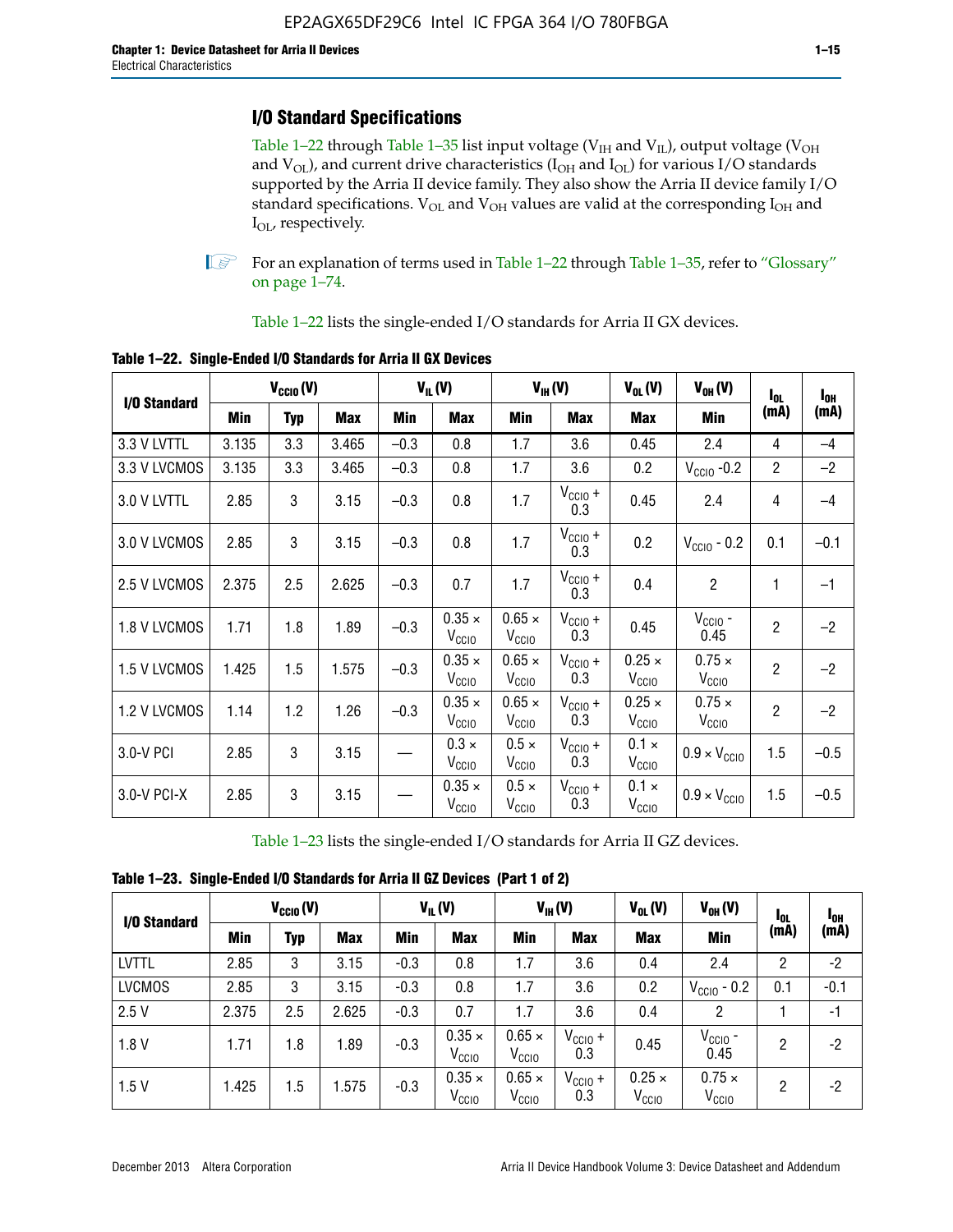| I/O Standard |      | $V_{CClO}(V)$ |            |        | $V_{IL}(V)$                        |                                    | $V_{IH} (V)$        | $V_{OL}(V)$                        | $V_{OH} (V)$                       | loL  | l <sub>OH</sub> |
|--------------|------|---------------|------------|--------|------------------------------------|------------------------------------|---------------------|------------------------------------|------------------------------------|------|-----------------|
|              | Min  | Typ           | <b>Max</b> | Min    | <b>Max</b>                         | Min                                | <b>Max</b>          | <b>Max</b>                         | Min                                | (mA) | (mA)            |
| 1.2V         | 1.14 | 1.2           | 1.26       | $-0.3$ | $0.35 \times$<br>V <sub>CCIO</sub> | $0.65 \times$<br>V <sub>CCIO</sub> | $V_{CC10}$ +<br>0.3 | $0.25 \times$<br>V <sub>CCIO</sub> | $0.75 \times$<br>V <sub>CCIO</sub> | 2    | -2              |
| 3.0-V PCI    | 2.85 | 3             | 3.15       |        | $0.3 \times$<br>V <sub>CCIO</sub>  | $0.5 \times$<br>V <sub>CCIO</sub>  | 3.6                 | $0.1 \times$<br>V <sub>CCIO</sub>  | $0.9 \times V_{\text{CC10}}$       | 1.5  | $-0.5$          |
| 3.0-V PCI-X  | 2.85 | 3             | 3.15       |        | $0.35 \times$<br>V <sub>ccio</sub> | $0.5 \times$<br>V <sub>CCIO</sub>  |                     | $0.1 \times$<br>V <sub>CCIO</sub>  | $0.9 \times V_{\text{CCIO}}$       | 1.5  | $-0.5$          |

**Table 1–23. Single-Ended I/O Standards for Arria II GZ Devices (Part 2 of 2)**

Table 1–24 lists the single-ended SSTL and HSTL I/O reference voltage specifications for Arria II GX devices.

**Table 1–24. Single-Ended SSTL and HSTL I/O Reference Voltage Specifications for Arria II GX Devices**

| I/O Standard        |       | $V_{CGI0} (V)$ |            |                                    | $V_{REF}(V)$                 |                                    |                                 | $V_{TT} (V)$                      |                                    |
|---------------------|-------|----------------|------------|------------------------------------|------------------------------|------------------------------------|---------------------------------|-----------------------------------|------------------------------------|
|                     | Min   | <b>Typ</b>     | <b>Max</b> | Min                                | <b>Typ</b>                   | Max                                | Min                             | <b>Typ</b>                        | <b>Max</b>                         |
| SSTL-2 Class I, II  | 2.375 | 2.5            | 2.625      | $0.49 \times$<br>V <sub>CCIO</sub> | $0.5 \times V_{\text{CCIO}}$ | $0.51 \times$<br>V <sub>CCIO</sub> | $V_{REF}$ -<br>0.04             | $V_{REF}$                         | $V_{REF}$ +<br>0.04                |
| SSTL-18 Class I, II | 1.71  | 1.8            | 1.89       | 0.833                              | 0.9                          | 0.969                              | $V_{REF}$ -<br>0.04             | V <sub>REF</sub>                  | $V_{REF}$ +<br>0.04                |
| SSTL-15 Class I, II | 1.425 | 1.5            | 1.575      | $0.47 \times$<br>V <sub>CCIO</sub> | $0.5 \times V_{\text{CC10}}$ | $0.53 \times$<br>V <sub>CCIO</sub> | $0.47 \times$<br>$V_{\rm CClO}$ | $0.5 \times$<br>V <sub>CCIO</sub> | $0.53 \times$<br>V <sub>CCIO</sub> |
| HSTL-18 Class I, II | 1.71  | 1.8            | 1.89       | 0.85                               | 0.9                          | 0.95                               | 0.85                            | 0.9                               | 0.95                               |
| HSTL-15 Class I, II | 1.425 | 1.5            | 1.575      | 0.71                               | 0.75                         | 0.79                               | 0.71                            | 0.75                              | 0.79                               |
| HSTL-12 Class I, II | 1.14  | 1.2            | 1.26       | $0.48 \times$<br>V <sub>CCIO</sub> | $0.5 \times V_{\text{CC10}}$ | $0.52 \times$<br>V <sub>CCIO</sub> |                                 | $V_{\text{CClO}}/2$               |                                    |

Table 1–25 lists the single-ended SSTL and HSTL I/O reference voltage specifications for Arria II GZ devices.

**Table 1–25. Single-Ended SSTL and HSTL I/O Reference Voltage Specifications for Arria II GZ Devices** 

| I/O Standard        |       | $V_{\text{CCIO}}(V)$ |            |                                    | $V_{REF}(V)$                 |                                    |                                   | $V_{TT}(V)$         |                                    |
|---------------------|-------|----------------------|------------|------------------------------------|------------------------------|------------------------------------|-----------------------------------|---------------------|------------------------------------|
|                     | Min   | <b>Typ</b>           | <b>Max</b> | Min                                | Typ                          | <b>Max</b>                         | Min                               | Typ                 | Max                                |
| SSTL-2 Class I, II  | 2.375 | 2.5                  | 2.625      | $0.49 \times$<br>V <sub>CCIO</sub> | $0.5 \times V_{\text{CC10}}$ | $0.51 \times$<br>V <sub>CCIO</sub> | $V_{REF}$ -<br>0.04               | V <sub>REF</sub>    | $V_{REF}$ +<br>0.04                |
| SSTL-18 Class I, II | 1.71  | 1.8                  | 1.89       | 0.833                              | 0.9                          | 0.969                              | $V_{REF}$ -<br>0.04               | V <sub>REF</sub>    | $V_{REF}$ +<br>0.04                |
| SSTL-15 Class I, II | 1.425 | 1.5                  | 1.575      | $0.47 \times$<br>V <sub>CCIO</sub> | $0.5 \times V_{\text{CC10}}$ | $0.53 \times$<br>V <sub>CCIO</sub> | $0.47 \times$<br>V <sub>CCD</sub> | V <sub>REF</sub>    | $0.53 \times$<br>V <sub>CCIO</sub> |
| HSTL-18 Class I, II | 1.71  | 1.8                  | 1.89       | 0.85                               | 0.9                          | 0.95                               |                                   | $V_{\text{CC10}}/2$ |                                    |
| HSTL-15 Class I, II | 1.425 | 1.5                  | 1.575      | 0.68                               | 0.75                         | 0.9                                |                                   | $V_{\rm CC10}$ /2   |                                    |
| HSTL-12 Class I, II | 1.14  | 1.2                  | 1.26       | $0.47 \times$<br>V <sub>CCIO</sub> | $0.5 \times V_{\text{CC10}}$ | $0.53 \times$<br>V <sub>CCIO</sub> |                                   | $V_{\text{CC10}}/2$ |                                    |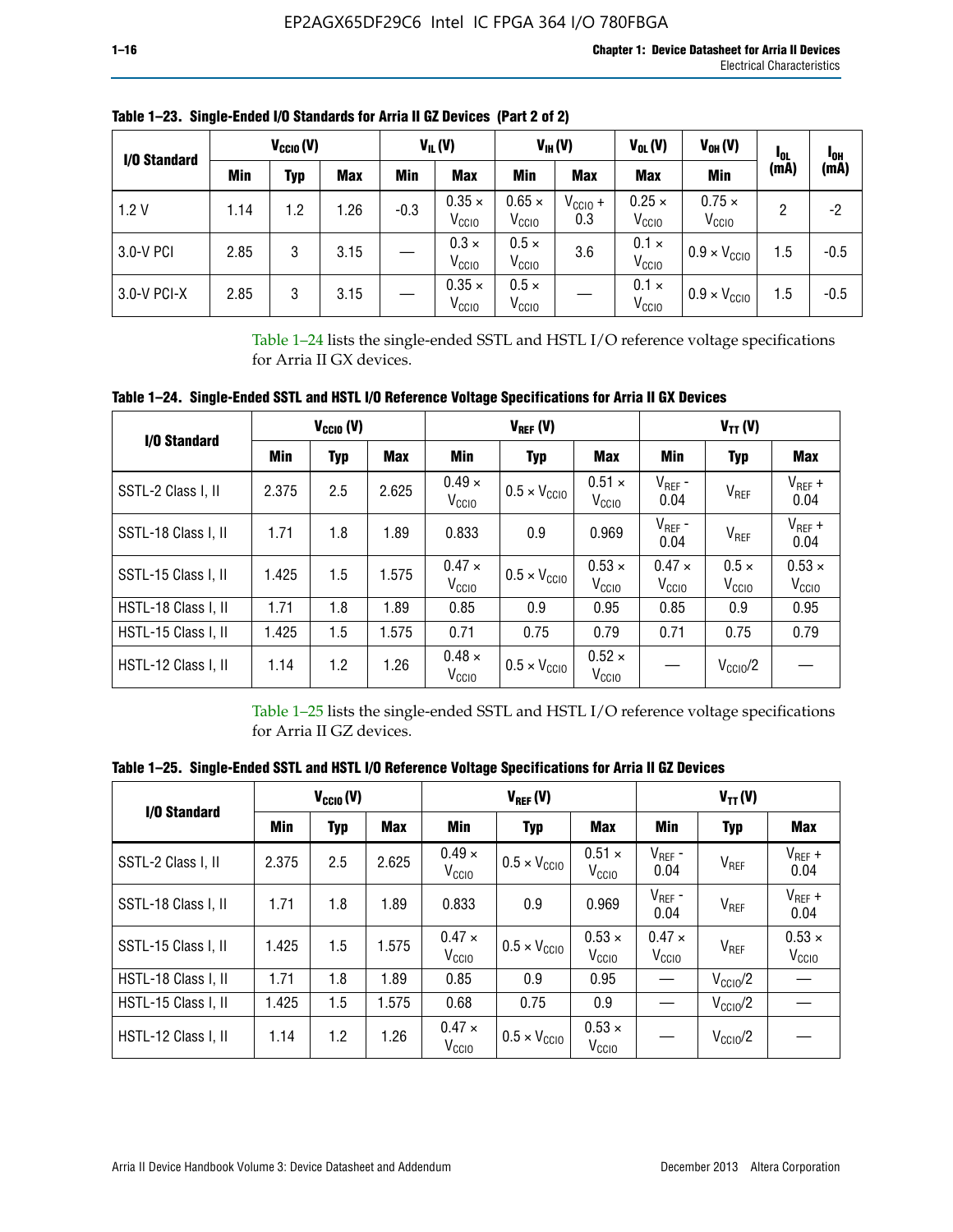Table 1–26 lists the single-ended SSTL and HSTL I/O standard signal specifications for Arria II GX devices.

| <b>I/O Standard</b> |         | $V_{IL(DC)}(V)$      |                      | $V_{IH(DC)}(V)$             | $V_{IL(AC)}$ (V)  | $V_{IH(AC)}$ (V)     | $V_{OL}$ (V)                       | $V_{OH} (V)$                       | l <sub>ol.</sub> | $I_{0H}$ |
|---------------------|---------|----------------------|----------------------|-----------------------------|-------------------|----------------------|------------------------------------|------------------------------------|------------------|----------|
|                     | Min     | <b>Max</b>           | Min                  | <b>Max</b>                  | <b>Max</b>        | Min                  | <b>Max</b>                         | Min                                | (mA)             | (mA)     |
| SSTL-2 Class I      | $-0.3$  | $V_{REF}$ -<br>0.18  | $V_{REF} +$<br>0.18  | $V_{\text{CCIO}} +$<br>0.3  | $V_{REF}$ - 0.35  | $V_{REF} +$<br>0.35  | $V_{TT}$ -<br>0.57                 | $V_{TT}$ +<br>0.57                 | 8.1              | $-8.1$   |
| SSTL-2 Class II     | $-0.3$  | $V_{REF}$ -<br>0.18  | $V_{REF} +$<br>0.18  | $V_{\text{CC1O}} +$<br>0.3  | $V_{REF} - 0.35$  | $V_{REF} +$<br>0.35  | $V_{TT}$ -<br>0.76                 | $V_{TT}$ +<br>0.76                 | 16.4             | $-16.4$  |
| SSTL-18 Class I     | $-0.3$  | $V_{REF}$ -<br>0.125 | $V_{REF}$ +<br>0.125 | $V_{\text{CCIO}} +$<br>0.3  | $V_{REF}$ - 0.25  | $V_{REF}$ +<br>0.25  | $V_{TT}$ -<br>0.475                | $V_{TT}$ +<br>0.475                | 6.7              | $-6.7$   |
| SSTL-18 Class II    | $-0.3$  | $V_{REF}$ -<br>0.125 | $V_{REF}$ +<br>0.125 | $V_{\text{CC1O}} +$<br>0.3  | $V_{REF}$ - 0.25  | $V_{REF}$ +<br>0.25  | 0.28                               | $V_{CGIO}$ -<br>0.28               | 13.4             | $-13.4$  |
| SSTL-15 Class I     | $-0.3$  | $V_{REF}$ -<br>0.1   | $V_{REF}$ +<br>0.1   | $V_{\text{CCIO}} +$<br>0.3  | $V_{REF}$ - 0.175 | $V_{REF}$ +<br>0.175 | $0.2 \times$<br>V <sub>CCIO</sub>  | $0.8 \times$<br>V <sub>CCIO</sub>  | 8                | $-8$     |
| SSTL-15 Class II    | $-0.3$  | $V_{REF}$ -<br>0.1   | $V_{REF}$ +<br>0.1   | $V_{\text{CCIO}} +$<br>0.3  | $V_{REF}$ - 0.175 | $V_{REF}$ +<br>0.175 | $0.2 \times$<br>V <sub>CCIO</sub>  | $0.8 \times$<br>V <sub>CCIO</sub>  | 16               | $-16$    |
| HSTL-18 Class I     | $-0.3$  | $V_{REF}$ -<br>0.1   | $V_{REF}$ +<br>0.1   | $V_{CCIO} +$<br>0.3         | $V_{REF} - 0.2$   | $V_{REF}$ + 0.2      | 0.4                                | $V_{CGIO}$ -<br>0.4                | 8                | $-8$     |
| HSTL-18 Class II    | $-0.3$  | $V_{REF}$ -<br>0.1   | $V_{REF}$ +<br>0.1   | $V_{\text{CC1O}} +$<br>0.3  | $V_{REF}$ - 0.2   | $V_{REF}$ + 0.2      | 0.4                                | $V_{CGIO}$ -<br>0.4                | 16               | $-16$    |
| HSTL-15 Class I     | $-0.3$  | $V_{REF}$ -<br>0.1   | $V_{REF}$ +<br>0.1   | $V_{\text{CCIO}} +$<br>0.3  | $V_{REF}$ - 0.2   | $V_{REF}$ + 0.2      | 0.4                                | $V_{CGIO}$ -<br>0.4                | 8                | $-8$     |
| HSTL-15 Class II    | $-0.3$  | $V_{REF}$ -<br>0.1   | $V_{REF}$ +<br>0.1   | $V_{\text{CCIO}} +$<br>0.3  | $V_{REF}$ - 0.2   | $V_{RFF}$ + 0.2      | 0.4                                | $V_{CCIO}$ -<br>0.4                | 16               | $-16$    |
| HSTL-12 Class I     | $-0.15$ | $V_{REF}$ -<br>0.08  | $V_{REF}$ +<br>0.08  | $V_{\text{CC1O}} +$<br>0.15 | $V_{REF} - 0.15$  | $V_{REF} +$<br>0.15  | $0.25 \times$<br>V <sub>CCIO</sub> | $0.75 \times$<br>V <sub>CCIO</sub> | 8                | $-8$     |
| HSTL-12 Class II    | $-0.15$ | $V_{REF}$ -<br>0.08  | $V_{REF}$ +<br>0.08  | $V_{CCIO} +$<br>0.15        | $V_{REF} - 0.15$  | $V_{REF} +$<br>0.15  | $0.25 \times$<br>V <sub>CCIO</sub> | $0.75 \times$<br>V <sub>CCIO</sub> | 14               | $-14$    |

**Table 1–26. Single-Ended SSTL and HSTL I/O Standard Signal Specifications for Arria II GX Devices** 

Table 1–27 lists the single-ended SSTL and HSTL I/O standard signal specifications for Arria II GZ devices.

| Table 1–27. Single-Ended SSTL and HSTL I/O Standards Signal Specifications for Arria II GZ Devices (Part 1 of 2) |  |  |  |  |
|------------------------------------------------------------------------------------------------------------------|--|--|--|--|
|                                                                                                                  |  |  |  |  |

| I/O Standard     |        | $V_{IL(DC)}$ (V)     |                      | $V_{IH(DC)}$ (V)           |                      | $V_{IH(AC)}(V)$      | $V_{OL} (V)$                      | $V_{OH} (V)$                   | l <sub>OL</sub> | 1 <sub>0H</sub> |
|------------------|--------|----------------------|----------------------|----------------------------|----------------------|----------------------|-----------------------------------|--------------------------------|-----------------|-----------------|
|                  | Min    | <b>Max</b>           | <b>Min</b>           | <b>Max</b>                 | <b>Max</b>           | Min                  | <b>Max</b>                        | Min                            | (mA)            | (mA)            |
| SSTL-2 Class I   | $-0.3$ | $V_{REF}$ -<br>0.15  | $V_{REF} +$<br>0.15  | $V_{CCIO} +$<br>0.3        | $V_{REF}$ -<br>0.31  | $V_{REF} +$<br>0.31  | $V_{TT}$ -<br>0.57                | $V_{TT}$ +<br>0.57             | 8.1             | $-8.1$          |
| SSTL-2 Class II  | $-0.3$ | $V_{REF}$ -<br>0.15  | $V_{REF} +$<br>0.15  | $V_{\text{CC1O}} +$<br>0.3 | $V_{REF}$ -<br>0.31  | $V_{REF} +$<br>0.31  | $V_{TT}$ -<br>0.76                | $V_{TT}$ +<br>0.76             | 16.2            | $-16.2$         |
| SSTL-18 Class I  | $-0.3$ | $V_{REF}$ -<br>0.125 | $V_{REF}$ +<br>0.125 | $V_{\text{CC1O}} +$<br>0.3 | $V_{REF}$ -<br>0.25  | $V_{REF}$ +<br>0.25  | $V_{TT}$ -<br>0.475               | $V_{TT}$ +<br>0.475            | 6.7             | $-6.7$          |
| SSTL-18 Class II | $-0.3$ | $V_{REF}$ -<br>0.125 | $V_{REF}$ +<br>0.125 | $V_{\text{CC1O}} +$<br>0.3 | $V_{REF}$ -<br>0.25  | $V_{REF}$ +<br>0.25  | 0.28                              | $V_{\rm CCIO}$ -<br>0.28       | 13.4            | $-13.4$         |
| SSTL-15 Class I  |        | $V_{REF}$ -<br>0.1   | $V_{REF}$ +<br>0.1   |                            | $V_{REF}$ -<br>0.175 | $V_{REF}$ +<br>0.175 | $0.2 \times$<br>V <sub>CCIO</sub> | $0.8 \times$<br>$V_{\rm CClO}$ | 8               | -8              |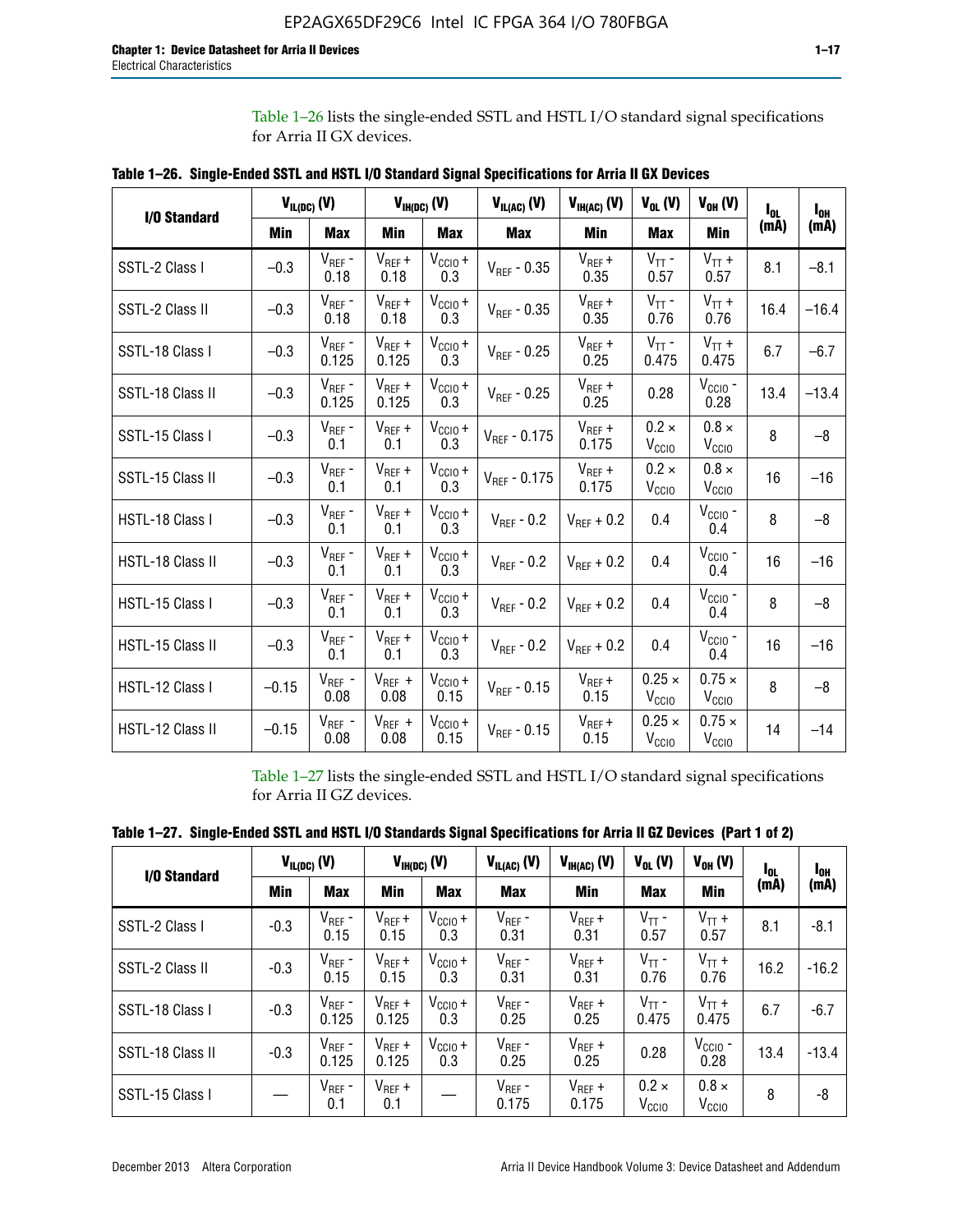| I/O Standard     |         | $V_{IL(DC)}$ (V)    |                     | $V_{IH(DC)}$ (V)     | $V_{IL(AC)}$ (V)       | $V_{IH(AC)}(V)$      | $V_{OL}$ (V)                      | $V_{OH} (V)$                       | $I_{0L}$ | $I_{0H}$ |
|------------------|---------|---------------------|---------------------|----------------------|------------------------|----------------------|-----------------------------------|------------------------------------|----------|----------|
|                  | Min     | <b>Max</b>          | Min                 | <b>Max</b>           | <b>Max</b>             | Min                  | <b>Max</b>                        | Min                                | (mA)     | (mA)     |
| SSTL-15 Class II |         | $V_{REF}$ -<br>0.1  | $V_{REF}$ +<br>0.1  |                      | $V_{REF}$ -<br>0.175   | $V_{REF}$ +<br>0.175 | $0.2 \times$<br>V <sub>CCIO</sub> | $0.8 \times$<br>V <sub>CCIO</sub>  | 16       | $-16$    |
| HSTL-18 Class I  |         | $V_{REF}$ -<br>0.1  | $V_{REF}$ +<br>0.1  |                      | $V_{\text{RFF}}$ - 0.2 | $V_{RFF}$ + 0.2      | 0.4                               | $V_{\text{CCIO}}$ -<br>0.4         | 8        | -8       |
| HSTL-18 Class II |         | $V_{REF}$ -<br>0.1  | $V_{REF}$ +<br>0.1  |                      | $V_{\text{RFF}}$ - 0.2 | $V_{RFF}$ + 0.2      | 0.4                               | $V_{CCIO}$ -<br>0.4                | 16       | $-16$    |
| HSTL-15 Class I  |         | $V_{REF}$ -<br>0.1  | $V_{REF}$ +<br>0.1  |                      | $V_{\text{RFF}}$ - 0.2 | $V_{RFF}$ + 0.2      | 0.4                               | $V_{CCIO}$ -<br>0.4                | 8        | -8       |
| HSTL-15 Class II |         | $V_{REF}$ -<br>0.1  | $V_{REF}$ +<br>0.1  |                      | $V_{REF}$ - 0.2        | $V_{REF}$ + 0.2      | 0.4                               | $V_{\text{CCIO}}$ -<br>0.4         | 16       | $-16$    |
| HSTL-12 Class I  | $-0.15$ | $V_{REF}$ -<br>0.08 | $V_{REF}$ +<br>0.08 | $V_{CClO} +$<br>0.15 | $V_{REF}$ -<br>0.15    | $V_{REF} +$<br>0.15  | $0.25\times$<br>V <sub>CCIO</sub> | $0.75\times$<br>V <sub>CCIO</sub>  | 8        | -8       |
| HSTL-12 Class II | $-0.15$ | $V_{REF}$ -<br>0.08 | $V_{REF}$ +<br>0.08 | $V_{CClO} +$<br>0.15 | $V_{REF}$ -<br>0.15    | $V_{REF} +$<br>0.15  | $0.25\times$<br>V <sub>CCIO</sub> | $0.75 \times$<br>V <sub>CCIO</sub> | 16       | $-16$    |

**Table 1–27. Single-Ended SSTL and HSTL I/O Standards Signal Specifications for Arria II GZ Devices (Part 2 of 2)**

Table 1–28 lists the differential SSTL I/O standards for Arria II GX devices.

**Table 1–28. Differential SSTL I/O Standards for Arria II GX Devices**

| I/O Standard        |       | $V_{\text{CCIO}}(V)$ |            | $V_{SWING(DC)}$ (V) |                   |                                 | $V_{X(AC)}(V)$  |                                 |            | $V_{SWING(AC)}$ (V) |                              | $V_{OX(AC)}$ (V) |                                |
|---------------------|-------|----------------------|------------|---------------------|-------------------|---------------------------------|-----------------|---------------------------------|------------|---------------------|------------------------------|------------------|--------------------------------|
|                     | Min   | Typ                  | <b>Max</b> | <b>Min</b>          | <b>Max</b>        | Min                             | Typ             | <b>Max</b>                      | <b>Min</b> | <b>Max</b>          | Min                          | Typ              | <b>Max</b>                     |
| SSTL-2 Class I, II  | 2.375 | 2.5                  | 2.625      | 0.36                | V <sub>CCIO</sub> | $V_{\text{CC10}}/2$<br>$-0.2$   |                 | $V_{\rm CC10}$ /2<br>$+0.2$     | 0.7        | V <sub>CCIO</sub>   | $V_{\rm CC10}$ /2<br>$-0.15$ |                  | $V_{\text{CCIO}}/2$<br>$+0.15$ |
| SSTL-18 Class I, II | 1.71  | 1.8                  | l.89       | 0.25                | V <sub>CCIO</sub> | $V_{\text{CCIO}}/2$<br>$-0.175$ |                 | $V_{\text{CC10}}/2$<br>$+0.175$ | 0.5        | V <sub>CCIO</sub>   | $V_{\text{CC10}}/2$<br>0.125 |                  | $V_{\text{CCIO}}/2$<br>0.125   |
| SSTL-15 Class I, II | 1.425 | 1.5                  | .575       | 0.2                 |                   |                                 | $V_{CCIO}$<br>2 |                                 | 0.35       |                     |                              | $V_{CCIO}$<br>റ  |                                |

Table 1–29 lists the differential SSTL I/O standards for Arria II GZ devices

**Table 1–29. Differential SSTL I/O Standards for Arria II GZ Devices**

| I/O Standard        |       | $V_{\text{CCIO}}(V)$ |            |      | $V_{SWING(DC)}(V)$          |                               | $V_{X(AC)}(V)$      |                                   |      | $V_{SWING(AC)}$ (V)         |                                | $V_{OX(AC)}(V)$ |                                 |
|---------------------|-------|----------------------|------------|------|-----------------------------|-------------------------------|---------------------|-----------------------------------|------|-----------------------------|--------------------------------|-----------------|---------------------------------|
|                     | Min   | Typ                  | <b>Max</b> | Min  | <b>Max</b>                  | Min                           | Typ                 | <b>Max</b>                        | Min  | <b>Max</b>                  | Min                            | Typ             | <b>Max</b>                      |
| SSTL-2 Class I, II  | 2.375 | 2.5                  | 2.625      | 0.3  | V <sub>CCIO</sub><br>$+0.6$ | $V_{\text{CC1O}}/2$<br>$-0.2$ |                     | $V_{\text{CCIO}}/2$<br>$+0.2$     | 0.62 | V <sub>CCIO</sub><br>$+0.6$ | $V_{\text{CC10}}/2$<br>$-0.15$ |                 | $V_{\text{CC10}}/2$<br>$+0.15$  |
| SSTL-18 Class I, II | 1.71  | 1.8                  | 1.89       | 0.25 | V <sub>CCIO</sub><br>$+0.6$ | $V_{\text{CCIO}}/2$<br>0.175  |                     | $V_{\text{CCIO}}/2$<br>÷<br>0.175 | 0.5  | V <sub>CCIO</sub><br>$+0.6$ | $V_{\text{CC10}}/2$<br>- 0.125 |                 | $V_{\text{CC10}}/2$<br>$+0.125$ |
| SSTL-15 Class I, II | 1.425 | 1.5                  | .575       | 0.2  |                             |                               | $V_{\rm CCIO}$<br>2 |                                   | 0.35 |                             |                                | $V_{CClO}$<br>2 |                                 |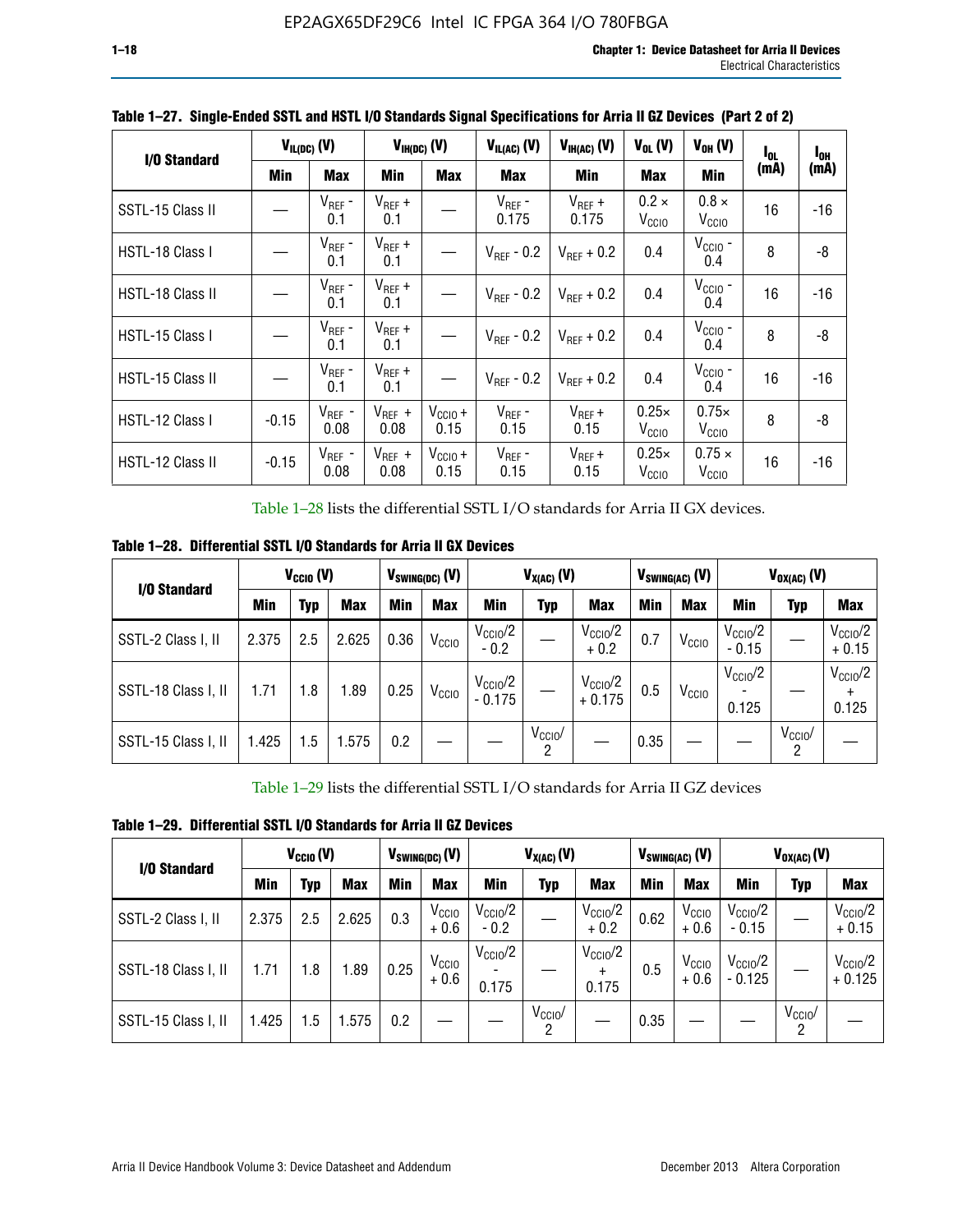Table 1–30 lists the HSTL I/O standards for Arria II GX devices.

| I/O Standard        | $V_{CGI0} (V)$ |            |            | $V_{\text{DIF(DC)}}$ (V) |            |      | $V_{X(AC)}(V)$                    |            |                                       | $V_{CM(DC)}(V)$                   |                                    |     | $V_{DIF(AC)}(V)$ |
|---------------------|----------------|------------|------------|--------------------------|------------|------|-----------------------------------|------------|---------------------------------------|-----------------------------------|------------------------------------|-----|------------------|
|                     | <b>Min</b>     | Typ        | <b>Max</b> | Min                      | <b>Max</b> | Min  | Typ                               | <b>Max</b> | Min                                   | Typ                               | <b>Max</b>                         | Min | <b>Max</b>       |
| HSTL-18 Class I     | 1.71           | .8         | .89        | 0.2                      | __         | 0.85 |                                   | 0.95       | 0.88                                  |                                   | 0.95                               | 0.4 |                  |
| HSTL-15 Class I, II | 1.425          | .5         | .575       | 0.2                      | --         | 0.71 |                                   | 0.79       | 0.71                                  |                                   | 0.79                               | 0.4 |                  |
| HSTL-12 Class I, II | 1.14           | $\cdot$ .2 | .26        | 0.16                     |            |      | $0.5 \times$<br>V <sub>CCIO</sub> |            | 0.48<br>$\times$<br>V <sub>CCIO</sub> | $0.5 \times$<br>V <sub>CCIO</sub> | $0.52 \times$<br>V <sub>CCIO</sub> | 0.3 |                  |

**Table 1–30. Differential HSTL I/O Standards for Arria II GX Devices**

Table 1–31 lists the HSTL I/O standards for Arria II GZ devices.

**Table 1–31. Differential HSTL I/O Standards for Arria II GZ Devices**

| I/O Standard        | $V_{\text{CCIO}}(V)$ |         |            | $V_{\text{DIF(DC)}}(V)$ |                             |      | $V_{X(AC)}(V)$                    |            |                                   | $V_{CM(DC)}$ (V)                  |                                   |     | $V_{DIF(AC)}$ (V)         |
|---------------------|----------------------|---------|------------|-------------------------|-----------------------------|------|-----------------------------------|------------|-----------------------------------|-----------------------------------|-----------------------------------|-----|---------------------------|
|                     | Min                  | Typ     | <b>Max</b> | <b>Min</b>              | <b>Max</b>                  | Min  | Typ                               | <b>Max</b> | <b>Min</b>                        | Typ                               | <b>Max</b>                        | Min | <b>Max</b>                |
| HSTL-18 Class I     | 71، ا                | 1.8     | .89        | 0.2                     | —                           | 0.78 |                                   | 1.12       | 0.78                              |                                   | 1.12                              | 0.4 |                           |
| HSTL-15 Class I, II | .425                 | $1.5\,$ | .575       | 0.2                     | —                           | 0.68 |                                   | 0.9        | 0.68                              |                                   | 0.9                               | 0.4 |                           |
| HSTL-12 Class I, II | l.14                 | 1.2     | .26        | 0.16                    | V <sub>CCIO</sub><br>$+0.3$ |      | $0.5 \times$<br>V <sub>CCIO</sub> |            | $0.4 \times$<br>V <sub>CCIO</sub> | $0.5 \times$<br>V <sub>CCIO</sub> | $0.6 \times$<br>V <sub>CCIO</sub> | 0.3 | V <sub>CCIO</sub><br>0.48 |

Table 1–32 lists the differential I/O standard specifications for Arria II GX devices.

**Table 1–32. Differential I/O Standard Specifications for Arria II GX Devices** *(Note 1)*

| 1/0<br><b>Standard</b> | $V_{CGI0} (V)$ |            |            | $V_{ID}$ (mV) |                     |            |      | $V_{IGM} (V)$ (2) |       | $V_{OD} (V)$ (3) |     |       | $V_{OCM}$ (V) |            |
|------------------------|----------------|------------|------------|---------------|---------------------|------------|------|-------------------|-------|------------------|-----|-------|---------------|------------|
|                        | Min            | <b>Typ</b> | <b>Max</b> | Min           | Cond.               | <b>Max</b> | Min  | <b>Max</b>        | Min   | <b>Typ</b>       | Max | Min   | <b>Typ</b>    | <b>Max</b> |
| 2.5V<br><b>LVDS</b>    | 2.375          | 2.5        | 2.625      | 100           | $V_{CM} =$<br>1.25V |            | 0.05 | 1.80              | 0.247 |                  | 0.6 | 1.125 | 1.25          | 1.375      |
| RSDS<br>(4)            | 2.375          | 2.5        | 2.625      |               |                     |            |      |                   | 0.1   | 0.2              | 0.6 | 0.5   | 1.2           | 1.4        |
| Mini-LVDS<br>(4)       | 2.375          | 2.5        | 2.625      |               |                     |            |      |                   | 0.25  | —                | 0.6 |       | 1.2           | 1.4        |
| <b>LVPECL</b><br>(5)   | 2.375          | 2.5        | 2.625      | 300           |                     |            | 0.6  | 1.8               |       |                  |     |       |               |            |
| BLVDS $(6)$            | 2.375          | 2.5        | 2.625      | 100           |                     |            |      |                   |       |                  |     |       |               |            |

## **Notes to Table 1–32***:*

(1) The 1.5 V PCML transceiver I/O standard specifications are described in "Transceiver Performance Specifications" on page 1–21.

(2)  $V_{IN}$  range:  $0 \le V_{IN} \le 1.85$  V.

(3) R<sub>L</sub> range:  $90 \leq R$ L  $\leq 110 \Omega$ .

- (4) The RSDS and mini-LVDS I/O standards are only supported for differential outputs.
- (5) The LVPECL input standard is supported at the dedicated clock input pins (GCLK) only.
- (6) There are no fixed  $V_{ICM}$ ,  $V_{OD}$ , and  $V_{OCM}$  specifications for BLVDS. These specifications depend on the system topology.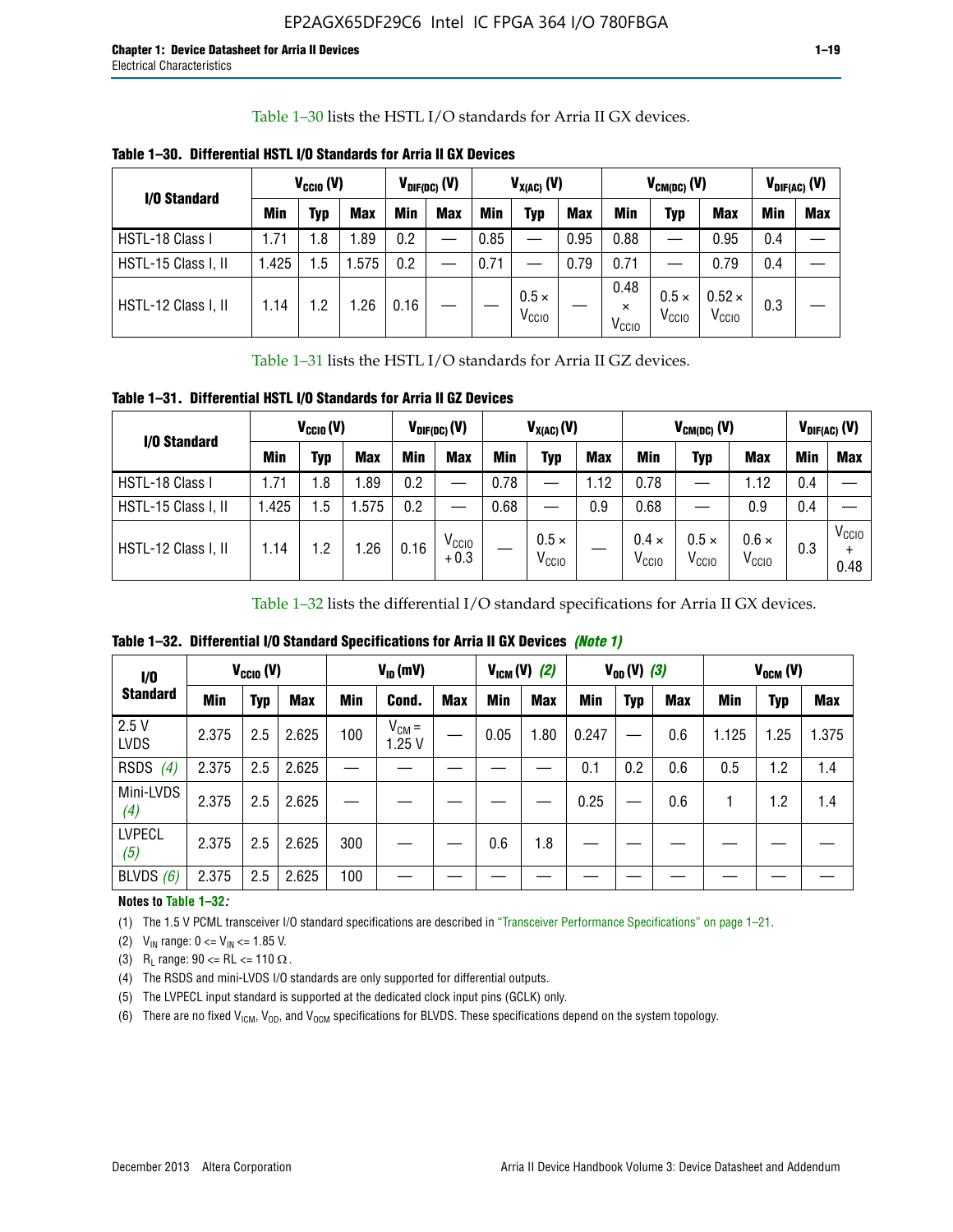Table 1–33 lists the differential I/O standard specifications for Arria II GZ devices.

| $\dot{v}$                    |       | $V_{\text{CCIO}}(V)$ |            |     | $V_{ID}$ (mV)       |            |            | $V_{ICM(DC)}$ (V) |            | $V_{OD} (V) (3)$ |            |       | $V_{OCM} (V) (3)$ |            |
|------------------------------|-------|----------------------|------------|-----|---------------------|------------|------------|-------------------|------------|------------------|------------|-------|-------------------|------------|
| <b>Standard</b><br>(2)       | Min   | <b>Typ</b>           | <b>Max</b> | Min | Cond.               | <b>Max</b> | <b>Min</b> | <b>Max</b>        | <b>Min</b> | <b>Typ</b>       | <b>Max</b> | Min   | Typ               | <b>Max</b> |
| 2.5V<br><b>LVDS</b><br>(HIO) | 2.375 | 2.5                  | 2.625      | 100 | $V_{CM} =$<br>1.25V |            | 0.05       | 1.8               | 0.247      |                  | 0.6        | 1.125 | 1.25              | 1.375      |
| 2.5V<br><b>LVDS</b><br>(VIO) | 2.375 | 2.5                  | 2.625      | 100 | $V_{CM} =$<br>1.25V |            | 0.05       | 1.8               | 0.247      |                  | 0.6        | 1     | 1.25              | 1.5        |
| <b>RSDS</b><br>(HIO)         | 2.375 | 2.5                  | 2.625      | 100 | $V_{CM} =$<br>1.25V |            | 0.3        | 1.4               | 0.1        | 0.2              | 0.6        | 0.5   | 1.2               | 1.4        |
| <b>RSDS</b><br>(VIO)         | 2.375 | 2.5                  | 2.625      | 100 | $V_{CM} =$<br>1.25V |            | 0.3        | 1.4               | 0.1        | 0.2              | 0.6        | 0.5   | 1.2               | 1.5        |
| Mini-LVDS<br>(HIO)           | 2.375 | 2.5                  | 2.625      | 200 | —                   | 600        | 0.4        | 1.32<br>5         | 0.25       |                  | 0.6        | 1     | 1.2               | 1.4        |
| Mini-LVDS<br>(VIO)           | 2.375 | 2.5                  | 2.625      | 200 |                     | 600        | 0.4        | 1.32<br>5         | 0.25       |                  | 0.6        | 1     | 1.2               | 1.5        |
| <b>LVPECL</b>                | 2.375 | 2.5                  | 2.625      | 300 |                     |            | 0.6        | 1.8               |            |                  |            |       |                   |            |
| BLVDS $(4)$                  | 2.375 | 2.5                  | 2.625      | 100 |                     |            |            |                   |            |                  |            |       |                   |            |

**Table 1–33. Differential I/O Standard Specifications for Arria II GZ Devices** *(Note 1)*

#### **Notes to Table 1–33***:*

(1) 1.4-V/1.5-V PCML transceiver I/O standard specifications are described in "Transceiver Performance Specifications" on page 1–21.

(2) Vertical I/O (VIO) is top and bottom I/Os; horizontal I/O (HIO) is left and right I/Os.

(3) R<sub>l</sub> range:  $90 \leq R L \leq 110 \Omega$ .

(4) There are no fixed  $V_{ICM}$ ,  $V_{OD}$ , and  $V_{OCM}$  specifications for BLVDS. These specifications depend on the system topology.

# **Power Consumption for the Arria II Device Family**

Altera offers two ways to estimate power for a design:

- Using the Microsoft Excel-based Early Power Estimator
- Using the Quartus<sup>®</sup> II PowerPlay Power Analyzer feature

The interactive Microsoft Excel-based Early Power Estimator is typically used prior to designing the FPGA in order to get a magnitude estimate of the device power. The Quartus II PowerPlay Power Analyzer provides better quality estimates based on the specifics of the design after place-and-route is complete. The PowerPlay Power Analyzer can apply a combination of user-entered, simulation-derived, and estimated signal activities which, when combined with detailed circuit models, can yield very accurate power estimates.

f For more information about power estimation tools, refer to the *[PowerPlay Early Power](http://www.altera.com/literature/ug/ug_epe.pdf?GSA_pos=5&WT.oss_r=1&WT.oss=powerplay early power estimator)  [Estimator User Guide](http://www.altera.com/literature/ug/ug_epe.pdf?GSA_pos=5&WT.oss_r=1&WT.oss=powerplay early power estimator)* and the *[PowerPlay Power Analysis](http://www.altera.com/literature/hb/qts/qts_qii53013.pdf)* chapter in volume 3 of the *Quartus II Handbook*.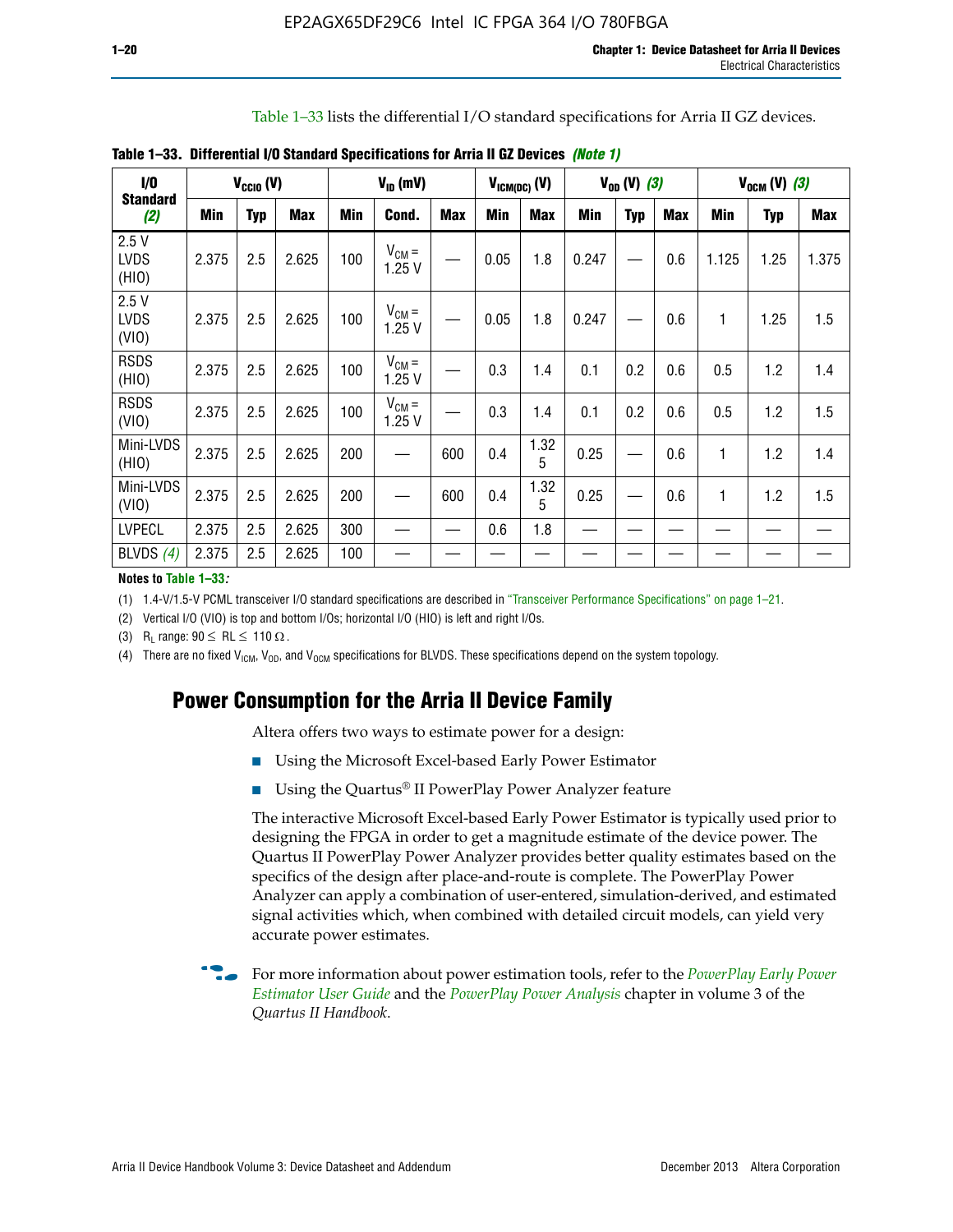# **Switching Characteristics**

This section provides performance characteristics of the Arria II GX and GZ core and periphery blocks for commercial grade devices. The following tables are considered final and are based on actual silicon characterization and testing. These numbers reflect the actual performance of the device under worst-case silicon process, voltage, and junction temperature conditions.

# **Transceiver Performance Specifications**

Table 1–34 lists the Arria II GX transceiver specifications.

## **Table 1–34. Transceiver Specifications for Arria II GX Devices** *(Note 1)* **(Part 1 of 7)**

| Symbol/                                          |                  |            | $\mathbf{13}$ |            |            | C <sub>4</sub> |                                                                         |            | <b>C5 and 15</b> |            |            | C <sub>6</sub>           |            |               |
|--------------------------------------------------|------------------|------------|---------------|------------|------------|----------------|-------------------------------------------------------------------------|------------|------------------|------------|------------|--------------------------|------------|---------------|
| <b>Description</b>                               | <b>Condition</b> | <b>Min</b> | <b>Typ</b>    | <b>Max</b> | <b>Min</b> | <b>Typ</b>     | <b>Max</b>                                                              | <b>Min</b> | <b>Typ</b>       | <b>Max</b> | <b>Min</b> | <b>Typ</b>               | <b>Max</b> | <b>Unit</b>   |
| <b>Reference Clock</b>                           |                  |            |               |            |            |                |                                                                         |            |                  |            |            |                          |            |               |
| Supported I/O<br><b>Standards</b>                |                  |            |               |            |            |                | 1.2-V PCML, 1.5-V PCML, 2.5-V PCML, Differential LVPECL, LVDS, and HCSL |            |                  |            |            |                          |            |               |
| Input frequency<br>from REFCLK<br>input pins     |                  | 50         |               | 622.08     | 50         |                | 622.08                                                                  | 50         | —                | 622.08     | 50         |                          | 622.08     | <b>MHz</b>    |
| Input frequency<br>from PLD input                |                  | 50         |               | 200        | 50         |                | 200                                                                     | 50         |                  | 200        | 50         |                          | 200        | MHz           |
| Absolute V <sub>MAX</sub><br>for a REFCLK pin    |                  |            |               | 2.2        |            |                | 2.2                                                                     | —          |                  | 2.2        |            |                          | 2.2        | $\mathsf{V}$  |
| Absolute V <sub>MIN</sub> for<br>a REFCLK pin    |                  | $-0.3$     |               |            | $-0.3$     |                |                                                                         | $-0.3$     | -                |            | $-0.3$     |                          | —          | $\mathsf{V}$  |
| Rise/fall time (2)                               |                  |            | —             | 0.2        | —          | —              | 0.2                                                                     |            | —                | 0.2        | —          | $\overline{\phantom{0}}$ | 0.2        | UI            |
| Duty cycle                                       |                  | 45         |               | 55         | 45         |                | 55                                                                      | 45         | —                | 55         | 45         |                          | 55         | $\frac{0}{0}$ |
| Peak-to-peak<br>differential input<br>voltage    |                  | 200        |               | 2000       | 200        |                | 2000                                                                    | 200        | —                | 2000       | 200        |                          | 2000       | mV            |
| Spread-spectrum<br>modulating clock<br>frequency | PCIe             | 30         |               | 33         | 30         |                | 33                                                                      | 30         |                  | 33         | 30         |                          | 33         | kHz           |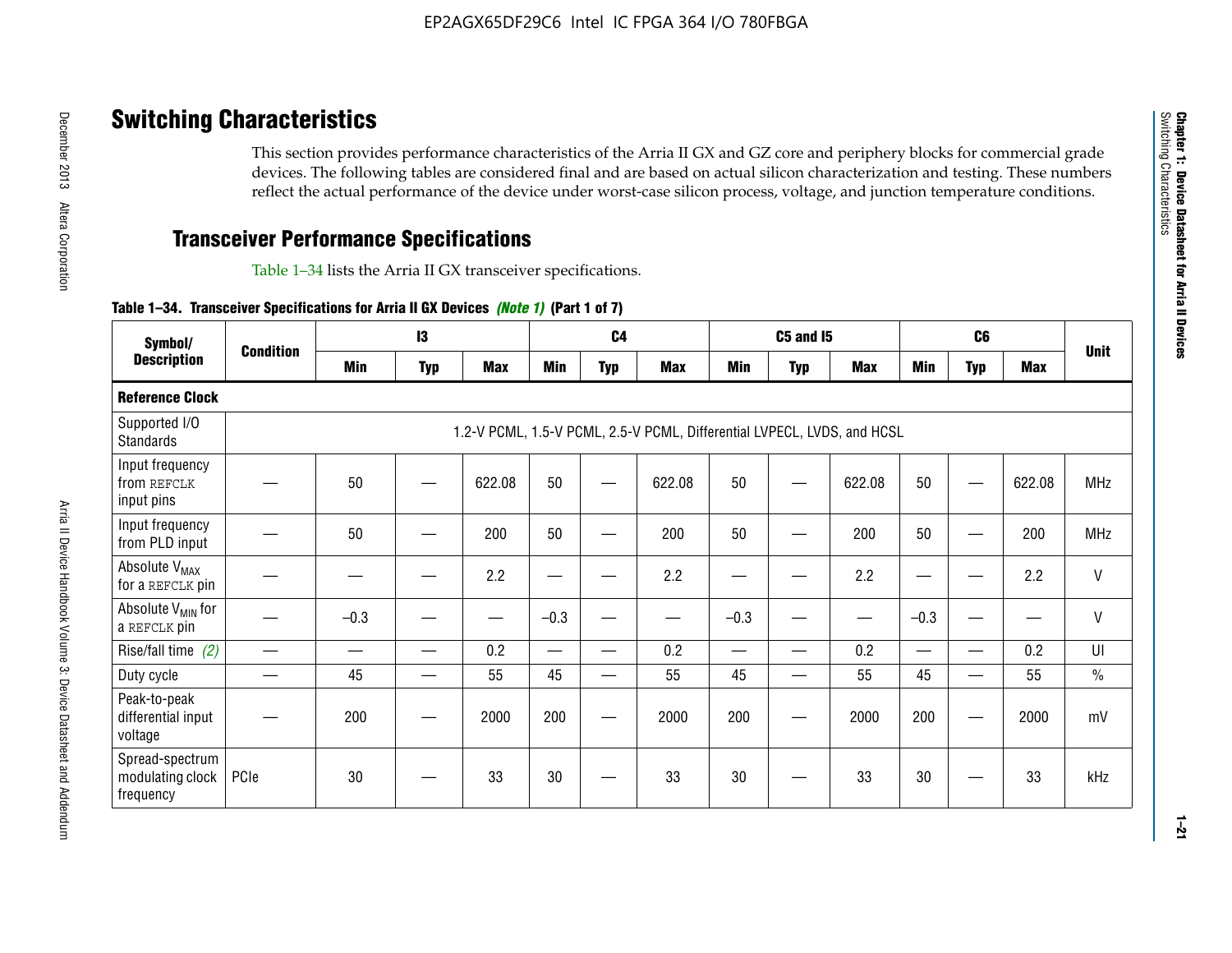# **Table 1–34. Transceiver Specifications for Arria II GX Devices** *(Note 1)* **(Part 2 of 7)**

| Symbol/                                                                                |                                                        |                               | $\mathbf{13}$              |             |                          | C <sub>4</sub>             |            |                          | C5 and I5                  |            |                          | C <sub>6</sub>             |            |             |
|----------------------------------------------------------------------------------------|--------------------------------------------------------|-------------------------------|----------------------------|-------------|--------------------------|----------------------------|------------|--------------------------|----------------------------|------------|--------------------------|----------------------------|------------|-------------|
| <b>Description</b>                                                                     | <b>Condition</b>                                       | <b>Min</b>                    | <b>Typ</b>                 | <b>Max</b>  | <b>Min</b>               | <b>Typ</b>                 | <b>Max</b> | <b>Min</b>               | <b>Typ</b>                 | <b>Max</b> | <b>Min</b>               | <b>Typ</b>                 | <b>Max</b> | <b>Unit</b> |
| Spread-spectrum<br>downspread                                                          | PCIe                                                   |                               | 0 <sub>to</sub><br>$-0.5%$ |             |                          | 0 <sub>to</sub><br>$-0.5%$ |            |                          | 0 <sub>to</sub><br>$-0.5%$ |            |                          | 0 <sub>to</sub><br>$-0.5%$ |            |             |
| On-chip<br>termination<br>resistors                                                    |                                                        |                               | 100                        | —           |                          | 100                        |            |                          | 100                        |            |                          | 100                        | —          | $\Omega$    |
| V <sub>ICM</sub><br>(AC coupled)                                                       |                                                        |                               | $1100 \pm 5\%$             |             |                          | $1100 \pm 5\%$             |            |                          | $1100 \pm 5\%$             |            |                          | $1100 \pm 5\%$             |            | mV          |
| V <sub>ICM</sub><br>(DC coupled)                                                       | HCSL I/O<br>standard for<br>PCIe<br>reference<br>clock | 250                           |                            | 550         | 250                      | $\hspace{0.05cm}$          | 550        | 250                      | —                          | 550        | 250                      | —                          | 550        | mV          |
|                                                                                        | 10 Hz                                                  | $\overline{\phantom{0}}$      | $\overline{\phantom{0}}$   | $-50$       | $\equiv$                 |                            | $-50$      | $\qquad \qquad$          | $\equiv$                   | $-50$      | $\overline{\phantom{0}}$ |                            | $-50$      | dBc/Hz      |
|                                                                                        | 100 Hz                                                 | $\overline{\phantom{0}}$      | $\overline{\phantom{0}}$   | $-80$       | $\overline{\phantom{0}}$ | $\overline{\phantom{0}}$   | $-80$      | $\overline{\phantom{0}}$ |                            | $-80$      | $\overline{\phantom{0}}$ | $\overline{\phantom{0}}$   | $-80$      | dBc/Hz      |
| Transmitter<br><b>REFCLK Phase</b>                                                     | 1 KHz                                                  | —                             | $\overline{\phantom{0}}$   | $-110$      |                          | $\hspace{0.05cm}$          | $-110$     | $\overline{\phantom{0}}$ | $\qquad \qquad \qquad$     | $-110$     |                          | $\overline{\phantom{0}}$   | $-110$     | dBc/Hz      |
| Noise                                                                                  | 10 KHz                                                 | $\overbrace{\phantom{aaaaa}}$ | $\overline{\phantom{0}}$   | $-120$      | $\overline{\phantom{m}}$ | $\overline{\phantom{0}}$   | $-120$     | $\overline{\phantom{0}}$ |                            | $-120$     |                          |                            | $-120$     | dBc/Hz      |
|                                                                                        | <b>100 KHz</b>                                         | $\overline{\phantom{0}}$      | $\equiv$                   | $-120$      |                          | $\equiv$                   | $-120$     | $\overline{\phantom{0}}$ | $\overline{\phantom{0}}$   | $-120$     | $\equiv$                 | $\overline{\phantom{0}}$   | $-120$     | dBc/Hz      |
|                                                                                        | $\geq 1$ MHz                                           | $\overline{\phantom{0}}$      | $\overline{\phantom{0}}$   | $-130$      |                          | $\overline{\phantom{m}}$   | $-130$     | $\overline{\phantom{0}}$ | $\qquad \qquad$            | $-130$     | $\overline{\phantom{0}}$ | $\equiv$                   | $-130$     | dBc/Hz      |
| Transmitter<br><b>REFCLK Phase</b><br>Jitter (rms) for<br><b>100 MHz</b><br>REFCLK (3) | 10 KHz to<br>20 MHz                                    |                               |                            | $\mathbf 3$ |                          |                            | 3          |                          |                            | 3          |                          |                            | 3          | ps          |
| $R_{ref}$                                                                              |                                                        |                               | 2000<br>± 1%               |             | $\hspace{0.05cm}$        | 2000<br>± 1%               |            |                          | 2000<br>± 1%               |            |                          | $2000 \pm$<br>$1\%$        |            | $\Omega$    |
| <b>Transceiver Clocks</b>                                                              |                                                        |                               |                            |             |                          |                            |            |                          |                            |            |                          |                            |            |             |
| <b>Calibration block</b><br>clock frequency<br>(cal blk clk)                           |                                                        | 10                            |                            | 125         | 10                       |                            | 125        | 10                       |                            | 125        | 10                       |                            | 125        | MHz         |

December 2013 Altera Corporation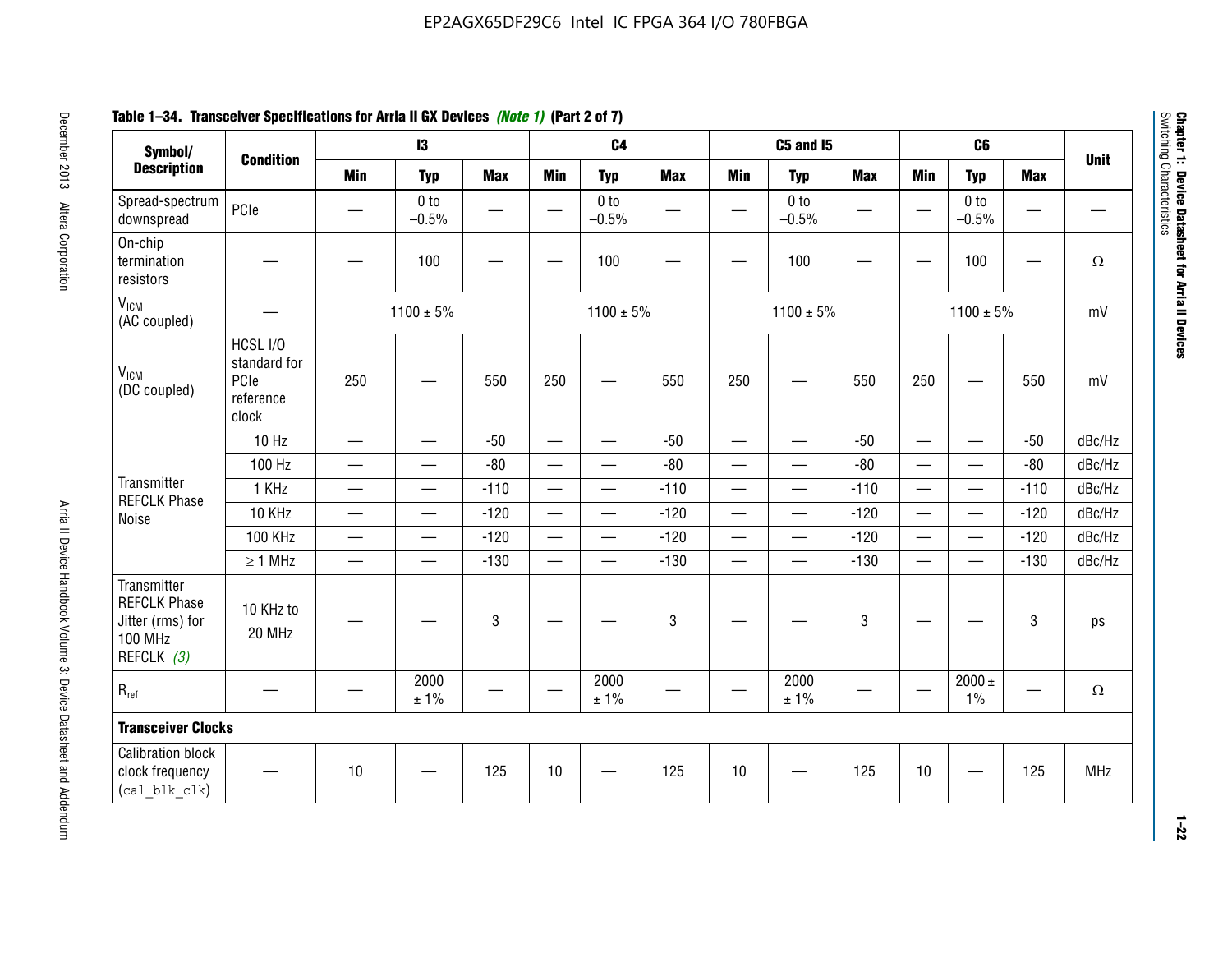| Symbol/                                                       |                                            |                     | 13         |                |                     | C <sub>4</sub>    |                                                                  |                     | <b>C5 and 15</b> |                |                     | C <sub>6</sub> |                |              |
|---------------------------------------------------------------|--------------------------------------------|---------------------|------------|----------------|---------------------|-------------------|------------------------------------------------------------------|---------------------|------------------|----------------|---------------------|----------------|----------------|--------------|
| <b>Description</b>                                            | <b>Condition</b>                           | <b>Min</b>          | <b>Typ</b> | <b>Max</b>     | <b>Min</b>          | <b>Typ</b>        | <b>Max</b>                                                       | <b>Min</b>          | <b>Typ</b>       | <b>Max</b>     | <b>Min</b>          | <b>Typ</b>     | <b>Max</b>     | <b>Unit</b>  |
| fixedclk Clock<br>frequency                                   | PCIe<br>Receiver<br>Detect                 |                     | 125        |                |                     | 125               |                                                                  |                     | 125              |                |                     | 125            |                | <b>MHz</b>   |
| reconfig<br>clk clock<br>frequency                            | Dynamic<br>reconfig.<br>clock<br>frequency | 2.5/<br>37.5<br>(4) |            | 50             | 2.5/<br>37.5<br>(4) |                   | 50                                                               | 2.5/<br>37.5<br>(4) |                  | 50             | 2.5/<br>37.5<br>(4) |                | 50             | <b>MHz</b>   |
| Delta time<br>between<br>reconfig<br>clks $(5)$               |                                            |                     |            | $\overline{c}$ |                     |                   | $\overline{2}$                                                   |                     |                  | $\overline{2}$ |                     |                | $\overline{2}$ | ms           |
| Transceiver block<br>minimum<br>power-down<br>pulse width     |                                            |                     | 1          |                |                     | 1                 |                                                                  |                     | 1                |                |                     | $\mathbf{1}$   |                | $\mu s$      |
| <b>Receiver</b>                                               |                                            |                     |            |                |                     |                   |                                                                  |                     |                  |                |                     |                |                |              |
| Supported I/O<br><b>Standards</b>                             |                                            |                     |            |                |                     |                   | 1.4-V PCML, 1.5-V PCML, 2.5-V PCML, 2.5-V PCML, LVPECL, and LVDS |                     |                  |                |                     |                |                |              |
| Data rate (13)                                                | $\equiv$                                   | 600                 | $\equiv$   | 6375           | 600                 | $\qquad \qquad -$ | 3750                                                             | 600                 |                  | 3750           | 600                 | $\equiv$       | 3125           | <b>Mbps</b>  |
| Absolute V <sub>MAX</sub><br>for a receiver pin<br>(6)        |                                            |                     |            | 1.5            |                     |                   | 1.5                                                              | —                   |                  | 1.5            |                     |                | 1.5            | V            |
| Absolute V <sub>MIN</sub> for<br>a receiver pin               |                                            | $-0.4$              |            |                | $-0.4$              |                   |                                                                  | $-0.4$              |                  |                | $-0.4$              |                |                | $\sf V$      |
| Maximum<br>peak-to-peak                                       | $V_{IGM} = 0.82 V$<br>setting              |                     |            | 2.7            |                     |                   | 2.7                                                              |                     |                  | 2.7            |                     |                | 2.7            | $\mathsf{V}$ |
| differential input<br>voltage V <sub>ID</sub> (diff<br>$p-p)$ | $V_{IGM} = 1.1 V$<br>setting $(7)$         |                     |            | 1.6            |                     |                   | 1.6                                                              |                     |                  | 1.6            |                     |                | 1.6            | V            |

**Chapter 1: Device Datasheet for Arria II Devices**

Chapter 1: Device Datasheet for Arria II Devices<br>Switching Characteristics

Switching Characteristics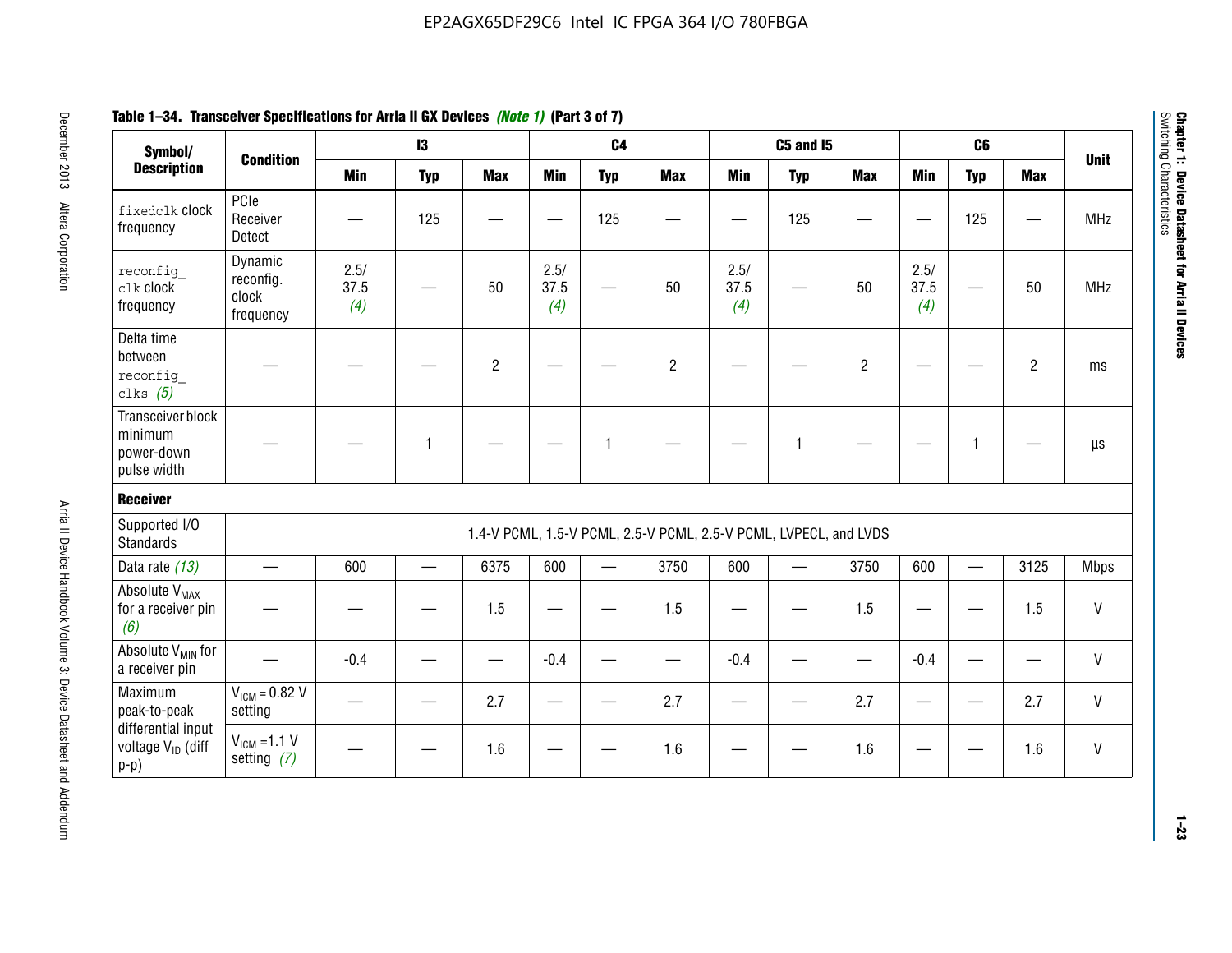#### **Arris 2: Device Handbook Volume 3: Device Datasheet Addents Device Datasheet Addents December 2013 Altera Corporation Minimum peaks-to-peak differential input voltage Video Minimum peaks-to-peak diff particular and the V<sub>ICM</sub>**  $V_{ICM} = 0.82 V$ setting | 一 | 820 | 一 | ― | 820 | 一 | ― | 820 | ― | ― | 820 | ― | mV  $V_{ICM}$  =1.1 V setting *(7)* | - | 1100 | - | - | 1100 | - | - | 1100 | - | - | 1100 | - | mV **Differential** on-chip termination resistors100– $\Omega$ setting | — | 100 | — | — | 100 | — | — | 100 | — | — | 100 | —  $\Omega$ Return loss differential mode PCIee | | | | 50 MHz to 1.25 GHz: –10dB XAUI 100 MHz to 2.5 GHz: –10dB Return loss common modePCIe 50 MHz to 1.25 GHz: –6dBXAUI 100 MHz to 2.5 GHz: –6dB Programmable PPM detector *(8)* ± 62.5, 100, 125, 200, 250, 300, 500, 1000 ppm Run length | ― | ― | 80 | ― | 80 | ― | 80 | ― | UI Programmable -rogrammasic | — | — | — | 7 |— | – | 7 |— | – | 7 |— | – | 7 | dB<br>equalization | — | — | — | 7 |— | 7 | — | 7 | — | 7 | — | 7 | dB Signal detect/loss thresholdPCIe Mode | 65 | — | 175 | 65 | — | 175 | 65 | — | 175 | 65 | — | 175 | mV CDR LTR time *(9)* – | – | – | <sup>75</sup> | – | <sup>75</sup> | – | <sup>75</sup> | – | <sup>75</sup> | – | <sup>75</sup> | – | <sup>75</sup> | <sup>18</sup> CDR minimum T1b *(10)* — <sup>15</sup> — — <sup>15</sup> — <sup>15</sup> — — <sup>15</sup> — — µs **Symbol/ Description Condition I3 C4 C5 and I5 C6UnitMin Typ Max Min Typ Max Min Typ Max Min Typ Max**

# **Table 1–34. Transceiver Specifications for Arria II GX Devices** *(Note 1)* **(Part 4 of 7)**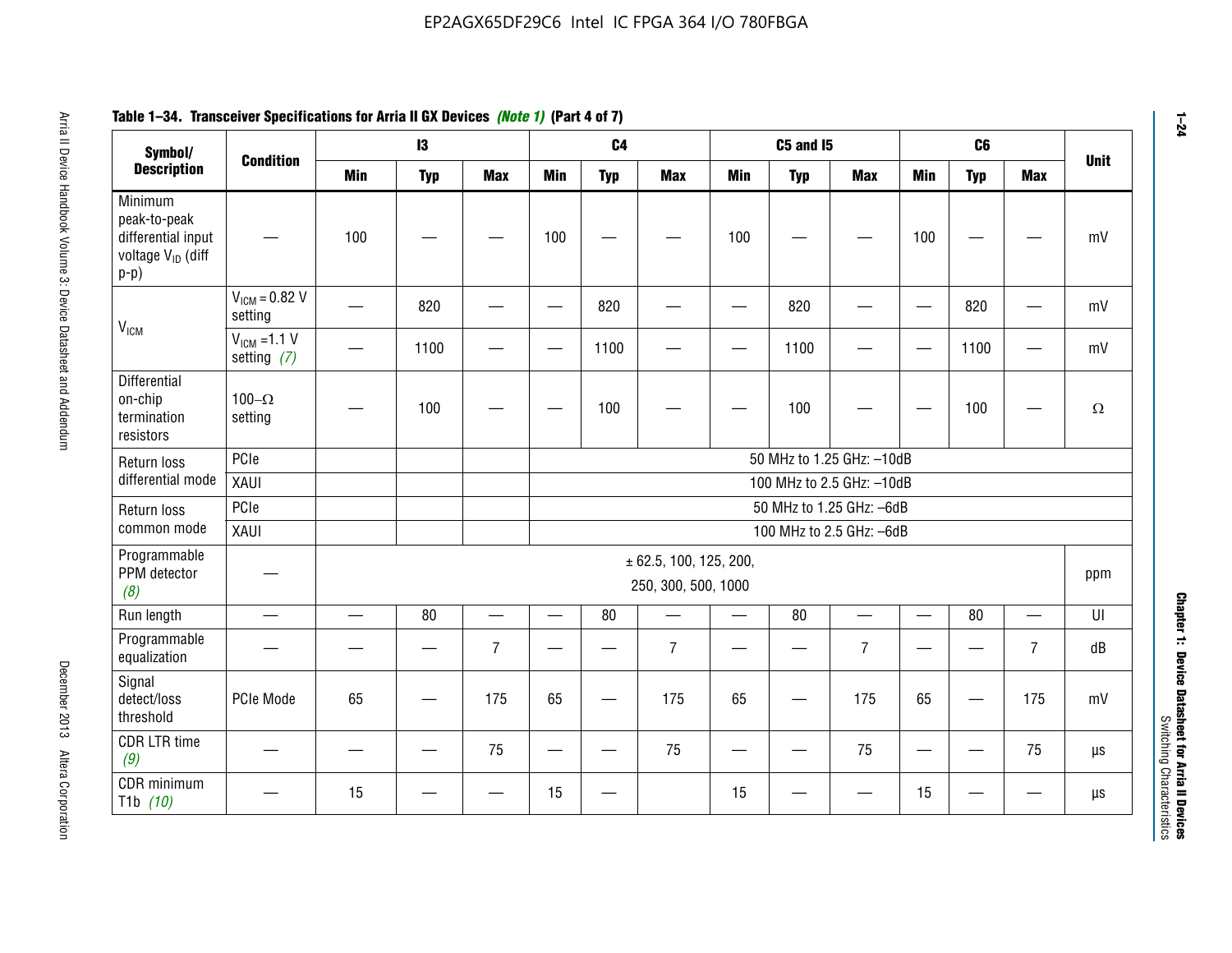| Symbol/                                                    |                          |                                                                       | $\mathbf{13}$                 |            |             | C <sub>4</sub>           |                           |            | <b>C5 and I5</b>              |            |                          | C6                       |                          |             |
|------------------------------------------------------------|--------------------------|-----------------------------------------------------------------------|-------------------------------|------------|-------------|--------------------------|---------------------------|------------|-------------------------------|------------|--------------------------|--------------------------|--------------------------|-------------|
| <b>Description</b>                                         | <b>Condition</b>         | <b>Min</b>                                                            | <b>Typ</b>                    | <b>Max</b> | <b>Min</b>  | <b>Typ</b>               | <b>Max</b>                | <b>Min</b> | <b>Typ</b>                    | <b>Max</b> | <b>Min</b>               | <b>Typ</b>               | <b>Max</b>               | <b>Unit</b> |
| LTD lock time<br>(11)                                      |                          | $\pmb{0}$                                                             | 100                           | 4000       | $\mathbf 0$ | 100                      | 4000                      | 0          | 100                           | 4000       | $\Omega$                 | 100                      | 4000                     | ns          |
| Data lock time<br>from rx<br>freqlocked<br>(12)            |                          |                                                                       |                               | 4000       |             |                          | 4000                      |            |                               | 4000       |                          |                          | 4000                     | ns          |
|                                                            | DC Gain<br>Setting $= 0$ |                                                                       | $\pmb{0}$                     |            |             | $\mathbf 0$              |                           |            | $\pmb{0}$                     |            |                          | $\mathbf 0$              | $\overline{\phantom{0}}$ | dB          |
| Programmable<br>DC gain                                    | DC Gain<br>Setting $= 1$ |                                                                       | 3                             |            |             | 3                        |                           |            | $\sqrt{3}$                    |            |                          | 3                        |                          | dB          |
|                                                            | DC Gain<br>Setting $= 2$ |                                                                       | 6                             |            |             | $\,6\,$                  |                           |            | $\,6\,$                       |            |                          | 6                        |                          | dB          |
| <b>Transmitter</b>                                         |                          |                                                                       |                               |            |             |                          |                           |            |                               |            |                          |                          |                          |             |
| Supported I/O<br><b>Standards</b>                          |                          |                                                                       |                               |            |             |                          | 1.5-V PCML                |            |                               |            |                          |                          |                          |             |
| Data rate                                                  |                          | 600                                                                   | $\overbrace{\phantom{aaaaa}}$ | 6375       | 600         | $\overline{\phantom{m}}$ | 3750                      | 600        | $\overbrace{\phantom{aaaaa}}$ | 3750       | 600                      |                          | 3125                     | <b>Mbps</b> |
| $\rm V_{\rm OCM}$                                          | 0.65V<br>setting         |                                                                       | 650                           | --         |             | 650                      |                           |            | 650                           |            | $\overline{\phantom{0}}$ | 650                      | —                        | mV          |
| <b>Differential</b><br>on-chip<br>termination<br>resistors | 100 $-\Omega$<br>setting |                                                                       | 100                           |            |             | 100                      |                           |            | 100                           |            |                          | 100                      |                          | $\Omega$    |
| Return loss                                                | PCle                     |                                                                       |                               |            |             |                          | 50 MHz to 1.25 GHz: -10dB |            |                               |            |                          |                          |                          |             |
| differential mode                                          | XAUI                     | 312 MHz to 625 MHz: -10dB<br>625 MHz to 3.125 GHz: -10dB/decade slope |                               |            |             |                          |                           |            |                               |            |                          |                          |                          |             |
| Return loss<br>common mode                                 | PCle                     |                                                                       | 50 MHz to 1.25 GHz: -6dB      |            |             |                          |                           |            |                               |            |                          |                          |                          |             |
| Rise time $(2)$                                            | —                        | 50                                                                    | $\overline{\phantom{0}}$      | 200        | 50          | —                        | 200                       | 50         | $\qquad \qquad$               | 200        | 50                       | $\overline{\phantom{0}}$ | 200                      | ps          |
| Fall time                                                  |                          | 50                                                                    |                               | 200        | 50          |                          | 200                       | 50         | $\overline{\phantom{0}}$      | 200        | 50                       | $\overline{\phantom{0}}$ | 200                      | ps          |

# **Table 1–34. Transceiver Specifications for Arria II GX Devices** *(Note 1)* **(Part 5 of 7)**

**1–25**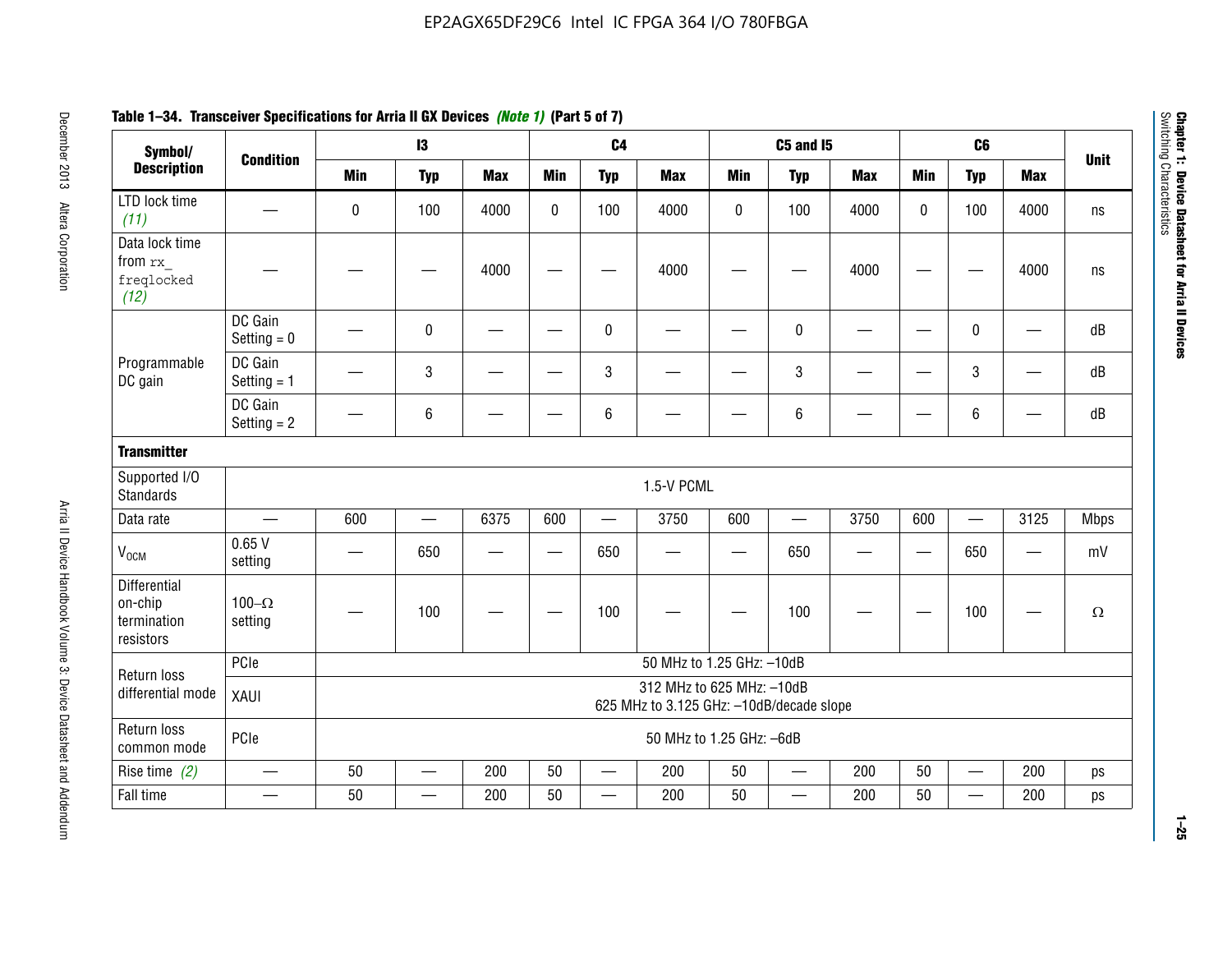| Symbol/                                                            |                          |            | $\mathbf{I}3$     |            |                   | C <sub>4</sub>    |            |                 | <b>C5 and 15</b>               |            |                                | C6                               |            | <b>Unit</b>   |
|--------------------------------------------------------------------|--------------------------|------------|-------------------|------------|-------------------|-------------------|------------|-----------------|--------------------------------|------------|--------------------------------|----------------------------------|------------|---------------|
| <b>Description</b>                                                 | <b>Condition</b>         | <b>Min</b> | <b>Typ</b>        | <b>Max</b> | <b>Min</b>        | <b>Typ</b>        | <b>Max</b> | <b>Min</b>      | <b>Typ</b>                     | <b>Max</b> | <b>Min</b>                     | <b>Typ</b>                       | <b>Max</b> |               |
| Intra-<br>differential pair<br>skew                                |                          |            | $\qquad \qquad$   | 15         | $\qquad \qquad$   |                   | 15         | —               | $\qquad \qquad -$              | 15         | $\overbrace{\phantom{13333}}$  | $\overbrace{\phantom{13333}}$    | 15         |               |
| Intra-transceiver<br>block skew                                    | PCIe ×4                  |            | $\hspace{0.05cm}$ | 120        | $\hspace{0.05cm}$ | $\hspace{0.05cm}$ | 120        | $\qquad \qquad$ | $\qquad \qquad \longleftarrow$ | 120        |                                | $\hspace{0.05cm}$                | 120        |               |
| Inter-transceiver<br>block skew                                    | $PCle \times 8$          |            | ۰                 | 300        | —                 | -                 | 300        | $\sim$          | —                              | 300        | —                              | -                                | 300        |               |
| <b>CMU PLLO and CMU PLL1</b>                                       |                          |            |                   |            |                   |                   |            |                 |                                |            |                                |                                  |            |               |
| <b>CMU PLL lock</b><br>time from<br>CMUPLL<br>reset<br>deassertion |                          |            |                   | 100        |                   |                   | 100        |                 |                                | 100        | $\qquad \qquad \longleftarrow$ | $\overbrace{\phantom{12322111}}$ | 100        | $\mu\text{S}$ |
| <b>PLD-Transceiver Interface</b>                                   |                          |            |                   |            |                   |                   |            |                 |                                |            |                                |                                  |            |               |
| Interface speed                                                    | $\overline{\phantom{m}}$ | 25         | $\qquad \qquad -$ | 320        | 25                |                   | 240        | 25              | $\overline{\phantom{0}}$       | 240        | 25                             | $\qquad \qquad -$                | 200        | <b>MHz</b>    |
|                                                                    |                          |            |                   |            |                   |                   |            |                 |                                |            |                                |                                  |            |               |
|                                                                    |                          |            |                   |            |                   |                   |            |                 |                                |            |                                |                                  |            |               |
|                                                                    |                          |            |                   |            |                   |                   |            |                 |                                |            |                                |                                  |            |               |

# **Table 1–34. Transceiver Specifications for Arria II GX Devices** *(Note 1)* **(Part 6 of 7)**

**Chapter 1: Device Datasheet for Arria II Devices**

Chapter 1: Device Datasheet for Arria II Devices<br>Switching Characteristics

Switching Characteristics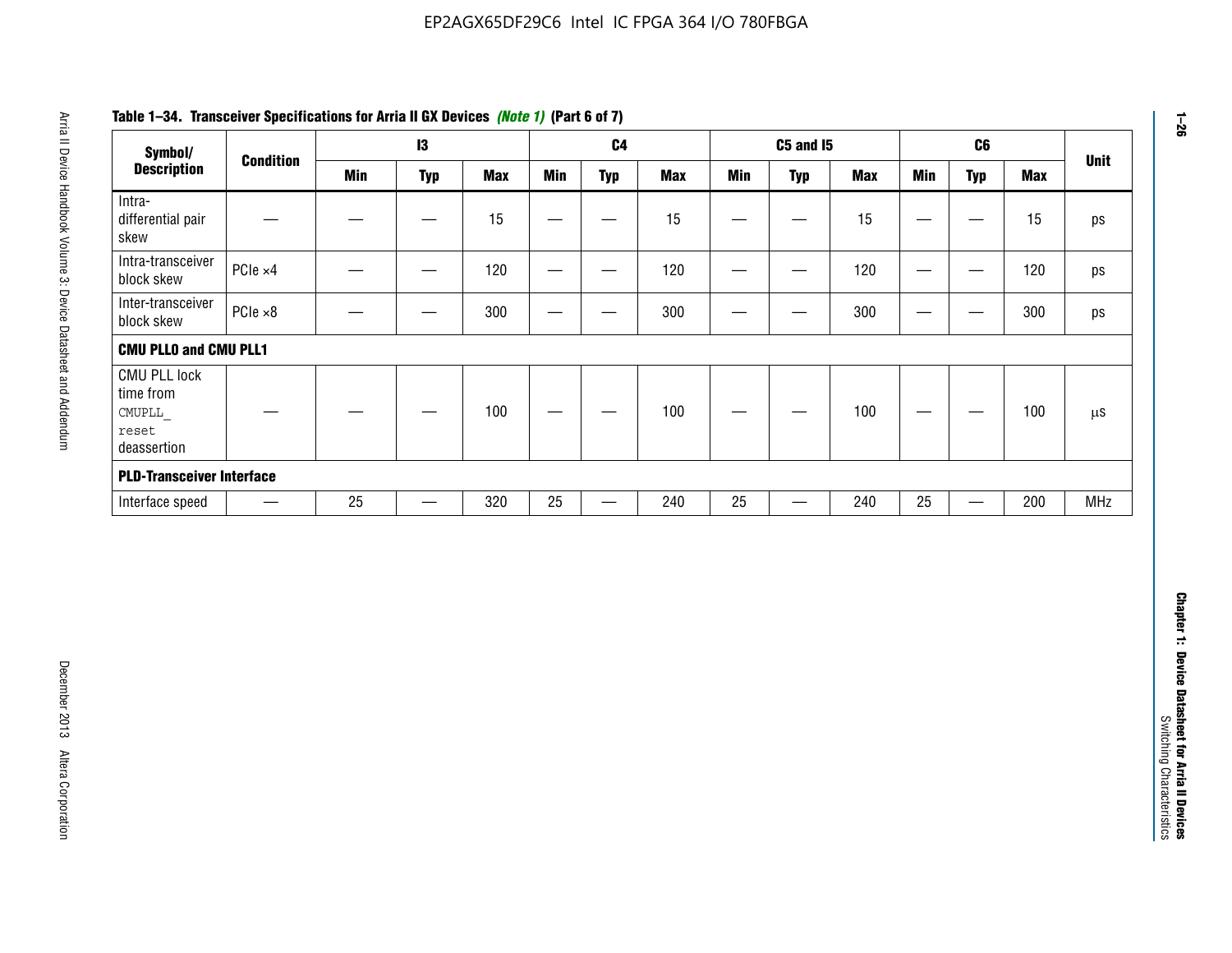# **Table 1–34. Transceiver Specifications for Arria II GX Devices** *(Note 1)* **(Part 7 of 7)**

| Symbol/<br><b>Condition</b>  |  |     | 13         |            |            | C4         |                                    |            | C5 and I5  |            |            | C6         |            | <b>Unit</b> |
|------------------------------|--|-----|------------|------------|------------|------------|------------------------------------|------------|------------|------------|------------|------------|------------|-------------|
| <b>Description</b>           |  | Min | <b>Typ</b> | <b>Max</b> | <b>Min</b> | <b>Typ</b> | <b>Max</b>                         | <b>Min</b> | <b>Typ</b> | <b>Max</b> | <b>Min</b> | <b>Typ</b> | <b>Max</b> |             |
| Digital reset<br>pulse width |  |     |            |            |            |            | Minimum is 2 parallel clock cycles |            |            |            |            |            |            |             |

## **Notes to Table 1–34:**

- (1) For AC-coupled links, the on-chip biasing circuit is switched off before and during configuration. Ensure that input specifications are not violated during this period.
- (2) The rise/fall time is specified from 20% to 80%.
- (3) To calculate the REFCLK rms phase jitter requirement at reference clock frequencies other than 100 MHz, use the following formula: REFCLK rms phase jitter at f (MHz) = REFCLK rms phase jitter at 100 MHz \* 100/f.
- (4) The minimum reconfig clk frequency is 2.5 MHz if the transceiver channel is configured in **Transmitter only** mode. The minimum reconfig clk frequency is 37.5 MHz if the transceiver channel is configured in **Receiver only** or **Receiver and Transmitter** mode. For more information, refer to *AN [558: Implementing Dynamic Reconfiguration in Arria II Devices](www.altera.com/literature/hb/arria-ii-gx/an558.pdf)*.
- (5) If your design uses more than one dynamic reconfiguration controller instances (altgx reconfig) to control the transceiver channels (altgx) physically located on the same side of the device, and if you use different reconfig clk sources for these altgx reconfig instances, the delta time between any two of these reconfig clk sources becoming stable must not exceed the maximum specification listed.
- (6) The device cannot tolerate prolonged operation at this absolute maximum.
- (7) You must use the 1.1-V RX  $V_{ICM}$  setting if the input serial data standard is LVDS and the link is DC-coupled.
- (8) The rate matcher supports only up to  $\pm 300$  parts per million (ppm).
- (9) Time taken to rx\_pll\_locked goes high from rx\_analogreset de-assertion. Refer to Figure 1–1.
- (10) The time in which the CDR must be kept in lock-to-reference mode after rx pll locked goes high and before rx locktodata is asserted in manual mode. Refer to Figure 1-1.
- (11) The time taken to recover valid data after the  $rx$  locktodata signal is asserted in manual mode. Refer to Figure 1–1.
- (12) The time taken to recover valid data after the  $rx$  freqlocked signal goes high in automatic mode. Refer to Figure 1–2.
- (13) To support data rates lower than the minimum specification through oversampling, use the CDR in LTR mode only.

**Chapter 1: Device Datasheet for Arria II Devices**

**Device Datasheet for Arria II Devices** 

Switching Characteristics

Chapter 1: Device Datas<br>Switching Characteristics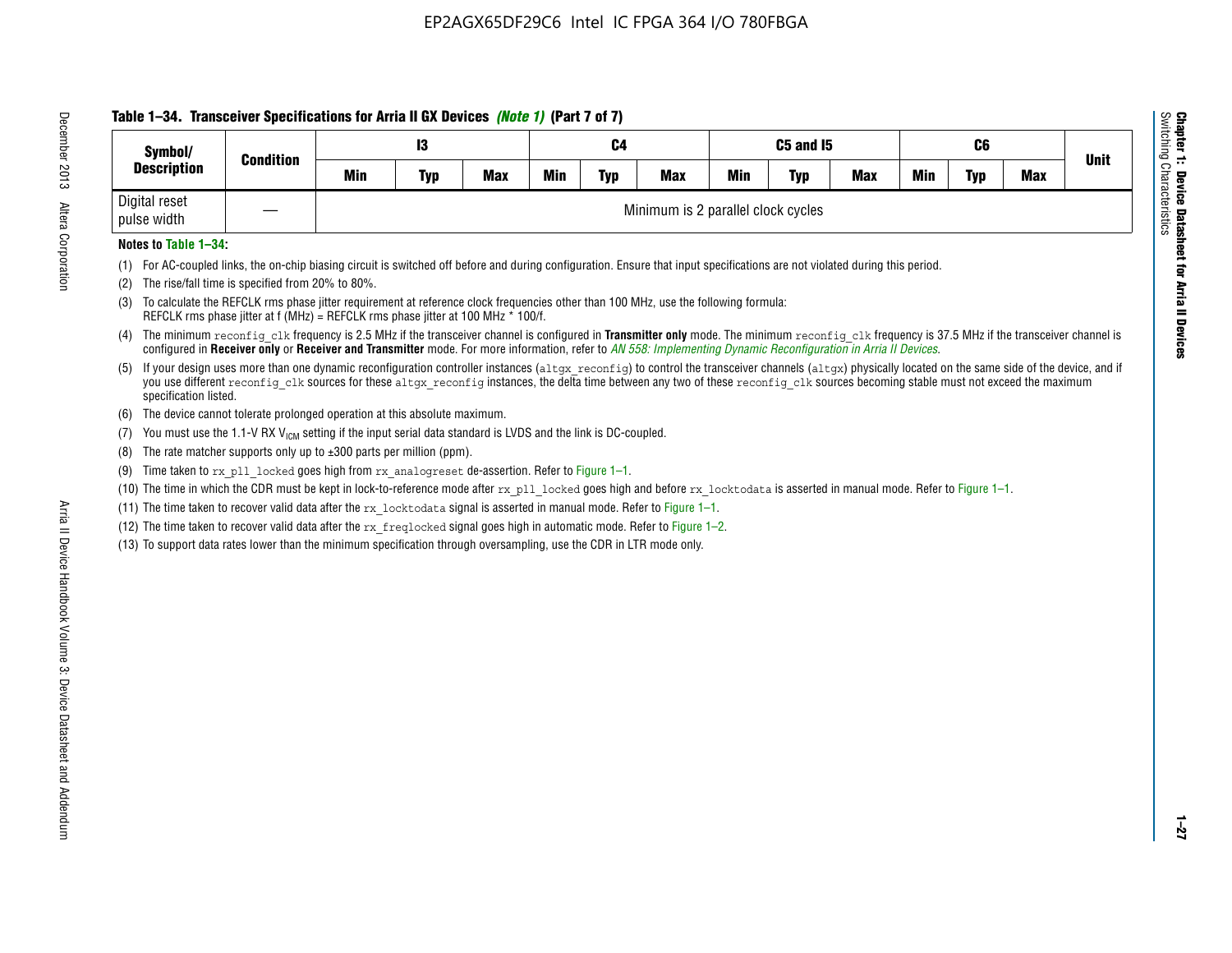Table 1–35 lists the transceiver specifications for Arria II GZ devices.

|  | Table 1-35. Transceiver Specifications for Arria II GZ Devices (Part 1 of 5) |  |
|--|------------------------------------------------------------------------------|--|
|  |                                                                              |  |

| Symbol/                                                                   |                                                                         |                          | $-C3$ and $-13$ (1)      |            |                          | $-C4$ and $-I4$            |            |             |
|---------------------------------------------------------------------------|-------------------------------------------------------------------------|--------------------------|--------------------------|------------|--------------------------|----------------------------|------------|-------------|
| <b>Description</b>                                                        | <b>Conditions</b>                                                       | Min                      | <b>Typ</b>               | <b>Max</b> | <b>Min</b>               | <b>Typ</b>                 | <b>Max</b> | <b>Unit</b> |
| <b>Reference Clock</b>                                                    |                                                                         |                          |                          |            |                          |                            |            |             |
| Supported I/O Standards                                                   | 1.2-V PCML, 1.5-V PCML, 2.5-V PCML, Differential LVPECL, LVDS, and HCSL |                          |                          |            |                          |                            |            |             |
| Input frequency from<br>REFCLK input pins                                 |                                                                         | 50                       |                          | 697        | 50                       |                            | 637.5      | <b>MHz</b>  |
| Phase frequency detector<br>(CMU PLL and receiver<br>CDR)                 |                                                                         | 50                       |                          | 325        | 50                       |                            | 325        | <b>MHz</b>  |
| Absolute V <sub>MAX</sub> for a REFCLK<br>pin                             |                                                                         |                          |                          | 1.6        |                          |                            | 1.6        | V           |
| Operational V <sub>MAX</sub> for a<br>REFCLK pin                          |                                                                         |                          |                          | 1.5        |                          |                            | 1.5        | V           |
| Absolute V <sub>MIN</sub> for a REFCLK<br>pin                             |                                                                         | $-0.4$                   |                          |            | $-0.4$                   |                            |            | V           |
| Rise/fall time (2)                                                        |                                                                         | $\overline{\phantom{0}}$ | $\overline{\phantom{0}}$ | 0.2        | $\overline{\phantom{a}}$ | $\overline{\phantom{0}}$   | 0.2        | UI          |
| Duty cycle                                                                |                                                                         | 45                       |                          | 55         | 45                       |                            | 55         | $\%$        |
| Peak-to-peak differential<br>input voltage                                |                                                                         | 200                      |                          | 1600       | 200                      |                            | 1600       | mV          |
| Spread-spectrum<br>modulating clock frequency                             | PCIe                                                                    | 30                       |                          | 33         | 30                       |                            | 33         | kHz         |
| Spread-spectrum<br>downspread                                             | PCIe                                                                    |                          | 0 to<br>$-0.5%$          |            |                          | 0 <sub>to</sub><br>$-0.5%$ |            |             |
| On-chip termination<br>resistors                                          |                                                                         |                          | 100                      |            |                          | 100                        |            | Ω           |
| $V_{IGM}$ (AC coupled)                                                    |                                                                         |                          | $1100 \pm 10\%$          |            |                          | $1100 \pm 10\%$            |            | mV          |
| $V_{ICM}$ (DC coupled)                                                    | HCSL I/O standard<br>for PCIe reference<br>clock                        | 250                      |                          | 550        | 250                      |                            | 550        | mV          |
|                                                                           | 10 Hz                                                                   |                          |                          | $-50$      | $\overline{\phantom{0}}$ |                            | $-50$      | dBc/Hz      |
|                                                                           | 100 Hz                                                                  |                          |                          | $-80$      |                          |                            | $-80$      | dBc/Hz      |
| Transmitter REFCLK Phase                                                  | 1 KHz                                                                   |                          | $\overline{\phantom{0}}$ | $-110$     |                          | —                          | $-110$     | dBc/Hz      |
| Noise                                                                     | 10 KHz                                                                  |                          |                          | $-120$     |                          |                            | $-120$     | dBc/Hz      |
|                                                                           | <b>100 KHz</b>                                                          |                          |                          | $-120$     | —                        |                            | $-120$     | dBc/Hz      |
|                                                                           | $\geq 1$ MHz                                                            |                          |                          | $-130$     |                          |                            | $-130$     | dBc/Hz      |
| <b>Transmitter REFCLK Phase</b><br>Jitter (rms) for 100 MHz<br>REFCLK (3) | 10 KHz to 20 MHz                                                        |                          |                          | 3          |                          |                            | 3          | ps          |
| $R_{REF}$                                                                 |                                                                         |                          | $2000 \pm$<br>$1\%$      |            |                          | 2000 $\pm$<br>$1\%$        |            | $\Omega$    |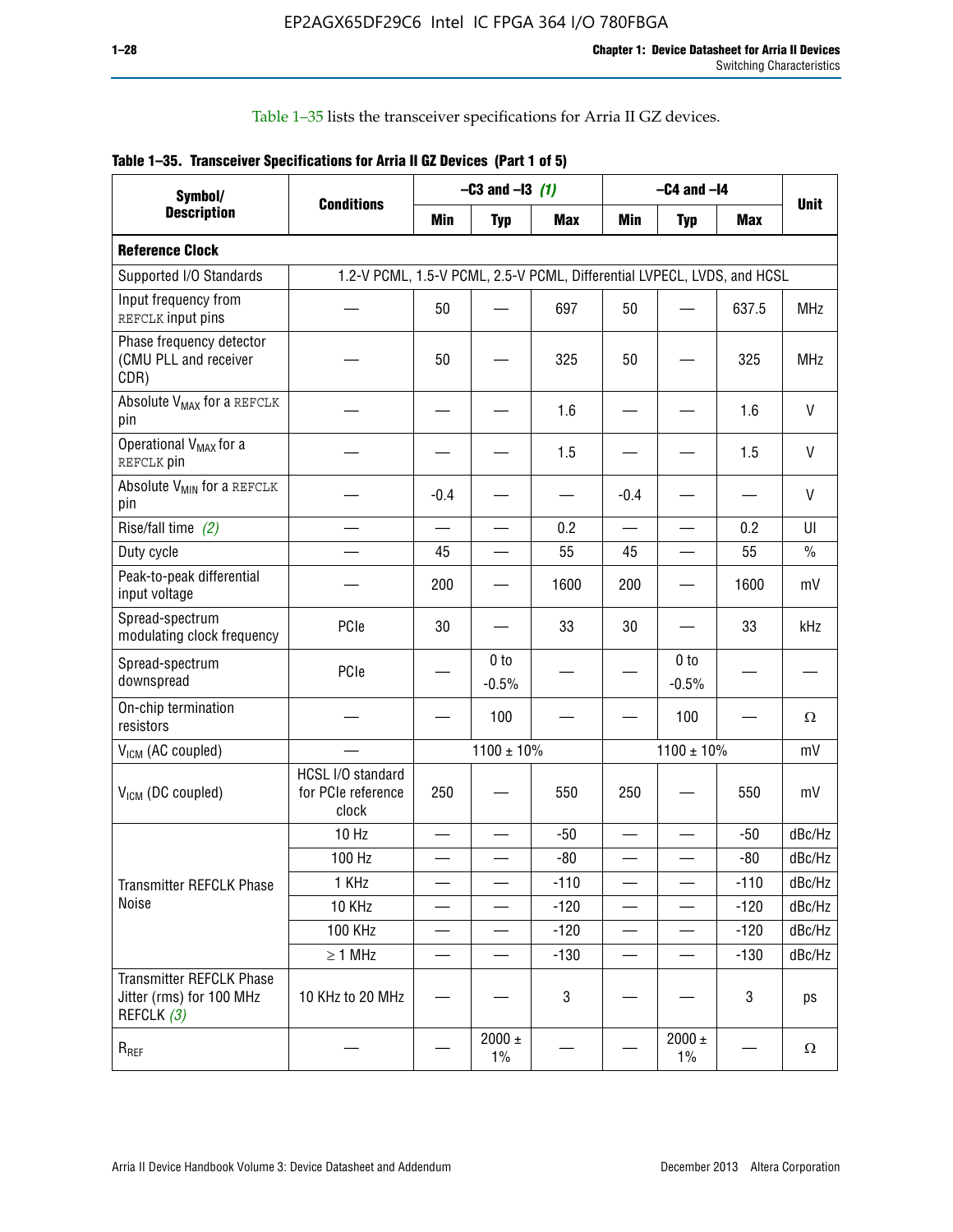|  |  | Table 1–35. Transceiver Specifications for Arria II GZ Devices (Part 2 of 5) |  |  |  |
|--|--|------------------------------------------------------------------------------|--|--|--|
|--|--|------------------------------------------------------------------------------|--|--|--|

| Symbol/                                                                                                         |                                                                                |                     | $-C3$ and $-13$ (1) |                                                      |                     | $-C4$ and $-I4$ |                |              |
|-----------------------------------------------------------------------------------------------------------------|--------------------------------------------------------------------------------|---------------------|---------------------|------------------------------------------------------|---------------------|-----------------|----------------|--------------|
| <b>Description</b>                                                                                              | <b>Conditions</b>                                                              | Min                 | <b>Typ</b>          | <b>Max</b>                                           | Min                 | <b>Typ</b>      | <b>Max</b>     | <b>Unit</b>  |
| <b>Transceiver Clocks</b>                                                                                       |                                                                                |                     |                     |                                                      |                     |                 |                |              |
| Calibration block clock<br>frequency (cal blk clk)                                                              |                                                                                | 10                  |                     | 125                                                  | 10                  |                 | 125            | <b>MHz</b>   |
| fixedclk clock frequency                                                                                        | <b>PCIe Receiver</b><br>Detect                                                 |                     | 125                 |                                                      |                     | 125             |                | MHz          |
| reconfig clk Clock<br>frequency                                                                                 | Dynamic<br>reconfiguration<br>clock frequency                                  | 2.5/<br>37.5<br>(4) |                     | 50                                                   | 2.5/<br>37.5<br>(4) |                 | 50             | <b>MHz</b>   |
| Delta time between<br>reconfig clks $(5)$                                                                       |                                                                                |                     |                     | $\overline{2}$                                       |                     |                 | $\overline{2}$ | ms           |
| Transceiver block minimum<br>power-down<br>(gxb_powerdown) pulse<br>width                                       |                                                                                | 1                   |                     |                                                      | 1                   |                 |                | μs           |
| <b>Receiver</b>                                                                                                 |                                                                                |                     |                     |                                                      |                     |                 |                |              |
| Supported I/O Standards                                                                                         |                                                                                |                     |                     | 1.4-V PCML, 1.5-V PCML, 2.5-V PCML, LVPECL, and LVDS |                     |                 |                |              |
| Data rate (16)                                                                                                  |                                                                                | 600                 |                     | 6375                                                 | 600                 |                 | 3750           | <b>Mbps</b>  |
| Absolute V <sub>MAX</sub> for a receiver<br>pin $(6)$                                                           |                                                                                |                     |                     | 1.6                                                  |                     |                 | 1.6            | V            |
| Operational V <sub>MAX</sub> for a<br>receiver pin                                                              |                                                                                |                     |                     | 1.5                                                  |                     |                 | 1.5            | V            |
| Absolute $V_{MIN}$ for a receiver<br>pin                                                                        |                                                                                | $-0.4$              |                     |                                                      | $-0.4$              |                 |                | V            |
| Maximum peak-to-peak<br>differential input voltage V <sub>ID</sub><br>(diff p-p) before device<br>configuration |                                                                                |                     |                     | 1.6                                                  |                     |                 | 1.6            | $\mathsf{V}$ |
| Maximum peak-to-peak<br>differential input voltage $V_{ID}$                                                     | $V_{IGM} = 0.82 V$<br>setting                                                  |                     |                     | 2.7                                                  |                     |                 | 2.7            | V            |
| (diff p-p) after device<br>configuration                                                                        | $V_{IGM}$ =1.1 V setting<br>(7)                                                |                     |                     | 1.6                                                  |                     |                 | 1.6            | $\sf V$      |
| Minimum differential eye<br>opening at receiver serial                                                          | Data Rate =<br>600 Mbps to<br>5 Gbps<br>Equalization = $0$<br>DC gain = $0$ dB | 100                 |                     |                                                      | 165                 |                 |                | mV           |
| input pins $(8)$                                                                                                | Data Rate > 5 Gbps<br>Equalization = $0$<br>$DC$ gain = 0 dB                   | 165                 |                     |                                                      | 165                 |                 |                | mV           |
| V <sub>ICM</sub>                                                                                                | $V_{ICM} = 0.82 V$<br>setting                                                  |                     | $820 \pm 10\%$      |                                                      |                     | $820 \pm 10\%$  |                | mV           |
|                                                                                                                 | $VICM = 1.1 V setting$<br>(7)                                                  |                     | $1100 \pm 10\%$     |                                                      |                     | $1100 \pm 10\%$ |                | mV           |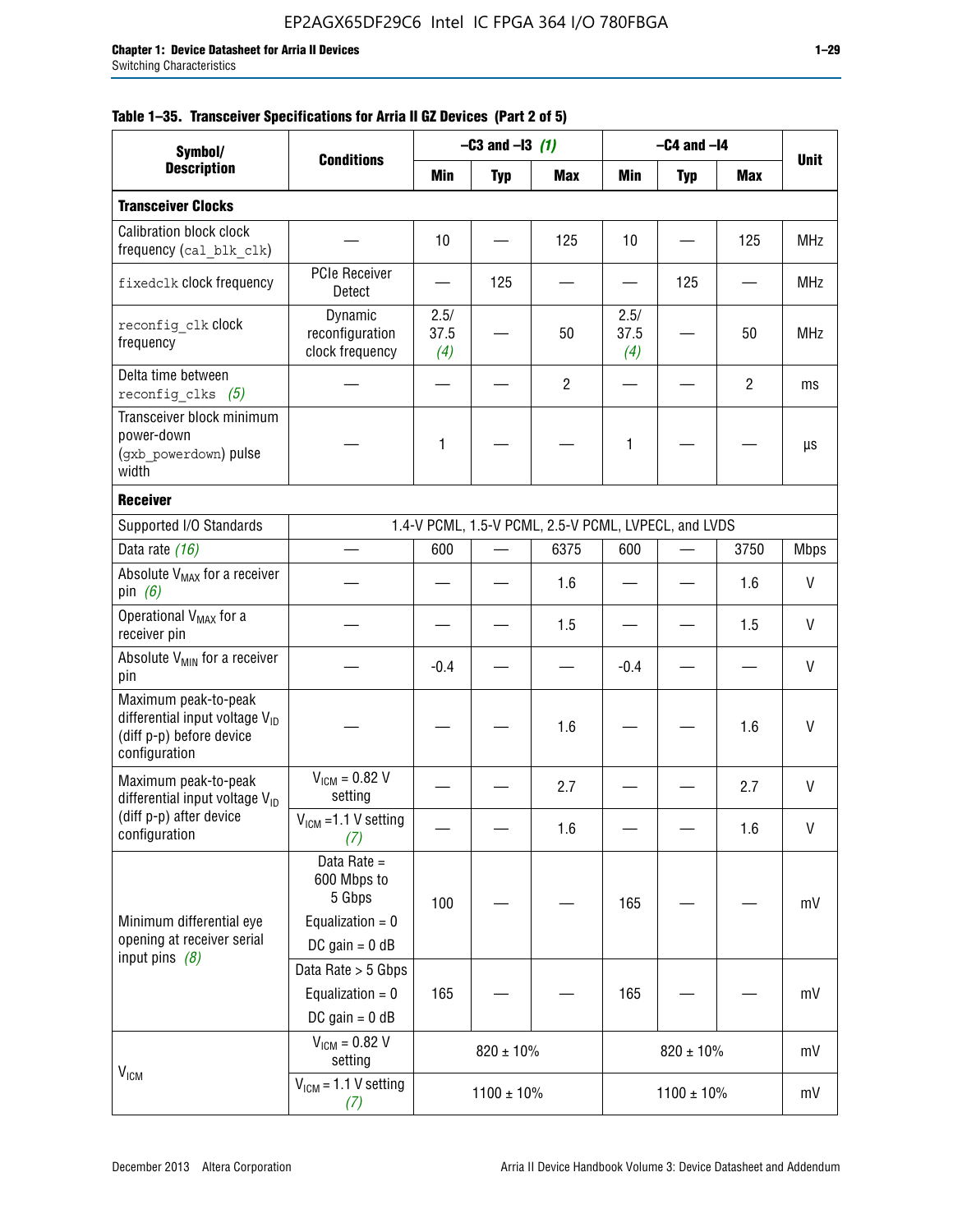| Symbol/                                                              |                                                                                                                     | $-C3$ and $-13$ (1)                             |                          |                                                                                                                                                  | $-C4$ and $-I4$          |                          |                               |                                |  |
|----------------------------------------------------------------------|---------------------------------------------------------------------------------------------------------------------|-------------------------------------------------|--------------------------|--------------------------------------------------------------------------------------------------------------------------------------------------|--------------------------|--------------------------|-------------------------------|--------------------------------|--|
| <b>Description</b>                                                   | <b>Conditions</b>                                                                                                   | Min                                             | <b>Typ</b>               | <b>Max</b>                                                                                                                                       | Min                      | <b>Typ</b>               | <b>Max</b>                    | <b>Unit</b>                    |  |
| Receiver DC Coupling<br>Support                                      |                                                                                                                     | Devices chapter.                                |                          | For more information about receiver DC coupling support, refer to the<br>"DC-Coupled Links" section in the Transceiver Architecture for Arria II |                          |                          |                               |                                |  |
|                                                                      | $85-\Omega$ setting                                                                                                 |                                                 | $85 \pm 20\%$            |                                                                                                                                                  |                          | Ω                        |                               |                                |  |
| Differential on-chip                                                 | $100-\Omega$ setting                                                                                                | $100 \pm 20\%$                                  |                          |                                                                                                                                                  |                          | Ω                        |                               |                                |  |
| termination resistors                                                | 120 $-\Omega$ setting                                                                                               |                                                 | $120 \pm 20\%$           |                                                                                                                                                  |                          | $\Omega$                 |                               |                                |  |
|                                                                      | 150- $\Omega$ setting                                                                                               |                                                 | $150 \pm 20\%$           |                                                                                                                                                  |                          | $150 \pm 20 \%$          |                               | $\Omega$                       |  |
| Differential and common<br>mode return loss                          | PCIe (Gen 1 and<br>Gen 2),<br>XAUI,<br>HiGig+,<br>CEI SR/LR,<br>SRIO SR/LR,<br>CPRI LV/HV,<br>OBSAI,<br><b>SATA</b> | Compliant                                       |                          |                                                                                                                                                  |                          |                          |                               |                                |  |
| Programmable PPM<br>detector $(9)$                                   |                                                                                                                     | $\pm$ 62.5, 100, 125, 200, 250, 300, 500, 1,000 |                          |                                                                                                                                                  |                          |                          |                               |                                |  |
| Run length                                                           |                                                                                                                     | $\overline{\phantom{0}}$                        | $\overline{\phantom{0}}$ | 200                                                                                                                                              |                          |                          | 200                           | UI                             |  |
| Programmable equalization                                            |                                                                                                                     |                                                 |                          | 16                                                                                                                                               |                          |                          | 16                            | dB                             |  |
| $t_{LTR}$ (10)                                                       |                                                                                                                     |                                                 |                          | 75                                                                                                                                               | $\overline{\phantom{0}}$ |                          | 75                            | μs                             |  |
| $t_{\text{LTR\_LTD\_Manual}}$ (11)                                   |                                                                                                                     | 15                                              |                          |                                                                                                                                                  | 15                       |                          |                               | μs                             |  |
| $t_{LTD\_Manual}$ (12)                                               |                                                                                                                     |                                                 |                          | 4000                                                                                                                                             |                          | $\overline{\phantom{0}}$ | 4000                          | ns                             |  |
| $t_{LTD\_Auto}$ (13)                                                 |                                                                                                                     |                                                 |                          | 4000                                                                                                                                             |                          |                          | 4000                          | ns                             |  |
|                                                                      | PCIe Gen1                                                                                                           | $2.0 - 3.5$                                     |                          |                                                                                                                                                  |                          |                          |                               | <b>MHz</b>                     |  |
|                                                                      | PCIe Gen2                                                                                                           | $40 - 65$                                       |                          |                                                                                                                                                  |                          |                          |                               |                                |  |
|                                                                      | (OIF) CEI PHY at<br>6.375 Gbps                                                                                      | $20 - 35$                                       |                          |                                                                                                                                                  |                          |                          |                               |                                |  |
| <b>Receiver CDR</b>                                                  | XAUI                                                                                                                | $10 - 18$                                       |                          |                                                                                                                                                  |                          |                          |                               |                                |  |
| 3 dB Bandwidth in                                                    | <b>SRIO 1.25 Gbps</b>                                                                                               |                                                 |                          | $10 - 18$                                                                                                                                        |                          |                          |                               | MHz                            |  |
| lock-to-data (LTD) mode                                              | SRIO 2.5 Gbps                                                                                                       |                                                 |                          | $10 - 18$                                                                                                                                        |                          |                          |                               | <b>MHz</b>                     |  |
|                                                                      | <b>SRIO 3.125 Gbps</b>                                                                                              |                                                 |                          | $6 - 10$                                                                                                                                         |                          |                          |                               | <b>MHz</b>                     |  |
|                                                                      | GIGE                                                                                                                |                                                 |                          | $6 - 10$                                                                                                                                         |                          |                          |                               | <b>MHz</b>                     |  |
|                                                                      | SONET OC12                                                                                                          |                                                 |                          | $3 - 6$                                                                                                                                          |                          |                          |                               | <b>MHz</b>                     |  |
|                                                                      | SONET OC48                                                                                                          |                                                 |                          | $14 - 19$                                                                                                                                        |                          |                          |                               | <b>MHz</b>                     |  |
| Receiver buffer and CDR<br>offset cancellation time (per<br>channel) |                                                                                                                     |                                                 |                          | 17000                                                                                                                                            |                          |                          | 17000                         | recon<br>fig_<br>clk<br>cycles |  |
|                                                                      | DC Gain Setting $= 0$                                                                                               |                                                 | 0                        |                                                                                                                                                  |                          | 0                        |                               | dB                             |  |
| Programmable DC gain                                                 | DC Gain Setting = 1                                                                                                 | —                                               | 3                        |                                                                                                                                                  |                          | 3                        | $\overbrace{\phantom{13333}}$ | dB                             |  |
|                                                                      | DC Gain Setting $= 2$                                                                                               |                                                 | 6                        |                                                                                                                                                  |                          | 6                        |                               | dB                             |  |

# **Table 1–35. Transceiver Specifications for Arria II GZ Devices (Part 3 of 5)**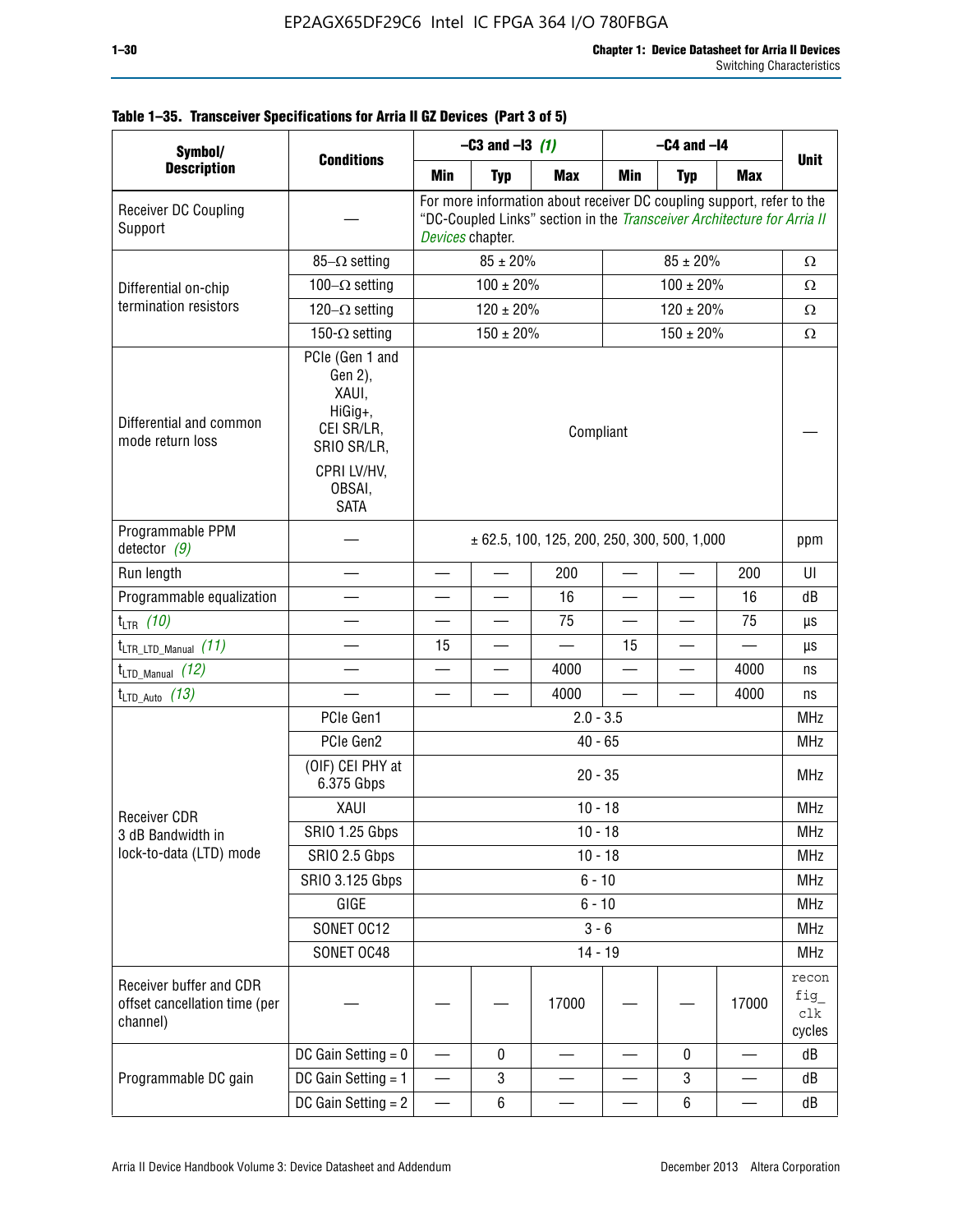| Symbol/                                                           |                                                                                                                                                                                                                                                                                                   | $-C3$ and $-13$ (1) |                          |            | $-C4$ and $-I4$ |               |            |             |
|-------------------------------------------------------------------|---------------------------------------------------------------------------------------------------------------------------------------------------------------------------------------------------------------------------------------------------------------------------------------------------|---------------------|--------------------------|------------|-----------------|---------------|------------|-------------|
| <b>Description</b>                                                | <b>Conditions</b>                                                                                                                                                                                                                                                                                 | Min                 | <b>Typ</b>               | <b>Max</b> | Min             | <b>Typ</b>    | <b>Max</b> | <b>Unit</b> |
| <b>Transmitter</b>                                                |                                                                                                                                                                                                                                                                                                   |                     |                          |            |                 |               |            |             |
| Supported I/O Standards                                           |                                                                                                                                                                                                                                                                                                   |                     |                          | 1.5-V PCML |                 |               |            |             |
| Data rate (14)                                                    |                                                                                                                                                                                                                                                                                                   | 600                 |                          | 6375       | 600             |               | 3750       | <b>Mbps</b> |
| $V_{OCM}$                                                         | 0.65 V setting                                                                                                                                                                                                                                                                                    |                     | 650                      |            |                 | 650           |            | mV          |
|                                                                   | 85- $\Omega$ setting                                                                                                                                                                                                                                                                              |                     | $85 \pm 15\%$            |            |                 | $85 \pm 15\%$ |            | $\Omega$    |
| Differential on-chip                                              | 100 $-\Omega$ setting                                                                                                                                                                                                                                                                             |                     | $100 \pm 15\%$           |            |                 | $\Omega$      |            |             |
| termination resistors                                             | 120 $-\Omega$ setting                                                                                                                                                                                                                                                                             |                     | $120 \pm 15\%$           |            |                 | $120 \pm 15%$ |            | $\Omega$    |
|                                                                   | 150- $\Omega$ setting                                                                                                                                                                                                                                                                             |                     | $150 \pm 15%$            |            |                 | $150 \pm 15%$ |            | Ω           |
| Differential and common<br>mode return loss                       | PCIe Gen1 and<br>Gen2 (TX $V_{OD} = 4$ ),<br>XAUI (TX V <sub>OD</sub> =6),<br>HiGig+<br>$(TX V_{OD} = 6)$ ,<br>CEI SR/LR<br>$(TX V_{OD} = 8),$<br>SRIO SR $(V_{OD}=6)$ ,<br>SRIO LR $(V_{OD} = 8)$ ,<br>CPRI LV $(V_{OD}=6)$ ,<br>CPRI HV $(V_{OD}=2)$ ,<br>OBSAI $(VOD=6)$ ,<br>SATA $(VOD=4)$ , | Compliant           |                          |            |                 |               |            |             |
| Rise time (15)                                                    |                                                                                                                                                                                                                                                                                                   | 50                  | $\overline{\phantom{0}}$ | 200        | 50              |               | 200        | ps          |
| Fall time (15)                                                    |                                                                                                                                                                                                                                                                                                   | 50                  |                          | 200        | 50              |               | 200        | ps          |
| Intra-differential pair skew                                      |                                                                                                                                                                                                                                                                                                   |                     |                          | 15         |                 |               | 15         | ps          |
| Intra-transceiver block<br>transmitter<br>channel-to-channel skew | x4 PMA and PCS<br>bonded mode<br>Example: XAUI,<br>PCIe ×4, Basic ×4                                                                                                                                                                                                                              |                     |                          | 120        |                 |               | 120        | ps          |
| Inter-transceiver block<br>transmitter<br>channel-to-channel skew | ×8 PMA and PCS<br>bonded mode<br>Example: PCle ×8,<br>Basic ×8                                                                                                                                                                                                                                    |                     |                          | 500        |                 |               | 500        | ps          |
| <b>CMUO PLL and CMU1 PLL</b>                                      |                                                                                                                                                                                                                                                                                                   |                     |                          |            |                 |               |            |             |
| Supported Data Range                                              |                                                                                                                                                                                                                                                                                                   | 600                 |                          | 6375       | 600             |               | 3750       | <b>Mbps</b> |
| pll powerdown minimum<br>pulse width<br>(tpll powerdown)          |                                                                                                                                                                                                                                                                                                   | 1<br>1              |                          |            | $\mu$ S         |               |            |             |
| CMU PLL lock time from<br>pll powerdown<br>de-assertion           |                                                                                                                                                                                                                                                                                                   |                     |                          | 100        |                 |               | 100        | $\mu$ S     |

# **Table 1–35. Transceiver Specifications for Arria II GZ Devices (Part 4 of 5)**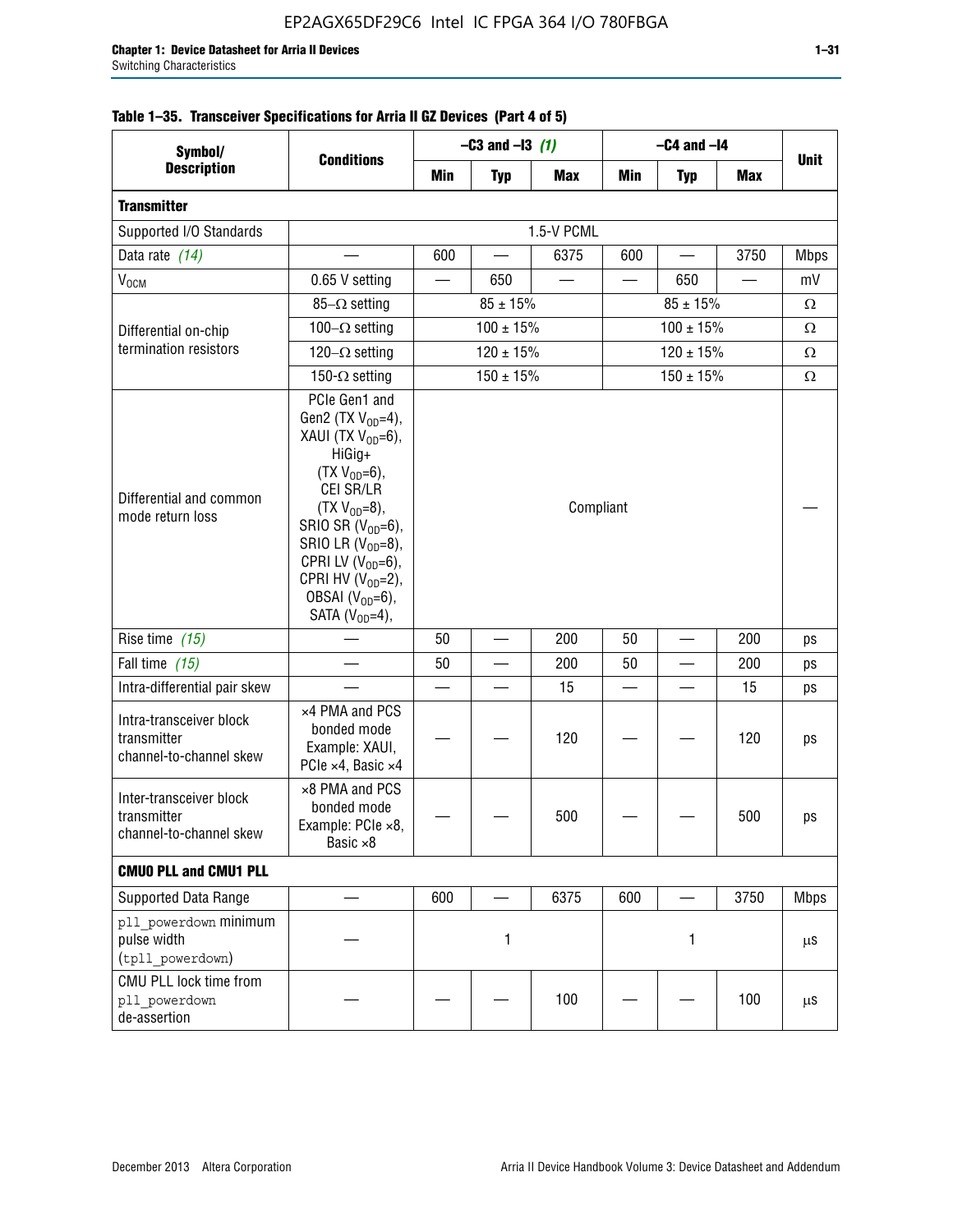|                                                  |                                | $-C3$ and $-13$ (1) |             |                                      | $-C4$ and $-I4$ |            |     |             |  |
|--------------------------------------------------|--------------------------------|---------------------|-------------|--------------------------------------|-----------------|------------|-----|-------------|--|
| Symbol/<br><b>Description</b><br>-3 dB Bandwidth | <b>Conditions</b>              | Min                 | <b>Typ</b>  | Max                                  | Min             | <b>Typ</b> | Max | <b>Unit</b> |  |
|                                                  | PCIe Gen1                      |                     | $2.5 - 3.5$ |                                      |                 |            |     |             |  |
|                                                  | PCIe Gen2                      |                     | $6 - 8$     |                                      |                 |            |     |             |  |
|                                                  | (OIF) CEI PHY at<br>4.976 Gbps | $7 - 11$            |             |                                      |                 |            |     |             |  |
|                                                  | (OIF) CEI PHY at<br>6.375 Gbps | $5 - 10$            |             |                                      |                 |            |     |             |  |
|                                                  | XAUI                           | $2 - 4$             |             |                                      |                 |            |     |             |  |
|                                                  | SRIO 1.25 Gbps                 | $3 - 5.5$           |             |                                      |                 |            |     |             |  |
|                                                  | SRIO 2.5 Gbps                  | $3 - 5.5$           |             |                                      |                 |            |     |             |  |
|                                                  | <b>SRIO 3.125 Gbps</b>         | $2 - 4$             |             |                                      |                 |            |     |             |  |
|                                                  | GIGE                           | $2.5 - 4.5$         |             |                                      |                 |            |     | <b>MHz</b>  |  |
|                                                  | SONET OC12                     | $1.5 - 2.5$         |             |                                      |                 |            |     | <b>MHz</b>  |  |
|                                                  | SONET OC48                     | $3.5 - 6$           |             |                                      |                 |            |     |             |  |
| <b>Transceiver-FPGA Fabric Interface</b>         |                                |                     |             |                                      |                 |            |     |             |  |
| Interface speed                                  |                                | 25                  |             | 325                                  | 25              |            | 250 | MHz         |  |
| Digital reset pulse width                        |                                |                     |             | Minimum is two parallel clock cycles |                 |            |     |             |  |

#### **Table 1–35. Transceiver Specifications for Arria II GZ Devices (Part 5 of 5)**

#### **Notes to Table 1–35:**

(1) The 3x speed grade is the fastest speed grade offered in the following Arria II GZ devices: EP2AGZ225, EP2AGZ300, and EP2AGZ350.

- (2) The rise and fall time transition is specified from 20% to 80%.
- (3) To calculate the REFCLK rms phase jitter requirement at reference clock frequencies other than 100 MHz, use the following formula: REFCLK rms phase jitter at f (MHz) = REFCLK rms phase jitter at 100 MHz  $*$  100/f.
- (4) The minimum reconfig clk frequency is 2.5 MHz if the transceiver channel is configured in **Transmitter only** mode. The minimum reconfig clk frequency is 37.5 MHz if the transceiver channel is configured in **Receiver only** or **Receiver and Transmitter** mode.
- (5) If your design uses more than one dynamic reconfiguration controller (altgx reconfig) instances to control the transceiver (altgx) channels physically located on the same side of the device AND if you use different reconfig clk sources for these altgx reconfig instances, the delta time between any two of these reconfig clk sources becoming stable must not exceed the maximum specification listed.
- (6) The device cannot tolerate prolonged operation at this absolute maximum.
- (7) You must use the 1.1-V RX  $V_{ICM}$  setting if the input serial data standard is LVDS.
- (8) The differential eye opening specification at the receiver input pins assumes that Receiver Equalization is disabled. If you enable Receiver Equalization, the receiver circuitry can tolerate a lower minimum eye opening, depending on the equalization level. Use H-Spice simulation to derive the minimum eye opening requirement with Receiver Equalization enabled.
- (9) The rate matcher supports only up to  $\pm$  300 ppm.
- (10) Time taken to rx\_pll\_locked goes high from rx\_analogreset de-assertion. Refer to Figure 1–1 on page 1–33.
- (11) Time for which the CDR must be kept in lock-to-reference mode after rx pll\_locked goes high and before rx\_locktodata is asserted in manual mode. Refer to Figure 1–1 on page 1–33.
- (12) Time taken to recover valid data after the rx locktodata signal is asserted in manual mode. Refer to Figure 1–1 on page 1–33.
- (13) Time taken to recover valid data after the rx\_freqlocked signal goes high in automatic mode. Refer to Figure 1–2 on page 1–33.
- (14) A GPLL may be required to meet the PMA-FPGA fabric interface timing above certain data rates. For more information, refer to the *[Transceiver](http://www.altera.com/literature/hb/arria-ii-gx/aiigx_52002.pdf)  [Clocking for Arria II Devices](http://www.altera.com/literature/hb/arria-ii-gx/aiigx_52002.pdf)* chapter.
- (15) The Quartus II software automatically selects the appropriate slew rate depending on the configured data rate or functional mode.
- (16) To support data rates lower than the minimum specification through oversampling, use the CDR in LTR mode only.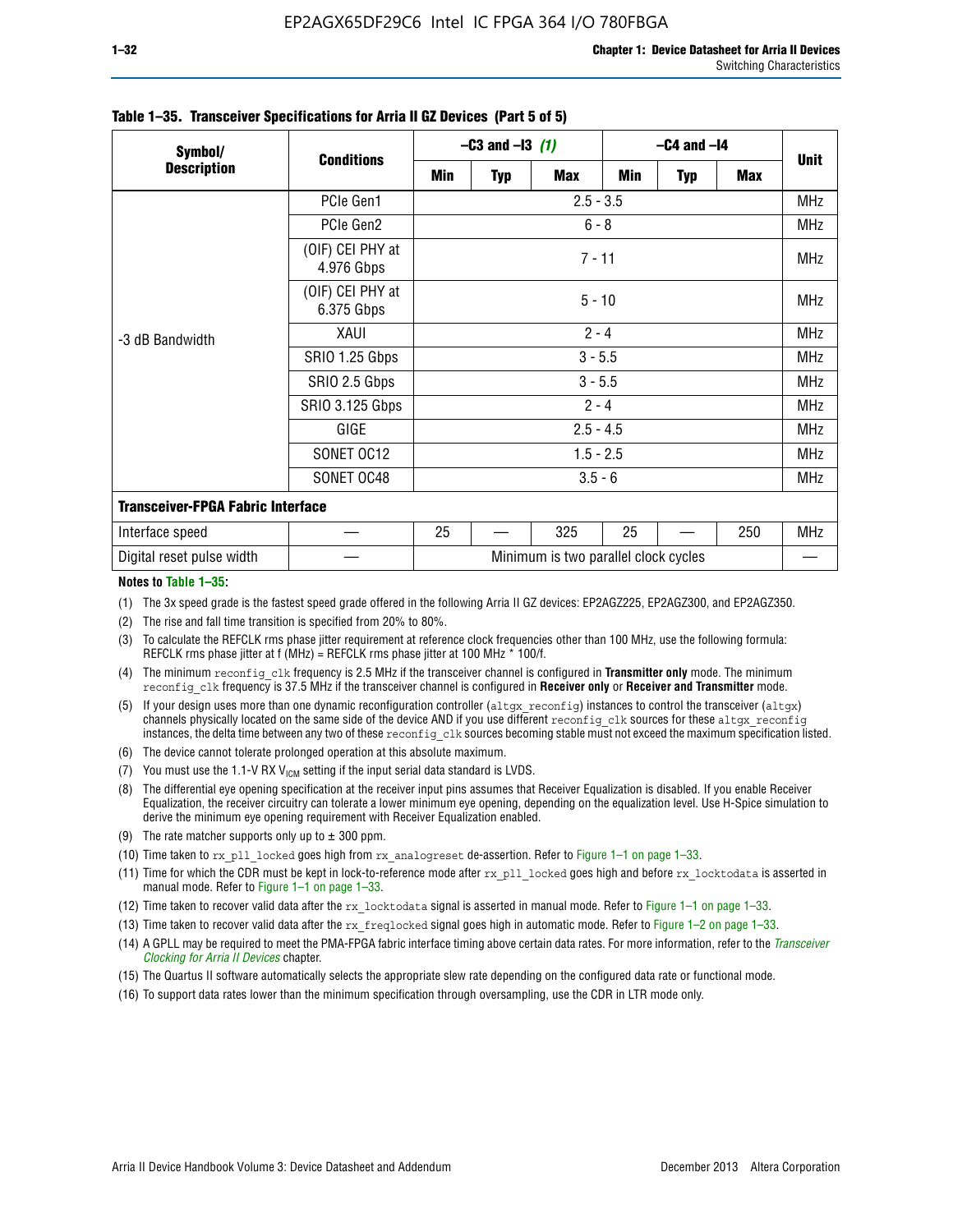Figure 1–1 shows the lock time parameters in manual mode.

 $\Box$  LTD = lock-to-data. LTR = lock-to-reference.





Figure 1–2 shows the lock time parameters in automatic mode.

**Figure 1–2. Lock Time Parameters for Automatic Mode**

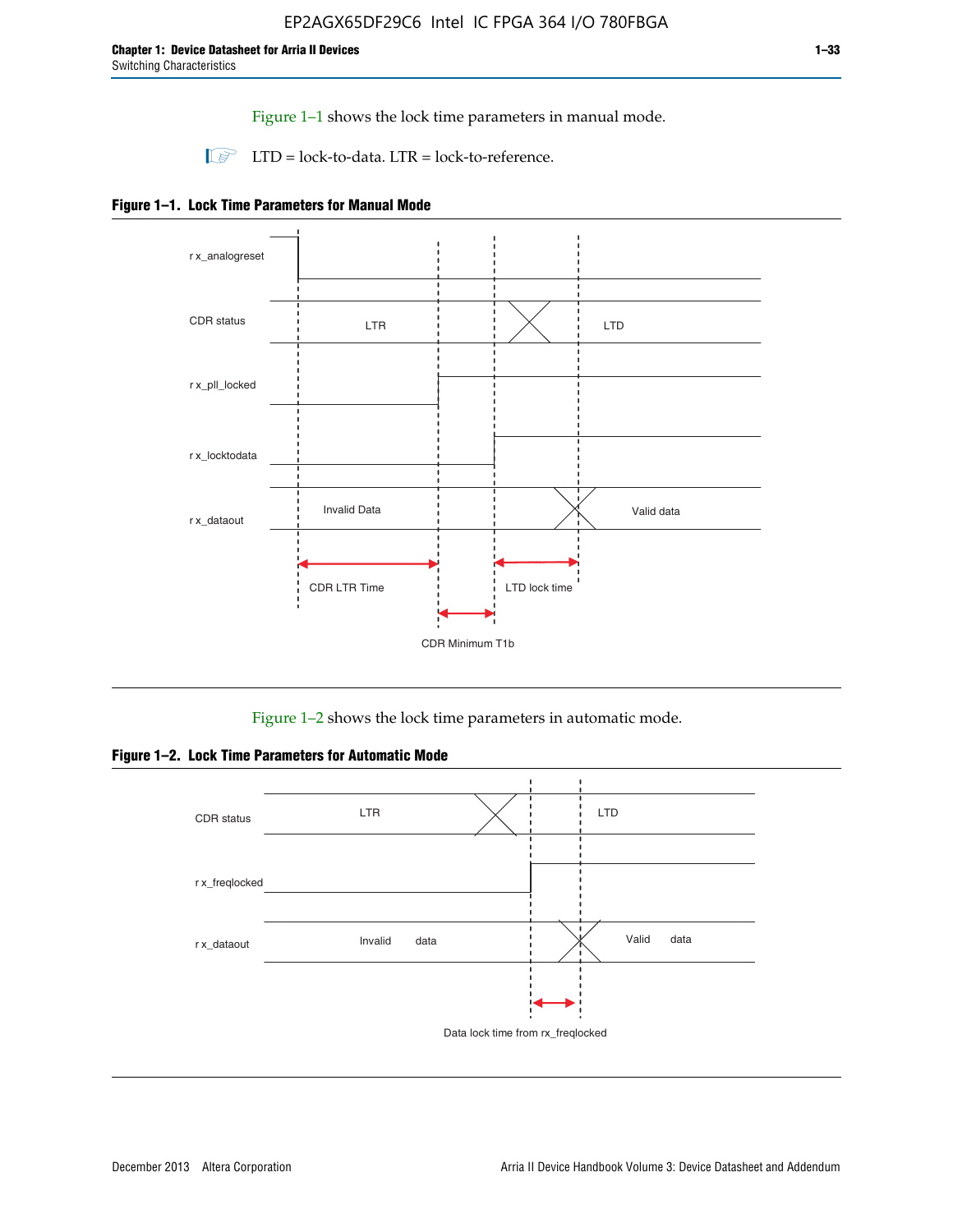## Figure 1–3 shows the differential receiver input waveform.





Figure 1–4 shows the transmitter output waveform.





Table 1–36 lists the typical V<sub>OD</sub> for TX term that equals 85  $\Omega$  for Arria II GZ devices.

| Table 1–36. Typical V <sub>0D</sub> Setting, TX Term = 85 $\Omega$ for Arria II GZ Devices |  |  |  |  |  |  |  |  |
|--------------------------------------------------------------------------------------------|--|--|--|--|--|--|--|--|
|--------------------------------------------------------------------------------------------|--|--|--|--|--|--|--|--|

|                                                    | $V_{0D}$ Setting (mV) |                  |             |                  |                  |                  |                  |                   |  |
|----------------------------------------------------|-----------------------|------------------|-------------|------------------|------------------|------------------|------------------|-------------------|--|
| <b>Symbol</b>                                      |                       |                  |             | າ<br>J           |                  | 5                |                  |                   |  |
| $V_{OD}$ differential<br>peak-to-peak Typical (mV) | 170 ±<br>20%          | $340 \pm$<br>20% | 510±<br>20% | 595 $\pm$<br>20% | 680 $\pm$<br>20% | $765 \pm$<br>20% | $850 \pm$<br>20% | $1020 \pm$<br>20% |  |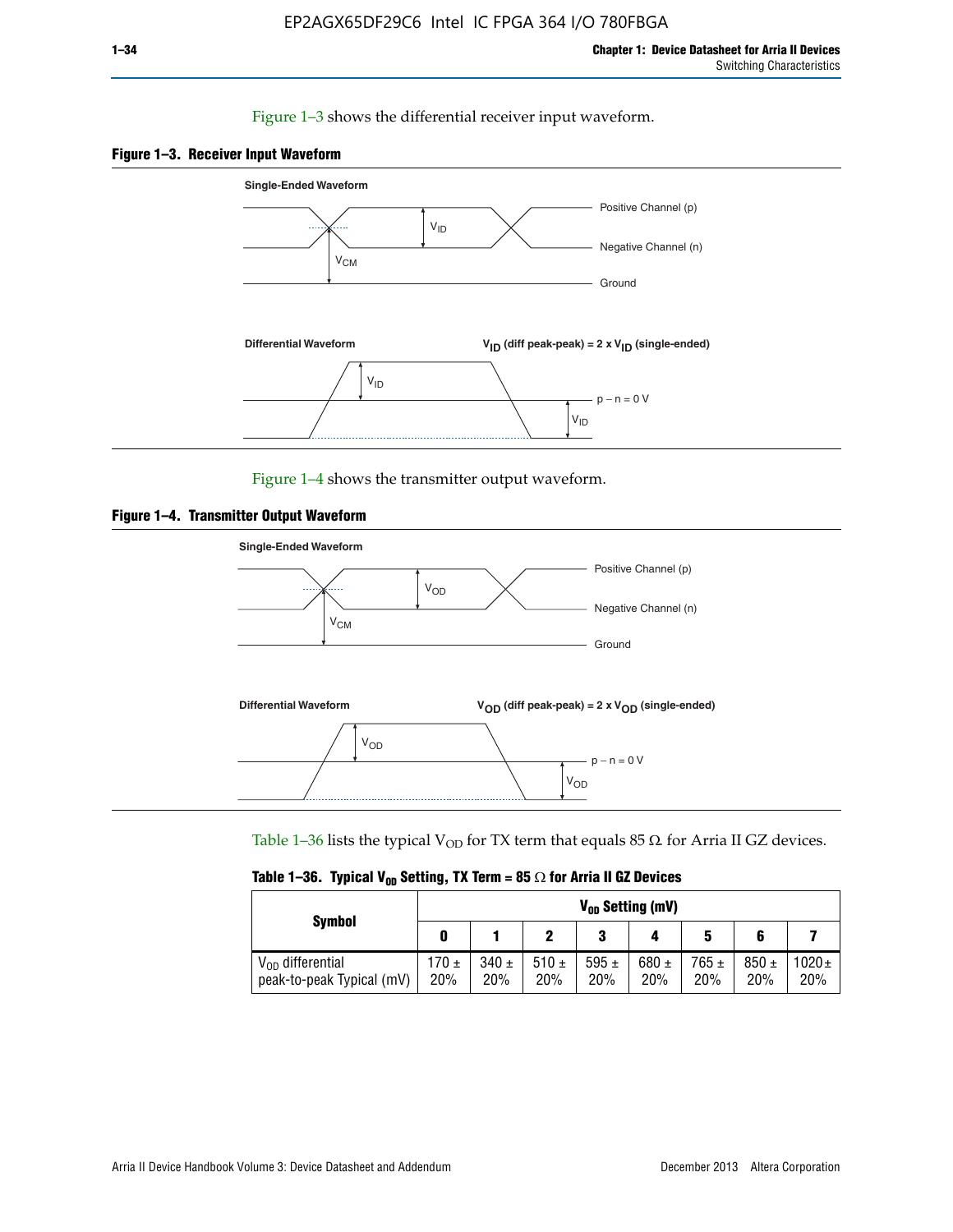Table 1-37 lists the typical  $V_{OD}$  for TX term that equals 100  $\Omega$  for Arria II GX and GZ devices.

| <b>Quartus II Setting</b> | V <sub>OD</sub> Setting (mV) |
|---------------------------|------------------------------|
|                           | 400                          |
| ŋ                         | 600                          |
| 3 (Arria II GZ)           | 700                          |
|                           | 800                          |
| 5                         | 900                          |
| 6                         | 1000                         |
|                           | 1200                         |

**Table 1–37. Typical V<sub>OD</sub> Setting, TX Termination = 100**  $\Omega$  for Arria II Devices

Table 1–38 lists the typical transmitter pre-emphasis levels in dB for the first post tap under the following conditions: low-frequency data pattern (five 1s and five 0s) at 6.375 Gbps. The levels listed in Table 1–38 are a representation of possible pre-emphasis levels under these specified conditions only, the pre-emphasis levels may change with data pattern and data rate.

To predict the pre-emphasis level for your specific data rate and pattern, run simulations using the Arria II GX HSSI HSPICE models.

| <b>Arria II GX</b>                                                  | Arria II GX (Quartus II Software) VOD Setting |     |     |     |     |     |             |  |
|---------------------------------------------------------------------|-----------------------------------------------|-----|-----|-----|-----|-----|-------------|--|
| (Quartus II<br>Software)<br><b>First Post Tap</b><br><b>Setting</b> |                                               | 2   | 4   | 5   | 6   |     | <b>Unit</b> |  |
| $0$ (off)                                                           | 0                                             |     | U   |     |     |     |             |  |
|                                                                     | 0.7                                           |     | U   |     |     |     | dB          |  |
| ŋ                                                                   | 2.7                                           | 1.2 | 0.3 |     |     |     | dB          |  |
| 3                                                                   | 4.9                                           | 2.4 | 1.2 | 0.8 | 0.5 | 0.2 | dB          |  |
| 4                                                                   | 7.5                                           | 3.8 | 2.1 | 1.6 | 1.2 | 0.6 | dB          |  |
| 5                                                                   |                                               | 5.3 | 3.1 | 2.4 | 1.8 | 1.1 | dB          |  |
| 6                                                                   |                                               |     | 4.3 | 3.3 | 2.7 | 1.7 | dB          |  |

**Table 1–38. Transmitter Pre-Emphasis Levels for Arria II GX Devices**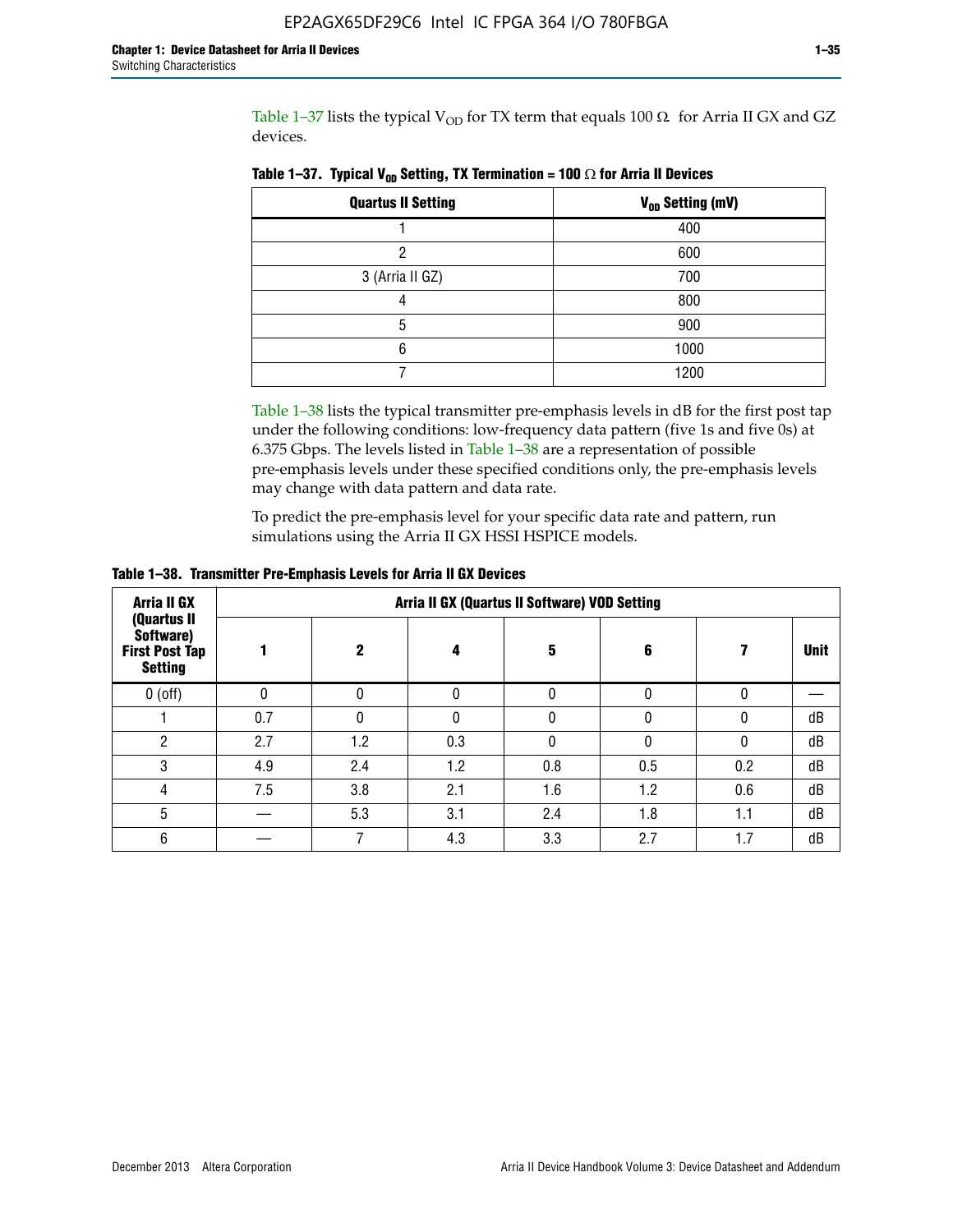Table 1–39 lists typical transmitter pre-emphasis levels for Arria II GZ devices (in dB) for the first post tap under the following conditions (low-frequency data pattern [five 1s and five 0s] at 6.25 Gbps). The levels listed in Table 1–39 are a representation of possible pre-emphasis levels under the specified conditions only and that the preemphasis levels may change with data pattern and data rate.

**follow** To predict the pre-emphasis level for your specific data rate and pattern, run simulations using the [Arria II HSSI HSPICE](http://www.altera.com/support/software/download/hspice/hsp-index.html) models.

| Pre-                                                 |           |                |                  | V <sub>OD</sub> Setting |                |                         |                |                         |
|------------------------------------------------------|-----------|----------------|------------------|-------------------------|----------------|-------------------------|----------------|-------------------------|
| <b>Emphasis</b><br>1st<br>Post-Tap<br><b>Setting</b> | $\pmb{0}$ | 1              | $\mathbf 2$      | $\mathbf 3$             | 4              | $\overline{\mathbf{5}}$ | 6              | $\overline{\mathbf{z}}$ |
| $\pmb{0}$                                            | $\pmb{0}$ | $\pmb{0}$      | $\pmb{0}$        | $\pmb{0}$               | $\pmb{0}$      | $\pmb{0}$               | $\pmb{0}$      | $\pmb{0}$               |
| $\mathbf{1}$                                         | N/A       | 0.7            | $\pmb{0}$        | $\pmb{0}$               | $\pmb{0}$      | $\pmb{0}$               | $\pmb{0}$      | $\pmb{0}$               |
| $\overline{2}$                                       | N/A       | $\mathbf{1}$   | 0.3              | $\pmb{0}$               | $\mathbf 0$    | $\mathbf 0$             | $\mathbf 0$    | $\pmb{0}$               |
| $\mathbf 3$                                          | N/A       | 1.5            | 0.6              | $\mathbf 0$             | $\pmb{0}$      | $\pmb{0}$               | $\pmb{0}$      | $\pmb{0}$               |
| $\overline{\mathbf{4}}$                              | N/A       | $\overline{2}$ | 0.7              | 0.3                     | $\pmb{0}$      | $\pmb{0}$               | $\pmb{0}$      | $\pmb{0}$               |
| $\overline{5}$                                       | N/A       | 2.7            | 1.2              | 0.5                     | 0.3            | $\pmb{0}$               | 0              | $\pmb{0}$               |
| $\,6\,$                                              | N/A       | 3.1            | 1.3              | 0.8                     | 0.5            | 0.2                     | $\mathbf 0$    | $\pmb{0}$               |
| $\overline{7}$                                       | N/A       | 3.7            | 1.8              | 1.1                     | 0.7            | 0.4                     | 0.2            | $\pmb{0}$               |
| $\bf 8$                                              | N/A       | 4.2            | 2.1              | 1.3                     | 0.9            | 0.6                     | 0.3            | $\pmb{0}$               |
| $\boldsymbol{9}$                                     | N/A       | 4.9            | 2.4              | 1.6                     | 1.2            | 0.8                     | 0.5            | 0.2                     |
| 10                                                   | N/A       | 5.4            | 2.8              | 1.9                     | 1.4            | $\mathbf{1}$            | 0.7            | 0.3                     |
| 11                                                   | N/A       | $\,6\,$        | 3.2              | 2.2                     | 1.7            | 1.2                     | 0.9            | 0.4                     |
| 12                                                   | N/A       | 6.8            | 3.5              | 2.6                     | 1.9            | 1.4                     | 1.1            | 0.6                     |
| 13                                                   | N/A       | 7.5            | 3.8              | 2.8                     | 2.1            | 1.6                     | 1.2            | 0.6                     |
| 14                                                   | N/A       | 8.1            | 4.2              | 3.1                     | 2.3            | 1.7                     | 1.3            | 0.7                     |
| 15                                                   | N/A       | 8.8            | 4.5              | 3.4                     | 2.6            | 1.9                     | 1.5            | 0.8                     |
| 16                                                   | N/A       | N/A            | 4.9              | 3.7                     | 2.9            | 2.2                     | 1.7            | 0.9                     |
| 17                                                   | N/A       | N/A            | 5.3              | $\overline{4}$          | 3.1            | 2.4                     | 1.8            | 1.1                     |
| 18                                                   | N/A       | N/A            | 5.7              | 4.4                     | 3.4            | 2.6                     | $\overline{c}$ | 1.2                     |
| 19                                                   | N/A       | N/A            | 6.1              | 4.7                     | 3.6            | 2.8                     | 2.2            | 1.4                     |
| 20                                                   | N/A       | N/A            | 6.6              | 5.1                     | 4              | 3.1                     | 2.4            | 1.5                     |
| 21                                                   | N/A       | N/A            | $\overline{7}$   | 5.4                     | 4.3            | 3.3                     | 2.7            | 1.7                     |
| 22                                                   | N/A       | N/A            | 8                | 6.1                     | 4.8            | 3.8                     | 3              | $\overline{2}$          |
| 23                                                   | N/A       | N/A            | $\boldsymbol{9}$ | 6.8                     | 5.4            | 4.3                     | 3.4            | 2.3                     |
| 24                                                   | N/A       | N/A            | 10               | 7.6                     | $6\phantom{.}$ | 4.8                     | 3.9            | 2.6                     |
| 25                                                   | N/A       | N/A            | 11.4             | 8.4                     | 6.8            | 5.4                     | 4.4            | 3                       |
| 26                                                   | N/A       | N/A            | 12.6             | 9.4                     | 7.4            | 5.9                     | 4.9            | 3.3                     |
| 27                                                   | N/A       | N/A            | N/A              | 10.3                    | 8.1            | 6.4                     | 5.3            | 3.6                     |
| 28                                                   | N/A       | N/A            | N/A              | 11.3                    | 8.8            | 7.1                     | 5.8            | $\overline{4}$          |

**Table 1–39. Transmitter Pre-Emphasis Levels for Arria II GZ Devices (Part 1 of 2)**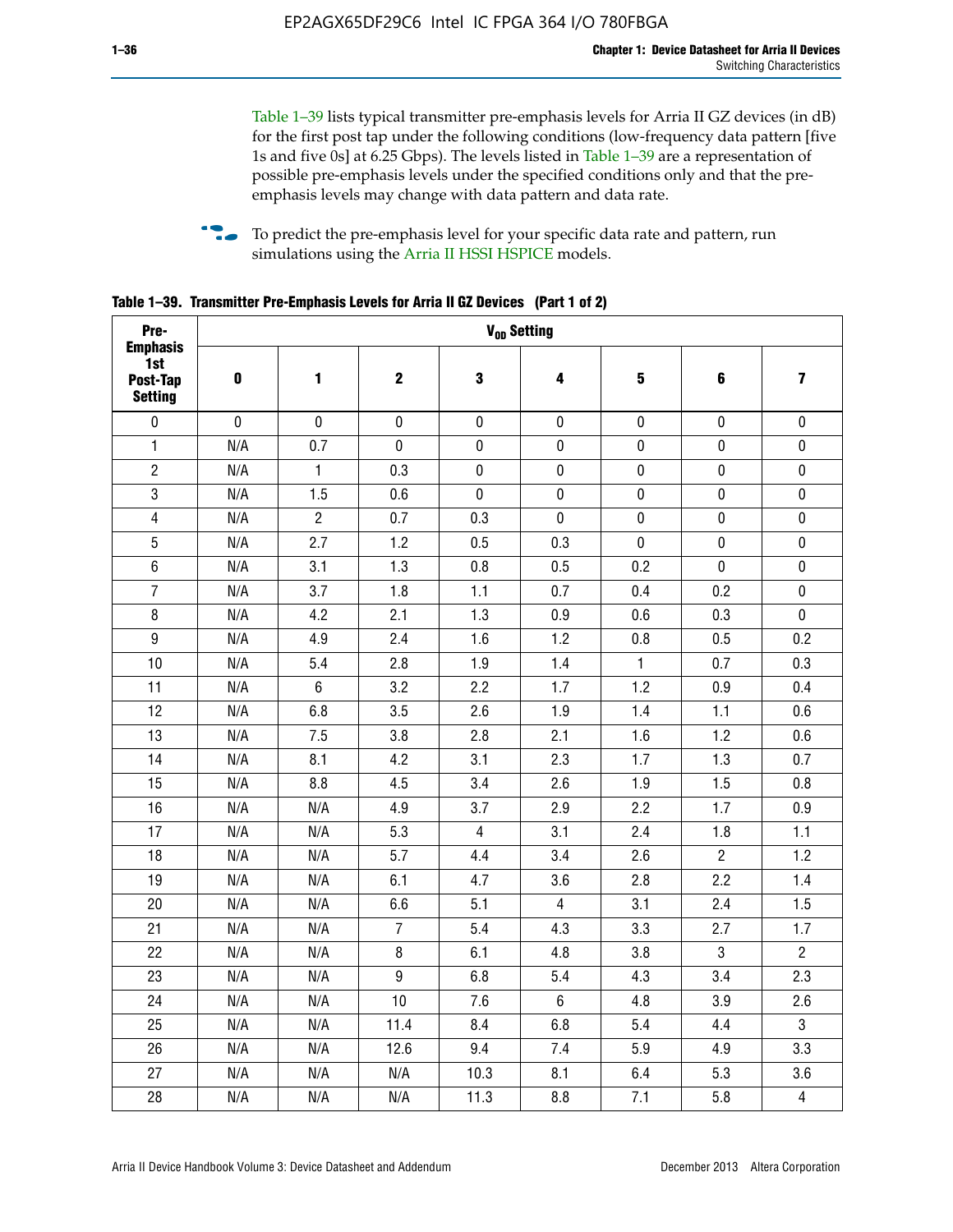| Pre-                                                 |     |     |     |      | V <sub>op</sub> Setting |     |     |     |
|------------------------------------------------------|-----|-----|-----|------|-------------------------|-----|-----|-----|
| <b>Emphasis</b><br>1st<br>Post-Tap<br><b>Setting</b> | 0   |     | 2   | 3    | 4                       | 5   | 6   |     |
| 29                                                   | N/A | N/A | N/A | 12.5 | 9.6                     | 7.7 | 6.3 | 4.3 |
| 30                                                   | N/A | N/A | N/A | N/A  | 11.4                    | 9   | 7.4 | N/A |
| 31                                                   | N/A | N/A | N/A | N/A  | 12.9                    | 10  | 8.2 | N/A |

# **Table 1–39. Transmitter Pre-Emphasis Levels for Arria II GZ Devices (Part 2 of 2)**

Table 1–40 lists the transceiver jitter specifications for all supported protocols for Arria II GX devices.

# **Table 1–40. Transceiver Block Jitter Specifications for Arria II GX Devices** *(Note 1)* **(Part 1 of 10)**

| Symbol/                                   |                                                                |     | 13         |            |     | C <sub>4</sub> |            |     | C5, I5     |            |     | C <sub>6</sub> |              |              |
|-------------------------------------------|----------------------------------------------------------------|-----|------------|------------|-----|----------------|------------|-----|------------|------------|-----|----------------|--------------|--------------|
| <b>Description</b>                        | <b>Conditions</b>                                              | Min | <b>Typ</b> | <b>Max</b> | Min | <b>Typ</b>     | <b>Max</b> | Min | <b>Typ</b> | <b>Max</b> | Min | <b>Typ</b>     | <b>Max</b>   | <b>Unit</b>  |
|                                           | <b>SONET/SDH Transmit Jitter Generation (2)</b>                |     |            |            |     |                |            |     |            |            |     |                |              |              |
| Peak-to-peak<br>jitter at<br>622.08 Mbps  | Pattern $=$<br>PRBS15                                          |     |            | 0.1        |     |                | 0.1        |     |            | 0.1        |     |                | 0.1          | UI           |
| RMS jitter at<br>622.08 Mbps              | Pattern $=$<br>PRBS15                                          |     |            | 0.01       |     |                | 0.01       |     |            | 0.01       |     |                | 0.01         | UI           |
| Peak-to-peak<br>jitter at<br>2488.32 Mbps | Pattern $=$<br>PRBS15                                          |     |            | 0.1        |     |                | 0.1        |     |            | 0.1        |     |                | 0.1          | UI           |
| RMS jitter at<br>2488.32 Mbps             | Pattern $=$<br>PRBS15                                          |     |            | 0.01       |     |                | 0.01       |     |            | 0.01       |     |                | 0.01         | UI           |
|                                           | <b>SONET/SDH Receiver Jitter Tolerance (2)</b>                 |     |            |            |     |                |            |     |            |            |     |                |              |              |
|                                           | Jitter frequency $=$<br>$0.03$ KHz<br>Pattern = PRBS15         | >15 |            |            | >15 |                |            | >15 |            |            | >15 |                | $\mathbf{U}$ |              |
| Jitter tolerance at<br>622.08 Mbps        | Jitter frequency $=$<br>25 KH <sub>7</sub><br>Pattern = PRBS15 |     | > 1.5      |            |     | > 1.5          |            |     | > 1.5      |            |     | > 1.5          |              | $\mathbf{U}$ |
|                                           | Jitter frequency $=$<br>250 KHz<br>Pattern = PRBS15            |     | > 0.15     |            |     | > 0.15         |            |     | > 0.15     |            |     | > 0.15         |              | $\mathbf{U}$ |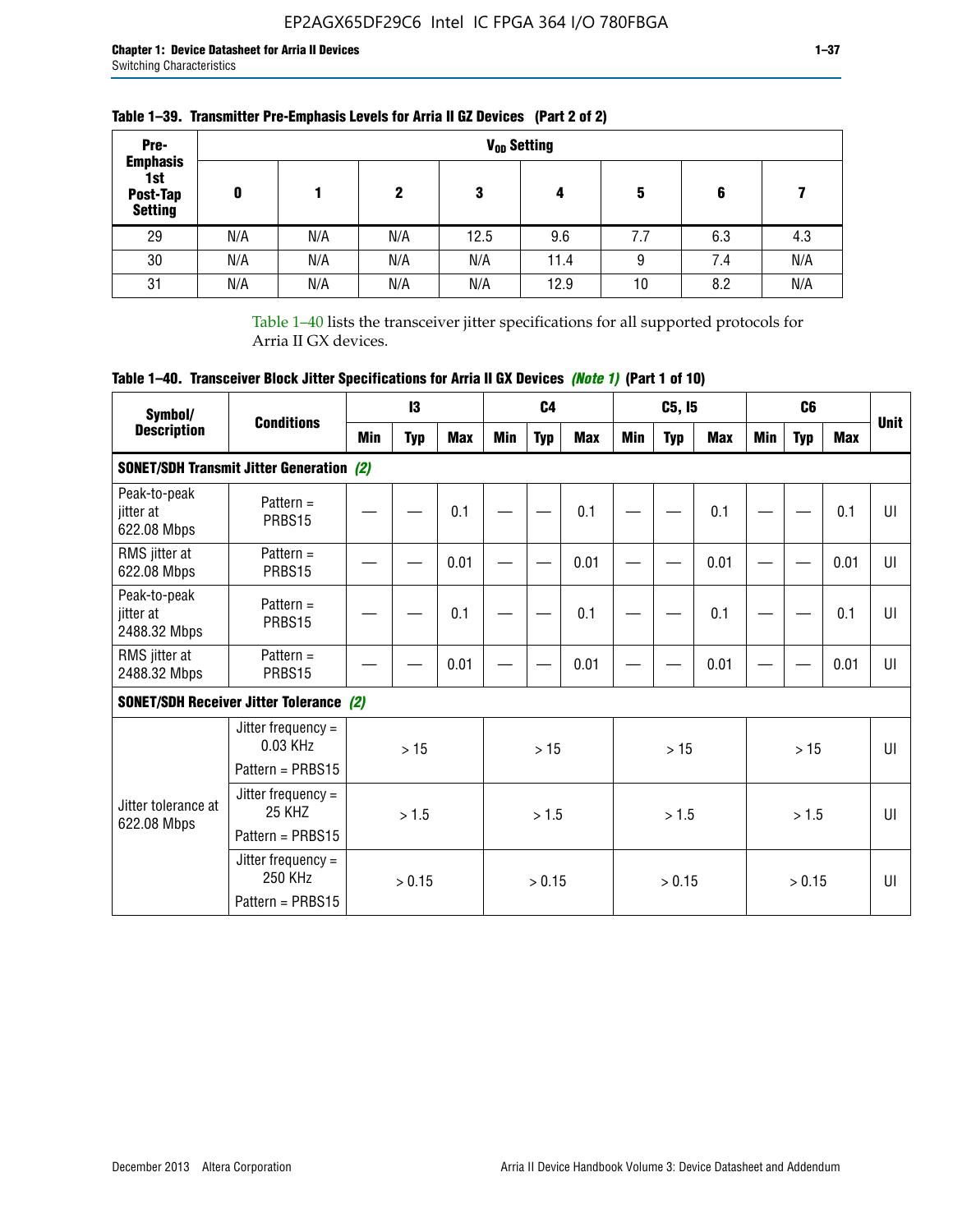| Symbol/                                    |                                        |            | 13         |            |            | C <sub>4</sub> |            |            | C5, I5     |            |            | C <sub>6</sub> |            |             |
|--------------------------------------------|----------------------------------------|------------|------------|------------|------------|----------------|------------|------------|------------|------------|------------|----------------|------------|-------------|
| <b>Description</b>                         | <b>Conditions</b>                      | <b>Min</b> | <b>Typ</b> | <b>Max</b> | <b>Min</b> | <b>Typ</b>     | <b>Max</b> | <b>Min</b> | <b>Typ</b> | <b>Max</b> | <b>Min</b> | <b>Typ</b>     | <b>Max</b> | <b>Unit</b> |
|                                            | Jitter frequency $=$<br>0.06 KHz       |            | $>15$      |            |            | $>15$          |            |            | $>15$      |            |            | >15            |            | UI          |
|                                            | Pattern = PRBS15                       |            |            |            |            |                |            |            |            |            |            |                |            |             |
|                                            | Jitter frequency $=$<br><b>100 KHZ</b> |            | > 1.5      |            |            | > 1.5          |            |            | > 1.5      |            |            | > 1.5          |            | UI          |
| Jitter tolerance at                        | Pattern = PRBS15                       |            |            |            |            |                |            |            |            |            |            |                |            |             |
| 2488.32 Mbps                               | Jitter frequency $=$<br>1 MHz          |            | > 0.15     |            |            | > 0.15         |            |            | > 0.15     |            |            | > 0.15         |            | Ш           |
|                                            | Pattern = PRBS15                       |            |            |            |            |                |            |            |            |            |            |                |            |             |
|                                            | Jitter frequency $=$<br>10 MHz         |            | > 0.15     |            |            | > 0.15         |            |            | > 0.15     |            |            | > 0.15         |            | UI          |
|                                            | Pattern = PRBS15                       |            |            |            |            |                |            |            |            |            |            |                |            |             |
| XAUI Transmit Jitter Generation (3)        |                                        |            |            |            |            |                |            |            |            |            |            |                |            |             |
| Total jitter at<br>3.125 Gbps              | Pattern = CJPAT                        | 0.3        |            |            |            |                | 0.3        |            |            | 0.3        |            |                | 0.3        | UI          |
| Deterministic<br>jitter at<br>3.125 Gbps   | Pattern = CJPAT                        | 0.17       |            |            |            |                | 0.17       |            |            | 0.17       |            |                | 0.17       | $U\Gamma$   |
| XAUI Receiver Jitter Tolerance (3)         |                                        |            |            |            |            |                |            |            |            |            |            |                |            |             |
| <b>Total jitter</b>                        |                                        |            | > 0.65     |            |            | > 0.65         |            |            | > 0.65     |            |            | > 0.65         |            | UI          |
| Deterministic<br>jitter                    |                                        |            | > 0.37     |            |            | > 0.37         |            |            | > 0.37     |            |            | > 0.37         |            | UI          |
| Peak-to-peak<br>jitter                     | Jitter frequency =<br>22.1 KHz         |            | > 8.5      |            |            | > 8.5          |            |            | > 8.5      |            |            | > 8.5          |            | UI          |
| Peak-to-peak<br>jitter                     | Jitter frequency $=$<br>1.875 MHz      |            | > 0.1      |            |            | > 0.1          |            |            | > 0.1      |            |            | > 0.1          |            | $U\Gamma$   |
| Peak-to-peak<br>jitter                     | Jitter frequency =<br>20 MHz           | > 0.1      |            |            |            | > 0.1          |            |            | > 0.1      |            |            | > 0.1          |            | UI          |
| <b>PCIe Transmit Jitter Generation (4)</b> |                                        |            |            |            |            |                |            |            |            |            |            |                |            |             |
| Total jitter at<br>2.5 Gbps (Gen1)         | Compliance<br>pattern                  |            |            | 0.25       |            |                | 0.25       |            |            | 0.25       |            |                | 0.25       | $U\Gamma$   |

# **Table 1–40. Transceiver Block Jitter Specifications for Arria II GX Devices** *(Note 1)* **(Part 2 of 10)**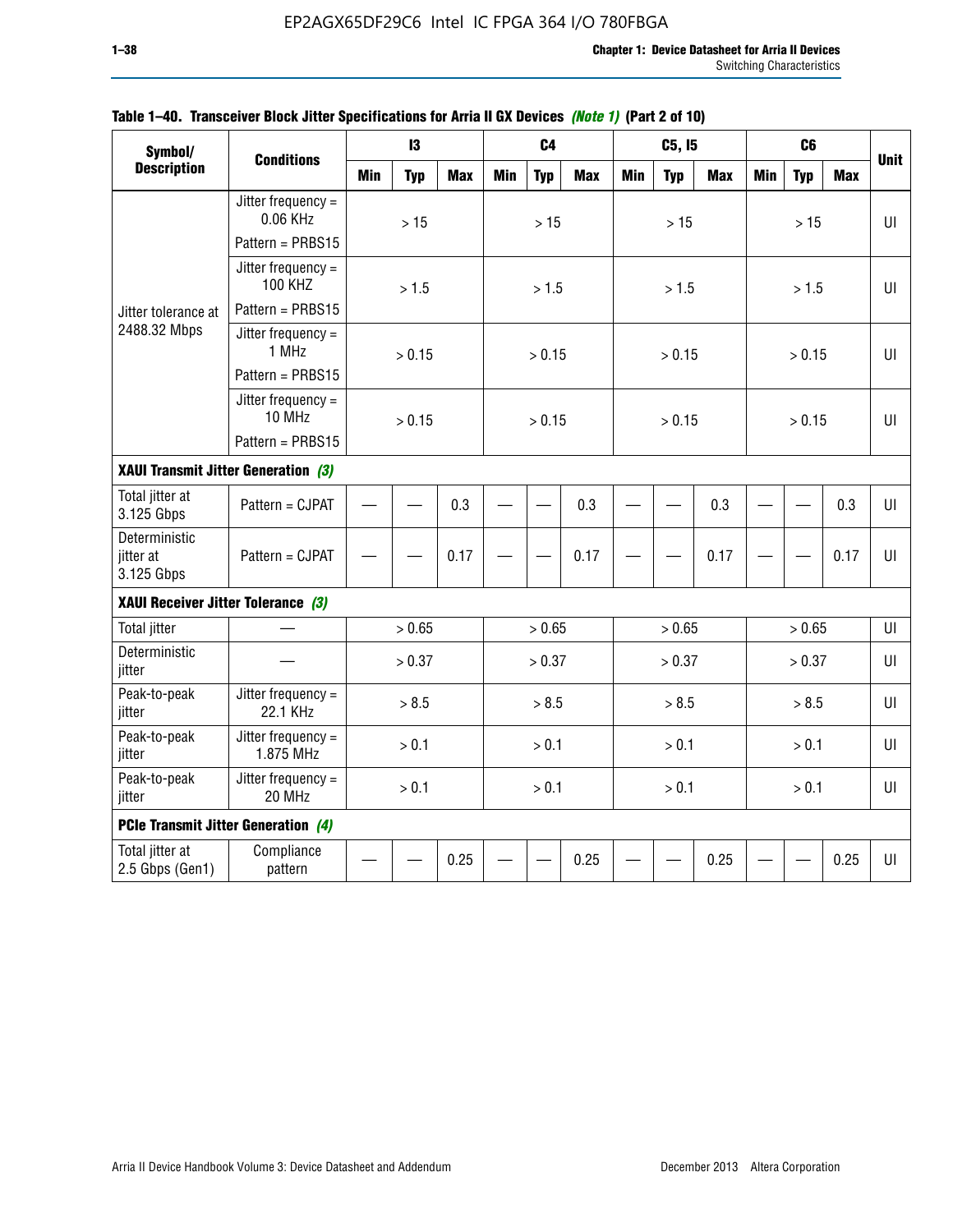## **Table 1–40. Transceiver Block Jitter Specifications for Arria II GX Devices** *(Note 1)* **(Part 3 of 10)**

| Symbol/                                             |                                                                           |            | 13         |            |     | C <sub>4</sub> |            |            | C5, I5     |            |            | C <sub>6</sub> |            |             |
|-----------------------------------------------------|---------------------------------------------------------------------------|------------|------------|------------|-----|----------------|------------|------------|------------|------------|------------|----------------|------------|-------------|
| <b>Description</b>                                  | <b>Conditions</b>                                                         | <b>Min</b> | <b>Typ</b> | <b>Max</b> | Min | <b>Typ</b>     | <b>Max</b> | <b>Min</b> | <b>Typ</b> | <b>Max</b> | <b>Min</b> | <b>Typ</b>     | <b>Max</b> | <b>Unit</b> |
| PCIe Receiver Jitter Tolerance (4)                  |                                                                           |            |            |            |     |                |            |            |            |            |            |                |            |             |
| Total jitter at<br>2.5 Gbps (Gen1)                  | Compliance<br>pattern                                                     |            | $> 0.6$    |            |     | > 0.6          |            |            | > 0.6      |            |            | > 0.6          |            | UI          |
|                                                     | PCIe (Gen 1) Electrical Idle Detect Threshold (9)                         |            |            |            |     |                |            |            |            |            |            |                |            |             |
| VRX-IDLE-<br>DETDIFF (p-p)                          | Compliance<br>pattern                                                     | 65         |            | 175        | 65  |                | 175        | 65         |            | 175        | 65         |                | 175        | mV          |
|                                                     | Serial RapidIO <sup>®</sup> (SRIO) Transmit Jitter Generation (5)         |            |            |            |     |                |            |            |            |            |            |                |            |             |
| Deterministic<br>jitter                             | Data Rate = $1.25$ ,<br>2.5, 3.125 Gbps<br>Pattern = CJPAT                |            |            | 0.17       |     |                | 0.17       |            |            | 0.17       |            |                | 0.17       | UI          |
| (peak-to-peak)                                      | Data Rate = $1.25$ ,                                                      |            |            |            |     |                |            |            |            |            |            |                |            |             |
| <b>Total jitter</b>                                 | 2.5, 3.125 Gbps                                                           |            |            | 0.35       |     |                | 0.35       |            |            | 0.35       |            |                | 0.35       | UI          |
| (peak-to-peak)                                      | Pattern = CJPAT                                                           |            |            |            |     |                |            |            |            |            |            |                |            |             |
| <b>SRIO Receiver Jitter Tolerance (5)</b>           |                                                                           |            |            |            |     |                |            |            |            |            |            |                |            |             |
| Deterministic<br>jitter tolerance<br>(peak-to-peak) | Data Rate = $1.25$ ,<br>2.5, 3.125 Gbps<br>Pattern = CJPAT                |            | > 0.37     |            |     | > 0.37         |            |            | > 0.37     |            |            | > 0.37         |            | UI          |
| Combined<br>deterministic and<br>random jitter      | Data Rate = $1.25$ ,<br>2.5, 3.125 Gbps                                   |            | > 0.55     |            |     | > 0.55         |            |            | > 0.55     |            |            | > 0.55         |            | U           |
| tolerance<br>(peak-to-peak)                         | Pattern = CJPAT                                                           |            |            |            |     |                |            |            |            |            |            |                |            |             |
|                                                     | Jitter frequency =<br>22.1 KHz<br>Data rate = $1.25$ .<br>2.5, 3.125 Gbps |            | > 8.5      |            |     | > 8.5          |            |            | > 8.5      |            |            | > 8.5          |            | UI          |
|                                                     | Pattern = CJPAT                                                           |            |            |            |     |                |            |            |            |            |            |                |            |             |
| Sinusoidal jitter                                   | Jitter frequency $=$<br>1.875 MHz                                         |            |            |            |     |                |            |            |            |            |            |                |            |             |
| tolerance<br>(peak-to-peak)                         | Data rate = $1.25$ ,<br>2.5, 3.125 Gbps                                   |            | > 0.1      |            |     | > 0.1          |            |            | > 0.1      |            |            | $> 0.1$        |            | UI          |
|                                                     | Pattern = CJPAT                                                           |            |            |            |     |                |            |            |            |            |            |                |            |             |
|                                                     | Jitter frequency =<br>20 MHz                                              |            |            |            |     |                |            |            |            |            |            |                |            |             |
|                                                     | Data rate = $1.25$ ,<br>2.5, 3.125 Gbps                                   |            | $> 0.1$    |            |     | > 0.1          |            |            | > 0.1      |            |            | $> 0.1$        |            | UI          |
|                                                     | Pattern = CJPAT                                                           |            |            |            |     |                |            |            |            |            |            |                |            |             |
| <b>GIGE Transmit Jitter Generation (6)</b>          |                                                                           |            |            |            |     |                |            |            |            |            |            |                |            |             |
| Deterministic<br>jitter<br>(peak-to-peak)           | Pattern = CRPAT                                                           |            |            | 0.14       |     |                | 0.14       |            |            | 0.14       |            |                | 0.14       | UI          |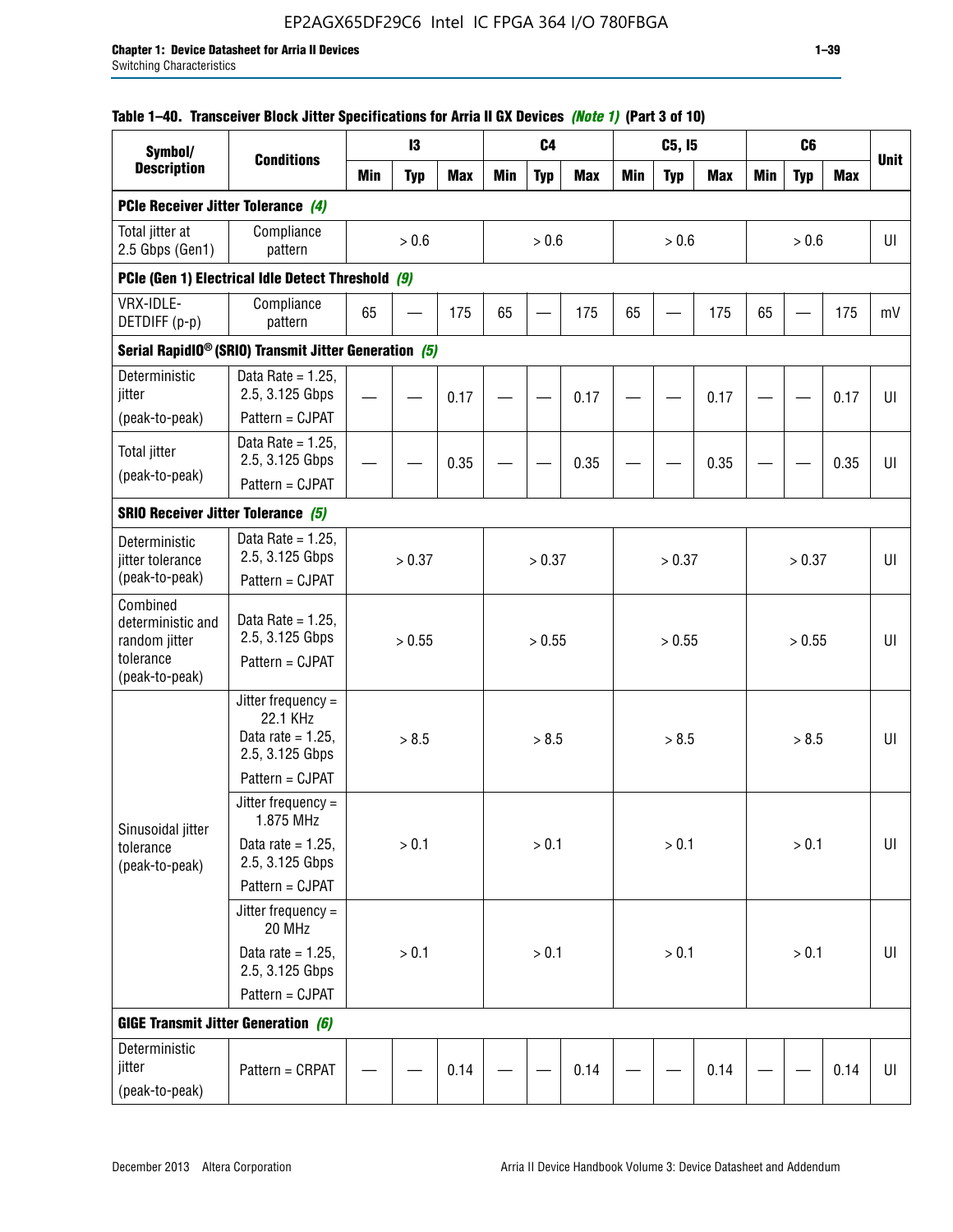| Symbol/                                                                       |                                               |            | 13         |            |            | C <sub>4</sub> |            |            | C5, I5     |            |            | C <sub>6</sub> |            |             |
|-------------------------------------------------------------------------------|-----------------------------------------------|------------|------------|------------|------------|----------------|------------|------------|------------|------------|------------|----------------|------------|-------------|
| <b>Description</b>                                                            | <b>Conditions</b>                             | <b>Min</b> | <b>Typ</b> | <b>Max</b> | <b>Min</b> | <b>Typ</b>     | <b>Max</b> | <b>Min</b> | <b>Typ</b> | <b>Max</b> | <b>Min</b> | <b>Typ</b>     | <b>Max</b> | <b>Unit</b> |
| Total jitter                                                                  | Pattern = CRPAT                               |            |            | 0.27       |            |                | 0.279      |            |            | 0.279      |            |                | 0.279      | UI          |
| (peak-to-peak)                                                                |                                               |            |            | 9          |            |                |            |            |            |            |            |                |            |             |
| GIGE Receiver Jitter Tolerance (6)                                            |                                               |            |            |            |            |                |            |            |            |            |            |                |            |             |
| Deterministic<br>jitter tolerance<br>(peak-to-peak)                           | Pattern = CJPAT                               |            | > 0.4      |            |            | > 0.4          |            |            | > 0.4      |            |            | > 0.4          |            | UI          |
| Combined<br>deterministic and<br>random jitter<br>tolerance<br>(peak-to-peak) | Pattern = CJPAT                               |            | > 0.66     |            |            | > 0.66         |            |            | > 0.66     |            |            | > 0.66         |            | UI          |
|                                                                               | <b>HiGig Transmit Jitter Generation (7)</b>   |            |            |            |            |                |            |            |            |            |            |                |            |             |
| Deterministic<br>jitter                                                       | Data rate $=$<br>3.75 Gbps                    |            |            | 0.17       |            |                | 0.17       |            |            |            |            |                |            | UI          |
| (peak-to-peak)                                                                | Pattern = CJPAT                               |            |            |            |            |                |            |            |            |            |            |                |            |             |
| <b>Total jitter</b><br>(peak-to-peak)                                         | Data rate $=$<br>3.75 Gbps                    |            |            | 0.35       |            |                | 0.35       |            |            |            |            |                |            | UI          |
| Pattern = CJPAT<br><b>HiGig Receiver Jitter Tolerance (7)</b>                 |                                               |            |            |            |            |                |            |            |            |            |            |                |            |             |
|                                                                               |                                               |            |            |            |            |                |            |            |            |            |            |                |            |             |
| Deterministic<br>jitter tolerance                                             | Data rate $=$<br>3.75 Gbps                    |            | > 0.37     |            |            | > 0.37         |            |            |            |            |            |                |            | UI          |
| (peak-to-peak)                                                                | Pattern = CJPAT                               |            |            |            |            |                |            |            |            |            |            |                |            |             |
| Combined<br>deterministic and<br>random jitter<br>tolerance<br>(peak-to-peak) | Data rate $=$<br>3.75 Gbps<br>Pattern = CJPAT |            | > 0.65     |            |            | > 0.65         |            |            |            |            |            |                |            | UI          |
|                                                                               | Jitter frequency =<br>22.1 KHz                |            |            |            |            |                |            |            |            |            |            |                |            |             |
|                                                                               | Data rate $=$<br>3.75 Gbps                    |            | > 8.5      |            |            | > 8.5          |            |            |            |            |            |                |            | $U\vert$    |
|                                                                               | Pattern = CJPAT                               |            |            |            |            |                |            |            |            |            |            |                |            |             |
| Sinusoidal jitter                                                             | Jitter frequency $=$<br>1.875MHz              |            |            |            |            |                |            |            |            |            |            |                |            |             |
| tolerance<br>(peak-to-peak)                                                   | Data rate $=$<br>3.75 Gbps                    |            | > 0.1      |            |            | > 0.1          |            |            |            |            |            |                |            | UI          |
|                                                                               | Pattern = CJPAT                               |            |            |            |            |                |            |            |            |            |            |                |            |             |
|                                                                               | Jitter frequency =<br>20 MHz                  |            |            |            |            |                |            |            |            |            |            |                |            |             |
|                                                                               | Data rate $=$<br>3.75 Gbps                    |            | > 0.1      |            |            | > 0.1          |            |            |            |            |            |                |            | UI          |
|                                                                               | Pattern = CJPAT                               |            |            |            |            |                |            |            |            |            |            |                |            |             |

# **Table 1–40. Transceiver Block Jitter Specifications for Arria II GX Devices** *(Note 1)* **(Part 4 of 10)**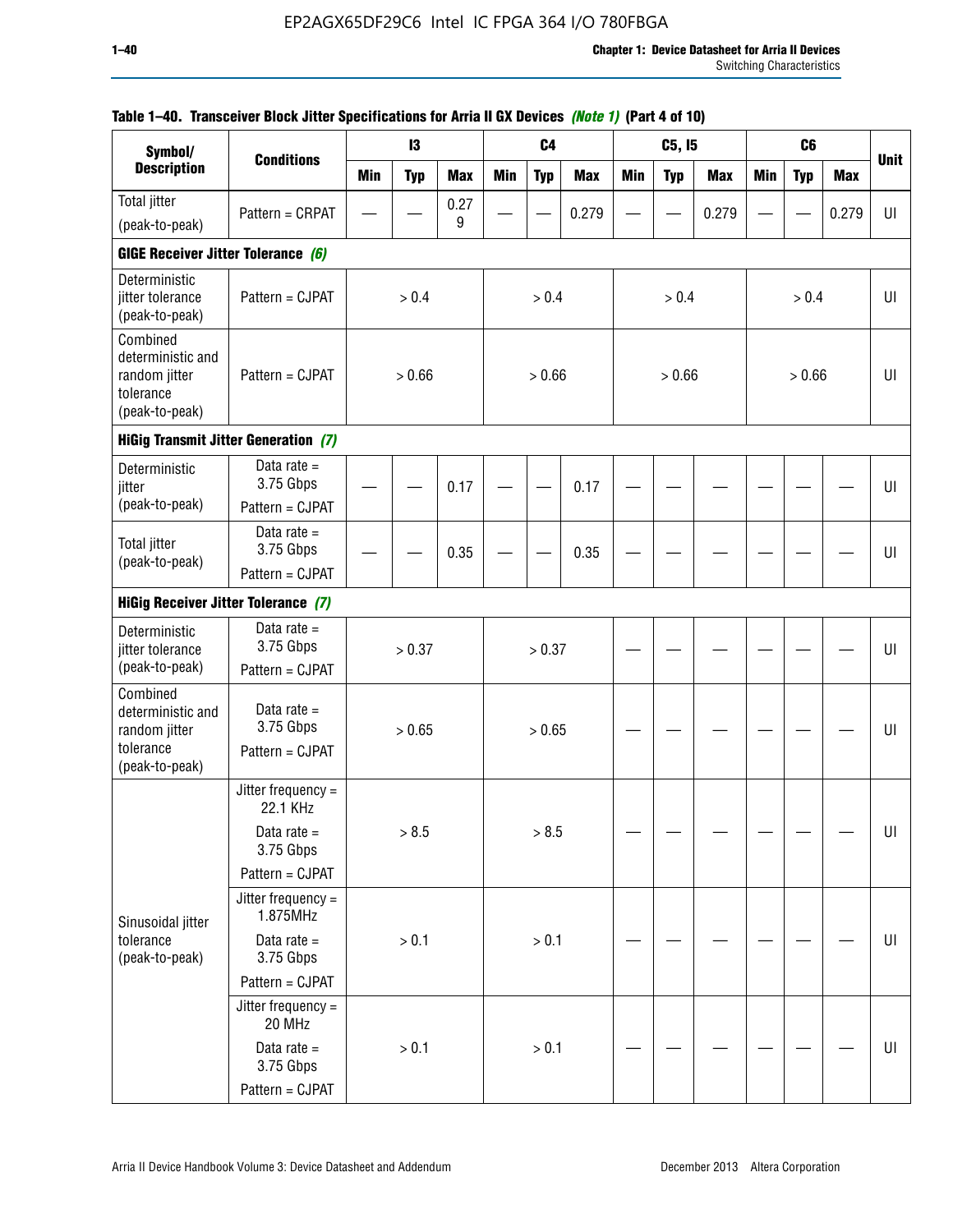# EP2AGX65DF29C6 Intel IC FPGA 364 I/O 780FBGA

# **Table 1–40. Transceiver Block Jitter Specifications for Arria II GX Devices** *(Note 1)* **(Part 5 of 10)**

| Symbol/                                          |                                                                                                      |            | 13         |            |            | C <sub>4</sub> |            |            | C5, I5     |            |            | C <sub>6</sub> |     |             |
|--------------------------------------------------|------------------------------------------------------------------------------------------------------|------------|------------|------------|------------|----------------|------------|------------|------------|------------|------------|----------------|-----|-------------|
| <b>Description</b>                               | <b>Conditions</b>                                                                                    | <b>Min</b> | <b>Typ</b> | <b>Max</b> | <b>Min</b> | <b>Typ</b>     | <b>Max</b> | <b>Min</b> | <b>Typ</b> | <b>Max</b> | <b>Min</b> | <b>Typ</b>     | Max | <b>Unit</b> |
|                                                  | <b>SDI Transmitter Jitter Generation (8)</b>                                                         |            |            |            |            |                |            |            |            |            |            |                |     |             |
| Alignment jitter                                 | Data rate $=$<br>1.485 Gbps (HD)<br>pattern = Color<br>Bar Low-<br>frequency Roll-off<br>$= 100$ KHz | 0.2        |            |            | 0.2        |                |            | 0.2        |            |            | 0.2        |                |     | UI          |
| (peak-to-peak)                                   | Data rate $=$<br>2.97 Gbps (3G)<br>pattern = Color<br>bar Low-<br>frequency Roll-off<br>$= 100$ KHz  | 0.3        |            |            | 0.3        |                |            | 0.3        |            |            | 0.3        |                |     | UI          |
| SDI Receiver Jitter Tolerance (8)                |                                                                                                      |            |            |            |            |                |            |            |            |            |            |                |     |             |
|                                                  | Jitter frequency $=$<br>15 KHz                                                                       |            |            |            |            |                |            |            |            |            |            |                |     |             |
|                                                  | Data rate $=$<br>2.97 Gbps (3G)<br>$Pattern = single$<br>line scramble<br>color bar                  |            | > 2        |            |            | > 2            |            |            | >2         |            |            | > 2            |     | U           |
|                                                  | Jitter frequency =<br>100 KHz                                                                        |            |            |            |            |                |            |            |            |            |            |                |     |             |
| Sinusoidal jitter<br>tolerance<br>(peak-to-peak) | Data rate $=$<br>2.97 Gbps (3G)<br>$Pattern = single$<br>line scramble<br>color bar                  |            | > 0.3      |            |            | > 0.3          |            |            | > 0.3      |            |            | > 0.3          |     | UI          |
|                                                  | Jitter frequency $=$<br>148.5 MHz                                                                    |            |            |            |            |                |            |            |            |            |            |                |     |             |
|                                                  | Data rate $=$<br>2.97 Gbps (3G)<br>$Pattern = single$<br>line scramble<br>color bar                  |            | > 0.3      |            |            | > 0.3          |            |            | > 0.3      |            |            | > 0.3          |     | UI          |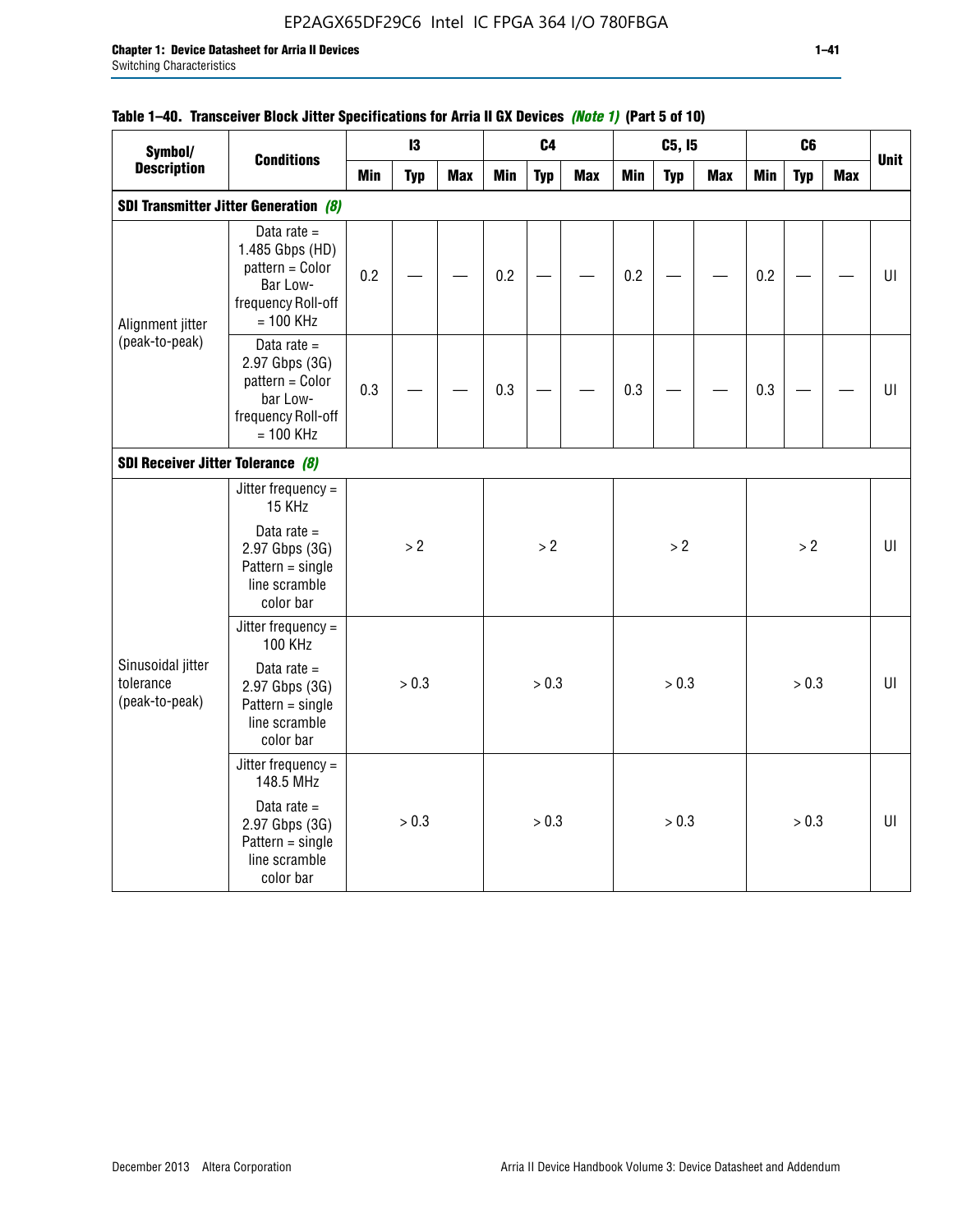| Symbol/                                                 |                                                                                                            |        | 13         |            |            | C <sub>4</sub> |            |            | C5, I5     |            |            | C <sub>6</sub> |            |             |
|---------------------------------------------------------|------------------------------------------------------------------------------------------------------------|--------|------------|------------|------------|----------------|------------|------------|------------|------------|------------|----------------|------------|-------------|
| <b>Description</b>                                      | <b>Conditions</b>                                                                                          | Min    | <b>Typ</b> | <b>Max</b> | <b>Min</b> | <b>Typ</b>     | <b>Max</b> | <b>Min</b> | <b>Typ</b> | <b>Max</b> | <b>Min</b> | <b>Typ</b>     | <b>Max</b> | <b>Unit</b> |
|                                                         | Jitter frequency =<br>20 KHz                                                                               |        |            |            |            |                |            |            |            |            |            |                |            |             |
|                                                         | Data rate $=$<br>1.485 Gbps (HD)<br>Pattern = $75%$<br>color bar                                           |        | >1         |            |            | >1             |            |            | >1         |            |            | >1             |            | UI          |
| Sinusoidal jitter<br>tolerance<br>(peak-to-peak)        | Jitter frequency $=$<br><b>100 KHz</b><br>Data rate = $1.485$<br>Gbps (HD)<br>Pattern = $75%$<br>color bar |        | > 0.2      |            |            | > 0.2          |            |            | > 0.2      |            |            | > 0.2          |            | UI          |
|                                                         | Jitter frequency $=$<br>148.5 MHz                                                                          |        |            |            |            |                |            |            |            |            |            |                |            |             |
|                                                         | Data rate $=$<br>1.485 Gbps (HD)<br>Pattern =75%<br>color bar                                              |        | > 0.2      |            |            | > 0.2          |            |            | > 0.2      |            |            | > 0.2          |            | U           |
|                                                         | <b>SATA Transmit Jitter Generation (10)</b>                                                                |        |            |            |            |                |            |            |            |            |            |                |            |             |
| Total jitter at<br>$1.5$ Gbps $(G1)$                    | Compliance<br>pattern                                                                                      |        | 0.55       |            |            |                | 0.55       |            |            | 0.55       |            |                | 0.55       | UI          |
| Deterministic<br>jitter at 1.5 Gbps<br>(G1)             | Compliance<br>pattern                                                                                      | 0.35   |            |            |            |                | 0.35       |            |            | 0.35       |            |                | 0.35       | UI          |
| Total jitter at<br>3.0 Gbps (G2)                        | Compliance<br>pattern                                                                                      |        |            | 0.55       |            |                | 0.55       |            |            | 0.55       |            |                | 0.55       | UI          |
| Deterministic<br>jitter at 3.0 Gbps<br>(G2)             | Compliance<br>pattern                                                                                      |        |            | 0.35       |            |                | 0.35       |            |            | 0.35       |            |                | 0.35       | UI          |
| Total jitter at<br>6.0 Gbps (G3)                        | Compliance<br>pattern                                                                                      |        |            | 0.52       |            |                |            |            |            |            |            |                |            | UI          |
| Random jitter at<br>6.0 Gbps (G3)                       | Compliance<br>pattern                                                                                      |        |            | 0.18       |            |                |            |            |            |            |            |                |            | UI          |
|                                                         | <b>SATA Receiver Jitter Tolerance</b> (10)                                                                 |        |            |            |            |                |            |            |            |            |            |                |            |             |
| <b>Total jitter</b><br>tolerance at<br>1.5 Gbps $(G1)$  | Compliance<br>pattern                                                                                      |        | > 0.65     |            |            | > 0.65         |            |            | > 0.65     |            |            | > 0.65         |            | $U\vert$    |
| Deterministic<br>jitter tolerance at<br>1.5 Gbps $(G1)$ | Compliance<br>pattern                                                                                      | > 0.35 |            |            |            | > 0.35         |            |            | > 0.35     |            |            | > 0.35         |            | UI          |
| SSC modulation<br>frequency at<br>$1.5$ Gbps $(G1)$     | Compliance<br>pattern                                                                                      |        | 33         |            |            | 33             |            |            | 33         |            |            | 33             |            | kHz         |

# **Table 1–40. Transceiver Block Jitter Specifications for Arria II GX Devices** *(Note 1)* **(Part 6 of 10)**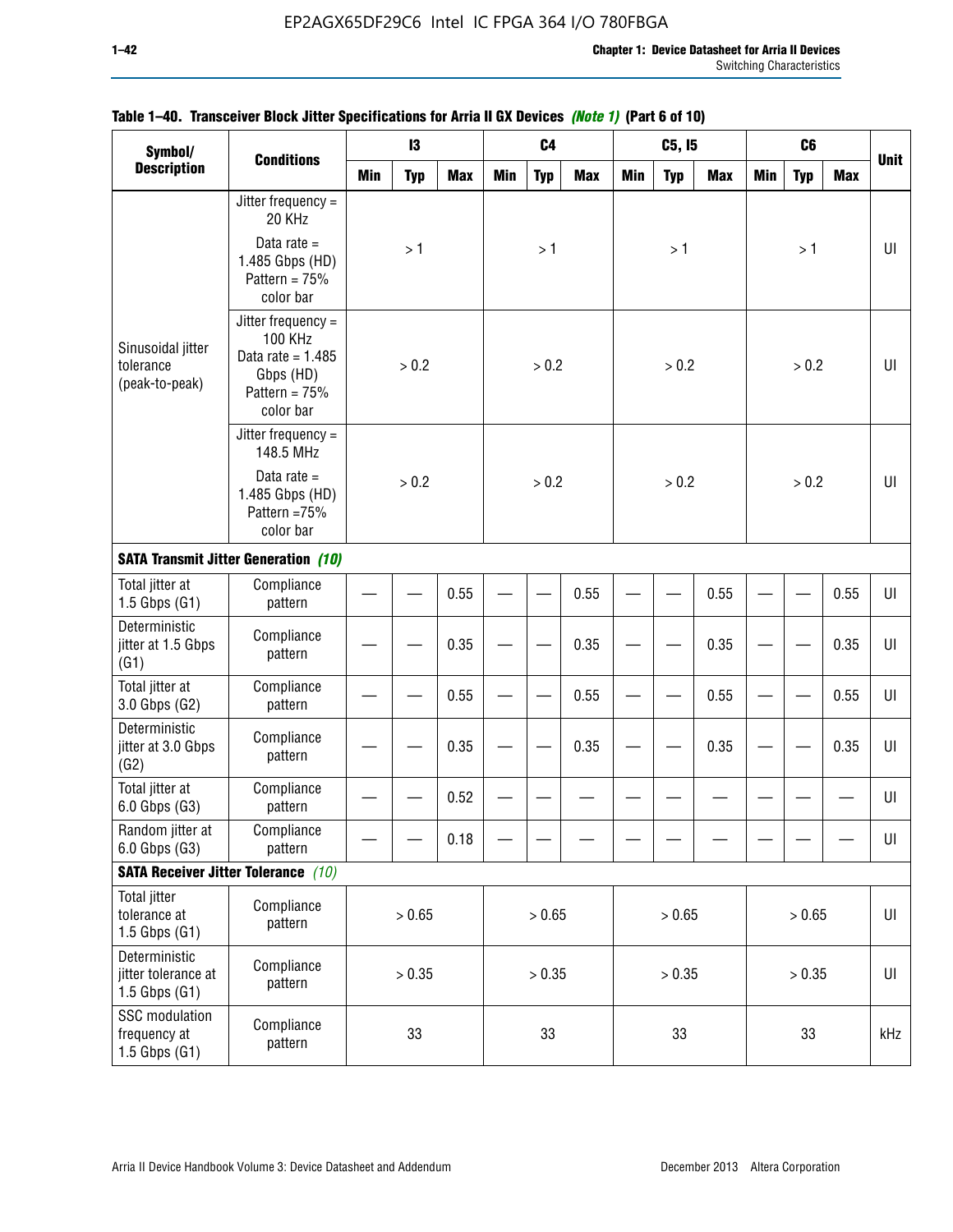| Symbol/                                                    |                       |            | 13         |            |            | C <sub>4</sub> |            |            | C5, I5     |            |            | C <sub>6</sub> |            |             |
|------------------------------------------------------------|-----------------------|------------|------------|------------|------------|----------------|------------|------------|------------|------------|------------|----------------|------------|-------------|
| <b>Description</b>                                         | <b>Conditions</b>     | <b>Min</b> | <b>Typ</b> | <b>Max</b> | <b>Min</b> | <b>Typ</b>     | <b>Max</b> | <b>Min</b> | <b>Typ</b> | <b>Max</b> | <b>Min</b> | <b>Typ</b>     | <b>Max</b> | <b>Unit</b> |
| <b>SSC</b> modulation<br>deviation at<br>$1.5$ Gbps $(G1)$ | Compliance<br>pattern |            | 5700       |            |            | 5700           |            |            | 5700       |            |            | 5700           |            | ppm         |
| RX differential<br>skew at 1.5 Gbps<br>(G1)                | Compliance<br>pattern |            | 80         |            |            | 80             |            |            | 80         |            |            | 80             |            | ps          |
| RX AC common<br>mode voltage at<br>1.5 Gbps $(G1)$         | Compliance<br>pattern |            | 150        |            |            | 150            |            |            | 150        |            |            | 150            |            | mV          |
| Total jitter<br>tolerance at<br>3.0 Gbps (G2)              | Compliance<br>pattern |            | > 0.65     |            |            | > 0.65         |            |            | > 0.65     |            |            | > 0.65         |            | UI          |
| Deterministic<br>jitter tolerance at<br>3.0 Gbps (G2)      | Compliance<br>pattern |            | > 0.35     |            |            | > 0.35         |            |            | > 0.35     |            |            | > 0.35         |            | UI          |
| <b>SSC</b> modulation<br>frequency at<br>3.0 Gbps (G2)     | Compliance<br>pattern |            | 33         |            |            | 33             |            |            | 33         |            |            | 33             |            | kHz         |
| <b>SSC</b> modulation<br>deviation at<br>3.0 Gbps (G2)     | Compliance<br>pattern |            | 5700       |            |            | 5700           |            |            | 5700       |            |            | 5700           |            | ppm         |
| RX differential<br>skew at 3.0 Gbps<br>(G2)                | Compliance<br>pattern |            | 75         |            |            | 75             |            |            | 75         |            |            | 75             |            | ps          |
| RX AC common<br>mode voltage at<br>3.0 Gbps (G2)           | Compliance<br>pattern |            | 150        |            |            | 150            |            |            | 150        |            |            | 150            |            | mV          |
| <b>Total jitter</b><br>tolerance at<br>6.0 Gbps (G3)       | Compliance<br>pattern |            | > 0.60     |            |            | > 0.60         |            |            | > 0.60     |            |            | > 0.60         |            | UI          |
| Random jitter<br>tolerance at<br>6.0 Gbps (G3)             | Compliance<br>pattern |            | > 0.18     |            |            | > 0.18         |            |            | > 0.18     |            |            | > 0.18         |            | UI          |
| <b>SSC</b> modulation<br>frequency at<br>6.0 Gbps (G3)     | Compliance<br>pattern |            | 33         |            |            | 33             |            |            | 33         |            |            | 33             |            | kHz         |
| <b>SSC</b> modulation<br>deviation at<br>6.0 Gbps (G3)     | Compliance<br>pattern | 5700       |            |            |            | 5700           |            |            | 5700       |            |            | 5700           |            | ppm         |
| RX differential<br>skew at 6.0 Gbps<br>(G3)                | Compliance<br>pattern |            | 30         |            |            | $30\,$         |            |            | 30         |            |            | $30\,$         |            | ps          |
| RX AC common<br>mode voltage at<br>6.0 Gbps (G3)           | Compliance<br>pattern |            | 100        |            |            | 100            |            |            | 100        |            |            | 100            |            | mV          |

| Table 1–40. Transceiver Block Jitter Specifications for Arria II GX Devices (Note 1) (Part 7 of 10) |
|-----------------------------------------------------------------------------------------------------|
|-----------------------------------------------------------------------------------------------------|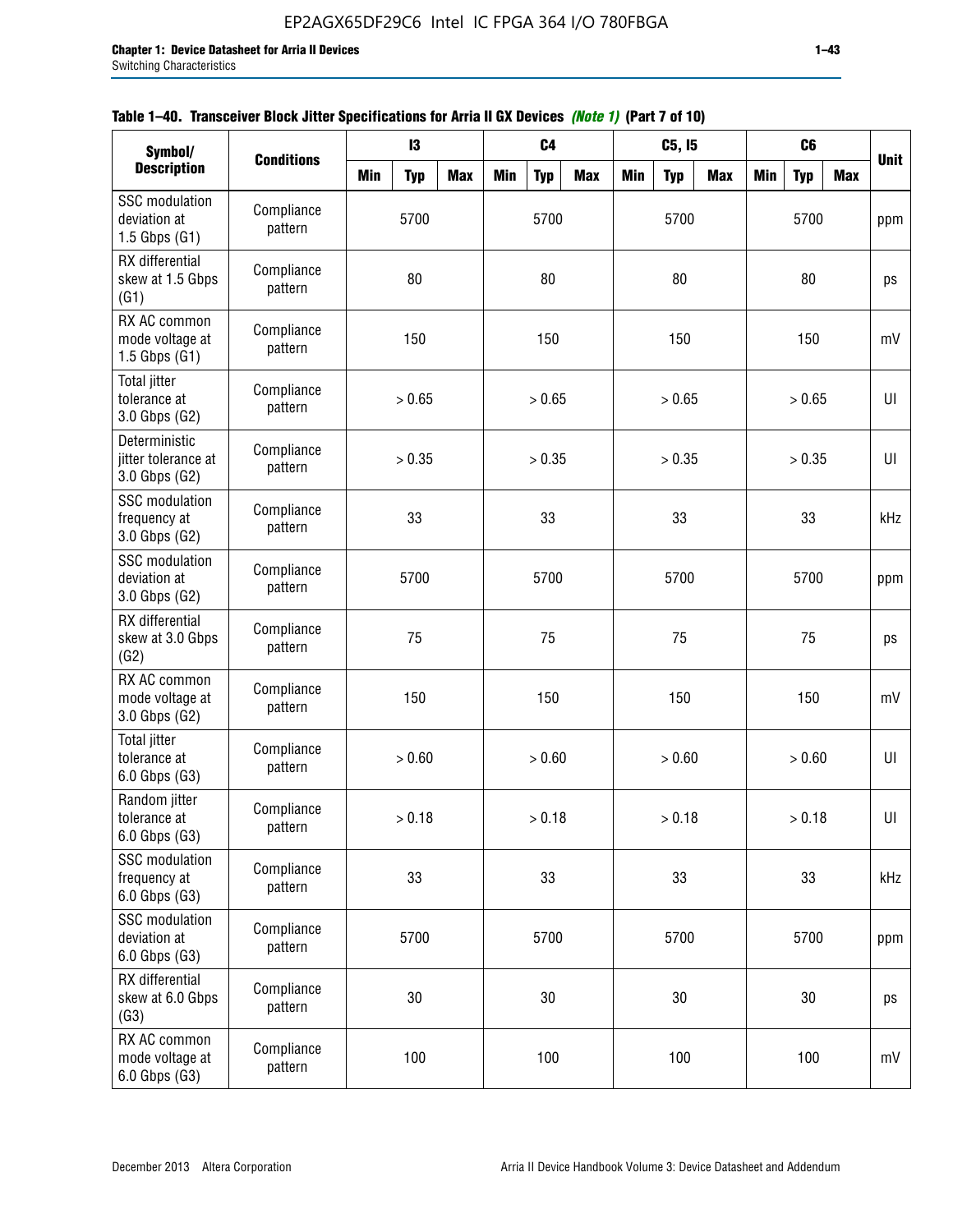| Symbol/                                                                |                                                          |       | 13         |            |     | C4         |            |            | C5, I5     |            |            | C <sub>6</sub> |            |             |
|------------------------------------------------------------------------|----------------------------------------------------------|-------|------------|------------|-----|------------|------------|------------|------------|------------|------------|----------------|------------|-------------|
| <b>Description</b>                                                     | <b>Conditions</b>                                        | Min   | <b>Typ</b> | <b>Max</b> | Min | <b>Typ</b> | <b>Max</b> | <b>Min</b> | <b>Typ</b> | <b>Max</b> | <b>Min</b> | <b>Typ</b>     | <b>Max</b> | <b>Unit</b> |
|                                                                        | <b>CPRI Transmit Jitter Generation</b> (11)              |       |            |            |     |            |            |            |            |            |            |                |            |             |
|                                                                        | E.6.HV, E.12.HV                                          |       |            | 0.27       |     |            | 0.279      |            |            | 0.279      |            |                | 0.279      | UI          |
|                                                                        | Pattern = CJPAT                                          |       |            | 9          |     |            |            |            |            |            |            |                |            |             |
| <b>Total jitter</b>                                                    | E.6.LV, E.12.LV,<br>E.24.LV, E.30.LV                     |       |            | 0.35       |     |            | 0.35       |            |            | 0.35       |            |                | 0.35       | UI          |
|                                                                        | Pattern = CJTPAT                                         |       |            |            |     |            |            |            |            |            |            |                |            |             |
| Deterministic                                                          | E.6.HV, E.12.HV<br>Pattern = CJPAT                       |       |            | 0.14       |     |            | 0.14       |            |            | 0.14       |            |                | 0.14       | U           |
| jitter                                                                 | E.6.LV, E.12.LV,<br>E.24.LV, E.30.LV                     |       |            | 0.17       |     |            | 0.17       |            |            | 0.17       |            |                | 0.17       | UI          |
|                                                                        | Pattern = CJTPAT                                         |       |            |            |     |            |            |            |            |            |            |                |            |             |
|                                                                        | <b>CPRI Receiver Jitter Tolerance (11)</b>               |       |            |            |     |            |            |            |            |            |            |                |            |             |
| <b>Total jitter</b><br>tolerance                                       | E.6.HV, E.12.HV<br>Pattern = CJPAT                       |       | > 0.66     |            |     | > 0.66     |            |            | > 0.66     |            |            | > 0.66         |            | UI          |
| Deterministic                                                          | E.6.HV, E.12.HV                                          | > 0.4 |            |            |     | > 0.4      |            |            | > 0.4      |            |            | > 0.4          |            | UI          |
| jitter tolerance                                                       | Pattern = CJPAT                                          |       |            |            |     |            |            |            |            |            |            |                |            |             |
| <b>Total jitter</b>                                                    | E.6.LV, E.12.LV,<br>E.24.LV, E.30.LV                     |       | > 0.65     |            |     | > 0.65     |            |            | > 0.65     |            |            | > 0.65         |            | UI          |
| tolerance                                                              | Pattern = CJTPAT                                         |       |            |            |     |            |            |            |            |            |            |                |            |             |
|                                                                        | E.60.LV<br>Pattern = PRBS31                              |       | > 0.6      |            |     |            |            |            |            |            |            |                |            | UI          |
| Deterministic                                                          | E.6.LV, E.12.LV,<br>E.24.LV, E.30.LV                     |       | > 0.37     |            |     | > 0.37     |            |            | > 0.37     |            |            | > 0.37         |            | UI          |
| jitter tolerance                                                       | Pattern = CJTPAT                                         |       |            |            |     |            |            |            |            |            |            |                |            |             |
|                                                                        | E.60.LV<br>Pattern = PRBS31                              |       | > 0.45     |            |     |            |            |            |            |            |            |                |            | UI          |
| Combined<br>deterministic and<br>random jitter<br>tolerance            | E.6.LV, E.12.LV,<br>E.24.LV, E.30.LV<br>Pattern = CJTPAT |       | > 0.55     |            |     | > 0.55     |            |            | > 0.55     |            |            | > 0.55         |            | UI          |
|                                                                        | <b>OBSAI Transmit Jitter Generation</b> (12)             |       |            |            |     |            |            |            |            |            |            |                |            |             |
| Total jitter at<br>768 Mbps,<br>1536 Mbps, and<br>3072 Mbps            | $REFCLK =$<br>153.6 MHz<br>Pattern = CJPAT               |       |            | 0.35       |     |            | 0.35       |            |            | 0.35       |            |                | 0.35       | UI          |
| Deterministic<br>jitter at<br>768 Mbps,<br>1536 Mbps, and<br>3072 Mbps | $REFCLK =$<br>153.6 MHz<br>Pattern = CJPAT               |       |            | 0.17       |     |            | 0.17       |            |            | 0.17       |            |                | 0.17       | UI          |

# **Table 1–40. Transceiver Block Jitter Specifications for Arria II GX Devices** *(Note 1)* **(Part 8 of 10)**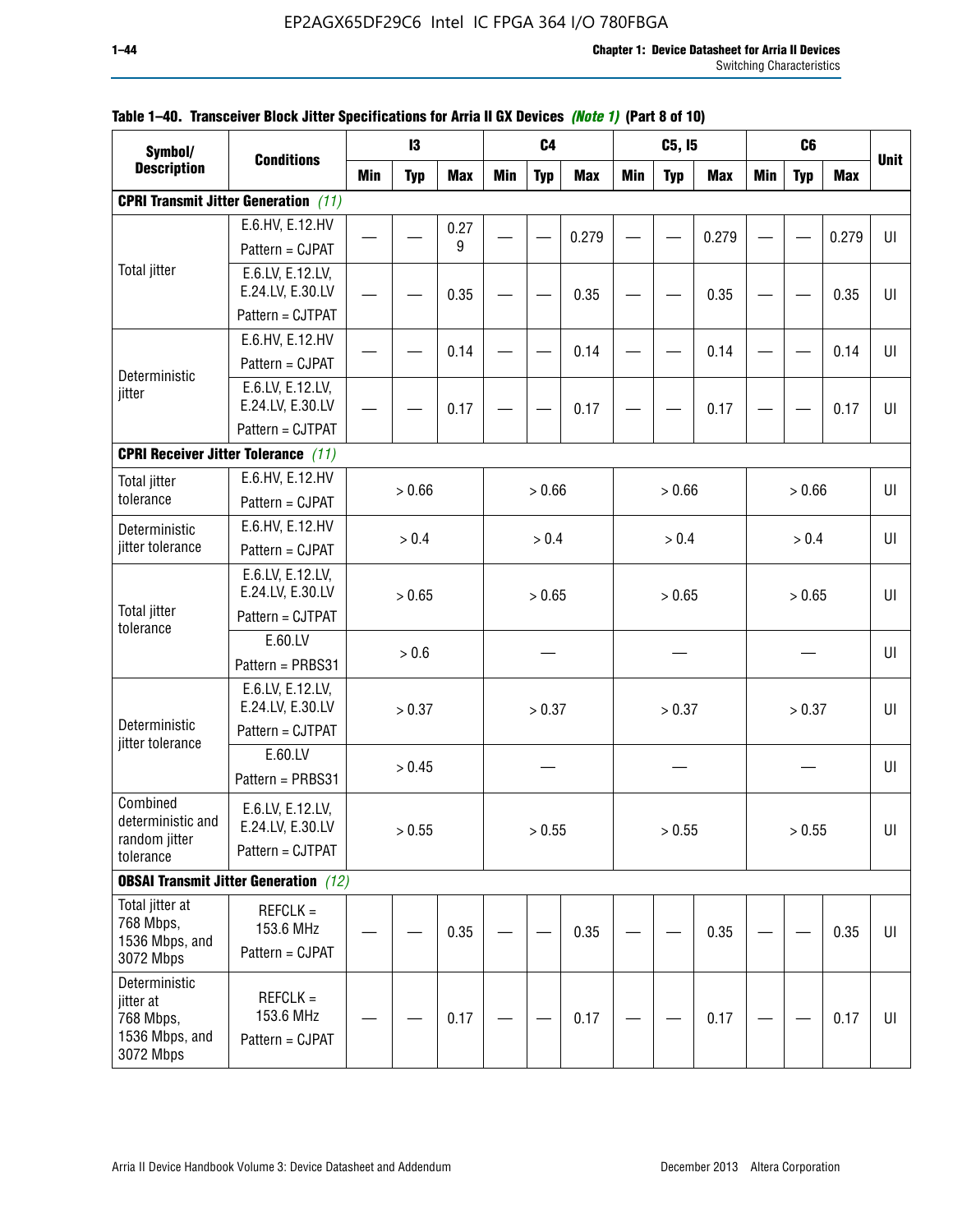# **Table 1–40. Transceiver Block Jitter Specifications for Arria II GX Devices** *(Note 1)* **(Part 9 of 10)**

| Symbol/                                                                                                    | <b>Conditions</b>                                     |            | 13         |     |     | C <sub>4</sub> |            |     | C5, I5     |     |     | C <sub>6</sub> |     | <b>Unit</b> |
|------------------------------------------------------------------------------------------------------------|-------------------------------------------------------|------------|------------|-----|-----|----------------|------------|-----|------------|-----|-----|----------------|-----|-------------|
| <b>Description</b>                                                                                         |                                                       | <b>Min</b> | <b>Typ</b> | Max | Min | <b>Typ</b>     | <b>Max</b> | Min | <b>Typ</b> | Max | Min | <b>Typ</b>     | Max |             |
|                                                                                                            | <b>OBSAI Receiver Jitter Tolerance</b> (12)           |            |            |     |     |                |            |     |            |     |     |                |     |             |
| Deterministic<br>jitter tolerance at<br>768 Mbps,<br>1536 Mbps, and<br>3072 Mbps                           | Pattern = CJPAT                                       |            | > 0.37     |     |     | > 0.37         |            |     | > 0.37     |     |     | > 0.37         |     | UI          |
| Combined<br>deterministic and<br>random jitter<br>tolerance at<br>768 Mbps,<br>1536 Mbps, and<br>3072 Mbps | Pattern = CJPAT                                       |            | > 0.55     |     |     | > 0.55         |            |     | > 0.55     |     |     | > 0.55         |     | UI          |
|                                                                                                            | Jitter frequency $=$<br>5.4 KHz                       |            | > 8.5      |     |     | > 8.5          |            |     | > 8.5      |     |     | > 8.5          |     | UI          |
| Sinusoidal jitter                                                                                          | Pattern = CJPAT                                       |            |            |     |     |                |            |     |            |     |     |                |     |             |
| tolerance at<br>768 Mbps                                                                                   | Jitter frequency $=$<br>460.8 KHz to 20<br><b>MHz</b> |            | > 0.1      |     |     | > 0.1          |            |     | > 0.1      |     |     | > 0.1          |     | UI          |
|                                                                                                            | Pattern = CJPAT                                       |            |            |     |     |                |            |     |            |     |     |                |     |             |
|                                                                                                            | Jitter frequency $=$<br>10.9 KHz                      |            | > 8.5      |     |     | > 8.5          |            |     | > 8.5      |     |     | > 8.5          |     | UI          |
| Sinusoidal jitter                                                                                          | Pattern = CJPAT                                       |            |            |     |     |                |            |     |            |     |     |                |     |             |
| tolerance at<br>1536 Mbps                                                                                  | Jitter frequency $=$<br>921.6 KHz to 20<br><b>MHz</b> |            | > 0.1      |     |     | > 0.1          |            |     | > 0.1      |     |     | > 0.1          |     | UI          |
|                                                                                                            | Pattern = CJPAT                                       |            |            |     |     |                |            |     |            |     |     |                |     |             |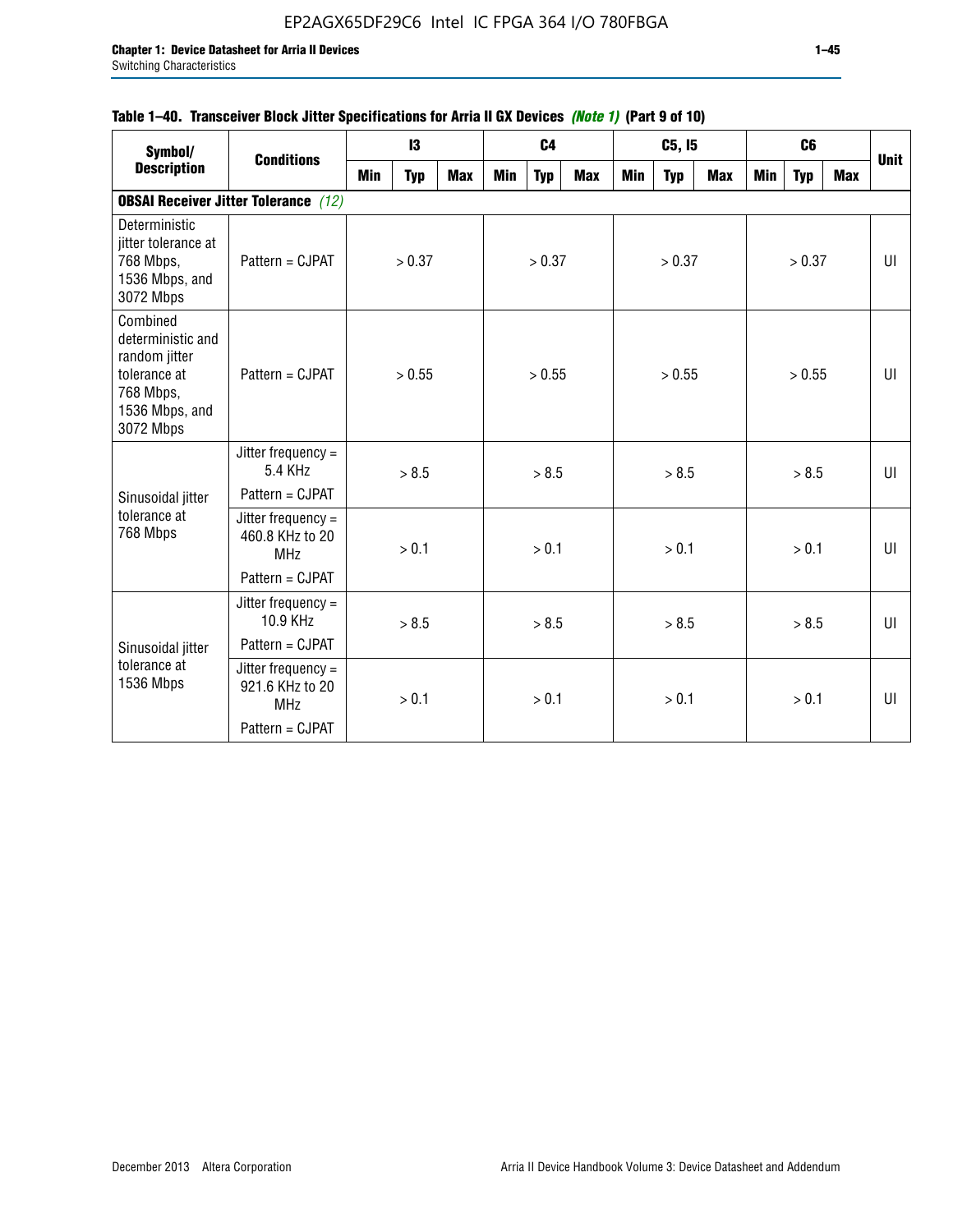| Symbol/                                        | <b>Conditions</b>                             | 13    |       | C4         |            | C5, I5     |            |       | C6         |            |            | <b>Unit</b> |     |  |
|------------------------------------------------|-----------------------------------------------|-------|-------|------------|------------|------------|------------|-------|------------|------------|------------|-------------|-----|--|
| <b>Description</b>                             |                                               | Min   | Typ   | <b>Max</b> | <b>Min</b> | <b>Typ</b> | <b>Max</b> | Min   | <b>Typ</b> | <b>Max</b> | <b>Min</b> | <b>Typ</b>  | Max |  |
| Sinusoidal jitter<br>tolerance at<br>3072 Mbps | Jitter frequency $=$<br>21.8 KHz              | > 8.5 |       | > 8.5      |            | > 8.5      |            | > 8.5 |            |            | UI         |             |     |  |
|                                                | Pattern = CJPAT                               |       |       |            |            |            |            |       |            |            |            |             |     |  |
|                                                | Jitter frequency =<br>1843.2 KHz to 20<br>MHz |       | > 0.1 |            | > 0.1      |            | > 0.1      |       |            |            | > 0.1      |             | UI  |  |
|                                                | Pattern = CJPAT                               |       |       |            |            |            |            |       |            |            |            |             |     |  |

# **Table 1–40. Transceiver Block Jitter Specifications for Arria II GX Devices** *(Note 1)* **(Part 10 of 10)**

**Notes to Table 1–40:**

(1) Dedicated refclk pins are used to drive the input reference clocks. The jitter numbers are valid for the stated conditions only.

(2) The jitter numbers for SONET/SDH are compliant to the GR-253-CORE Issue 3 Specification.

(3) The jitter numbers for XAUI are compliant to the IEEE802.3ae-2002 Specification.

(4) The jitter numbers for PCIe are compliant to the PCIe Base Specification 2.0.

(5) The jitter numbers for SRIO are compliant to the RapidIO Specification 1.3.

(6) The jitter numbers for GIGE are compliant to the IEEE802.3-2002 Specification.

(7) The jitter numbers for HiGig are compliant to the IEEE802.3ae-2002 Specification.

(8) The HD-SDI and 3G-SDI jitter numbers are compliant to the SMPTE292M and SMPTE424M Specifications.

(9) Arria II PCIe receivers are compliant to this specification provided the VTX\_CM-DC-ACTIVEIDLE-DELTA of the upstream transmitter is less than 50 mV.

(10) The jitter numbers for Serial Advanced Technology Attachment (SATA) are compliant to the Serial ATA Revision 3.0 Specification.

(11) The jitter numbers for Common Public Radio Interface (CPRI) are compliant to the CPRI Specification V3.0.

(12) The jitter numbers for Open Base Station Architecture Initiative (OBSAI) are compliant to the OBSAI RP3 Specification V4.1.

Table 1–41 lists the transceiver jitter specifications for all supported protocols for Arria II GZ devices.

### **Table 1–41. Transceiver Block Jitter Specifications for Arria II GZ Devices** *(Note 1)***,** *(2)* **(Part 1 of 7)**

| Symbol/                                         | <b>Conditions</b>             | $-C3$ and $-I3$ |            |      | $-C4$ and $-I4$ | <b>Unit</b> |            |    |
|-------------------------------------------------|-------------------------------|-----------------|------------|------|-----------------|-------------|------------|----|
| <b>Description</b>                              |                               | Min             | <b>Typ</b> | Max  | Min             | <b>Typ</b>  | <b>Max</b> |    |
| <b>SONET/SDH Transmit Jitter Generation (3)</b> |                               |                 |            |      |                 |             |            |    |
| Peak-to-peak jitter at<br>622.08 Mbps           | Pattern = $PRBS15$            |                 |            | 0.1  |                 |             | 0.1        | UI |
| RMS jitter at 622.08 Mbps                       | Pattern = $PRBS15$            |                 |            | 0.01 |                 |             | 0.01       | UI |
| Peak-to-peak jitter at 2488.32<br><b>Mbps</b>   | Pattern = $PRBS15$            |                 |            | 0.1  |                 |             | 0.1        | UI |
| RMS jitter at 2488.32 Mbps                      | Pattern = $PRBS15$            |                 |            | 0.01 |                 |             | 0.01       | UI |
| <b>SONET/SDH Receiver Jitter Tolerance (3)</b>  |                               |                 |            |      |                 |             |            |    |
|                                                 | Jitter frequency = $0.03$ KHz |                 | >15        |      | >15             |             |            | UI |
|                                                 | Pattern = $PRBS15$            |                 |            |      |                 |             |            |    |
| Jitter tolerance at 622.08 Mbps                 | Jitter frequency =<br>25 KHZ  |                 | > 1.5      |      | > 1.5           |             |            | UI |
|                                                 | Pattern = $PRBS15$            |                 |            |      |                 |             |            |    |
|                                                 | Jitter frequency = $250$ KHz  |                 | > 0.15     |      |                 |             |            | UI |
|                                                 | Pattern = $PRBS15$            |                 |            |      |                 | > 0.15      |            |    |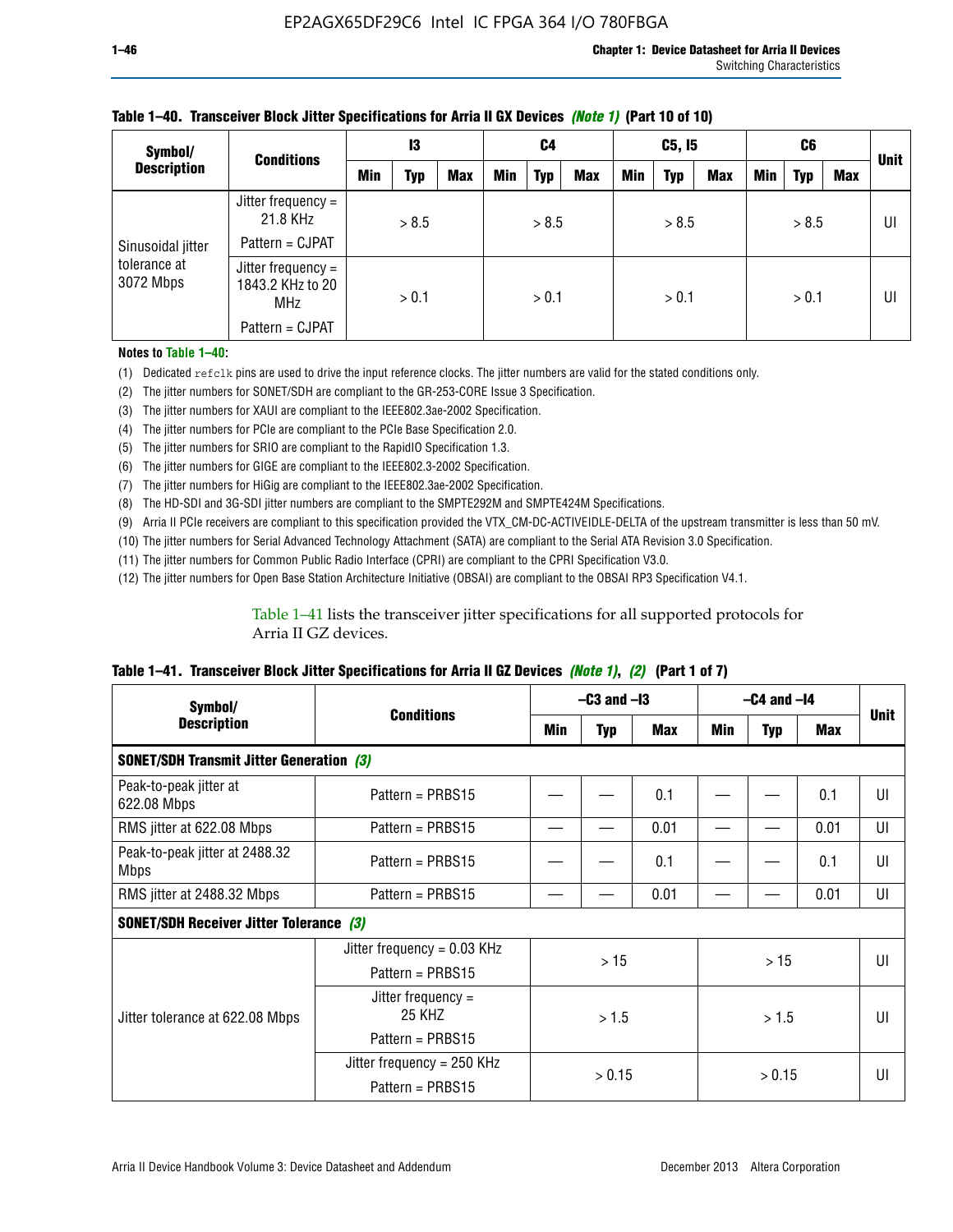| Symbol/                                           |                               |                          | $-C3$ and $-I3$          |            | $-C4$ and $-I4$          |                          |            |             |
|---------------------------------------------------|-------------------------------|--------------------------|--------------------------|------------|--------------------------|--------------------------|------------|-------------|
| <b>Description</b>                                | <b>Conditions</b>             | <b>Min</b>               | <b>Typ</b>               | <b>Max</b> | <b>Min</b>               | <b>Typ</b>               | <b>Max</b> | <b>Unit</b> |
|                                                   | Jitter frequency = $0.06$ KHz |                          |                          |            |                          |                          |            |             |
|                                                   | Pattern = PRBS15              |                          | $>15$                    |            |                          | $>15$                    |            | UI          |
|                                                   | Jitter frequency = 100 KHZ    |                          |                          |            |                          |                          |            |             |
|                                                   | Pattern = PRBS15              |                          | > 1.5                    |            |                          | > 1.5                    |            | UI          |
| Jitter tolerance at 2488.32 Mbps                  | Jitter frequency =<br>1 MHz   |                          | > 0.15                   |            |                          | > 0.15                   |            | UI          |
|                                                   | Pattern = PRBS15              |                          |                          |            |                          |                          |            |             |
|                                                   | Jitter frequency = 10 MHz     |                          |                          |            |                          | UI                       |            |             |
|                                                   | Pattern = PRBS15              |                          | > 0.15                   |            |                          |                          |            |             |
| Fibre Channel Transmit Jitter Generation (4), (5) |                               |                          |                          |            |                          |                          |            |             |
| Total jitter FC-1                                 | Pattern = CRPAT               |                          | $\overline{\phantom{0}}$ | 0.23       | $\equiv$                 | $\overline{\phantom{0}}$ | 0.23       | UI          |
| Deterministic jitter FC-1                         | Pattern = CRPAT               |                          |                          | 0.11       | $\overline{\phantom{0}}$ |                          | 0.11       | UI          |
| Total jitter FC-2                                 | Pattern = CRPAT               |                          |                          | 0.33       |                          |                          | 0.33       | UI          |
| Deterministic jitter FC-2                         | Pattern = CRPAT               |                          |                          | 0.2        |                          |                          | 0.2        | UI          |
| Total jitter FC-4                                 | Pattern = CRPAT               | $\overline{\phantom{0}}$ | $\overline{\phantom{0}}$ | 0.52       | $\overline{\phantom{0}}$ | —                        | 0.52       | UI          |
| Deterministic jitter FC-4                         | Pattern = CRPAT               | 0.33                     |                          |            |                          | 0.33                     | UI         |             |
| Fibre Channel Receiver Jitter Tolerance (4), (6)  |                               |                          |                          |            |                          |                          |            |             |
| Deterministic jitter FC-1                         | Pattern = CJTPAT              |                          | > 0.37                   |            |                          | > 0.37                   |            | UI          |
| Random jitter<br>$FC-1$                           | Pattern = CJTPAT              |                          | > 0.31                   |            | > 0.31                   |                          |            | UI          |
|                                                   | Fc/25000                      | > 1.5                    |                          |            | > 1.5                    |                          |            | UI          |
| Sinusoidal jitter FC-1                            | Fc/1667                       |                          | > 0.1                    |            | > 0.1                    |                          |            | UI          |
| Deterministic jitter FC-2                         | Pattern = CJTPAT              |                          | > 0.33                   |            | > 0.33                   |                          |            | UI          |
| Random jitter<br>$FC-2$                           | Pattern = CJTPAT              |                          | > 0.29                   |            |                          | > 0.29                   |            | UI          |
|                                                   | Fc/25000                      |                          | > 1.5                    |            |                          | > 1.5                    |            | UI          |
| Sinusoidal jitter FC-2                            | Fc/1667                       |                          | > 0.1                    |            |                          | > 0.1                    |            | UI          |
| Deterministic jitter FC-4                         | Pattern = CJTPAT              |                          | > 0.33                   |            |                          | > 0.33                   |            | UI          |
| Random jitter FC-4                                | Pattern = CJTPAT              |                          | > 0.29                   |            |                          | > 0.29                   |            | UI          |
| Sinusoidal jitter FC-4                            | Fc/25000                      |                          | > 1.5                    |            |                          | > 1.5                    |            | UI          |
|                                                   | Fc/1667                       |                          | > 0.1                    |            |                          | > 0.1                    |            | UI          |
| XAUI Transmit Jitter Generation (7)               |                               |                          |                          |            |                          |                          |            |             |
| Total jitter at 3.125 Gbps                        | Pattern = CJPAT               |                          |                          | 0.3        |                          |                          | 0.3        | UI          |
| Deterministic jitter at<br>3.125 Gbps             | Pattern = CJPAT               |                          |                          | 0.17       |                          |                          | 0.17       | UI          |
| XAUI Receiver Jitter Tolerance (7)                |                               |                          |                          |            |                          |                          |            |             |
| <b>Total jitter</b>                               |                               |                          | > 0.65                   |            |                          | > 0.65                   |            | UI          |
| Deterministic jitter                              |                               |                          | > 0.37                   |            |                          | UI                       |            |             |

# **Table 1–41. Transceiver Block Jitter Specifications for Arria II GZ Devices** *(Note 1)***,** *(2)* **(Part 2 of 7)**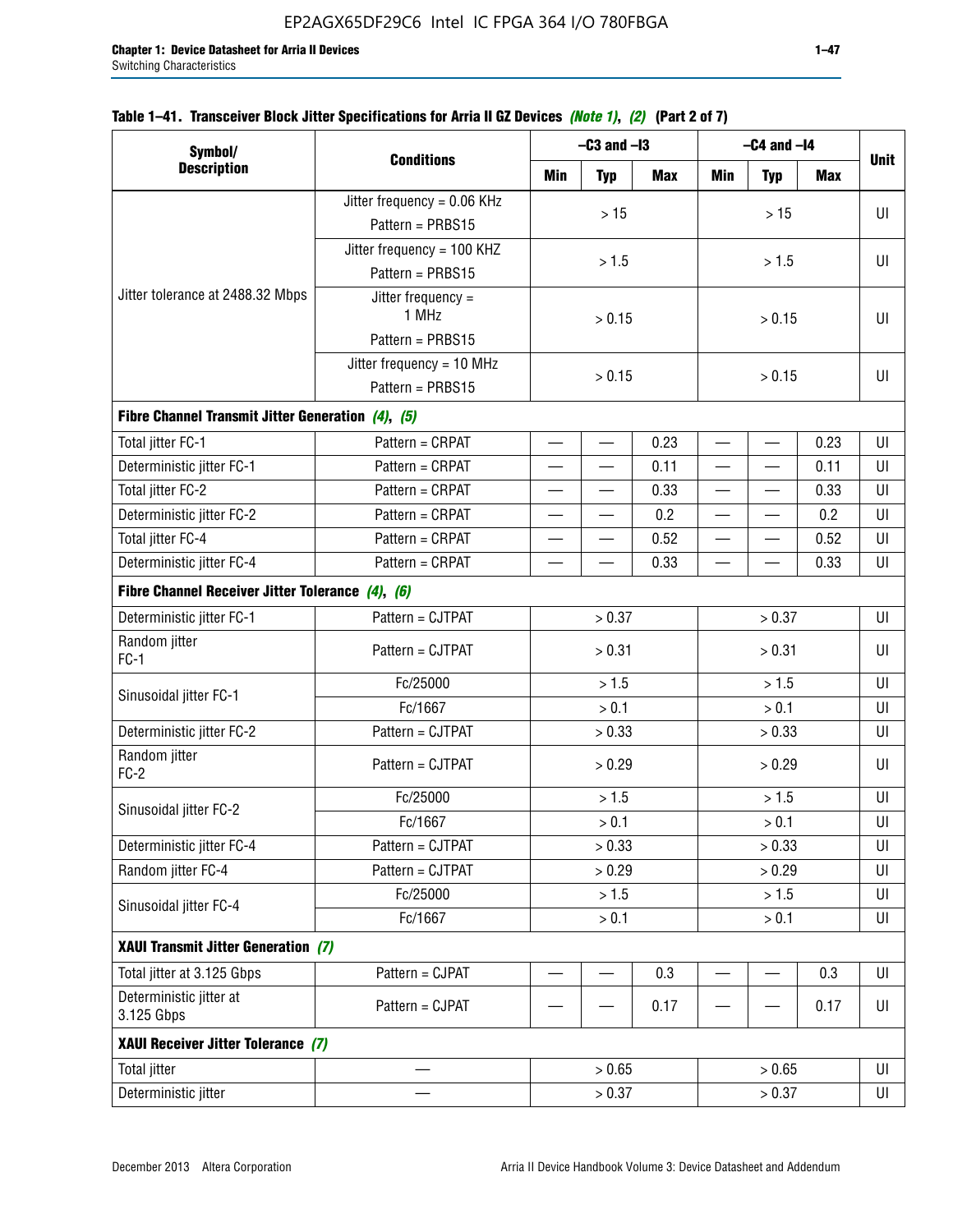| Symbol/                                                                  |                                                                                        |                | $-C3$ and $-I3$ |            | $-C4$ and $-I4$ |            |            |             |
|--------------------------------------------------------------------------|----------------------------------------------------------------------------------------|----------------|-----------------|------------|-----------------|------------|------------|-------------|
| <b>Description</b>                                                       | <b>Conditions</b>                                                                      | Min            | <b>Typ</b>      | <b>Max</b> | Min             | <b>Typ</b> | <b>Max</b> | <b>Unit</b> |
| Peak-to-peak jitter                                                      | Jitter frequency = 22.1 KHz                                                            |                | > 8.5           |            |                 | > 8.5      |            | UI          |
| Peak-to-peak jitter                                                      | Jitter frequency =<br>1.875 MHz                                                        |                | > 0.1           |            |                 | > 0.1      |            | UI          |
| Peak-to-peak jitter                                                      | Jitter frequency = $20$ MHz                                                            |                | > 0.1           |            |                 | > 0.1      |            | UI          |
| <b>PCIe Transmit Jitter Generation (8)</b>                               |                                                                                        |                |                 |            |                 |            |            |             |
| Total jitter at 2.5 Gbps (Gen1)-<br>x1, x4, and x8                       | Compliance pattern                                                                     |                |                 | 0.25       |                 |            | 0.25       | UI          |
| Total jitter at 5 Gbps (Gen2)-<br>x1, x4, and x8                         | Compliance pattern                                                                     |                |                 | 0.25       |                 |            |            | UI          |
| PCIe Receiver Jitter Tolerance (8)                                       |                                                                                        |                |                 |            |                 |            |            |             |
| Total jitter at 2.5 Gbps (Gen1)                                          | Compliance pattern                                                                     | > 0.6<br>> 0.6 |                 |            |                 |            | UI         |             |
| Total jitter at 5 Gbps (Gen2)                                            | Compliance pattern                                                                     |                | Not supported   |            | Not supported   | UI         |            |             |
| PCIe (Gen 1) Electrical Idle Detect Threshold                            |                                                                                        |                |                 |            |                 |            |            |             |
| $V_{\text{RX-IDLE-DEFp-p}}(9)$                                           | Compliance pattern                                                                     | 65             |                 | 175        | 65              |            | 175        | UI          |
| <b>SRIO Transmit Jitter Generation (10)</b>                              |                                                                                        |                |                 |            |                 |            |            |             |
| Deterministic jitter                                                     | Data rate = 1.25, 2.5, 3.125 Gbps                                                      |                |                 |            |                 |            |            |             |
| (peak-to-peak)                                                           | Pattern = CJPAT                                                                        |                |                 | 0.17       |                 |            | 0.17       | UI          |
| Total jitter (peak-to-peak)                                              | Data rate = $1.25$ , 2.5, 3.125 Gbps<br>Pattern = CJPAT                                |                |                 | 0.35       |                 |            | 0.35       | UI          |
| <b>SRIO Receiver Jitter Tolerance (10)</b>                               |                                                                                        |                |                 |            |                 |            |            |             |
| Deterministic jitter tolerance<br>(peak-to-peak)                         | Data rate = $1.25$ , 2.5, 3.125 Gbps<br>Pattern = CJPAT                                |                | > 0.37          |            |                 | > 0.37     |            | UI          |
| Combined deterministic and<br>random jitter tolerance (peak-to-<br>peak) | Data rate = $1.25$ , 2.5, 3.125 Gbps<br>Pattern = CJPAT                                |                | > 0.55          |            |                 | > 0.55     |            | UI          |
|                                                                          | Jitter frequency = 22.1 KHz<br>Data rate = 1.25, 2.5, 3.125 Gbps<br>Pattern = CJPAT    |                | > 8.5           |            |                 | > 8.5      |            | UI          |
| Sinusoidal jitter tolerance (peak-<br>to-peak)                           | Jitter frequency = $1.875$ MHz<br>Data rate = 1.25, 2.5, 3.125 Gbps<br>Pattern = CJPAT |                | > 0.1           |            |                 | > 0.1      |            | UI          |
|                                                                          | Jitter frequency = $20$ MHz<br>Data rate = 1.25, 2.5, 3.125 Gbps<br>Pattern = CJPAT    | > 0.1          |                 |            | UI              |            |            |             |
| <b>GIGE Transmit Jitter Generation (11)</b>                              |                                                                                        |                |                 |            |                 |            |            |             |
| Deterministic jitter<br>(peak-to-peak)                                   | Pattern = CRPAT                                                                        |                |                 | 0.14       |                 |            | 0.14       | UI          |
| Total jitter (peak-to-peak)                                              | Pattern = CRPAT                                                                        |                |                 | 0.279      |                 |            | 0.279      | UI          |

# **Table 1–41. Transceiver Block Jitter Specifications for Arria II GZ Devices** *(Note 1)***,** *(2)* **(Part 3 of 7)**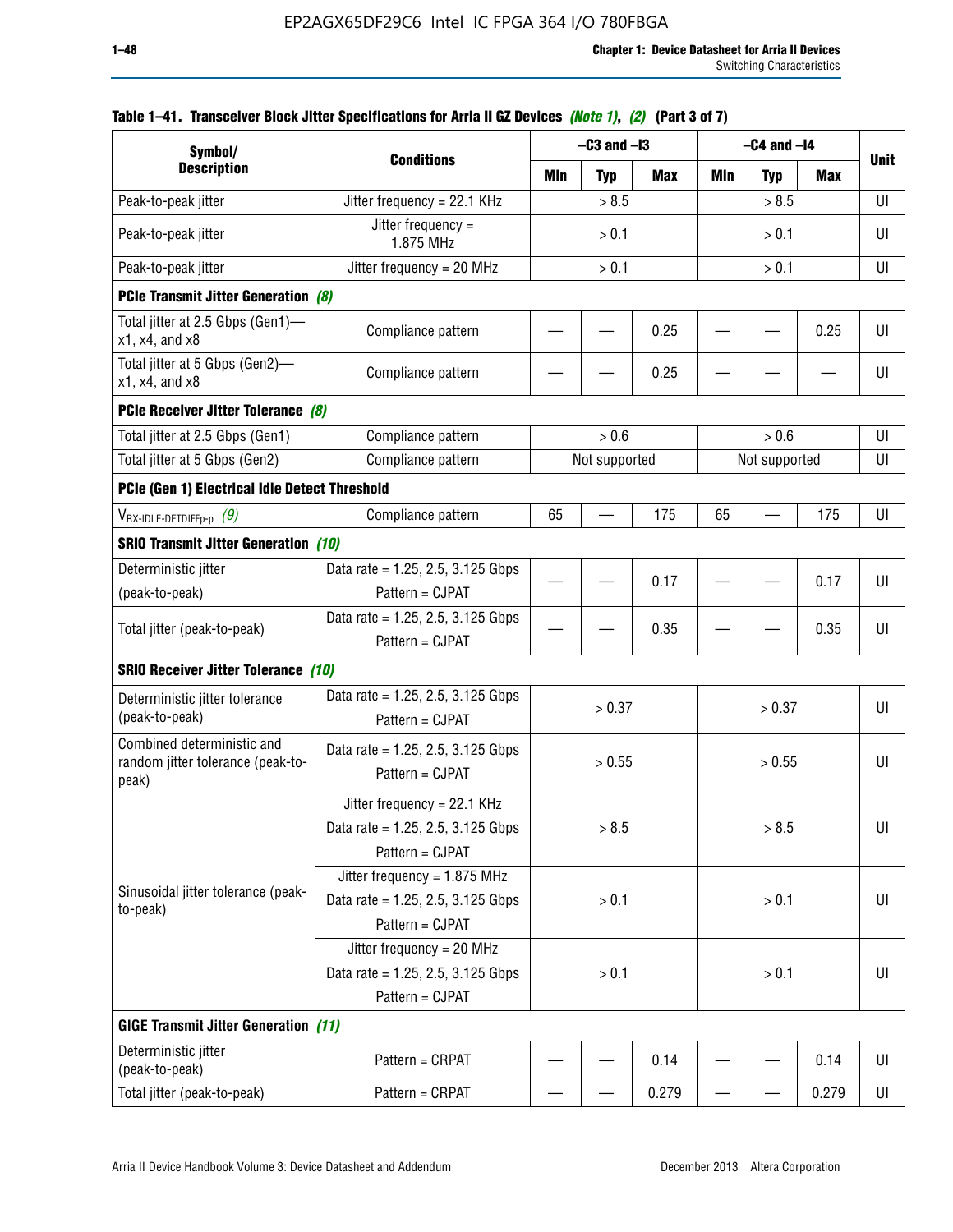# **Table 1–41. Transceiver Block Jitter Specifications for Arria II GZ Devices** *(Note 1)***,** *(2)* **(Part 4 of 7)**

| Symbol/                                                                  |                                                                             |         | $-C3$ and $-I3$ |            |     | $-C4$ and $-I4$ |     | <b>Unit</b> |
|--------------------------------------------------------------------------|-----------------------------------------------------------------------------|---------|-----------------|------------|-----|-----------------|-----|-------------|
| <b>Description</b>                                                       | <b>Conditions</b>                                                           | Min     | <b>Typ</b>      | <b>Max</b> | Min | <b>Typ</b>      | Max |             |
| <b>GIGE Receiver Jitter Tolerance (11)</b>                               |                                                                             |         |                 |            |     |                 |     |             |
| Deterministic jitter tolerance<br>(peak-to-peak)                         | Pattern = CJPAT                                                             |         | > 0.4           |            |     | > 0.4           |     | UI          |
| Combined deterministic and<br>random jitter tolerance (peak-to-<br>peak) | Pattern = CJPAT                                                             |         | > 0.66          |            |     | > 0.66          |     |             |
| <b>HiGig Transmit Jitter Generation</b>                                  |                                                                             |         |                 |            |     |                 |     |             |
| Deterministic jitter<br>(peak-to-peak)                                   | Data rate = $3.75$ Gbps<br>Pattern = CJPAT                                  |         |                 | 0.17       |     |                 |     | UI          |
| Total jitter (peak-to-peak)                                              | Data rate = $3.75$ Gbps<br>Pattern = CJPAT                                  |         |                 | 0.35       |     |                 |     | UI          |
| <b>HiGig Receiver Jitter Tolerance</b>                                   |                                                                             |         |                 |            |     |                 |     |             |
| Deterministic jitter tolerance<br>(peak-to-peak)                         | Data rate = $3.75$ Gbps<br>Pattern = CJPAT                                  |         | > 0.37          |            |     |                 |     | UI          |
| Combined deterministic and<br>random jitter tolerance (peak-to-<br>peak) | Data rate = $3.75$ Gbps<br>Pattern = CJPAT                                  | > 0.65  |                 |            |     |                 |     | UI          |
|                                                                          | Jitter frequency = 22.1 KHz<br>Data rate = $3.75$ Gbps<br>Pattern = CJPAT   | > 8.5   |                 |            |     |                 |     | UI          |
| Sinusoidal jitter tolerance (peak-<br>to-peak)                           | Jitter frequency = $22.1$ KHz<br>Data rate = $3.75$ Gbps<br>Pattern = CJPAT |         | > 0.1           |            |     |                 |     | UI          |
|                                                                          | Jitter frequency = $22.1$ KHz<br>Data rate = $3.75$ Gbps<br>Pattern = CJPAT |         | > 0.1           |            |     |                 |     | UI          |
| (OIF) CEI Transmitter Jitter Generation                                  |                                                                             |         |                 |            |     |                 |     |             |
| Total jitter (peak-to-peak)                                              | Data rate = $6.375$ Gbps<br>Pattern = PRBS15 BER = $10^{-12}$               |         |                 | 0.3        |     |                 | 0.3 | UI          |
| (OIF) CEI Receiver Jitter Tolerance                                      |                                                                             |         |                 |            |     |                 |     |             |
| Deterministic jitter tolerance<br>(peak-to-peak)                         | Data rate = $6.375$ Gbps<br>Pattern = PRBS31 BER = $10^{-12}$               | > 0.675 |                 |            |     |                 | UI  |             |
| Combined deterministic and<br>random jitter tolerance (peak-to-<br>peak) | Data rate = $6.375$ Gbps<br>Pattern = PRBS31 BER = $10^{-12}$               |         | > 0.988         |            |     |                 |     | U           |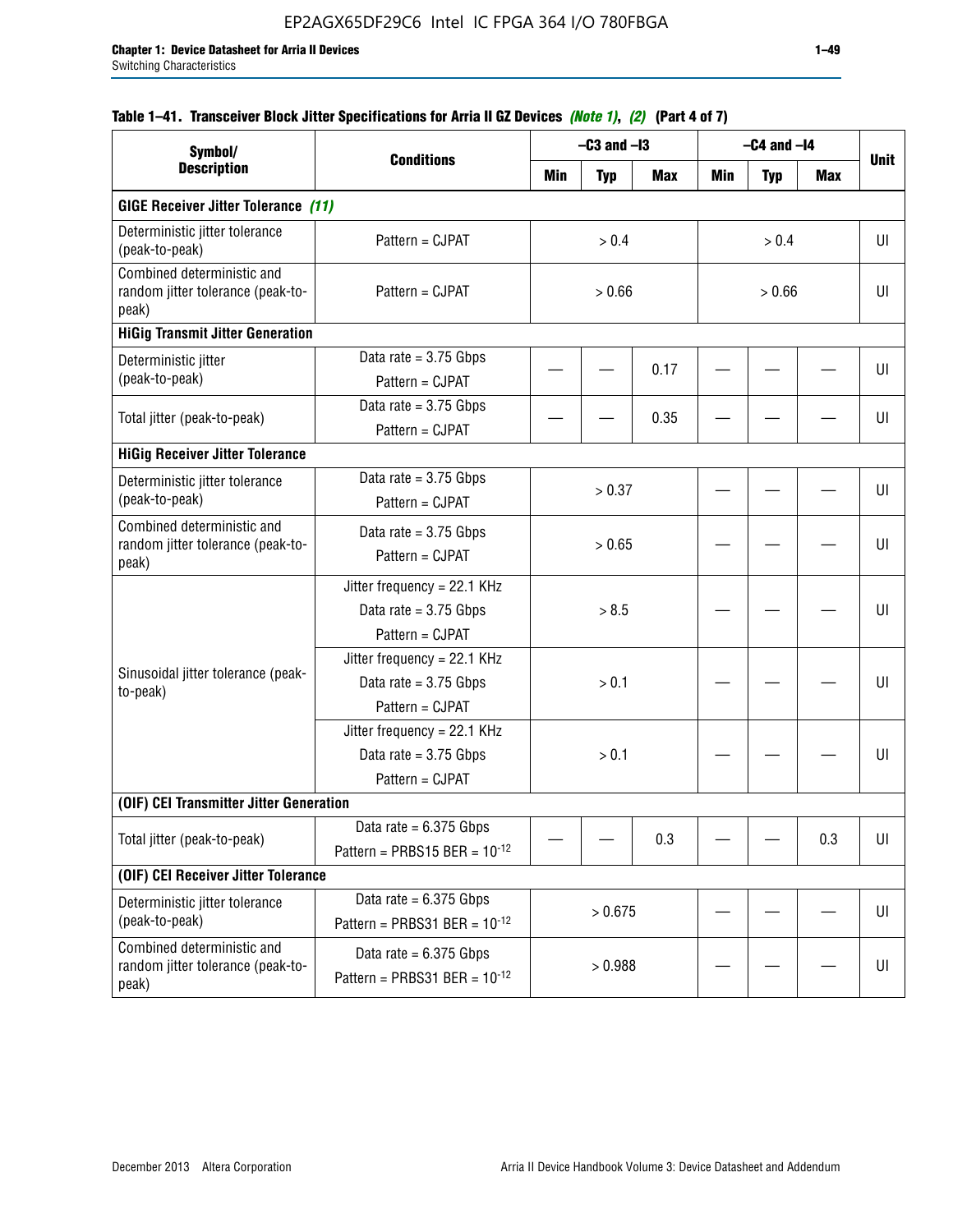| Symbol/                                        |                                                                                                                                                                  |       | $-C3$ and $-I3$ |            | $-C4$ and $-I4$ |            |            |             |
|------------------------------------------------|------------------------------------------------------------------------------------------------------------------------------------------------------------------|-------|-----------------|------------|-----------------|------------|------------|-------------|
| <b>Description</b>                             | <b>Conditions</b>                                                                                                                                                | Min   | <b>Typ</b>      | <b>Max</b> | <b>Min</b>      | <b>Typ</b> | <b>Max</b> | <b>Unit</b> |
|                                                | Jitter Frequency = 38.2 KHz                                                                                                                                      |       |                 |            |                 |            |            |             |
|                                                | Data rate = $6.375$ Gbps                                                                                                                                         |       | > 0.5           |            |                 |            |            | UI          |
|                                                | Pattern = PRBS31 BER = $10^{-12}$                                                                                                                                |       |                 |            |                 |            |            |             |
|                                                | Jitter Frequency = $3.82$ MHz                                                                                                                                    |       |                 |            |                 |            |            |             |
| Sinusoidal jitter tolerance (peak-<br>to-peak) | Data rate = $6.375$ Gbps                                                                                                                                         |       | > 0.05          |            |                 |            |            | UI          |
|                                                | Pattern = PRBS31 BER = $10^{-12}$                                                                                                                                |       |                 |            |                 |            |            |             |
|                                                | Jitter Frequency = 20 MHz                                                                                                                                        |       |                 |            |                 |            |            |             |
|                                                | Data rate = $6.375$ Gbps                                                                                                                                         |       | > 0.05          |            |                 |            |            | UI          |
|                                                | Pattern = PRBS31 BER = $10^{-12}$                                                                                                                                |       |                 |            |                 |            |            |             |
| <b>SDI Transmitter Jitter Generation (12)</b>  |                                                                                                                                                                  |       |                 |            |                 |            |            |             |
|                                                | Data rate = $1.485$ Gbps (HD)                                                                                                                                    |       |                 |            |                 |            |            |             |
| Alignment jitter                               | Pattern = color bar Low-frequency<br>$roll-off = 100 KHz$                                                                                                        | 0.2   |                 |            | 0.2             |            |            | UI          |
| (peak-to-peak)                                 | Data rate = 2.97 Gbps (3G) Pattern                                                                                                                               |       |                 |            |                 |            |            |             |
|                                                | = color bar Low-frequency roll-off<br>$= 100$ KHz                                                                                                                | 0.3   |                 |            | 0.3             |            |            | UI          |
| <b>SDI Receiver Jitter Tolerance (12)</b>      |                                                                                                                                                                  |       |                 |            |                 |            |            |             |
|                                                | Jitter frequency = 15 KHz                                                                                                                                        |       |                 |            |                 |            |            |             |
|                                                | Data rate = 2.97 Gbps (3G) Pattern<br>= single line scramble color bar                                                                                           | > 2   |                 |            | >2              |            | UI         |             |
|                                                | Jitter frequency = $100$ KHz                                                                                                                                     |       |                 |            |                 |            |            |             |
| to-peak)                                       | > 0.3<br>Data rate = 2.97 Gbps (3G) Pattern<br>= single line scramble color bar<br>Jitter frequency = $148.5$ MHz<br>> 0.3<br>Data rate = 2.97 Gbps (3G) Pattern |       | > 0.3           |            | UI              |            |            |             |
|                                                |                                                                                                                                                                  |       |                 |            |                 |            |            |             |
|                                                | Sinusoidal jitter tolerance (peak-<br>= single line scramble color bar                                                                                           |       |                 |            |                 | > 0.3      |            | UI          |
|                                                | Jitter frequency = $20$ KHz                                                                                                                                      |       |                 |            |                 |            |            |             |
|                                                | Data rate = $1.485$ Gbps (HD)<br>pattern = $75%$ color bar                                                                                                       |       | >1              |            |                 | >1         |            | UI          |
|                                                | Jitter frequency = 100 KHz                                                                                                                                       |       |                 |            |                 |            |            |             |
| Sinusoidal jitter tolerance (peak-<br>to-peak) | Data rate = $1.485$ Gbps (HD)<br>Pattern = 75% color bar                                                                                                         |       | > 0.2           |            |                 | > 0.2      |            | UI          |
|                                                | Jitter frequency = 148.5 MHz                                                                                                                                     |       |                 |            |                 |            |            |             |
|                                                | Data rate = $1.485$ Gbps (HD)<br>Pattern = 75% color bar                                                                                                         | > 0.2 |                 | > 0.2      |                 |            | UI         |             |
| <b>SAS Transmit Jitter Generation</b> (13)     |                                                                                                                                                                  |       |                 |            |                 |            |            |             |
| Total jitter at 1.5 Gbps (G1)                  | Pattern = CJPAT                                                                                                                                                  |       |                 | 0.55       |                 |            | 0.55       | UI          |
| Deterministic jitter at 1.5 Gbps<br>(G1)       | Pattern = CJPAT                                                                                                                                                  |       |                 | 0.35       |                 |            | 0.35       | UI          |
| Total jitter at 3.0 Gbps (G2)                  | Pattern = CJPAT                                                                                                                                                  |       |                 | 0.55       |                 |            | 0.55       | UI          |

## **Table 1–41. Transceiver Block Jitter Specifications for Arria II GZ Devices** *(Note 1)***,** *(2)* **(Part 5 of 7)**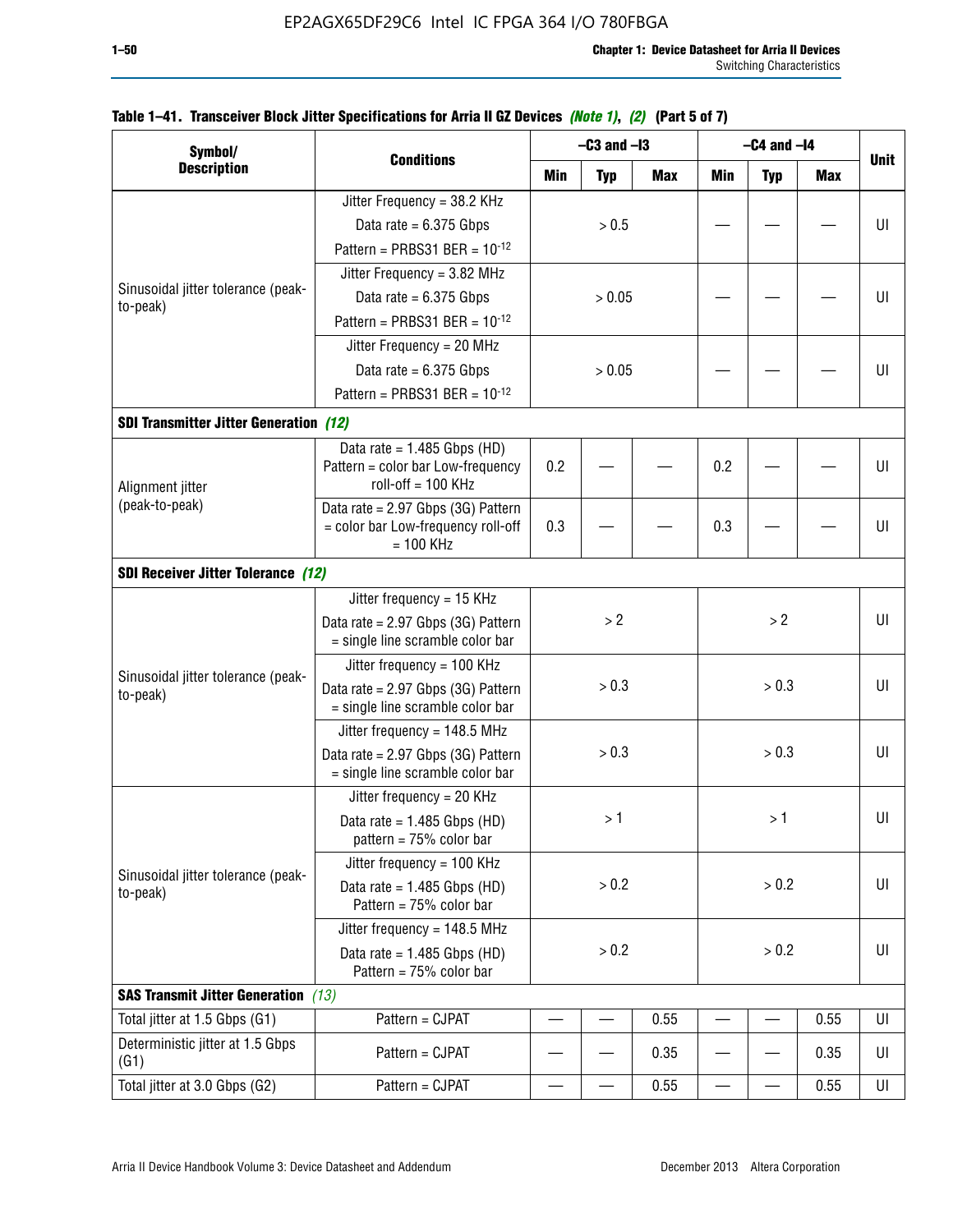| Symbol/                                                       |                                                                               |                          | $-C3$ and $-I3$          |            | $-C4$ and $-I4$          |                          |       |             |
|---------------------------------------------------------------|-------------------------------------------------------------------------------|--------------------------|--------------------------|------------|--------------------------|--------------------------|-------|-------------|
| <b>Description</b>                                            | <b>Conditions</b>                                                             | <b>Min</b>               | <b>Typ</b>               | <b>Max</b> | Min                      | <b>Typ</b>               | Max   | <b>Unit</b> |
| Deterministic jitter at 3.0 Gbps<br>(G2)                      | Pattern = CJPAT                                                               |                          |                          | 0.35       |                          |                          | 0.35  | UI          |
| Total jitter at 6.0 Gbps (G3)                                 | Pattern = CJPAT                                                               | $\overline{\phantom{0}}$ | $\overline{\phantom{0}}$ | 0.25       | $\overline{\phantom{0}}$ | $\overline{\phantom{0}}$ | 0.25  | UI          |
| Random jitter at 6.0 Gbps (G3)                                | Pattern = CJPAT                                                               |                          |                          | 0.15       |                          |                          | 0.15  | UI          |
| <b>SAS Receiver Jitter Tolerance (13)</b>                     |                                                                               |                          |                          |            |                          |                          |       |             |
| Total jitter tolerance at 1.5 Gbps<br>(G1)                    | Pattern = CJPAT                                                               |                          |                          | 0.65       |                          |                          | 0.65  | UI          |
| Deterministic jitter tolerance at<br>$1.5$ Gbps $(G1)$        | Pattern = CJPAT                                                               |                          |                          | 0.35       |                          |                          | 0.35  | UI          |
| Sinusoidal jitter tolerance at 1.5<br>Gbps (G1)               | Jitter frequency = 900 KHz to 5<br><b>MHz</b><br>Pattern = CJTPAT BER = 1E-12 |                          | > 0.1                    |            |                          | > 0.1                    |       | UI          |
| <b>CPRI Transmit Jitter Generation</b> (14)                   |                                                                               |                          |                          |            |                          |                          |       |             |
| <b>Total jitter</b>                                           | E.6.HV, E.12.HV<br>Pattern = CJPAT                                            |                          |                          | 0.279      |                          |                          | 0.279 | UI          |
|                                                               | E.6.LV, E.12.LV, E.24.LV, E.30.LV<br>Pattern = CJPAT                          |                          |                          | 0.35       |                          |                          | 0.35  | UI          |
|                                                               | E.6.HV, E.12.HV<br>Pattern = CJPAT                                            |                          |                          | 0.14       |                          |                          | 0.14  | UI          |
| Deterministic jitter                                          | E.6.LV, E.12.LV, E.24.LV, E.30.LV<br>Pattern = CJPAT                          |                          |                          | 0.17       |                          |                          | 0.17  | UI          |
| <b>CPRI Receiver Jitter Tolerance</b> (14)                    |                                                                               |                          |                          |            |                          |                          |       |             |
| Total jitter tolerance                                        | E.6.HV, E.12.HV<br>Pattern = CJPAT                                            |                          | > 0.66                   |            |                          | > 0.66                   |       | UI          |
| Deterministic jitter tolerance                                | E.6.HV, E.12.HV<br>Pattern = CJPAT                                            |                          | > 0.4                    |            |                          | > 0.4                    |       | UI          |
| Total jitter tolerance                                        | E.6.LV, E.12.LV, E.24.LV, E.30.LV<br>Pattern = CJPAT                          |                          | > 0.65                   |            |                          | > 0.65                   |       | UI          |
| Deterministic jitter tolerance                                | E.6.LV, E.12.LV, E.24.LV, E.30.LV<br>Pattern = CJPAT                          |                          | > 0.37                   |            |                          | > 0.37                   |       | UI          |
| Combined deterministic and<br>random jitter tolerance         | E.6.LV, E.12.LV, E.24.LV, E.30.LV<br>Pattern = CJPAT                          | > 0.55                   |                          |            |                          | > 0.55                   |       | U           |
| <b>OBSAI Transmit Jitter Generation</b> (15)                  |                                                                               |                          |                          |            |                          |                          |       |             |
| Total jitter at 768 Mbps, 1536<br>Mbps, and 3072 Mbps         | $REFCLK = 153.6 MHz$<br>Pattern CJPAT                                         |                          |                          | 0.35       |                          |                          | 0.35  | UI          |
| Deterministic jitter at 768 MBps,<br>1536 Mbps, and 3072 Mbps | $REFCLK = 153.6 MHz$<br>Pattern CJPAT                                         |                          |                          | 0.17       |                          |                          | 0.17  | UI          |

# **Table 1–41. Transceiver Block Jitter Specifications for Arria II GZ Devices** *(Note 1)***,** *(2)* **(Part 6 of 7)**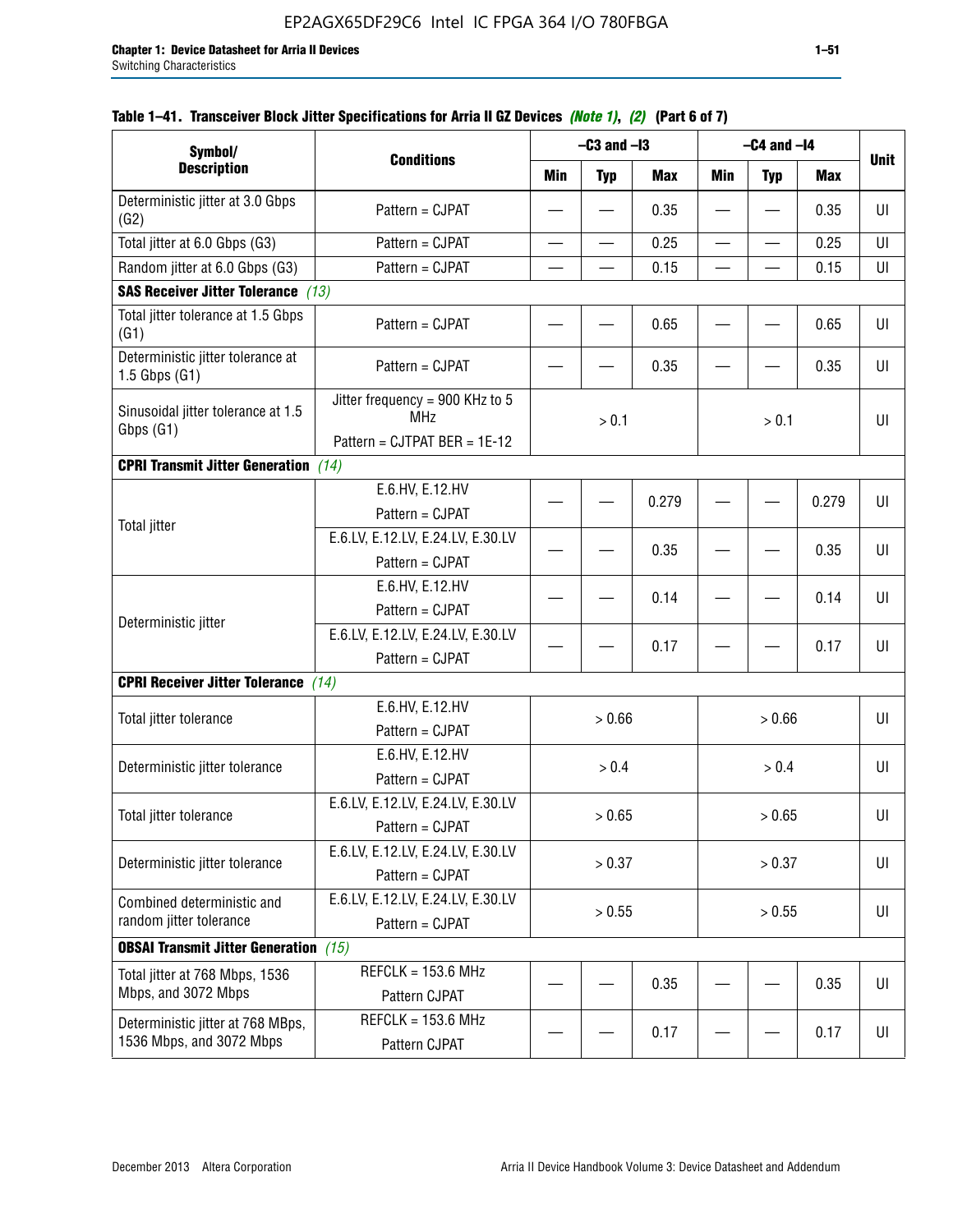| Symbol/                                                                                                  |                                                                         | $-C3$ and $-I3$ |            |            | $-C4$ and $-I4$ | <b>Unit</b> |            |              |
|----------------------------------------------------------------------------------------------------------|-------------------------------------------------------------------------|-----------------|------------|------------|-----------------|-------------|------------|--------------|
| <b>Description</b>                                                                                       | <b>Conditions</b>                                                       | Min             | <b>Typ</b> | <b>Max</b> | <b>Min</b>      | <b>Typ</b>  | <b>Max</b> |              |
| <b>OBSAI Receiver Jitter Tolerance</b> (15)                                                              |                                                                         |                 |            |            |                 |             |            |              |
| Deterministic jitter tolerance at<br>768 Mbps, 1536 Mbps, and<br>3072 Mbps                               | Pattern = CJPAT                                                         | > 0.37          |            | > 0.37     |                 |             | UI         |              |
| Combined deterministic and<br>random jitter tolerance at 768<br>Mbps, 1536 Mbps, and 3072<br><b>Mbps</b> | Pattern = CJPAT                                                         | > 0.55          |            |            |                 | UI          |            |              |
| Sinusoidal jitter tolerance at 768<br><b>Mbps</b>                                                        | Jitter frequency = $5.4$ KHz<br>$Pattern = C.IPATH$                     | > 8.5           |            | > 8.5      |                 |             | UI         |              |
|                                                                                                          | Jitter frequency = $460$ MHz to 20<br><b>MHz</b><br>$Pattern = C.IPATH$ |                 | > 0.1      |            |                 | > 0.1       |            | $\mathbf{U}$ |
| Sinusoidal jitter tolerance at                                                                           | Jitter frequency = $10.9$ KHz<br>Pattern = CJPAT                        | > 8.5           |            |            | > 8.5           |             |            | $\mathbf{U}$ |
| 1536 Mbps                                                                                                | Jitter frequency = 921.6 MHz to 20<br><b>MHz</b><br>Pattern = CJPAT     |                 | > 0.1      |            | > 0.1           |             |            | $\mathbf{U}$ |
| Sinusoidal jitter tolerance at                                                                           | Jitter frequency = $21.8$ KHz<br>Pattern = CJPAT                        |                 | > 8.5      | > 8.5      |                 |             | UI         |              |
| 3072 Mbps                                                                                                | Jitter frequency = 1843.2 MHz to<br>20 MHz<br>Pattern = CJPAT           |                 | > 0.1      |            | > 0.1           |             |            | UI           |

# **Table 1–41. Transceiver Block Jitter Specifications for Arria II GZ Devices** *(Note 1)***,** *(2)* **(Part 7 of 7)**

#### **Notes to Table 1–41:**

(1) Dedicated refclk pins were used to drive the input reference clocks.

- (2) The jitter numbers are valid for the stated conditions only.
- (3) The jitter numbers for SONET/SDH are compliant to the GR-253-CORE Issue 3 Specification.
- (4) The jitter numbers for Fibre Channel are compliant to the FC-PI-4 Specification revision 6.10.
- (5) The Fibre Channel transmitter jitter generation numbers are compliant to the specification at the  $\delta_T$  inter operability point.
- (6) The Fibre Channel receiver jitter tolerance numbers are compliant to the specification at the  $\delta_R$  interpretability point.
- (7) The jitter numbers for XAUI are compliant to the IEEE802.3ae-2002 Specification.
- (8) The jitter numbers for PCIe are compliant to the PCIe Base Specification 2.0.
- (9) Arria II GZ PCIe receivers are compliant to this specification provided the V<sub>TX-CM-DC-ACTIVEIDLE-DELTA</sub> of the upstream transmitter is less than 50 mV.
- (10) The jitter numbers for SRIO are compliant to the RapidIO Specification 1.3.
- (11) The jitter numbers for GIGE are compliant to the IEEE802.3-2002 Specification.
- (12) The HD-SDI and 3G-SDI jitter numbers are compliant to the SMPTE292M and SMPTE424M Specifications.
- (13) The jitter numbers for Serial Attached SCSI (SAS) are compliant to the SAS-2.1 Specification.
- (14) The jitter numbers for CPRI are compliant to the CPRI Specification V3.0.
- (15) The jitter numbers for OBSAI are compliant to the OBSAI RP3 Specification V4.1.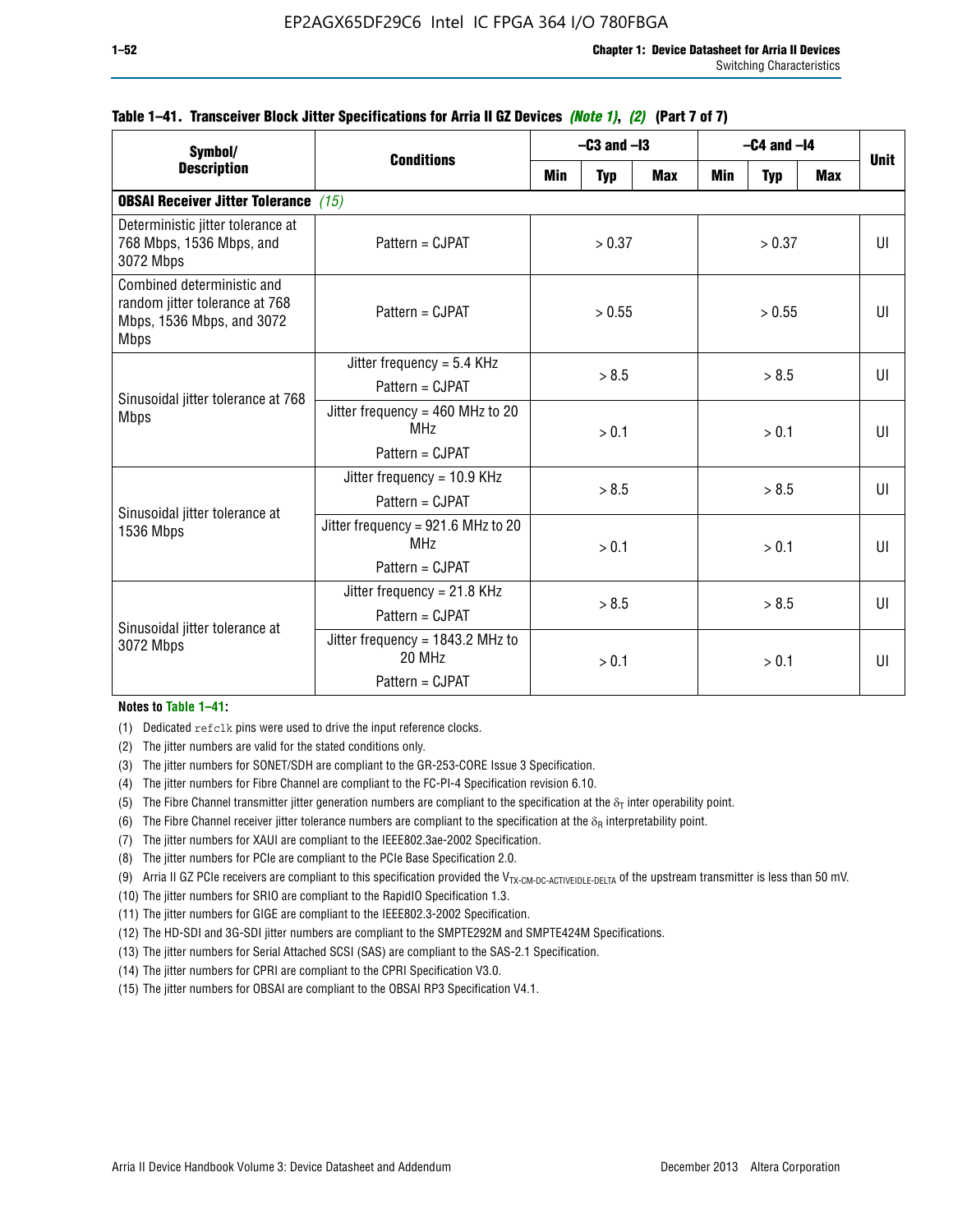# **Core Performance Specifications for the Arria II Device Family**

This section describes the clock tree, phase-locked loop (PLL), digital signal processing (DSP), embedded memory, configuration, and JTAG specifications for Arria II GX and GZ devices.

# **Clock Tree Specifications**

Table 1–42 lists the clock tree specifications for Arria II GX devices.

|                      | <b>Performance</b> |        |     |             |  |  |  |
|----------------------|--------------------|--------|-----|-------------|--|--|--|
| <b>Clock Network</b> | <b>13, C4</b>      | C5, I5 | C6  | <b>Unit</b> |  |  |  |
| <b>GCLK and RCLK</b> | 500                | 500    | 400 | <b>MHz</b>  |  |  |  |
| <b>PCLK</b>          | 420                | 350    | 280 | <b>MHz</b>  |  |  |  |

Table 1–43 lists the clock tree specifications for Arria II GZ devices.

# **Table 1–43. Clock Tree Performance for Arria II GZ Devices**

| <b>Clock Network</b> | <b>Performance</b> |                 |             |  |  |  |  |
|----------------------|--------------------|-----------------|-------------|--|--|--|--|
|                      | $-C3$ and $-I3$    | $-C4$ and $-I4$ | <b>Unit</b> |  |  |  |  |
| <b>GCLK and RCLK</b> | 700                | 500             | <b>MHz</b>  |  |  |  |  |
| <b>PCLK</b>          | 500                | 450             | MHz         |  |  |  |  |

# **PLL Specifications**

Table 1–44 lists the PLL specifications for Arria II GX devices.

**Table 1–44. PLL Specifications for Arria II GX Devices (Part 1 of 3)**

| <b>Symbol</b>              | <b>Description</b>                                                                                   | Min | <b>Typ</b> | Max       | <b>Unit</b>   |
|----------------------------|------------------------------------------------------------------------------------------------------|-----|------------|-----------|---------------|
|                            | Input clock frequency (from clock input pins residing in<br>right/top/bottom banks) (-4 Speed Grade) | 5   |            | 670(1)    | <b>MHz</b>    |
| $f_{\parallel N}$          | Input clock frequency (from clock input pins residing in<br>right/top/bottom banks) (-5 Speed Grade) | 5   |            | 622 $(1)$ | <b>MHz</b>    |
|                            | Input clock frequency (from clock input pins residing in<br>right/top/bottom banks) (-6 Speed Grade) | 5   |            | 500(1)    | <b>MHz</b>    |
| f <sub>INPFD</sub>         | Input frequency to the PFD                                                                           | 5   |            | 325       | <b>MHz</b>    |
| $f_{\rm VCO}$              | PLL VCO operating Range (2)                                                                          | 600 |            | 1,400     | <b>MHz</b>    |
| <b>f</b> <sub>INDUTY</sub> | Input clock duty cycle                                                                               | 40  |            | 60        | $\frac{0}{0}$ |
| T <sub>EINDUTY</sub>       | External feedback clock input duty cycle                                                             | 40  |            | 60        | $\frac{0}{0}$ |
| $t_{\text{INCCJ}}$ (3),    | Input clock cycle-to-cycle jitter (Frequency $\geq$ 100 MHz)                                         |     |            | 0.15      | $UI(p-p)$     |
| (4)                        | Input clock cycle-to-cycle jitter (Frequency $\leq 100$ MHz)                                         |     |            | ±750      | $ps(p-p)$     |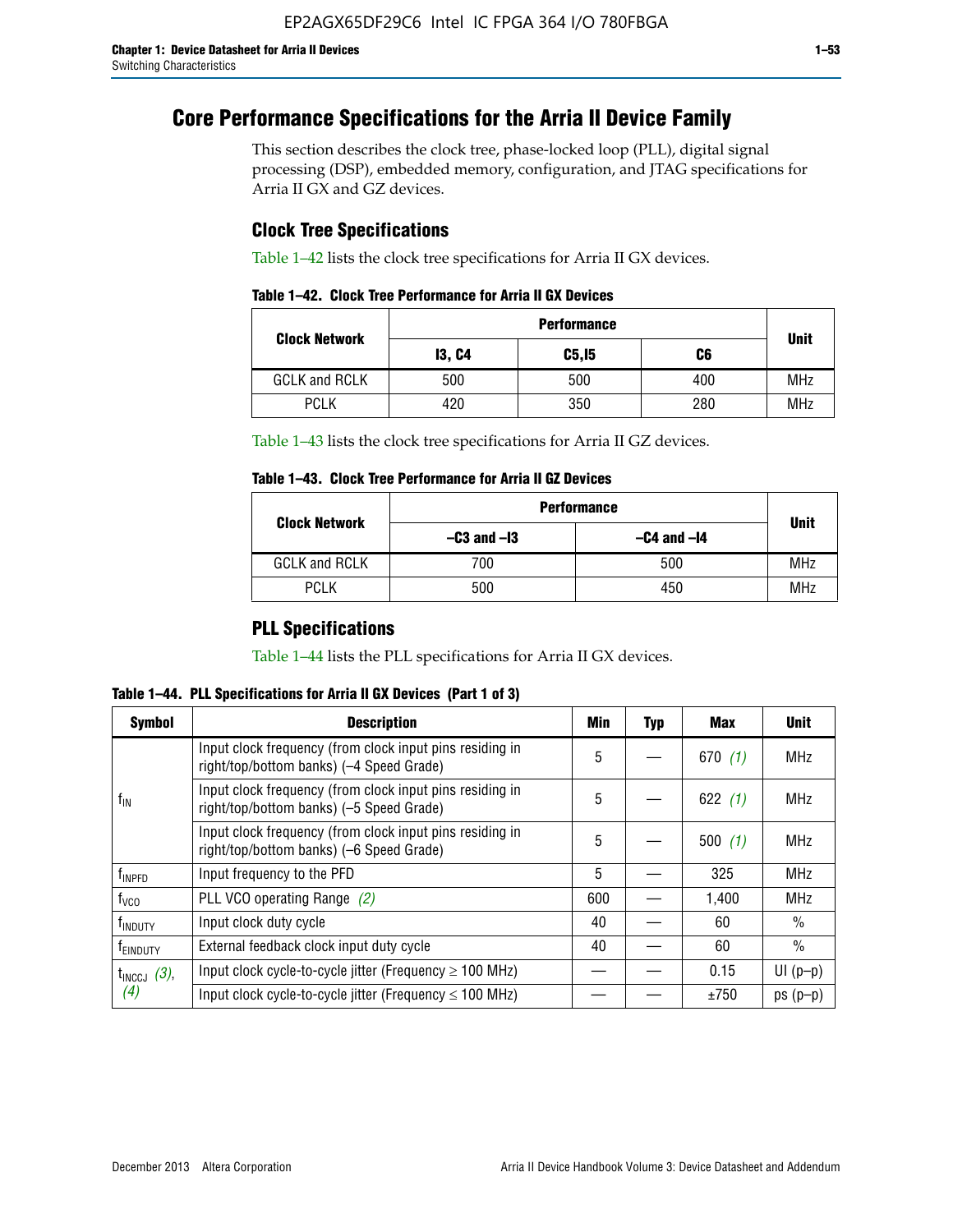| <b>Symbol</b>               | <b>Description</b>                                                                                          | <b>Min</b>               | <b>Typ</b>               | <b>Max</b> | <b>Unit</b>              |
|-----------------------------|-------------------------------------------------------------------------------------------------------------|--------------------------|--------------------------|------------|--------------------------|
|                             | Output frequency for internal global or regional clock<br>(-4 Speed Grade)                                  |                          |                          | 500        | <b>MHz</b>               |
| $f_{\text{OUT}}$            | Output frequency for internal global or regional clock<br>(-5 Speed Grade)                                  |                          |                          | 500        | <b>MHz</b>               |
|                             | Output frequency for internal global or regional clock<br>(-6 Speed Grade)                                  |                          |                          | 400        | <b>MHz</b>               |
|                             | Output frequency for external clock output (-4 Speed Grade)                                                 |                          |                          | 670 $(5)$  | <b>MHz</b>               |
| f <sub>out_ext</sub>        | Output frequency for external clock output (-5 Speed Grade)                                                 |                          |                          | 622 $(5)$  | <b>MHz</b>               |
|                             | Output frequency for external clock output (-6 Speed Grade)                                                 | $\overline{\phantom{0}}$ |                          | 500 $(5)$  | <b>MHz</b>               |
| t <sub>outduty</sub>        | Duty cycle for external clock output (when set to 50%)                                                      | 45                       | 50                       | 55         | $\frac{0}{0}$            |
|                             | Dedicated clock output period jitter ( $f_{OUT} \ge 100$ MHz)                                               |                          |                          | 300        | $ps(p-p)$                |
| t <sub>outpj_dc</sub>       | Dedicated clock output period jitter ( $f_{OUT}$ < 100 MHz)                                                 | $\overline{\phantom{0}}$ | $\overline{\phantom{0}}$ | 30         | $mUI(p-p)$               |
|                             | Dedicated clock output cycle-to-cycle jitter ( $f_{OUT} \ge 100$ MHz)                                       |                          |                          | 300        | $ps(p-p)$                |
| t <sub>outccj_dc</sub>      | Dedicated clock output cycle-to-cycle jitter ( $f_{OUT}$ < 100 MHz)                                         |                          |                          | 30         | $mUI(p-p)$               |
|                             | Regular I/O clock output period jitter ( $f_{OUT} \ge 100$ MHz)                                             |                          |                          | 650        | $ps(p-p)$                |
| $f_{\text{OUTPJ\_10}}$      | Regular I/O clock output period jitter ( $f_{OUT}$ < 100 MHz)                                               |                          |                          | 65         | $mUI(p-p)$               |
|                             | Regular I/O clock output cycle-to-cycle jitter ( $f_{OUT} \ge 100$ MHz)                                     | $\overline{\phantom{0}}$ |                          | 650        | $ps(p-p)$                |
| f <sub>outccj_io</sub>      | Regular I/O clock output cycle-to-cycle jitter ( $f_{OUT}$ < 100 MHz)                                       | $\overline{\phantom{0}}$ |                          | 65         | $mUI(p-p)$               |
| t <sub>configpll</sub>      | Time required to reconfigure PLL scan chains                                                                |                          | 3.5                      |            | <b>SCANCLK</b><br>cycles |
| t <sub>configphase</sub>    | Time required to reconfigure phase shift                                                                    |                          | 1                        |            | <b>SCANCLK</b><br>cycles |
| <b>f</b> <sub>SCANCLK</sub> | <b>SCANCLK</b> frequency                                                                                    |                          |                          | 100        | <b>MHz</b>               |
| t <sub>LOCK</sub>           | Time required to lock from end of device configuration                                                      |                          |                          | 1          | ms                       |
| t <sub>DLOCK</sub>          | Time required to lock dynamically (after switchover or<br>reconfiguring any non-post-scale counters/delays) |                          |                          | 1          | ms                       |
|                             | PLL closed-loop low bandwidth                                                                               |                          | 0.3                      |            | <b>MHz</b>               |
| $f_{CL~B~W}$                | PLL closed-loop medium bandwidth                                                                            |                          | 1.5                      |            | MHz                      |
|                             | PLL closed-loop high bandwidth                                                                              |                          | 4                        |            | <b>MHz</b>               |
| t <sub>PLL_PSERR</sub>      | Accuracy of PLL phase shift                                                                                 |                          |                          | ±50        | ps                       |
| t <sub>ARESET</sub>         | Minimum pulse width on areset signal                                                                        | 10                       |                          |            | ns                       |

**Table 1–44. PLL Specifications for Arria II GX Devices (Part 2 of 3)**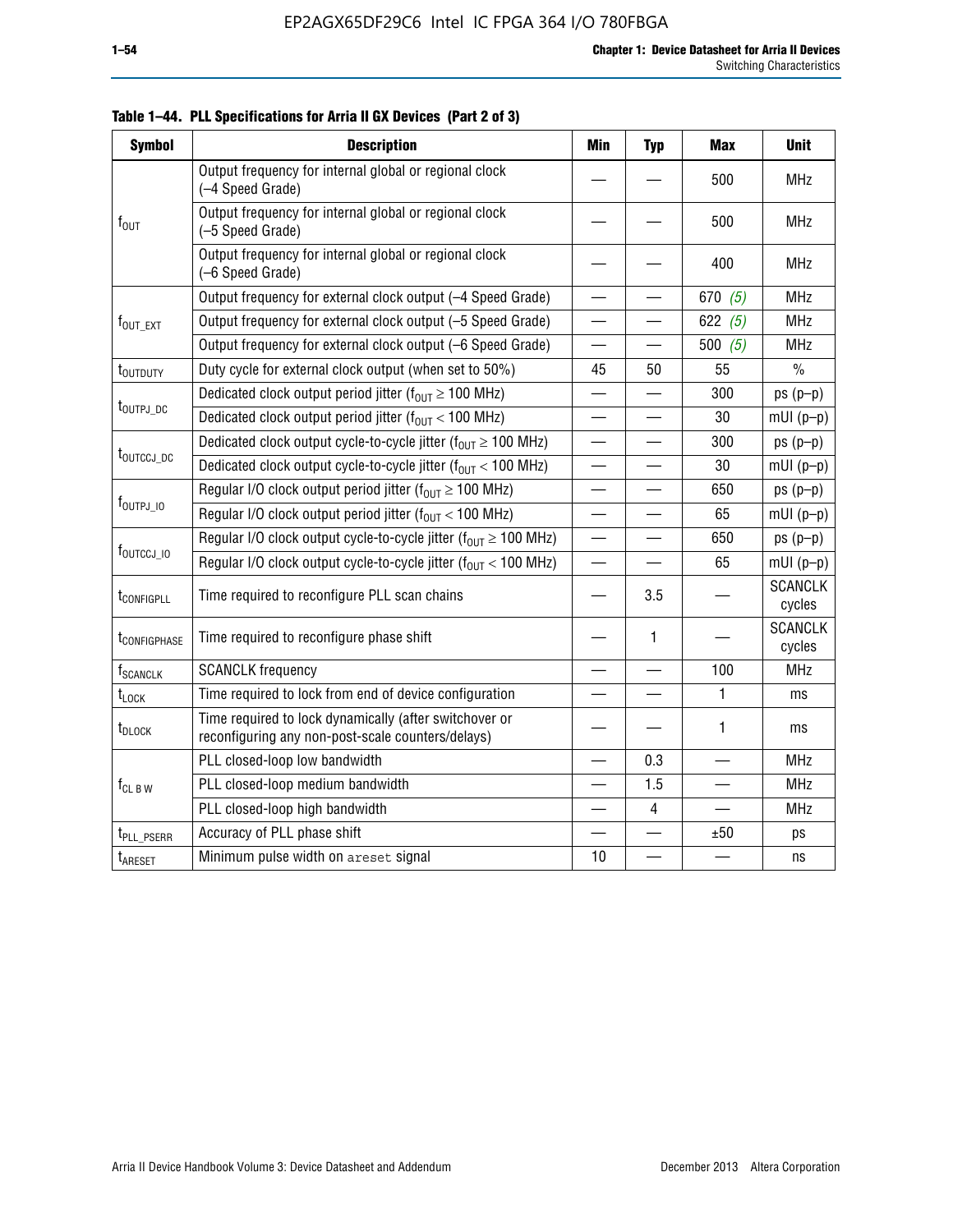### **Table 1–44. PLL Specifications for Arria II GX Devices (Part 3 of 3)**

| <b>Symbol</b>                            | <b>Description</b>                                                                 | Min | Typ | <b>Max</b> | <b>Unit</b> |
|------------------------------------------|------------------------------------------------------------------------------------|-----|-----|------------|-------------|
| t <sub>CASC</sub><br>OUTJITTER           | Period Jitter for dedicated clock output in cascaded PLLs<br>(FOUT $\geq$ 100 MHz) |     |     | 425        | $ps(p-p)$   |
| PERIOD<br><b>DEDCLK</b><br>$(6)$ , $(7)$ | Period Jitter for dedicated clock output in cascaded PLLs<br>(FOUT $\leq$ 100 MHz) |     |     | 42.5       | $mUI(p-p)$  |

#### **Notes to Table 1–44:**

- (1)  $f_{IN}$  is limited by the I/O  $f_{MAX}$ .
- (2) The VCO frequency reported by the Quartus II software in the PLL summary section of the compilation report takes into consideration the VCO post-scale counter K value. Therefore, if the counter K has a value of 2, the frequency reported can be lower than the f<sub>VCO</sub> specification.
- (3) A high-input jitter directly affects the PLL output jitter. To have low PLL output clock jitter, you must provide a clean-clock source, which is less than 200 ps.
- (4) F<sub>REF</sub> is fIN/N when N = 1.
- (5) This specification is limited by the lower of the two: I/O  $f_{MAX}$  or  $f_{OUT}$  of the PLL.
- (6) Peak-to-peak jitter with a probability level of 10–12 (14 sigma, 99.99999999974404% confidence level). The output jitter specification applies to the intrinsic jitter of the PLL, when an input jitter of 30 ps is applied. The external memory interface clock output jitter specifications use a different measurement method and are available in Table 1–62 on page 1–70.
- (7) The cascaded PLL specification is only applicable with the following condition: a. Upstream PLL:  $0.59$  Mhz  $\leq$  Upstream PLL BW  $<$  1 MHz
	- b. Downstream PLL: Downstream PLL BW > 2 MHz

Table 1–45 lists the PLL specifications for Arria II GZ devices when operating in both the commercial junction temperature range (0° to 85°C) and the industrial junction temperature range (-40 $\degree$  to 100 $\degree$ C).

| <b>Symbol</b>              | <b>Parameter</b>                                                                    | Min                      | <b>Typ</b> | <b>Max</b> | <b>Unit</b>       |
|----------------------------|-------------------------------------------------------------------------------------|--------------------------|------------|------------|-------------------|
|                            | Input clock frequency (-3 speed grade)                                              | 5                        |            | 717(1)     | <b>MHz</b>        |
| $f_{IN}$                   | Input clock frequency (-4 speed grade)                                              | 5                        |            | 717 $(1)$  | <b>MHz</b>        |
| f <sub>INPFD</sub>         | Input frequency to the PFD                                                          | 5                        |            | 325        | <b>MHz</b>        |
|                            | PLL VCO operating range (-3 speed grade)                                            | 600                      |            | 1,300      | MHz               |
| $f_{\rm VCO}$              | PLL VCO operating range (-4 speed grade)                                            | 600                      |            | 1,300      | <b>MHz</b>        |
| <b>TEINDUTY</b>            | Input clock or external feedback clock input duty cycle                             | 40                       |            | 60         | $\frac{0}{0}$     |
|                            | Output frequency for internal global or regional clock<br>(-3 speed grade)          |                          |            | 700(2)     | <b>MHz</b>        |
| $f_{\text{OUT}}$           | Output frequency for internal global or regional clock<br>(-4 speed grade)          |                          |            | 500 $(2)$  | <b>MHz</b>        |
|                            | Output frequency for external clock output (-3 speed grade)                         | $\overline{\phantom{0}}$ |            | 717(2)     | <b>MHz</b>        |
| $f_{\text{OUT\_EXT}}$      | Output frequency for external clock output (-4 speed grade)                         |                          |            | 717(2)     | <b>MHz</b>        |
| t <sub>outduty</sub>       | Duty cycle for external clock output (when set to 50%)                              | 45                       | 50         | 55         | $\frac{0}{0}$     |
| t <sub>FCOMP</sub>         | External feedback clock compensation time                                           |                          |            | 10         | ns                |
| t <sub>configpll</sub>     | Time required to reconfigure scan chain                                             |                          | 3.5        |            | scanclk<br>cycles |
| <b><i>LCONFIGPHASE</i></b> | Time required to reconfigure phase shift                                            |                          | 1          |            | scanclk<br>cycles |
| f <sub>SCANCLK</sub>       | scanclk frequency                                                                   |                          |            | 100        | <b>MHz</b>        |
| $t_{\text{LOCK}}$          | Time required to lock from end-of-device configuration or<br>de-assertion of areset |                          |            |            | ms                |

### **Table 1–45. PLL Specifications for Arria II GZ Devices (Part 1 of 2)**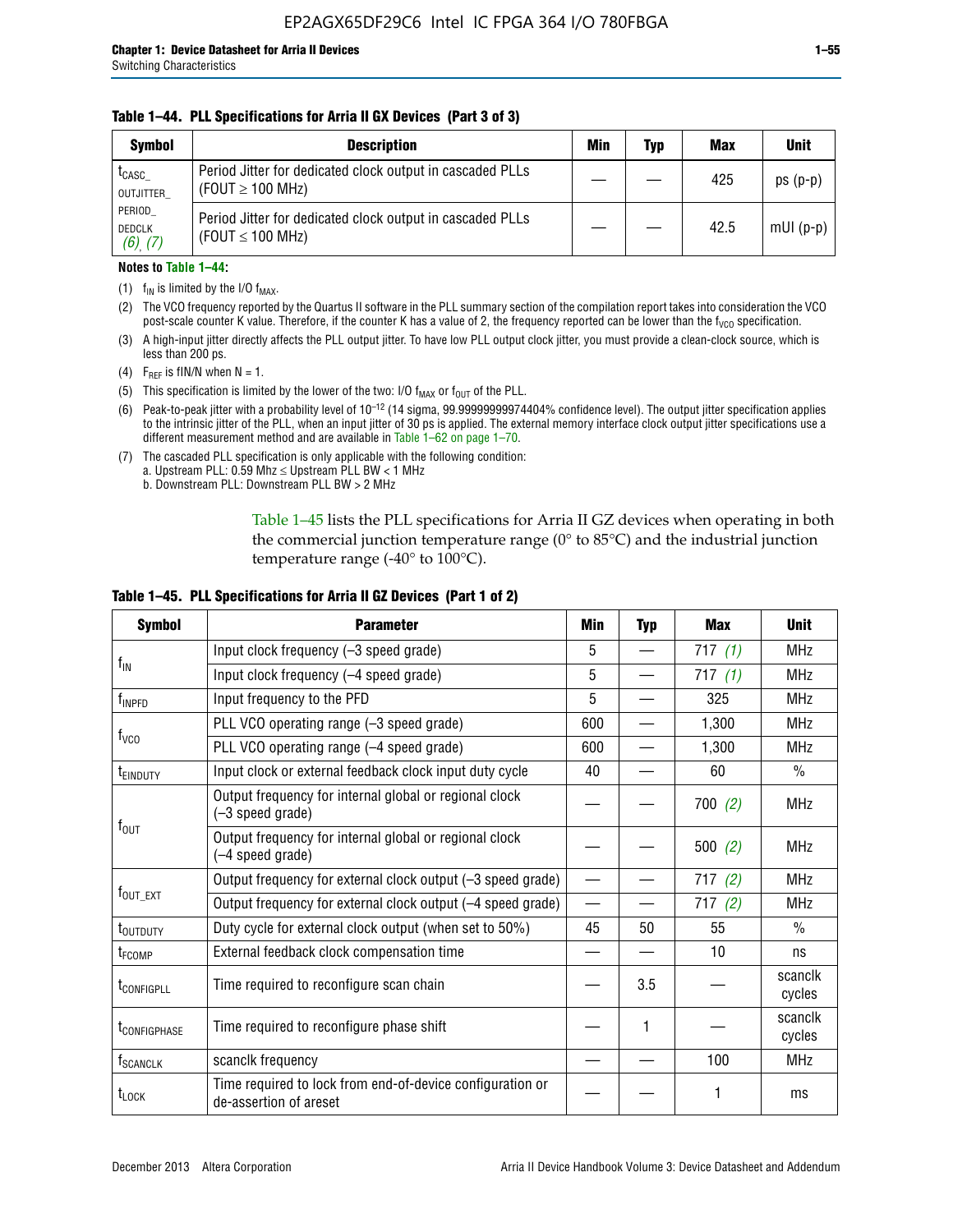| <b>Symbol</b>                | <b>Parameter</b>                                                                                            | Min                      | <b>Typ</b>     | <b>Max</b>               | <b>Unit</b>   |
|------------------------------|-------------------------------------------------------------------------------------------------------------|--------------------------|----------------|--------------------------|---------------|
| t <sub>DLOCK</sub>           | Time required to lock dynamically (after switchover or<br>reconfiguring any non-post-scale counters/delays) |                          |                | 1                        | ms            |
|                              | PLL closed-loop low bandwidth                                                                               | $\overline{\phantom{0}}$ | 0.3            | $\overline{\phantom{0}}$ | <b>MHz</b>    |
| $f_{CLBW}$                   | PLL closed-loop medium bandwidth                                                                            |                          | 1.5            | <u>in a</u>              | <b>MHz</b>    |
|                              | PLL closed-loop high bandwidth (7)                                                                          |                          | $\overline{4}$ |                          | <b>MHz</b>    |
| t <sub>PLL</sub> PSERR       | Accuracy of PLL phase shift                                                                                 |                          |                | ±50                      | ps            |
| t <sub>ARESET</sub>          | Minimum pulse width on the areset signal                                                                    | 10                       |                | —<br>—                   | ns            |
|                              | Input clock cycle to cycle jitter ( $F_{REF} \ge 100$ MHz)                                                  |                          |                | 0.15                     | $UI(p-p)$     |
| $t_{INCCJ}$ (3), (4)         | Input clock cycle to cycle jitter ( $F_{REF}$ < 100 MHz)                                                    | $\equiv$                 |                | ±750                     | $ps(p-p)$     |
|                              | Period Jitter for dedicated clock output ( $F_{OUT} \ge 100$ MHz)                                           | $\overline{\phantom{0}}$ |                | 175                      | $ps(p-p)$     |
| $t_{\text{OUTPJ\_DC}}$ (5)   | Period Jitter for dedicated clock output ( $F_{OUT}$ < 100 MHz)                                             |                          |                | 17.5                     | $mUI(p-p)$    |
|                              | Cycle to Cycle Jitter for dedicated clock output<br>$(F_{OUT} \ge 100$ MHz)                                 |                          |                | 175                      | $ps(p-p)$     |
| $t_{\text{OUTCCJ\_DC}}$ (5)  | Cycle to Cycle Jitter for dedicated clock output<br>$(F_{OUT}$ < 100 MHz)                                   |                          |                | 17.5                     | $mUI(p-p)$    |
| $t_{\text{OUTPJ\_IO}}$ (5),  | Period Jitter for clock output on regular I/O<br>$(F_{OUT} \geq 100$ MHz)                                   |                          |                | 600                      | $ps(p-p)$     |
| (8)                          | Period Jitter for clock output on regular I/O<br>$(F_{OUT}$ < 100 MHz)                                      |                          |                | 60                       | $mUI(p-p)$    |
| $t_{\text{OUTCCJ\_IO}}$ (5), | Cycle to Cycle Jitter for clock output on regular I/O<br>$(F_{OUT} \ge 100$ MHz)                            |                          |                | 600                      | $ps(p-p)$     |
| (8)                          | Cycle to Cycle Jitter for clock output on regular I/O<br>$(F_{OUT} < 100$ MHz)                              |                          |                | 60                       | $mUI(p-p)$    |
| t <sub>CASC_OUTPJ_DC</sub>   | Period Jitter for dedicated clock output in cascaded PLLs<br>$(F_{OUT} \ge 100MHz)$                         |                          |                | 250                      | $ps(p-p)$     |
| $(5)$ , $(6)$                | Period Jitter for dedicated clock output in cascaded PLLs<br>(F <sub>OUT</sub> < 100MHz)                    |                          |                | 25                       | $mUI(p-p)$    |
| f <sub>DRIFT</sub>           | Frequency drift after PFDENA is disabled for duration of<br>100 us                                          |                          |                | ±10                      | $\frac{0}{0}$ |

**Table 1–45. PLL Specifications for Arria II GZ Devices (Part 2 of 2)**

#### **Notes to Table 1–45:**

- (1) This specification is limited in the Quartus II software by the I/O maximum frequency. The maximum I/O frequency is different for each I/O standard.
- (2) This specification is limited by the lower of the two: I/O  $F_{MAX}$  or  $F_{OUT}$  of the PLL.
- (3) A high input jitter directly affects the PLL output jitter. To have low PLL output clock jitter, you must provide a clean clock source that is less than 120 ps.
- (4) F<sub>REF</sub> is fIN/N when  $N = 1$ .
- (5) Peak-to-peak jitter with a probability level of 10–12 (14 sigma, 99.99999999974404% confidence level). The output jitter specification applies to the intrinsic jitter of the PLL, when an input jitter of 30 ps is applied. The external memory interface clock output jitter specifications use a different measurement method and are available in Table 1–64 on page 1–71.
- (6) The cascaded PLL specification is only applicable with the following condition: a. Upstream PLL: 0.59 Mhz  $\leq$  Upstream PLL BW  $<$  1 MHz b. Downstream PLL: Downstream PLL BW > 2 MHz
- (7) High bandwidth PLL settings are not supported in external feedback mode.
- (8) External memory interface clock output jitter specifications use a different measurement method, which is available in Table 1–63 on page 1–71.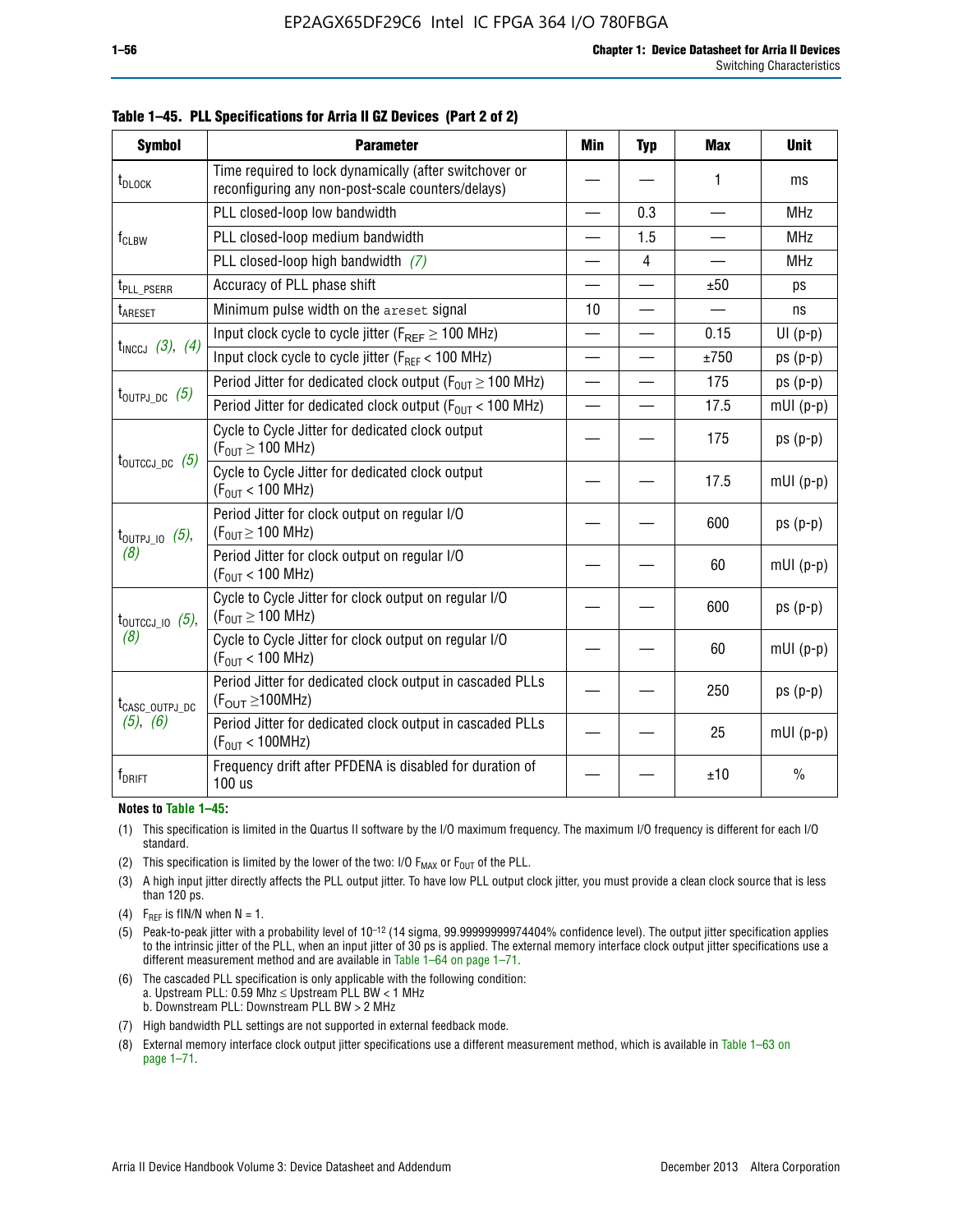Table 1–46 lists the DSP block performance specifications for Arria II GX devices.

| Table 1-46. DSP Block Performance Specifications for Arria II GX Devices (Note 1) |  |  |  |  |  |
|-----------------------------------------------------------------------------------|--|--|--|--|--|
|-----------------------------------------------------------------------------------|--|--|--|--|--|

|                                                             | <b>Resources</b><br>Used        |                | <b>Performance</b> |              |     |             |  |
|-------------------------------------------------------------|---------------------------------|----------------|--------------------|--------------|-----|-------------|--|
| <b>Mode</b>                                                 | Number of<br><b>Multipliers</b> | C <sub>4</sub> | 13                 | <b>C5,15</b> | C6  | <b>Unit</b> |  |
| $9 \times 9$ -bit multiplier                                |                                 | 380            | 310                | 300          | 250 | <b>MHz</b>  |  |
| $12 \times 12$ -bit multiplier                              |                                 | 380            | 310                | 300          | 250 | <b>MHz</b>  |  |
| $18 \times 18$ -bit multiplier                              |                                 | 380            | 310                | 300          | 250 | <b>MHz</b>  |  |
| $36 \times 36$ -bit multiplier                              |                                 | 350            | 270                | 270          | 220 | <b>MHz</b>  |  |
| $18 \times 36$ -bit high-precision multiplier<br>adder mode |                                 | 350            | 270                | 270          | 220 | <b>MHz</b>  |  |
| $18 \times 18$ -bit multiply accumulator                    | 4                               | 380            | 310                | 300          | 250 | <b>MHz</b>  |  |
| $18 \times 18$ -bit multiply adder                          | 4                               | 380            | 310                | 300          | 250 | <b>MHz</b>  |  |
| $18 \times 18$ -bit multiply adder-signed full<br>precision | 2                               | 380            | 310                | 300          | 250 | <b>MHz</b>  |  |
| $18 \times 18$ -bit multiply adder with<br>loopback $(2)$   | $\overline{2}$                  | 275            | 220                | 220          | 180 | <b>MHz</b>  |  |
| 36-bit shift (32-bit data)                                  |                                 | 350            | 270                | 270          | 220 | MHz         |  |
| Double mode                                                 |                                 | 350            | 270                | 270          | 220 | <b>MHz</b>  |  |

**Notes to Table 1–46:**

(1) Maximum is for a fully-pipelined block with **Round** and **Saturation** disabled.

(2) Maximum is for loopback input registers disabled, **Round** and **Saturation** disabled, pipeline and output registers enabled.

Table 1–47 lists the DSP block performance specifications for Arria II GZ devices.

**Table 1–47. DSP Block Performance Specifications for Arria II GZ Devices** *(Note 1)* **(Part 1 of 2)**

| <b>Mode</b>                                                 | <b>Resources</b><br>Used        | <b>Performance</b> |     | <b>Unit</b> |
|-------------------------------------------------------------|---------------------------------|--------------------|-----|-------------|
|                                                             | Number of<br><b>Multipliers</b> | -3                 | -4  |             |
| $9 \times 9$ -bit multiplier                                |                                 | 460                | 400 | <b>MHz</b>  |
| $12 \times 12$ -bit multiplier                              |                                 | 500                | 440 | <b>MHz</b>  |
| $18 \times 18$ -bit multiplier                              |                                 | 550                | 480 | <b>MHz</b>  |
| $36 \times 36$ -bit multiplier                              |                                 | 440                | 380 | <b>MHz</b>  |
| $18 \times 18$ -bit multiply accumulator                    | 4                               | 440                | 380 | <b>MHz</b>  |
| $18 \times 18$ -bit multiply adder                          | 4                               | 470                | 410 | <b>MHz</b>  |
| $18 \times 18$ -bit multiply adder-signed full<br>precision | 2                               | 450                | 390 | <b>MHz</b>  |
| $18 \times 18$ -bit multiply adder with<br>loopback $(2)$   | $\overline{c}$                  | 350                | 310 | <b>MHz</b>  |
| 36-bit shift (32-bit data)                                  |                                 | 440                | 380 | MHz         |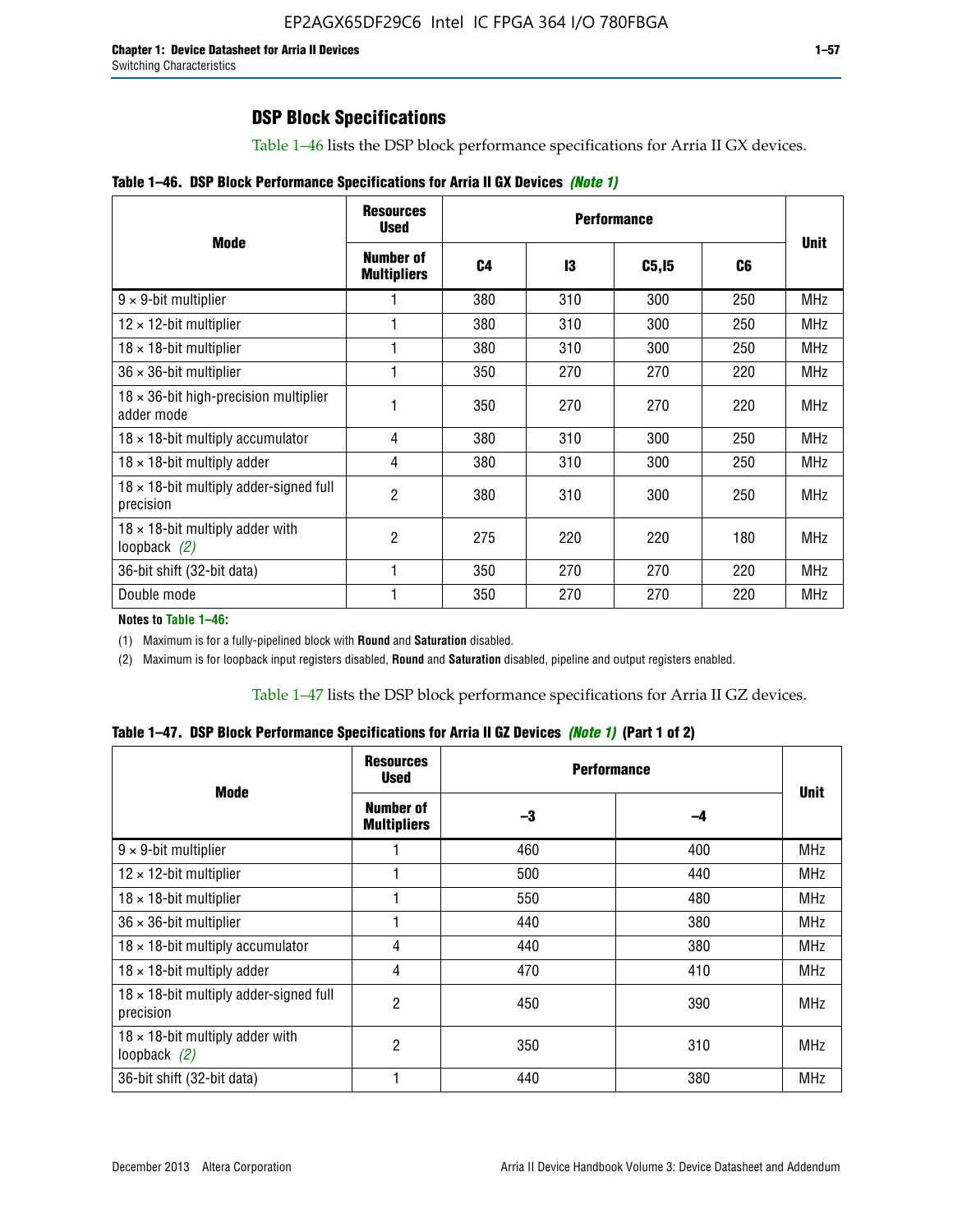### **Table 1–47. DSP Block Performance Specifications for Arria II GZ Devices** *(Note 1)* **(Part 2 of 2)**

|                                                | <b>Resources</b><br><b>Used</b> |     | <b>Performance</b> |             |  |
|------------------------------------------------|---------------------------------|-----|--------------------|-------------|--|
| Mode<br><b>Number of</b><br><b>Multipliers</b> |                                 | -3  | -4                 | <b>Unit</b> |  |
| Double mode                                    |                                 | 440 | 380                | <b>MHz</b>  |  |

**Notes to Table 1–47:**

(1) Maximum is for fully pipelined block with **Round** and **Saturation** disabled.

(2) Maximum for loopback input registers disabled, **Round** and **Saturation** disabled, and pipeline and output registers enabled.

# **Embedded Memory Block Specifications**

Table 1–48 lists the embedded memory block specifications for Arria II GX devices.

## **Table 1–48. Embedded Memory Block Performance Specifications for Arria II GX Devices**

|                        |                                                                                                           |              | <b>Resources Used</b>            | <b>Performance</b> |                |        |      |             |
|------------------------|-----------------------------------------------------------------------------------------------------------|--------------|----------------------------------|--------------------|----------------|--------|------|-------------|
| <b>Memory</b>          | <b>Mode</b>                                                                                               | <b>ALUTS</b> | <b>Embedded</b><br><b>Memory</b> | 13                 | C <sub>4</sub> | C5, I5 | C6   | <b>Unit</b> |
| Memory                 | Single port $64 \times 10$                                                                                | $\Omega$     | 1                                | 450                | 500            | 450    | 378  | <b>MHz</b>  |
| Logic<br>Array         | Simple dual-port $32 \times 20$ single<br>clock                                                           | 0            | 1                                | 270                | 500            | 450    | 378  | <b>MHz</b>  |
| <b>Block</b><br>(MLAB) | Simple dual-port $64 \times 10$ single<br>clock                                                           | $\theta$     | 1                                | 428                | 500            | 450    | 378  | <b>MHz</b>  |
|                        | Single-port $256 \times 36$                                                                               | $\mathbf{0}$ | 1                                | 360                | 400            | 360    | 310  | <b>MHz</b>  |
|                        | Single-port $256 \times 36$ , with the<br>read-during-write option set to<br><b>Old Data</b>              | $\theta$     | 1                                | 250                | 280            | 250    | 210  | <b>MHz</b>  |
|                        | Simple dual-port $256 \times 36$ single<br><b>CLK</b>                                                     | $\theta$     | 1                                | 360                | 400            | 360    | 310  | <b>MHz</b>  |
| M9K<br><b>Block</b>    | Single-port $256 \times 36$ single CLK,<br>with the read-during-write option<br>set to Old Data           | $\theta$     | 1                                | 250                | 280            | 250    | 210  | <b>MHz</b>  |
|                        | True dual port $512 \times 18$ single CLK                                                                 | $\mathbf{0}$ | 1                                | 360                | 400            | 360    | 310  | <b>MHz</b>  |
|                        | True dual-port $512 \times 18$ single CLK,<br>with the read-during-write option<br>set to <b>Old Data</b> | 0            | 1                                | 250                | 280            | 250    | 210  | <b>MHz</b>  |
|                        | Min Pulse Width (clock high time)                                                                         |              |                                  | 900                | 850            | 950    | 1130 | ps          |
|                        | Min Pulse Width (clock low time)                                                                          |              |                                  | 730                | 690            | 770    | 920  | ps          |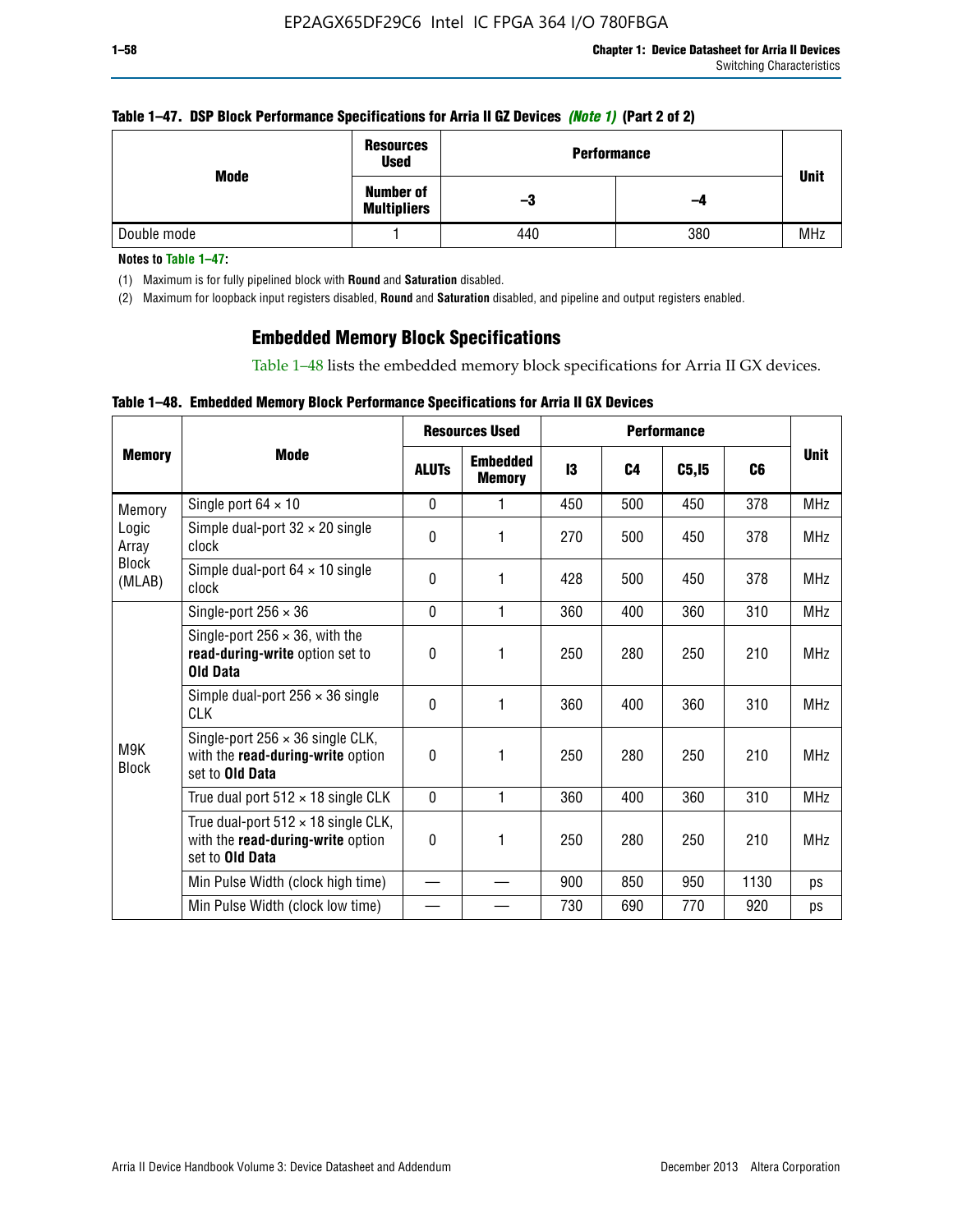Table 1–49 lists the embedded memory block specifications for Arria II GZ devices.

|  | Table 1–49. Embedded Memory Block Performance Specifications for Arria II GZ Devices (Note 1) |  |  |  |  |
|--|-----------------------------------------------------------------------------------------------|--|--|--|--|
|--|-----------------------------------------------------------------------------------------------|--|--|--|--|

|                    |                                                                                                   |              | <b>Resources Used</b>             |                |     | <b>Performance</b> |     |             |
|--------------------|---------------------------------------------------------------------------------------------------|--------------|-----------------------------------|----------------|-----|--------------------|-----|-------------|
| <b>Memory</b>      | <b>Mode</b>                                                                                       | <b>ALUTS</b> | <b>TriMatrix</b><br><b>Memory</b> | C <sub>3</sub> | 13  | C4                 | 14  | <b>Unit</b> |
|                    | Single port $64 \times 10$                                                                        | $\pmb{0}$    | $\mathbf{1}$                      | 500            | 500 | 450                | 450 | <b>MHz</b>  |
|                    | Simple dual-port $32 \times 20$                                                                   | 0            | 1                                 | 500            | 500 | 450                | 450 | <b>MHz</b>  |
| <b>MLAB</b><br>(2) | Simple dual-port $64 \times 10$                                                                   | $\mathbf 0$  | $\mathbf{1}$                      | 500            | 500 | 450                | 450 | <b>MHz</b>  |
|                    | ROM 64 × 10                                                                                       | $\pmb{0}$    | $\mathbf{1}$                      | 500            | 500 | 450                | 450 | <b>MHz</b>  |
|                    | $ROM 32 \times 20$                                                                                | 0            | 1                                 | 500            | 500 | 450                | 450 | <b>MHz</b>  |
|                    | Single-port $256 \times 36$                                                                       | 0            | $\mathbf{1}$                      | 540            | 540 | 475                | 475 | <b>MHz</b>  |
|                    | Simple dual-port $256 \times 36$                                                                  | $\mathbf 0$  | $\mathbf{1}$                      | 490            | 490 | 420                | 420 | <b>MHz</b>  |
|                    | Simple dual-port $256 \times 36$ , with the<br>read-during-write option set to Old<br><b>Data</b> | $\pmb{0}$    | 1                                 | 340            | 340 | 300                | 300 | <b>MHz</b>  |
|                    | True dual port $512 \times 18$                                                                    | $\mathbf 0$  | $\mathbf{1}$                      | 430            | 430 | 370                | 370 | <b>MHz</b>  |
| M9K<br>Block (2)   | True dual-port $512 \times 18$ , with the<br>read-during-write option set to Old<br><b>Data</b>   | $\pmb{0}$    | 1                                 | 335            | 335 | 290                | 290 | <b>MHz</b>  |
|                    | ROM 1 Port                                                                                        | $\mathbf 0$  | $\mathbf{1}$                      | 540            | 540 | 475                | 475 | <b>MHz</b>  |
|                    | ROM 2 Port                                                                                        | 0            | $\mathbf{1}$                      | 540            | 540 | 475                | 475 | <b>MHz</b>  |
|                    | Min Pulse Width (clock high time)                                                                 |              |                                   | 800            | 800 | 850                | 850 | ps          |
|                    | Min Pulse Width (clock low time)                                                                  |              |                                   | 625            | 625 | 690                | 690 | ps          |
|                    | Single-port $2K \times 72$                                                                        | 0            | 1                                 | 440            | 400 | 380                | 350 | <b>MHz</b>  |
|                    | Simple dual-port $2K \times 72$                                                                   | $\mathbf 0$  | $\mathbf{1}$                      | 435            | 375 | 385                | 325 | <b>MHz</b>  |
|                    | Simple dual-port $2K \times 72$ , with the<br>read-during-write option set to Old<br>Data         | 0            | 1                                 | 240            | 225 | 205                | 200 | <b>MHz</b>  |
|                    | Simple dual-port $2K \times 64$ (with ECC)                                                        | $\mathbf 0$  | $\mathbf{1}$                      | 300            | 295 | 255                | 250 | <b>MHz</b>  |
| M144K              | True dual-port $4K \times 36$                                                                     | $\mathbf 0$  | 1                                 | 375            | 350 | 330                | 310 | <b>MHz</b>  |
| Block $(2)$        | True dual-port $4K \times 36$ , with the<br>read-during-write option set to Old<br>Data           | $\pmb{0}$    | 1                                 | 230            | 225 | 205                | 200 | <b>MHz</b>  |
|                    | ROM 1 Port                                                                                        | 0            | $\mathbf{1}$                      | 500            | 450 | 435                | 420 | <b>MHz</b>  |
|                    | ROM 2 Port                                                                                        | 0            | $\mathbf{1}$                      | 465            | 425 | 400                | 400 | <b>MHz</b>  |
|                    | Min Pulse Width (clock high time)                                                                 |              |                                   | 755            | 860 | 860                | 950 | ps          |
|                    | Min Pulse Width (clock low time)                                                                  |              |                                   | 625            | 690 | 690                | 690 | ps          |

**Notes to Table 1–48:**

(1) To achieve the maximum memory block performance, use a memory block clock that comes through global clock routing from an on-chip PLL set to 50% output duty cycle. Use the Quartus II software to report timing for this and other memory block clocking schemes.

(2) When you use the error detection CRC feature, there is no degradation in  $F_{MAX}$ .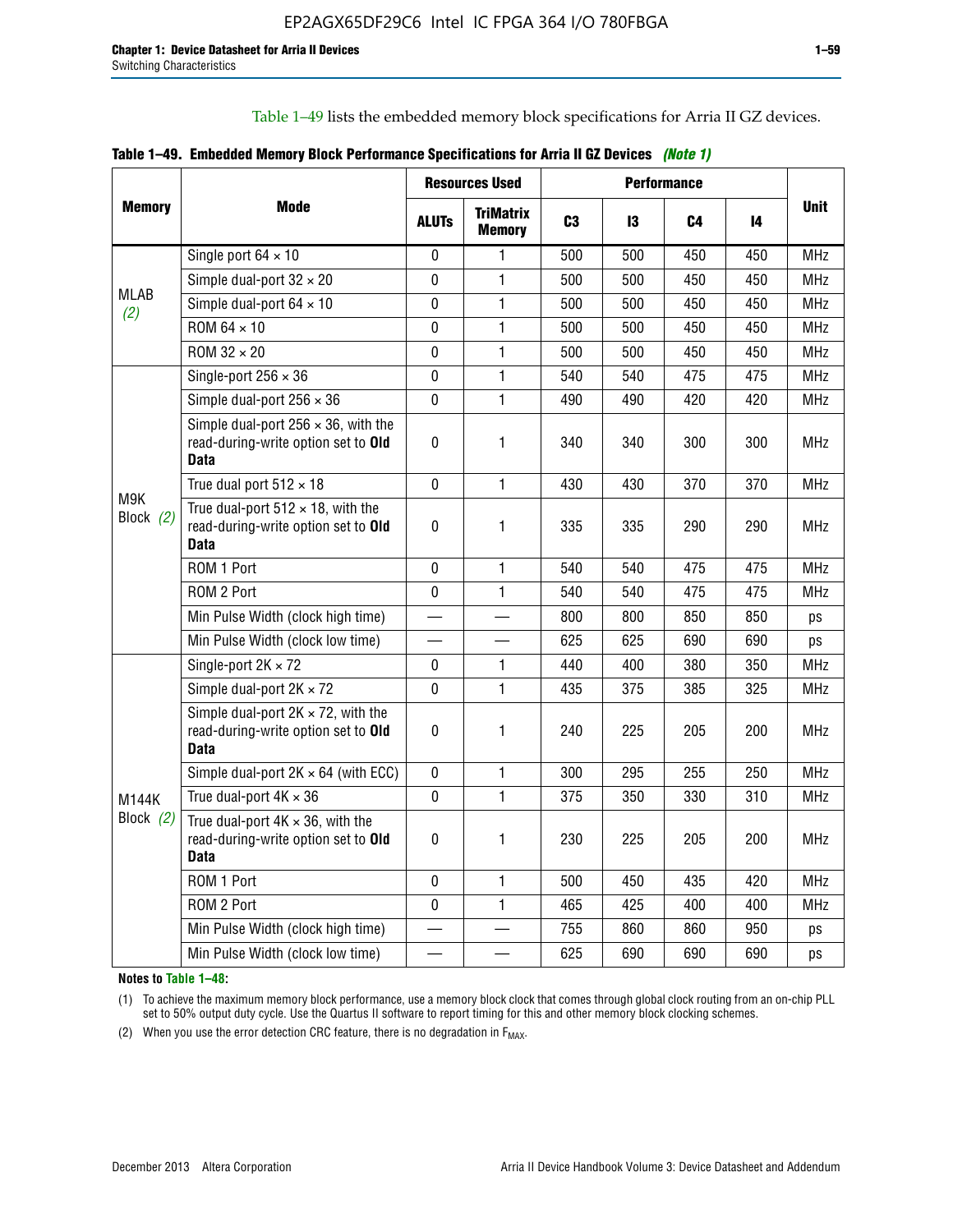# **Configuration**

Table 1–50 lists the configuration mode specifications for Arria II GX and GZ devices.

**Table 1–50. Configuration Mode Specifications for Arria II Devices**

|                                    | <b>DCLK Frequency</b> | <b>Unit</b> |            |            |
|------------------------------------|-----------------------|-------------|------------|------------|
| <b>Programming Mode</b>            | Min                   | Typ         | <b>Max</b> |            |
| Passive serial                     |                       |             | 125        | <b>MHz</b> |
| Fast passive parallel              |                       |             | 125        | <b>MHz</b> |
| Fast active serial (fast clock)    | 17                    | 26          | 40         | <b>MHz</b> |
| Fast active serial (slow clock)    | 8.5                   | 13          | 20         | <b>MHz</b> |
| Remote update only in fast AS mode |                       |             | 10         | <b>MHz</b> |

# **JTAG Specifications**

Table 1–51 lists the JTAG timing parameters and values for Arria II GX and GZ devices.

| <b>Symbol</b>                     | <b>Description</b>                       | Min | Max | <b>Unit</b> |
|-----------------------------------|------------------------------------------|-----|-----|-------------|
| $t_{JCP}$                         | <b>TCK clock period</b>                  | 30  |     | ns          |
| t <sub>JCH</sub>                  | TCK clock high time                      | 14  |     | ns          |
| $t_{\text{JCL}}$                  | <b>TCK clock low time</b>                | 14  |     | ns          |
| $t_{\text{JPSU (TDI)}}$           | TDI JTAG port setup time                 |     |     | ns          |
| $t_{JPSU\,(TMS)}$                 | TMS JTAG port setup time                 | 3   |     | ns          |
| $t_{\sf JPH}$                     | JTAG port hold time                      | 5   |     | ns          |
| $t_{\scriptscriptstyle \rm JPCO}$ | JTAG port clock to output                |     | 11  | ns          |
| t <sub>JPZX</sub>                 | JTAG port high impedance to valid output |     | 14  | ns          |
| t <sub>JPXZ</sub>                 | JTAG port valid output to high impedance |     | 14  | ns          |

**Table 1–51. JTAG Timing Parameters and Values for Arria II Devices**

# **Chip-Wide Reset (Dev\_CLRn) Specifications**

Table 1–52 lists the specifications for the chip-wide reset (Dev\_CLRn) for Arria II GX and GZ devices.

### **Table 1–52. Chip-Wide Reset (Dev\_CLRn) Specifications for Arria II Devices**

| <b>Description</b> | <b>Min</b> | Typ | <b>Max</b> | <b>Unit</b> |
|--------------------|------------|-----|------------|-------------|
| CLRn<br>Dev<br>$-$ | 500        |     |            | μS          |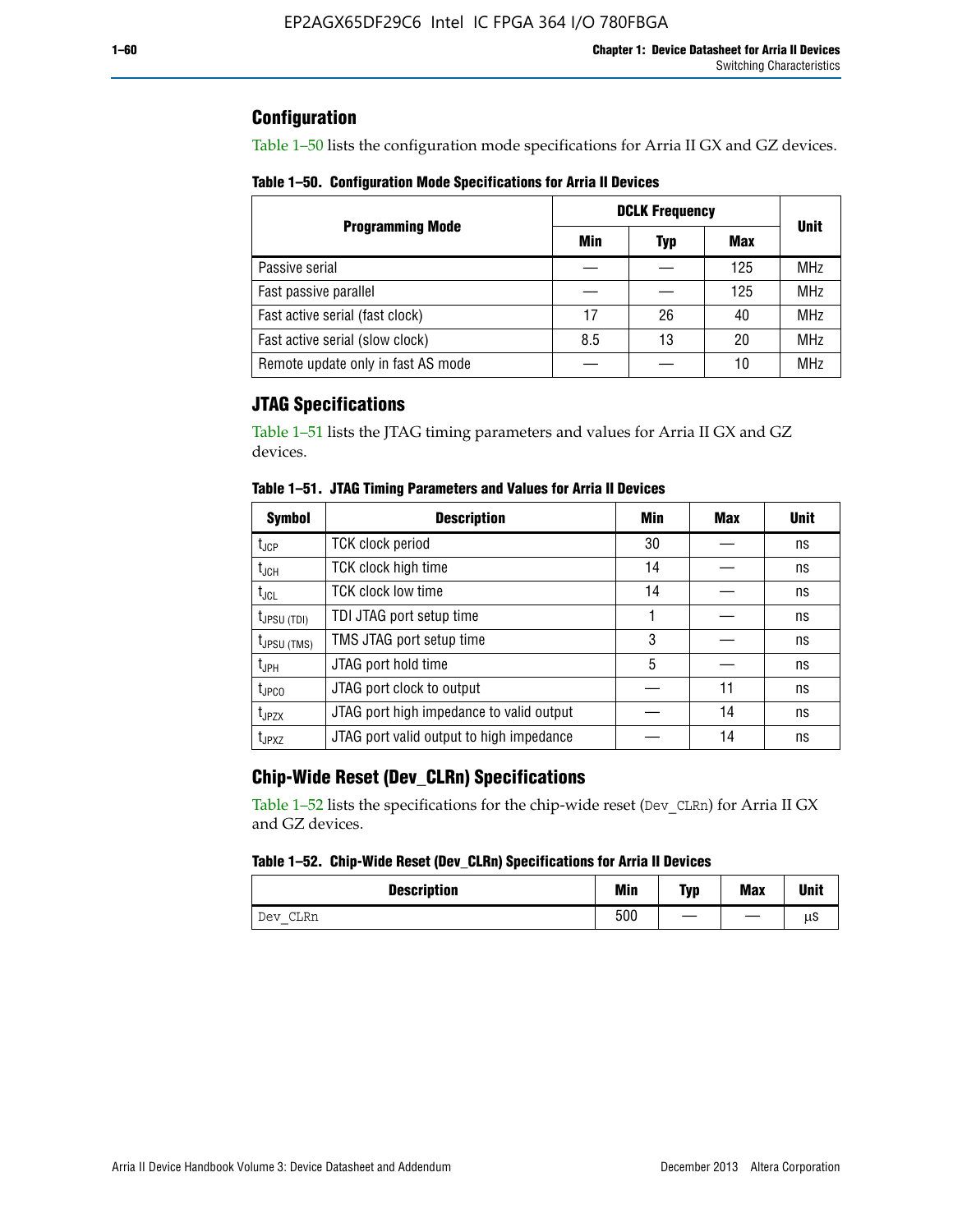# **Periphery Performance**

This section describes periphery performance, including high-speed I/O, external memory interface, and IOE programmable delay.

I/O performance supports several system interfaces, for example the high-speed I/O interface, external memory interface, and the PCI/PCI-X bus interface. I/O using SSTL-18 Class I termination standard can achieve up to the stated DDR2 SDRAM interfacing speed with typical DDR2 SDRAM memory interface setup. I/O using general purpose I/O (GPIO) standards such as 3.0, 2.5, 1.8, or 1.5 LVTTL/LVCMOS are capable of typical 200 MHz interfacing frequency with 10pF load.

 $\mathbb{I}$  Actual achievable frequency depends on design- and system-specific factors. You should perform HSPICE/IBIS simulations based on your specific design and system setup to determine the maximum achievable frequency in your system.

# **High-Speed I/O Specification**

Table 1–53 lists the high-speed I/O timing for Arria II GX devices.

**Table 1–53. High-Speed I/O Specifications for Arria II GX Devices (Part 1 of 4)**

| <b>Symbol</b>                                                        |                                               | 13  |            |     | C <sub>4</sub> |     | C5, I5     |     | C <sub>6</sub> |             |
|----------------------------------------------------------------------|-----------------------------------------------|-----|------------|-----|----------------|-----|------------|-----|----------------|-------------|
|                                                                      | <b>Conditions</b>                             | Min | <b>Max</b> | Min | <b>Max</b>     | Min | <b>Max</b> | Min | <b>Max</b>     | <b>Unit</b> |
| <b>Clock</b>                                                         |                                               |     |            |     |                |     |            |     |                |             |
| $f_{HSCLK\_IN}$<br>(input clock<br>frequency)-Row<br>1/0             | Clock boost<br>factor, $W =$<br>1 to 40 $(1)$ | 5   | 670        | 5   | 670            | 5   | 622        | 5   | 500            | <b>MHz</b>  |
| $f_{\sf HSCLK\_IN}$<br>(input clock<br>frequency)-<br>Column I/O     | Clock boost<br>factor, $W =$<br>1 to 40 $(1)$ | 5   | 500        | 5   | 500            | 5   | 472.5      | 5   | 472.5          | <b>MHz</b>  |
| T <sub>HSCLK_OUT</sub><br>(output clock<br>frequency)-Row<br>1/0     |                                               | 5   | 670        | 5   | 670            | 5   | 622        | 5   | 500            | <b>MHz</b>  |
| f <sub>HSCLK_OUT</sub><br>(output clock<br>frequency)-<br>Column I/O |                                               | 5   | 500        | 5   | 500            | 5   | 472.5      | 5   | 472.5          | <b>MHz</b>  |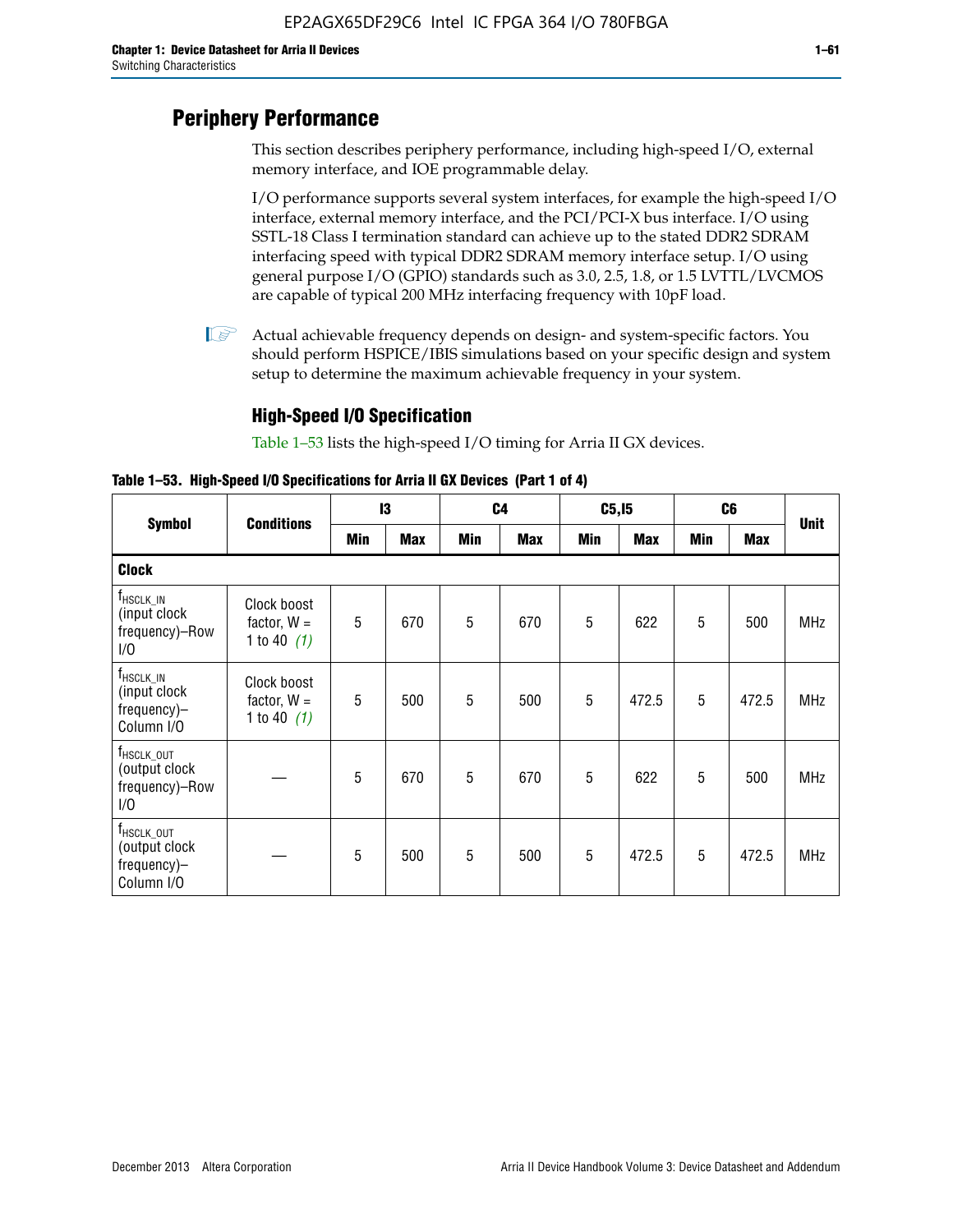| <b>Symbol</b>                                                                    | <b>Conditions</b>                                                                            |     | 13          |     | C4          | C5, I5 |             |     | C <sub>6</sub> | <b>Unit</b> |
|----------------------------------------------------------------------------------|----------------------------------------------------------------------------------------------|-----|-------------|-----|-------------|--------|-------------|-----|----------------|-------------|
|                                                                                  |                                                                                              | Min | <b>Max</b>  | Min | <b>Max</b>  | Min    | Max         | Min | <b>Max</b>     |             |
| <b>Transmitter</b>                                                               |                                                                                              |     |             |     |             |        |             |     |                |             |
| $f_{\sf{HSDR\_TX}}$ (true<br>LVDS output data<br>rate)                           | SERDES factor,<br>$J = 3$ to 10<br>(using<br>dedicated<br>SERDES)                            | 150 | 1250<br>(2) | 150 | 1250<br>(2) | 150    | 1050<br>(2) | 150 | 840            | <b>Mbps</b> |
|                                                                                  | SERDES factor,<br>$J = 4$ to 10<br>(using logic<br>elements as<br>SERDES)                    | (3) | 945         | (3) | 945         | (3)    | 840         | (3) | 740            | <b>Mbps</b> |
|                                                                                  | SERDES factor,<br>$J = 2$ (using<br>DDR registers)<br>and $J = 1$<br>(using SDR<br>register) | (3) | (3)         | (3) | (3)         | (3)    | (3)         | (3) | (3)            | <b>Mbps</b> |
| $f_{\text{HSDR\_TX\_E3R}}$<br>(emulated<br>LVDS_E_3R<br>output data rate)<br>(7) | SERDES factor,<br>$J = 4$ to 10                                                              | (3) | 945         | (3) | 945         | (3)    | 840         | (3) | 740            | <b>Mbps</b> |

|  |  | Table 1–53. High-Speed I/O Specifications for Arria II GX Devices (Part 2 of 4) |  |  |
|--|--|---------------------------------------------------------------------------------|--|--|
|--|--|---------------------------------------------------------------------------------|--|--|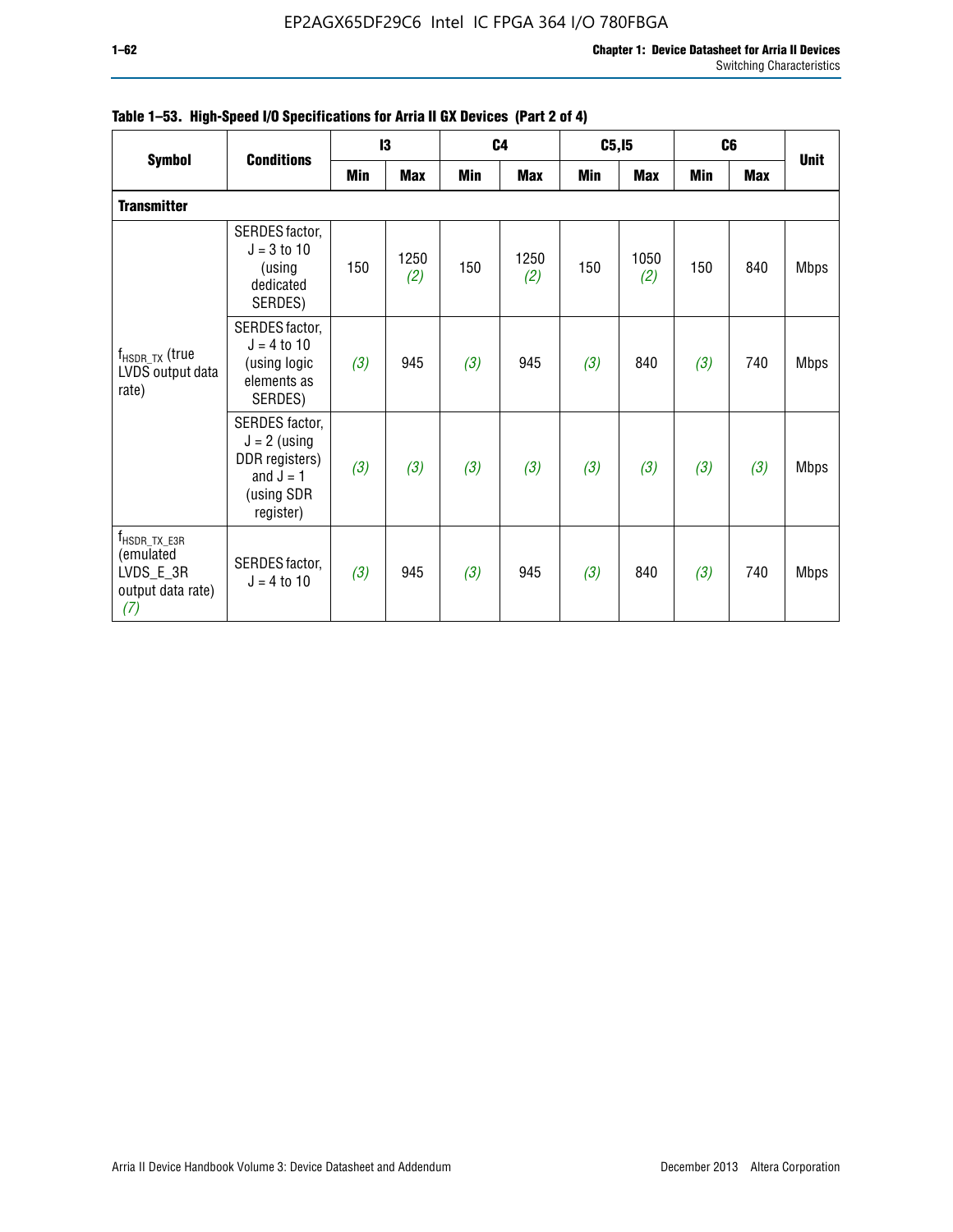|                                                                             |                                                                                                                     |     | 13         |     | C <sub>4</sub> | C5, I5     |            | C <sub>6</sub> |            | <b>Unit</b> |
|-----------------------------------------------------------------------------|---------------------------------------------------------------------------------------------------------------------|-----|------------|-----|----------------|------------|------------|----------------|------------|-------------|
| <b>Symbol</b>                                                               | <b>Conditions</b>                                                                                                   | Min | <b>Max</b> | Min | <b>Max</b>     | <b>Min</b> | <b>Max</b> | <b>Min</b>     | <b>Max</b> |             |
| $t_{TX\_JITTER}$ (4)                                                        | True LVDS with<br>dedicated<br><b>SERDES</b><br>(data rate<br>600-1,250<br>Mbps)                                    |     | 175        |     | 175            |            | 225        |                | 300        | ps          |
|                                                                             | True LVDS with<br>dedicated<br><b>SERDES</b><br>(data rate<br>$< 600$ Mbps)                                         |     | 0.105      |     | 0.105          |            | 0.135      |                | 0.18       | U           |
|                                                                             | True LVDS and<br>emulated<br>LVDS_E_3R<br>with logic<br>elements as<br>SERDES (data<br>rate 600<br>$-945$ Mbps)     |     | 260        |     | 260            |            | 300        |                | 350        | ps          |
|                                                                             | True LVDS and<br>emulated<br>LVDS_E_3R<br>with logic<br>elements as<br><b>SERDES</b><br>(data rate<br>$< 600$ Mbps) |     | 0.16       |     | 0.16           |            | 0.18       |                | 0.21       | U           |
| $t_{TX\_DCD}$                                                               | True LVDS and<br>emulated<br>LVDS_E_3R                                                                              | 45  | 55         | 45  | 55             | 45         | 55         | 45             | 55         | $\%$        |
| $t_{\text{RISE}}$ and $t_{\text{FALL}}$                                     | True LVDS and<br>emulated<br>LVDS_E_3R                                                                              |     | 200        |     | 200            |            | 225        |                | 250        | ps          |
| <b>TCCS</b>                                                                 | True LVDS $(5)$                                                                                                     |     | 150        |     | 150            |            | 175        |                | 200        | ps          |
|                                                                             | Emulated<br>LVDS_E_3R                                                                                               |     | 200        |     | 200            |            | 250        |                | 300        | ps          |
| Receiver (6)                                                                |                                                                                                                     |     |            |     |                |            |            |                |            |             |
| True differential<br>I/O standards -<br>f <sub>HSDRDPA</sub> (data<br>rate) | <b>SERDES</b> factor<br>$J = 3 to 10$                                                                               | 150 | 1250       | 150 | 1250           | 150        | 1050       | 150            | 840        | <b>Mbps</b> |

# **Table 1–53. High-Speed I/O Specifications for Arria II GX Devices (Part 3 of 4)**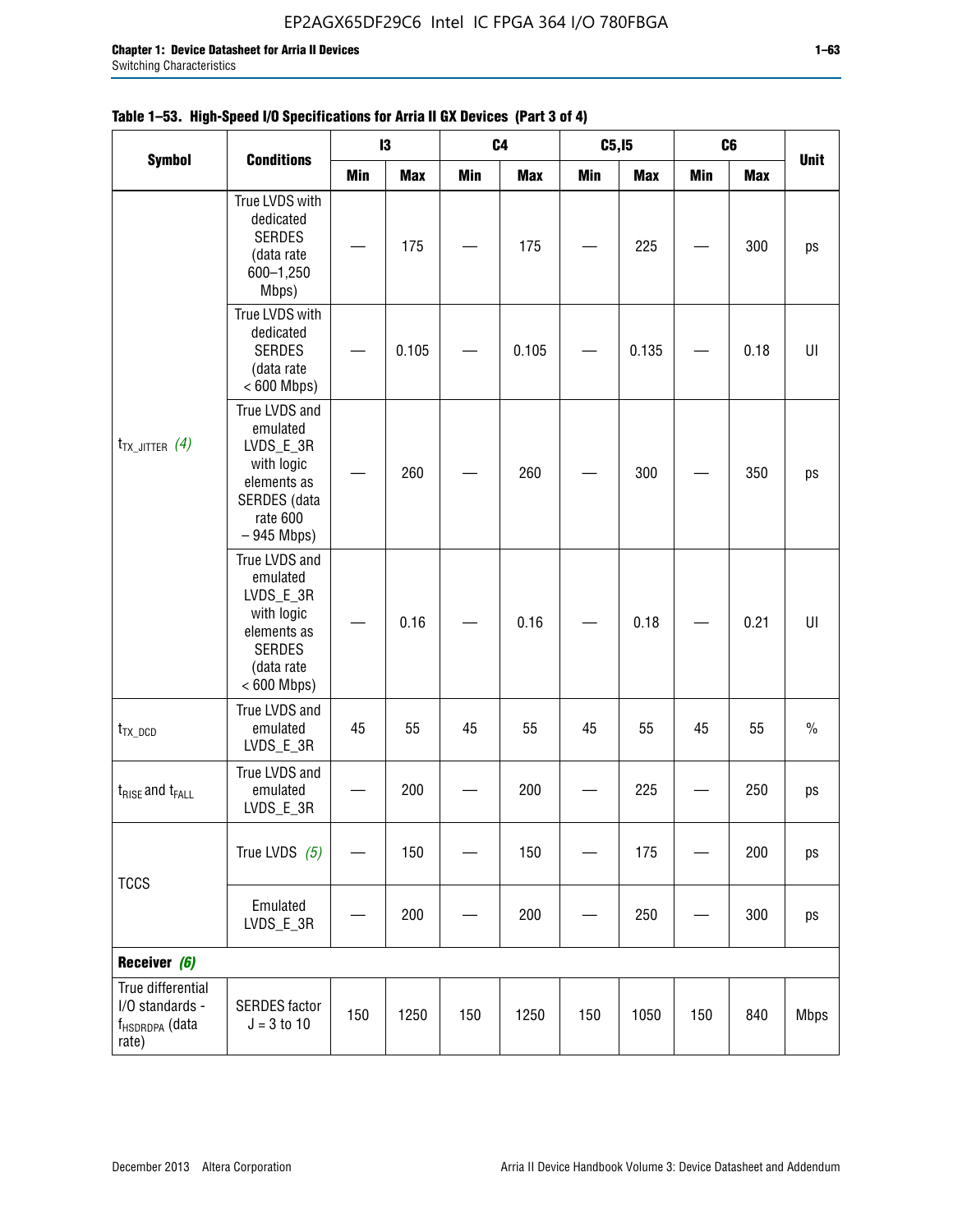|                           | <b>Conditions</b>                                        |     | 13         | C <sub>4</sub> |            | C5, I5 |            | C <sub>6</sub> |            | <b>Unit</b> |
|---------------------------|----------------------------------------------------------|-----|------------|----------------|------------|--------|------------|----------------|------------|-------------|
| <b>Symbol</b>             |                                                          | Min | <b>Max</b> | Min            | <b>Max</b> | Min    | <b>Max</b> | Min            | <b>Max</b> |             |
| $f_{HSDR}$ (data rate)    | <b>SERDES</b> factor<br>$J = 3$ to 10                    | (3) | 945<br>(7) | (3)            | 945<br>(7) | (3)    | 740<br>(7) | (3)            | 640<br>(7) | <b>Mbps</b> |
|                           | <b>SERDES</b> factor<br>$J = 2$ (using<br>DDR registers) | (3) | (7)        | (3)            | (7)        | (3)    | (7)        | (3)            | (7)        | <b>Mbps</b> |
|                           | <b>SERDES</b> factor<br>$J = 1$ (using<br>SDR registers) | (3) | (7)        | (3)            | (7)        | (3)    | (7)        | (3)            | (7)        | <b>Mbps</b> |
| Soft-CDR PPM<br>tolerance | Soft-CDR<br>mode                                         |     | 300        |                | 300        |        | 300        |                | 300        | $\pm$ PPM   |
| DPA run length            | DPA mode                                                 |     | 10,000     |                | 10,000     |        | 10,000     |                | 10,000     | UI          |
| Sampling<br>window (SW)   | Non-DPA mode<br>(5)                                      |     | 300        |                | 300        |        | 350        |                | 400        | ps          |

### **Table 1–53. High-Speed I/O Specifications for Arria II GX Devices (Part 4 of 4)**

#### **Notes to Table 1–53:**

(1)  $f_{HSCLK\_IN} = f_{HSDR}$  / W. Use W to determine the supported selection of input reference clock frequencies for the desired data rate.

(2) Applicable for interfacing with DPA receivers only. For interfacing with non-DPA receivers, you must calculate the leftover timing margin in the receiver by performing link timing closure analysis. For Arria II GX transmitter to Arria II GX non-DPA receiver, the maximum supported data rate is 945 Mbps. For data rates above 840 Mbps, perform PCB trace compensation by adjusting the PCB trace length for LVDS channels to improve channel-to-channel skews.

- (3) The minimum and maximum specification depends on the clock source (for example, PLL and clock pin) and the clock routing resource you use (global, regional, or local). The I/O differential buffer and input register do not have a minimum toggle rate.
- (4) The specification is only applicable under the influence of core noise.
- (5) Applicable for true LVDS using dedicated SERDES only.
- (6) Dedicated SERDES and DPA features are only available on the right banks.
- (7) You must calculate the leftover timing margin in the receiver by performing link timing closure analysis. You must consider the board skew margin, transmitter channel-to-channel skew, and the receiver sampling margin to determine the leftover timing margin.

### Table 1–54 lists the high-speed I/O timing for Arria II GZ devices.

## **Table 1–54. High-Speed I/O Specifications for Arria II GZ Devices** *(Note 1), (2), (10)* **(Part 1 of 3)**

| <b>Symbol</b>                                                                          | <b>Conditions</b>                       |     | C3, I3     |            |     | C4, 14 |            |             |
|----------------------------------------------------------------------------------------|-----------------------------------------|-----|------------|------------|-----|--------|------------|-------------|
|                                                                                        |                                         | Min | <b>Typ</b> | <b>Max</b> | Min | Typ    | <b>Max</b> | <b>Unit</b> |
| <b>Clock</b>                                                                           |                                         |     |            |            |     |        |            |             |
| $f_{HSCLK_in}$ (input clock<br>frequency) true<br>differential I/O<br>standards        | Clock boost factor<br>$W = 1$ to 40 (3) | 5   |            | 717        | 5   |        | 717        | <b>MHz</b>  |
| f <sub>HSCLK_in</sub> (input clock<br>frequency) single<br>ended I/O standards<br>(9)  | Clock boost factor<br>$W = 1$ to 40 (3) | 5   |            | 717        | 5   |        | 717        | <b>MHz</b>  |
| f <sub>HSCLK_in</sub> (input clock<br>frequency) single<br>ended I/O standards<br>(10) | Clock boost factor<br>$W = 1$ to 40 (3) | 5   |            | 420        | 5   |        | 420        | <b>MHz</b>  |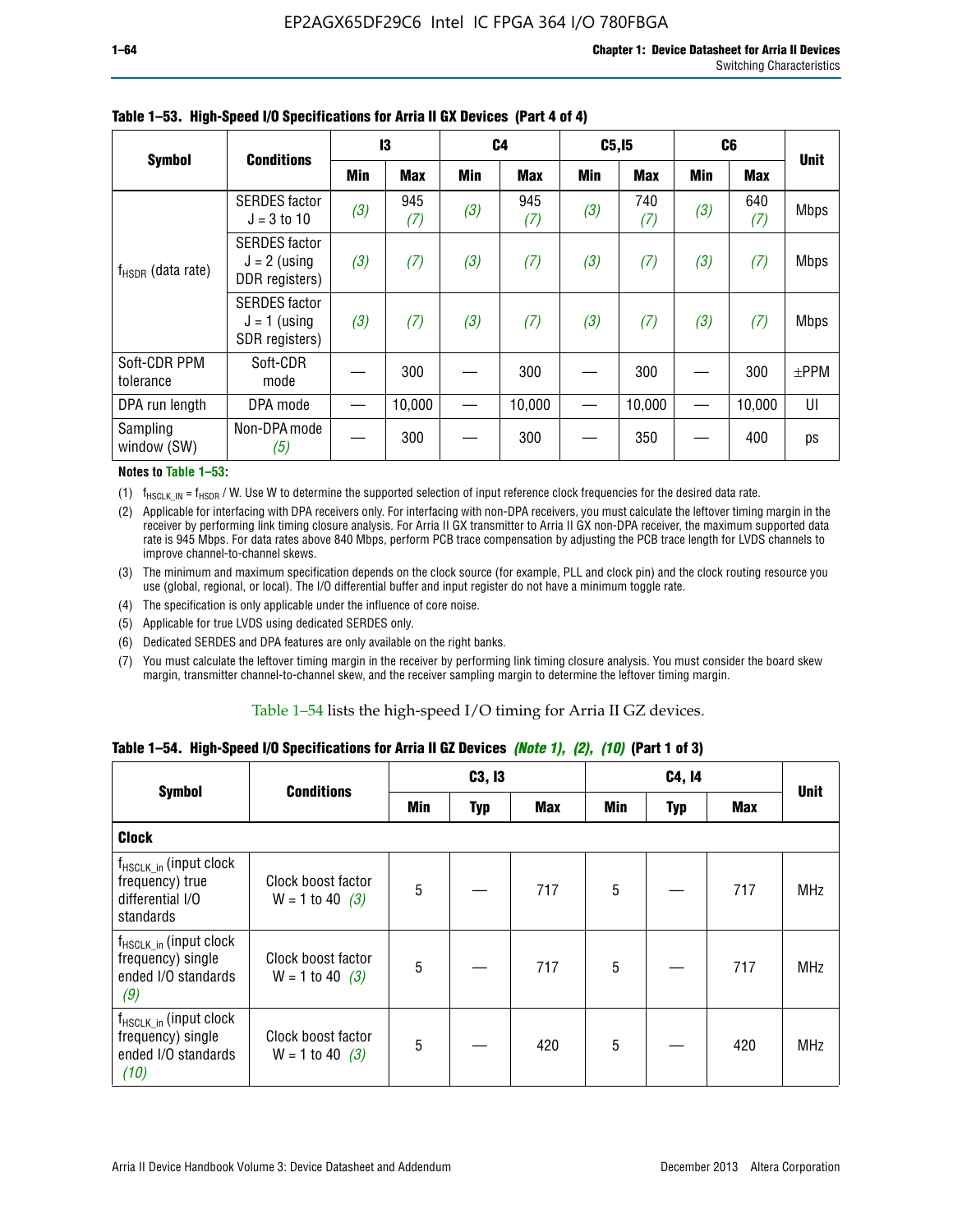|                                                                                                                    |                                                                                              |            | C3, I3     |            |            | C4, 14     |            |             |
|--------------------------------------------------------------------------------------------------------------------|----------------------------------------------------------------------------------------------|------------|------------|------------|------------|------------|------------|-------------|
| <b>Symbol</b>                                                                                                      | <b>Conditions</b>                                                                            | <b>Min</b> | <b>Typ</b> | <b>Max</b> | <b>Min</b> | <b>Typ</b> | <b>Max</b> | <b>Unit</b> |
| f <sub>HSCLK_OUT</sub> (output<br>clock frequency)                                                                 |                                                                                              | 5          |            | 717(7)     | 5          |            | 717(7)     | <b>MHz</b>  |
| <b>Transmitter</b>                                                                                                 |                                                                                              |            |            |            |            |            |            |             |
|                                                                                                                    | SERDES factor, $J = 3$<br>to 10<br>(using dedicated<br>SERDES) (8)                           | (4)        |            | 1250       | (4)        |            | 1250       | <b>Mbps</b> |
| f <sub>HSDR</sub> (true LVDS<br>output data rate)                                                                  | SERDES factor $J = 2$ ,<br>(using DDR registers)                                             | (4)        |            | (5)        | (4)        |            | (5)        | <b>Mbps</b> |
|                                                                                                                    | SERDES factor $J = 1$ ,<br>(uses an SDR<br>register)                                         | (4)        |            | (5)        | (4)        |            | (5)        | <b>Mbps</b> |
| $f_{HSDR}$ (emulated<br>LVDS_E_3R output<br>data rate) $(5)$                                                       | SERDES factor $J = 4$<br>to 10                                                               | (4)        |            | 1152       | (4)        |            | 800        | <b>Mbps</b> |
| $f_{HSDR}$ (emulated<br>LVDS_E_1R output<br>data rate)                                                             |                                                                                              | (4)        |            | 200        | (4)        |            | 200        | <b>Mbps</b> |
| $t_{x}$ Jitter                                                                                                     | Total jitter for data<br>rate, 600 Mbps to<br>1.6 Gbps                                       |            |            | 160        |            |            | 160        | ps          |
|                                                                                                                    | Total jitter for data<br>rate, $< 600$ Mbps                                                  |            |            | 0.1        |            |            | 0.1        | U           |
| $t_x$ Jitter - emulated<br>differential I/O<br>standards with three                                                | Total jitter for data<br>rate, 600 Mbps to<br>1.25 Gbps                                      |            |            | 300        |            |            | 325        | ps          |
| external output resistor<br>network                                                                                | Total jitter for data<br>rate $< 600$ Mbps                                                   |            |            | 0.2        |            |            | 0.25       | UI          |
| $t_{x \text{ Jitter}}$ - emulated<br>differential I/O<br>standards with one<br>external output resistor<br>network |                                                                                              |            |            | 0.15       |            |            | 0.15       | UI          |
| t <sub>DUTY</sub>                                                                                                  | TX output clock duty<br>cycle for both True<br>and emulated<br>differential I/O<br>standards | 45         | 50         | 55         | 45         | 50         | 55         | $\%$        |

# **Table 1–54. High-Speed I/O Specifications for Arria II GZ Devices** *(Note 1), (2), (10)* **(Part 2 of 3)**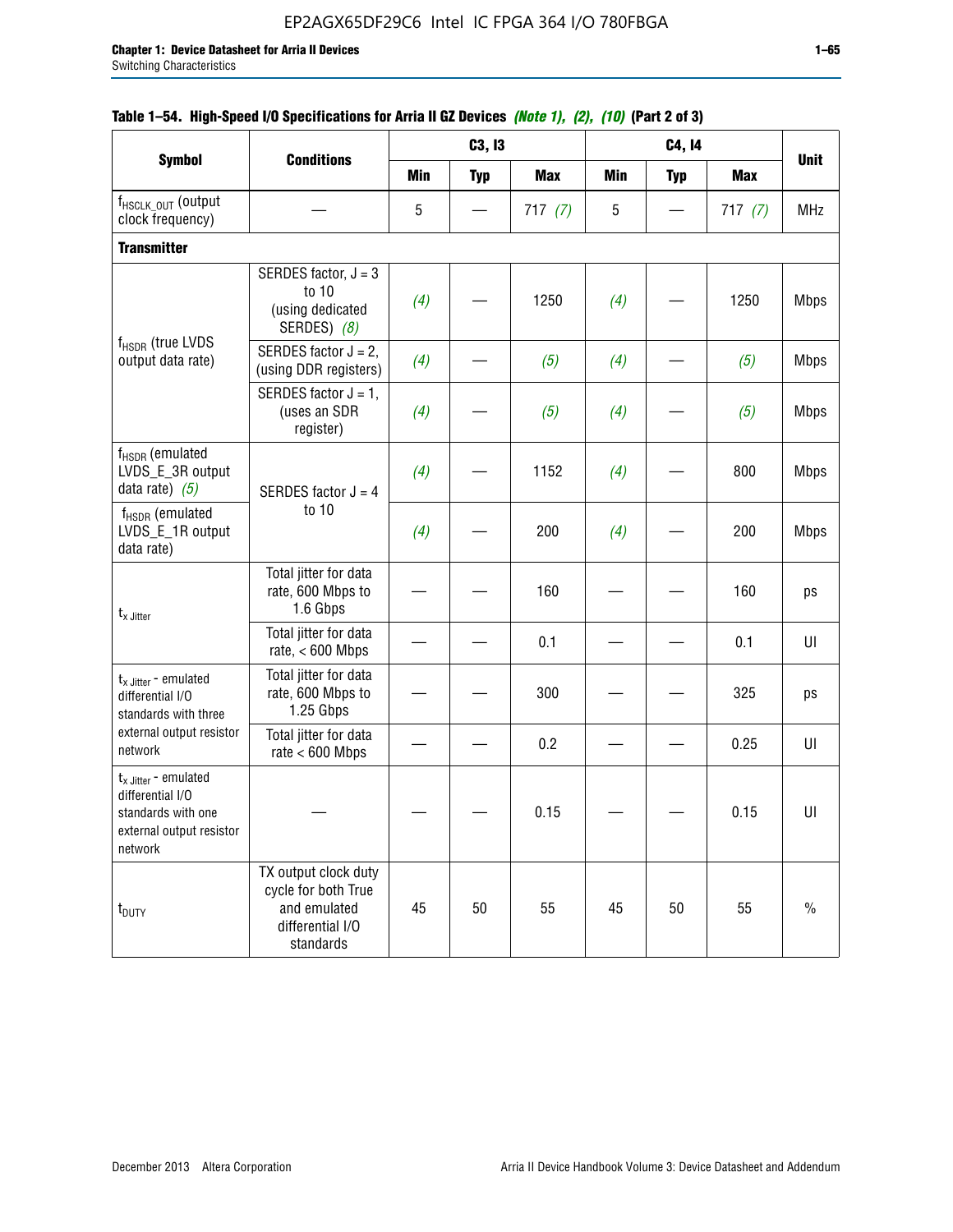|                                                                          |                                                                                                  |            | C3, I3     |            |     | C4, 14     |            |             |
|--------------------------------------------------------------------------|--------------------------------------------------------------------------------------------------|------------|------------|------------|-----|------------|------------|-------------|
| <b>Symbol</b>                                                            | <b>Conditions</b>                                                                                | <b>Min</b> | <b>Typ</b> | <b>Max</b> | Min | <b>Typ</b> | <b>Max</b> | <b>Unit</b> |
|                                                                          | True differential I/O<br>standards                                                               |            |            | 200        |     |            | 200        | ps          |
| $t_{RISE}$ & $t_{FALL}$                                                  | <b>Emulated differential</b><br>I/O standards with<br>three external output<br>resistor networks |            |            | 250        |     |            | 300        | ps          |
|                                                                          | <b>Emulated differential</b><br>I/O standards with<br>one external output<br>resistor            |            |            | 500        |     |            | 500        | ps          |
|                                                                          | <b>True LVDS</b>                                                                                 |            |            | 100        |     |            | 100        | ps          |
| <b>TCCS</b>                                                              | Emulated<br>LVDS_E_3R                                                                            |            |            | 250        |     |            | 250        | ps          |
| <b>Receiver</b>                                                          |                                                                                                  |            |            |            |     |            |            |             |
| True differential I/O<br>standards - f <sub>HSDRDPA</sub><br>(data rate) | <b>SERDES</b> factor<br>$J = 3$ to 10                                                            | 150        |            | 1250       | 150 |            | 1250       | <b>Mbps</b> |
|                                                                          | <b>SERDES</b> factor<br>$J = 3$ to 10                                                            | (4)        |            | (6)        | (4) |            | (6)        | <b>Mbps</b> |
| f <sub>HSDR</sub> (data rate)                                            | SERDES factor $J = 2$ ,<br>uses DDR registers                                                    | (4)        |            | (5)        | (4) |            | (5)        | <b>Mbps</b> |
|                                                                          | SERDES factor $J = 1$ ,<br>uses an SDR register                                                  | (4)        |            | (5)        | (4) |            | (5)        | <b>Mbps</b> |
| DPA run length                                                           | DPA mode                                                                                         |            |            | 10000      |     |            | 10000      | UI          |
| Soft-CDR PPM<br>tolerance                                                | Soft-CDR mode                                                                                    |            |            | 300        |     |            | 300        | $±$ PPM     |
| <b>Sampling Window</b><br>(SW)                                           | Non-DPA mode                                                                                     |            |            | 300        |     |            | 300        | ps          |

# **Table 1–54. High-Speed I/O Specifications for Arria II GZ Devices** *(Note 1), (2), (10)* **(Part 3 of 3)**

### **Notes to Table 1–54:**

(1) When  $J = 3$  to 10, use the SERDES block.

- (2) When  $J = 1$  or 2, bypass the SERDES block.
- (3) Clock Boost Factor (W) is the ratio between input data rate to the input clock rate.
- (4) The minimum specification depends on the clock source (for example, the PLL and clock pin) and the clock routing resource (global, regional, or local) that you use. The I/O differential buffer and input register do not have a minimum toggle rate.
- (5) You must calculate the leftover timing margin in the receiver by performing link timing closure analysis. You must consider the board skew margin, transmitter channel-to-channel skew, and receiver sampling margin to determine leftover timing margin.
- (6) You can estimate the achievable maximum data rate for non-DPA mode by performing link timing closure analysis. You must consider the board skew margin, transmitter delay margin, and the receiver sampling margin to determine the maximum data rate supported.
- (7) This is achieved by using the LVDS and DPA clock network.
- (8) If the receiver with DPA enabled and transmitter are using shared PLLs, the minimum data rate is 150 Mbps.
- (9) This only applies to DPA and soft-CDR modes.
- (10) This only applies to LVDS source synchronous mode.

Table 1–55 lists DPA lock time specifications for Arria II GX and GZ devices.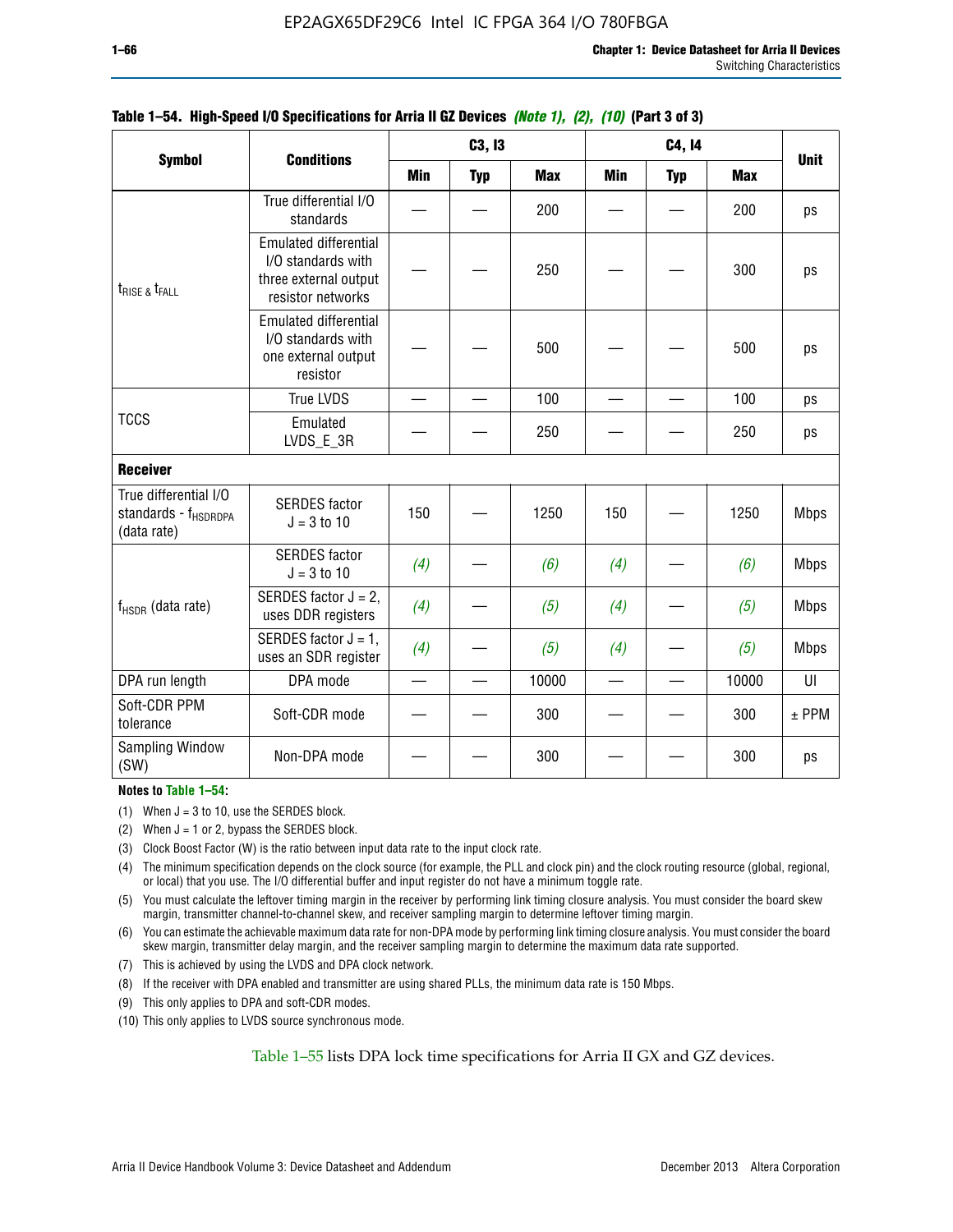| <b>Standard</b>      | <b>Training Pattern</b> | <b>Number of Data</b><br><b>Transitions in One</b><br><b>Repetition of the</b><br><b>Training Pattern</b> | Number of<br><b>Repetitions per</b><br>256 Data<br><b>Transitions (4)</b> | <b>Maximum</b>       |
|----------------------|-------------------------|-----------------------------------------------------------------------------------------------------------|---------------------------------------------------------------------------|----------------------|
| SPI-4                | 00000000001111111111    |                                                                                                           | 128                                                                       | 640 data transitions |
| Parallel Rapid I/O   | 00001111                |                                                                                                           | 128                                                                       | 640 data transitions |
|                      | 10010000                |                                                                                                           | 64                                                                        | 640 data transitions |
| <b>Miscellaneous</b> | 10101010                |                                                                                                           | 32                                                                        | 640 data transitions |
|                      | 01010101                |                                                                                                           | 32                                                                        | 640 data transitions |

|  | Table 1–55. DPA Lock Time Specifications for Arria II Devices (Note 1), (2), (3) |  |  |
|--|----------------------------------------------------------------------------------|--|--|
|  |                                                                                  |  |  |

**Notes to Table 1–55:**

(1) The DPA lock time is for one channel.

(2) One data transition is defined as a 0-to-1 or 1-to-0 transition.

(3) The DPA lock time stated in the table applies to both commercial and industrial grade.

(4) This is the number of repetitions for the stated training pattern to achieve the 256 data transitions.

Figure 1–5 shows the LVDS soft-CDR/DPA sinusoidal jitter tolerance specification for Arria II GZ devices at a data rate less than 1.25 Gbps and all the Arria II GX devices.

### **Figure 1–5. LVDS Soft-CDR/DPA Sinusoidal Jitter Tolerance Specification for All Arria II GX Devices and for Arria II GZ Devices at a Data Rate less than 1.25 Gbps**

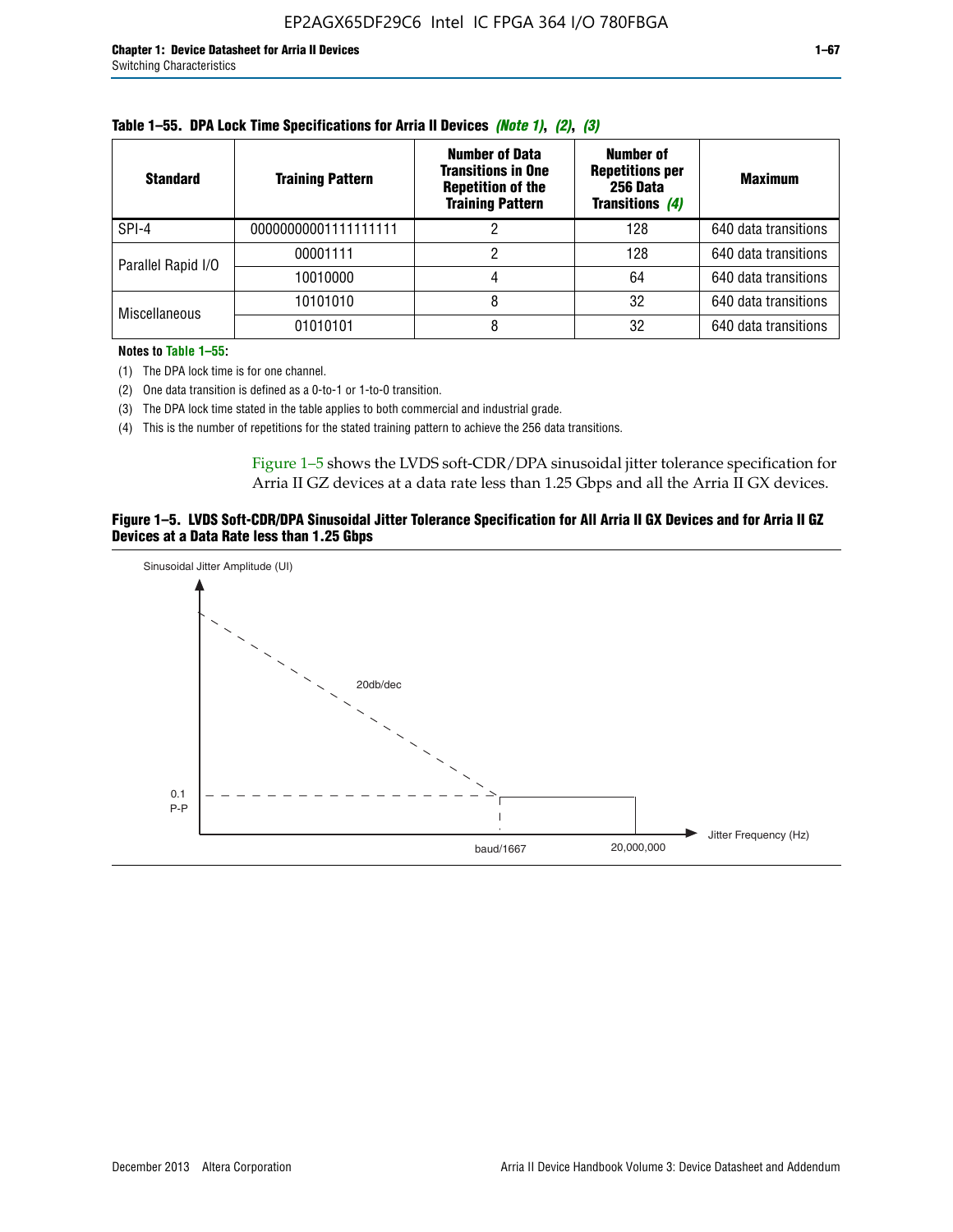Figure 1–6 shows the LVDS soft-CDR/DPA sinusoidal jitter tolerance specification for Arria II GZ devices at 1.25 Gbps data rate.





Table 1–56 lists the LVDS soft-CDR/DPA sinusoidal jitter tolerance specification for Arria II GZ devices at 1.25 Gbps data rate.

|                     | Table 1–56. LVDS Soft-CDR/DPA Sinusoidal Jitter Mask Values for Arria II GZ Devices at |  |  |
|---------------------|----------------------------------------------------------------------------------------|--|--|
| 1.25 Gbps Data Rate |                                                                                        |  |  |

| <b>Jitter Frequency (Hz)</b> | Sinusoidal Jitter (UI) |        |
|------------------------------|------------------------|--------|
| F1                           | 10,000                 | 25.000 |
| F2                           | 17,565                 | 25.000 |
| F3                           | 1,493,000              | 0.350  |
| F4                           | 50,000,000             | 0.350  |

# **External Memory Interface Specifications**

For the maximum clock rate supported for Arria II GX and GZ device family, refer to the [External Memory Interface Spec Estimator](http://www.altera.com/technology/memory/estimator/mem-emif-index.html) page on the Altera website.

Table 1–57 lists the external memory interface specifications for Arria II GX devices.

**Table 1–57. External Memory Interface Specifications for Arria II GX Devices (Part 1 of 2)**

| <b>Frequency</b><br>Mode | <b>Frequency Range (MHz)</b> |                   |            | <b>Resolution</b> | <b>DQS Delay</b>          | Number of           |
|--------------------------|------------------------------|-------------------|------------|-------------------|---------------------------|---------------------|
|                          | C4                           | <b>13, C5, 15</b> | C6         | (°)               | <b>Buffer Mode</b><br>(1) | <b>Delay Chains</b> |
| 0                        | $90 - 140$                   | 90-130            | $90 - 110$ | 22.5              | Low                       | 16                  |
|                          | 110-180                      | 110-170           | 110-150    | 30                | Low                       | 12                  |
| 2                        | 140-220                      | 140-210           | 140-180    | 36                | Low                       | 10                  |
| 3                        | 170-270                      | 170-260           | 170-220    | 45                | Low                       | 8                   |
| 4                        | 220-340                      | 220-310           | 220-270    | 30                | High                      | 12                  |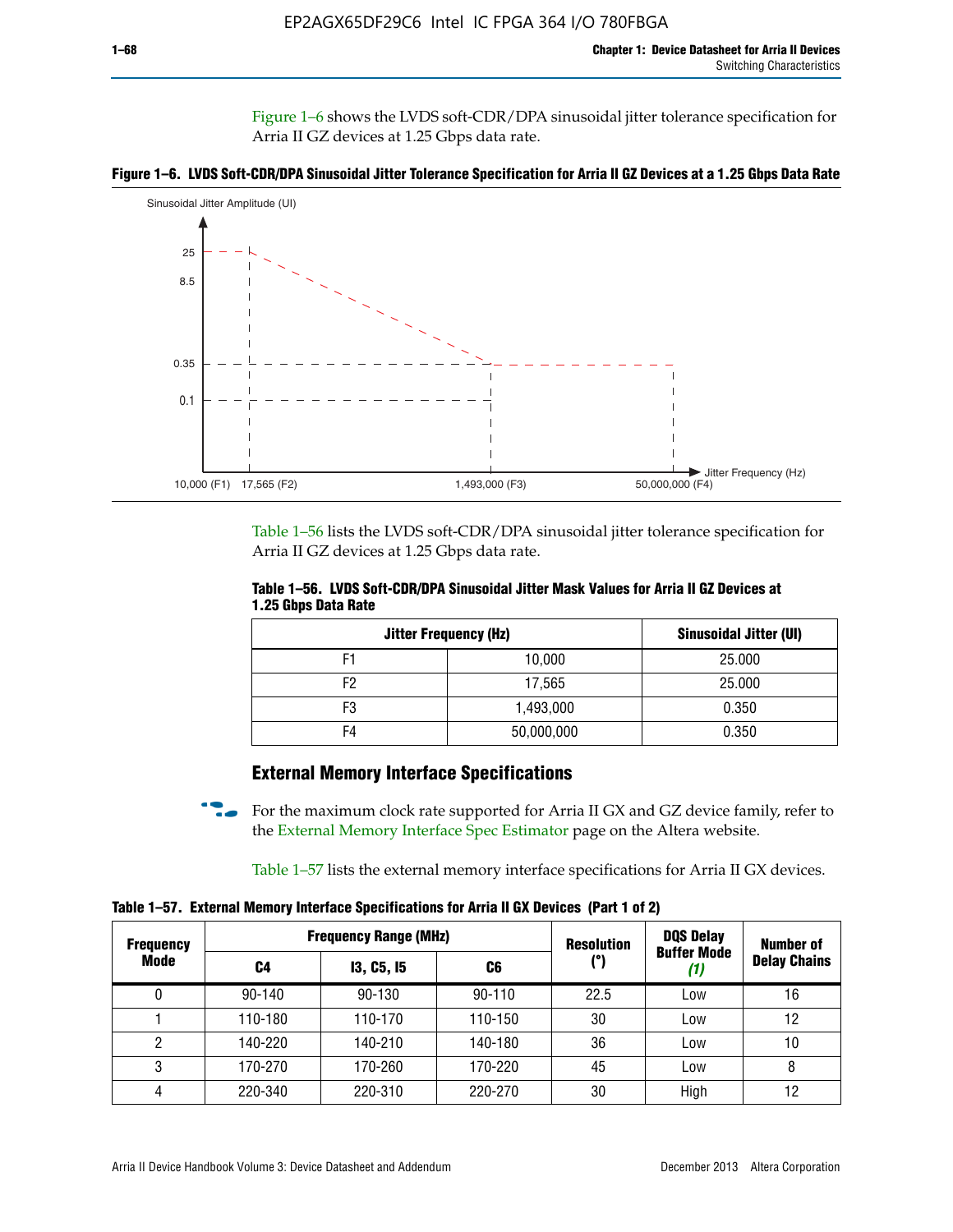| <b>Frequency</b> | <b>Frequency Range (MHz)</b> |                   |         | <b>Resolution</b> | <b>DQS Delay</b><br><b>Buffer Mode</b> | <b>Number of</b>    |  |
|------------------|------------------------------|-------------------|---------|-------------------|----------------------------------------|---------------------|--|
| Mode             | C4                           | <b>13, C5, 15</b> | C6      | /°ا               | (1)                                    | <b>Delay Chains</b> |  |
|                  | 270-410                      | 270-380           | 270-320 | 36                | High                                   | 10                  |  |
|                  | 320-450                      | 320-410           | 320-370 | 45                | High                                   |                     |  |

| Table 1–57. External Memory Interface Specifications for Arria II GX Devices (Part 2 of 2) |  |  |  |
|--------------------------------------------------------------------------------------------|--|--|--|
|                                                                                            |  |  |  |

**Note to Table 1–57:**

(1) Low indicates a 6-bit DQS delay setting; high indicates a 5-bit DQS delay setting.

Table 1–58 lists the DLL frequency range specifications for Arria II GZ devices.

# **Table 1–58. DLL Frequency Range Specifications for Arria II GZ Devices**

|                       | <b>Frequency Range (MHz)</b> |            |                              | <b>DOS Delay</b>          | <b>Number of</b>              |
|-----------------------|------------------------------|------------|------------------------------|---------------------------|-------------------------------|
| <b>Frequency Mode</b> | -3                           | -4         | <b>Available Phase Shift</b> | <b>Buffer Mode</b><br>(1) | <b>Delay</b><br><b>Chains</b> |
| 0                     | $90 - 130$                   | $90 - 120$ | 22.5°, 45°, 67.5°, 90°       | Low                       | 16                            |
|                       | 120-170                      | 120-160    | 30°, 60°, 90°, 120°          | Low                       | 12                            |
| 2                     | 150-210                      | 150-200    | 36°, 72°, 108°, 144°         | Low                       | 10                            |
| 3                     | 180-260                      | 180-240    | 45°, 90°, 135°, 180°         | Low                       | 8                             |
| 4                     | 240-320                      | 240-290    | 30°, 60°, 90°, 120°          | High                      | 12                            |
| 5                     | 290-380                      | 290-360    | 36°, 72°, 108°, 144°         | High                      | 10                            |
| 6                     | 360-450                      | 360-450    | 45°, 90°, 135°, 180°         | High                      | 8                             |
|                       | 470-630                      | 470-590    | 60°, 120°, 180°, 240°        | High                      | 6                             |

#### **Note to Table 1–58:**

(1) Low indicates a 6-bit DQS delay setting; high indicates a 5-bit DQS delay setting.

Table 1–59 lists the DQS phase offset delay per stage for Arria II GX devices.

|  | Table 1–59. DQS Phase Offset Delay Per Setting for Arria II GX Devices <i>(Note 1), (2), (3)</i> |  |  |
|--|--------------------------------------------------------------------------------------------------|--|--|
|  |                                                                                                  |  |  |

| <b>Speed Grade</b> | Min  | <b>Max</b> | <b>Unit</b> |
|--------------------|------|------------|-------------|
| C4                 | ن. ا | 13.0       | ps          |
| I3, C5, I5         | 7.U  | 15.0       | ps          |
| C6                 | 8.5  | 18.0       | ps          |

**Notes to Table 1–59:**

(1) The valid settings for phase offset are -64 to +63 for frequency modes 0 to 3 and -32 to +31 for frequency modes 4 to 5.

(2) The typical value equals the average of the minimum and maximum values.

(3) The delay settings are linear.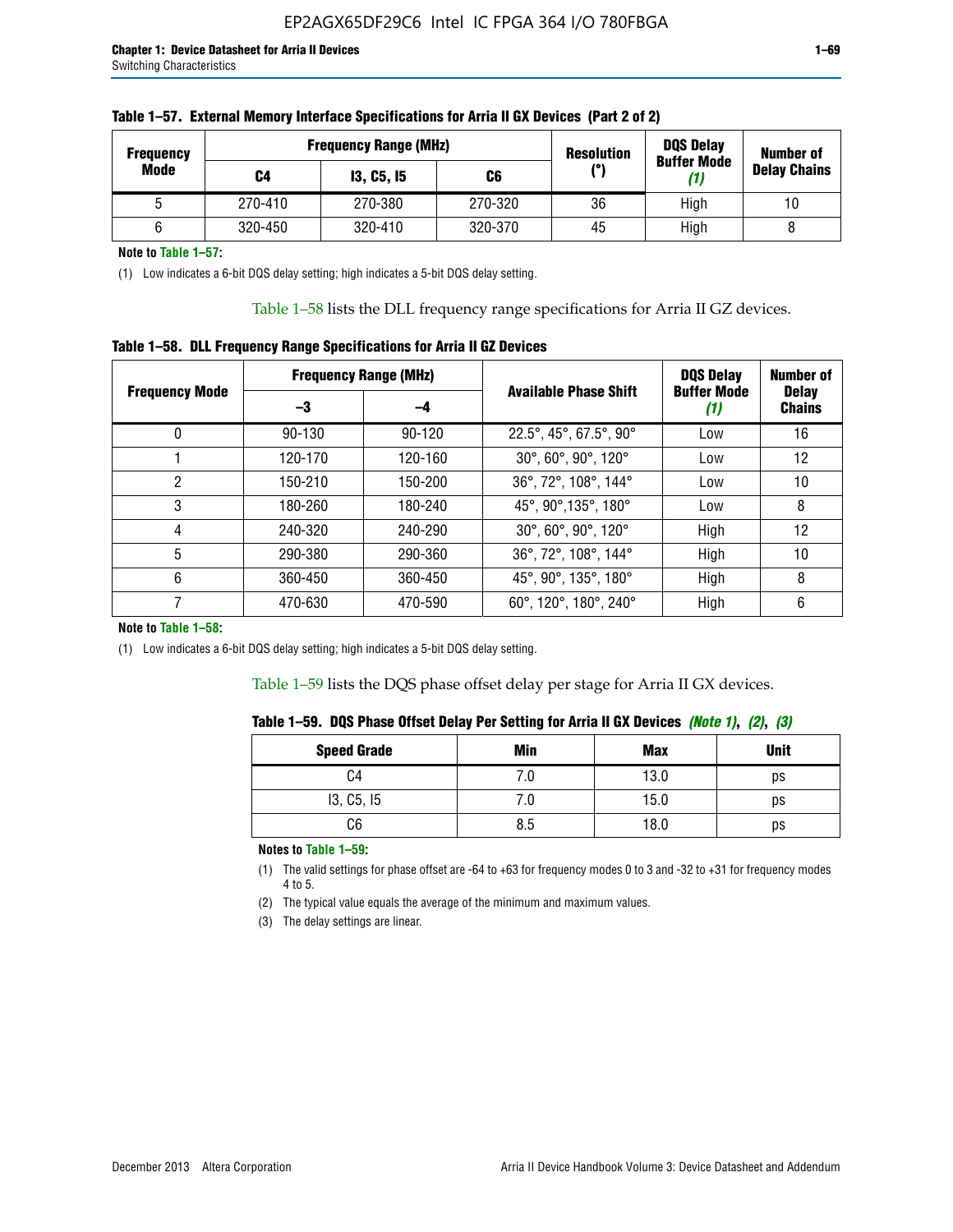Table 1–60 lists the DQS phase shift error for Arria II GX devices.

|                  | Table 1–60. DQS Phase Shift Error Specification for DLL-Delayed Clock ( $t_{\text{DOS PSERR}}$ ) for Arria II GX |  |
|------------------|------------------------------------------------------------------------------------------------------------------|--|
| Devices (Note 1) |                                                                                                                  |  |

| <b>Number of DQS Delay Buffer</b> | C4  | <b>13, C5, 15</b> | C6  | <b>Unit</b> |
|-----------------------------------|-----|-------------------|-----|-------------|
|                                   | 26  | 30                | 36  | ps          |
| າ                                 | 52  | 60                | 72  | ps          |
| 3                                 | 78  | 90                | 108 | ps          |
|                                   | 104 | 120               | 144 | ps          |

**Note to Table 1–60:**

(1) This error specification is the absolute maximum and minimum error. For example, skew on three DQS delay buffers in a C4 speed grade is  $\pm$  78 ps or  $\pm$  39 ps.

Table 1–61 lists the DQS phase shift error for Arria II GZ devices.

|                         |  | Table 1–61.DQS Phase Shift Error Specification for DLL-Delayed Clock (t <sub>oos PsERR</sub> ) for Arria II GZ |
|-------------------------|--|----------------------------------------------------------------------------------------------------------------|
| Devices <i>(Note 1)</i> |  |                                                                                                                |

| <b>Number of DQS Delay Buffer</b> | -3  |     | <b>Unit</b> |
|-----------------------------------|-----|-----|-------------|
|                                   | 28  | 30  | ps          |
|                                   | 56  | 60  | ps          |
| O                                 | 84  | 90  | ps          |
|                                   | 112 | 120 | ps          |

**Note to Table 1–61:**

(1) This error specification is the absolute maximum and minimum error. For example, skew on three DQS delay buffers in a 3 speed grade is  $\pm$  84 ps or  $\pm$  42 ps.

Table 1–62 lists the memory output clock jitter specifications for Arria II GX devices.

**Table 1–62. Memory Output Clock Jitter Specification for Arria II GX Devices** *(Note 1)***,** *(2)***,** *(3)*

| <b>Parameter</b>                | Clock          | Symbol           | -4     |            | -5         |            | -6         |            |             |
|---------------------------------|----------------|------------------|--------|------------|------------|------------|------------|------------|-------------|
|                                 | <b>Network</b> |                  | Min    | <b>Max</b> | <b>Min</b> | <b>Max</b> | <b>Min</b> | <b>Max</b> | <b>Unit</b> |
| Clock period jitter             | Global         | $L$ JIT(per)     | $-100$ | 100        | $-125$     | 125        | $-125$     | 125        | ps          |
| Cycle-to-cycle period<br>jitter | Global         | $L$ JIT $(cc)$   | $-200$ | 200        | $-250$     | 250        | $-250$     | 250        | ps          |
| Duty cycle jitter               | Global         | $L$ JIT $(duty)$ | $-100$ | 100        | $-125$     | 125        | $-125$     | 125        | ps          |

**Notes to Table 1–62:**

(1) The memory output clock jitter measurements are for 200 consecutive clock cycles, as specified in the JEDEC DDR2/DDR3 SDRAM standard.

(2) The clock jitter specification applies to memory output clock pins generated using DDIO circuits clocked by a PLL output routed on a global clock network.

(3) The memory output clock jitter stated in Table  $1-62$  is applicable when an input jitter of 30 ps is applied.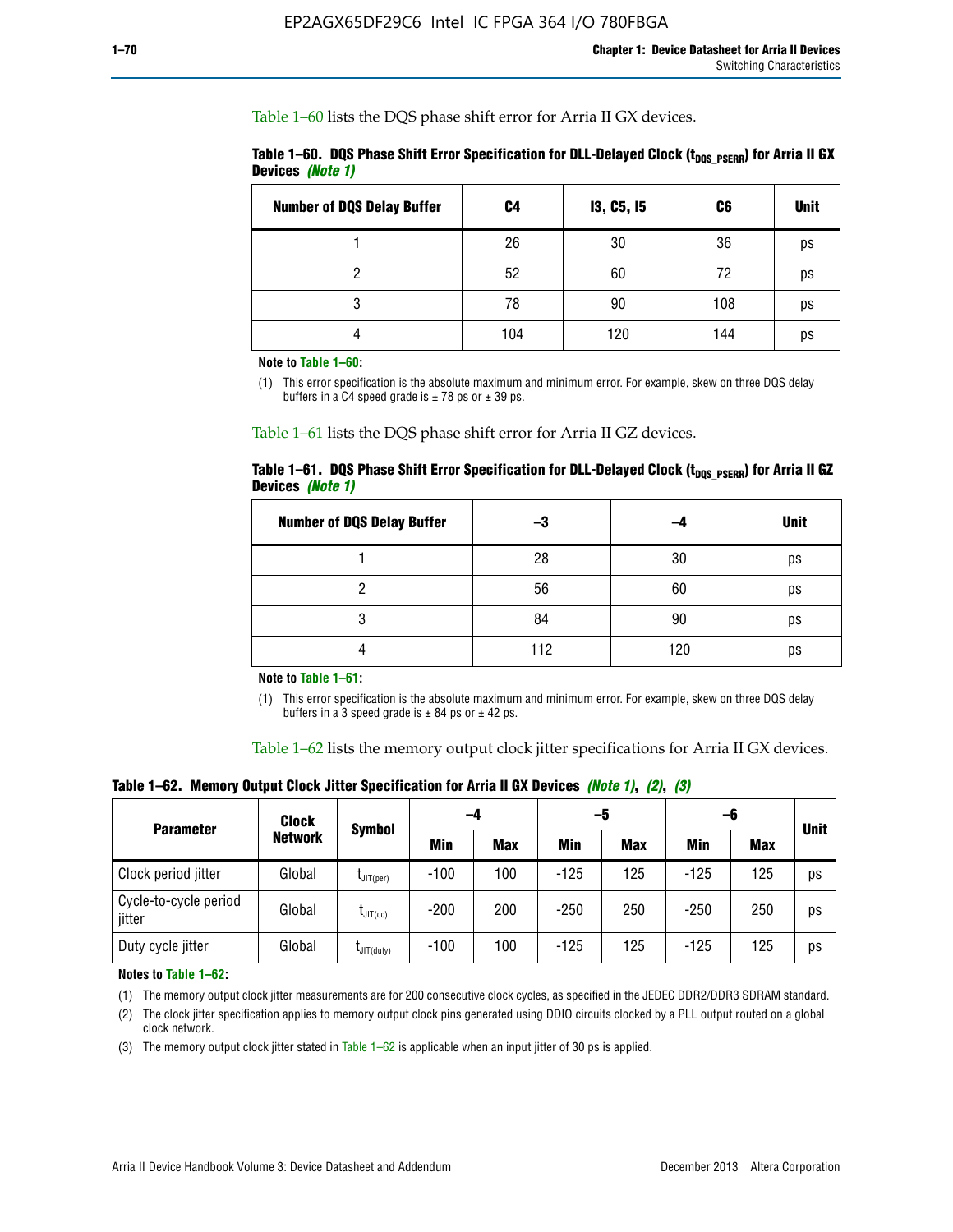Table 1–63 lists the memory output clock jitter specifications for Arria II GZ devices.

|                              | <b>Clock</b>   | <b>Symbol</b>                      | -3      |            | -4      |      |             |
|------------------------------|----------------|------------------------------------|---------|------------|---------|------|-------------|
| <b>Parameter</b>             | <b>Network</b> |                                    | Min     | <b>Max</b> | Min     | Max  | <b>Unit</b> |
| Clock period jitter          | Regional       | $t_{\text{JIT(per)}}$              | -55     | 55         | $-55$   | 55   | ps          |
| Cycle-to-cycle period jitter | Regional       | $t_{\text{JIT(cc)}}$               | $-110$  | 110        | $-110$  | 110  | ps          |
| Duty cycle jitter            | Regional       | $t_{\text{JIT(duty)}}$             | $-82.5$ | 82.5       | $-82.5$ | 82.5 | ps          |
| Clock period jitter          | Global         | $\mathfrak{t}_{\mathsf{JIT}(per)}$ | $-82.5$ | 82.5       | $-82.5$ | 82.5 | ps          |
| Cycle-to-cycle period jitter | Global         | $t_{\text{JIT(cc)}}$               | $-165$  | 165        | $-165$  | 165  | ps          |
| Duty cycle jitter            | Global         | $t_{\text{JIT(duty)}}$             | -90     | 90         | -90     | 90   | ps          |

**Table 1–63. Memory Output Clock Jitter Specification for Arria II GZ Devices** *(Note 1)***,** *(2)***,** *(3)*

**Notes to Table 1–63:**

(1) The memory output clock jitter measurements are for 200 consecutive clock cycles, as specified in the JEDEC DDR2/DDR3 SDRAM standard.

(2) The clock jitter specification applies to memory output clock pins generated using differential signal-splitter and DDIO circuits clocked by a PLL output routed on a regional or global clock network as specified. Altera recommends using regional clock networks whenever possible.

(3) The memory output clock jitter stated in Table 1–63 is applicable when an input jitter of 30 ps is applied.

# **Duty Cycle Distortion (DCD) Specifications**

Table 1–64 lists the worst-case DCD specifications for Arria II GX devices.

| Table 1–64.  Duty Cycle Distortion on I/O Pins for Arria II GX Devices <i>(Note 1)</i> |  |  |  |  |  |
|----------------------------------------------------------------------------------------|--|--|--|--|--|
|----------------------------------------------------------------------------------------|--|--|--|--|--|

| <b>Symbol</b>     | C4  |            | <b>13, C5, 15</b> |     | C6  |            | <b>Unit</b>   |  |
|-------------------|-----|------------|-------------------|-----|-----|------------|---------------|--|
|                   | Min | <b>Max</b> | Min               | Max | Min | <b>Max</b> |               |  |
| Output Duty Cycle | 45  | 55         | 45                | 55  | 45  | 55         | $\frac{0}{0}$ |  |

**Note to Table 1–64:**

(1) The DCD specification applies to clock outputs from the PLL, global clock tree, IOE driving dedicated, and general purpose I/O pins.

Table 1–65 lists the worst-case DCD specifications for Arria II GZ devices.

**Table 1–65. Duty Cycle Distortion on I/O Pins for Arria II GZ Devices** *(Note 1)*

| <b>Symbol</b>     |     | C3, I3     | C4, 14 | <b>Unit</b> |      |  |
|-------------------|-----|------------|--------|-------------|------|--|
|                   | Min | <b>Max</b> | Min    | <b>Max</b>  |      |  |
| Output Duty Cycle | 45  | 55         | 45     | 55          | $\%$ |  |

**Note to Table 1–65:**

(1) The DCD specification applies to clock outputs from the PLL, global clock tree, IOE driving dedicated, and general purpose I/O pins.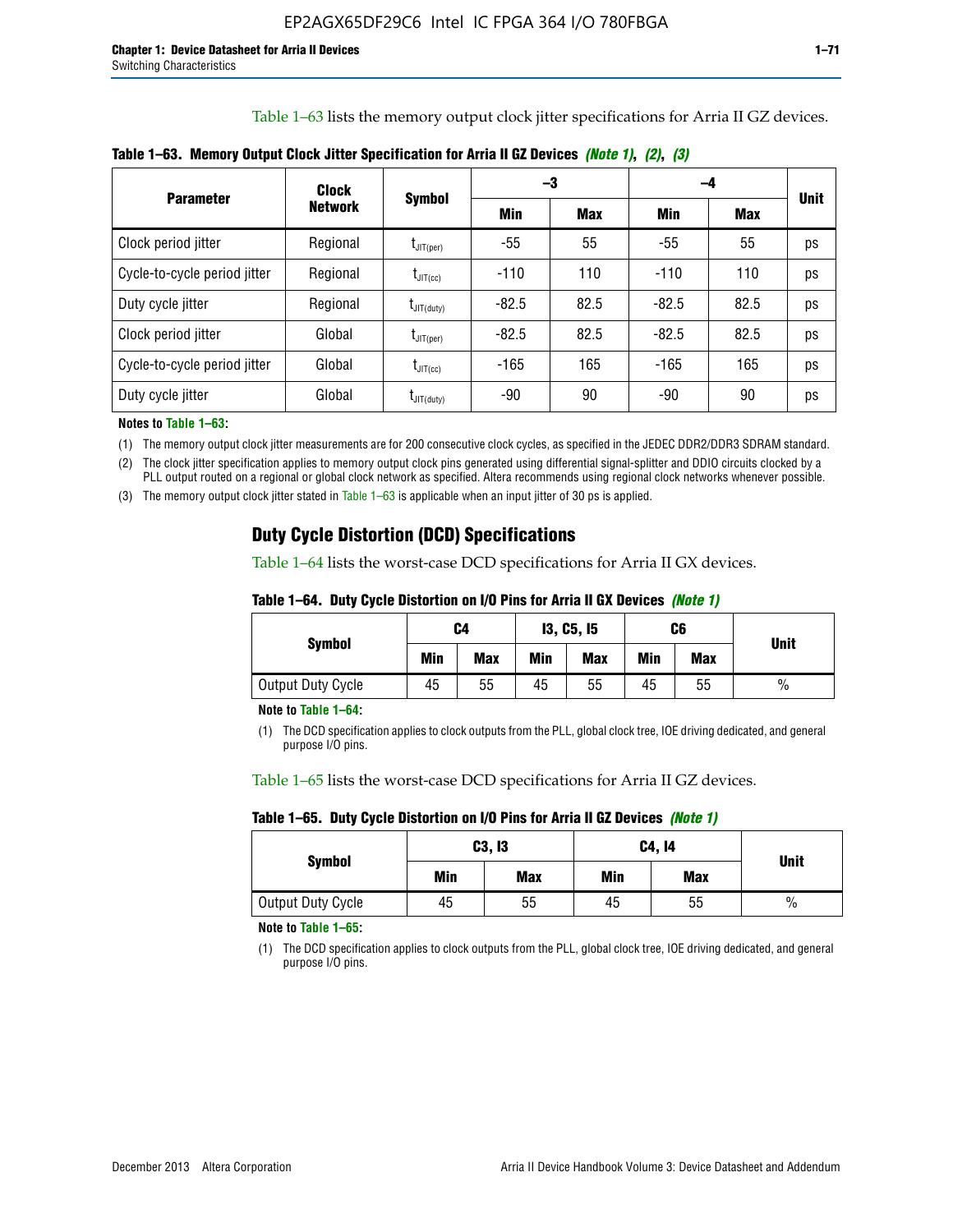### **IOE Programmable Delay**

Table 1–66 lists the delay associated with each supported IOE programmable delay chain for Arria II GX devices.

| Table 1–66. IOE Programmable Delay for Arria II GX Devices |
|------------------------------------------------------------|
|------------------------------------------------------------|

|                                                   | <b>Available</b> | <b>Minimum</b>       | <b>Maximum Offset</b> |                |                   |       |       |       |       |                |    |
|---------------------------------------------------|------------------|----------------------|-----------------------|----------------|-------------------|-------|-------|-------|-------|----------------|----|
| <b>Parameter</b>                                  | <b>Settings</b>  | <b>Offset</b><br>(2) | <b>Fast Model</b>     |                | <b>Slow Model</b> |       |       |       |       | <b>Unit</b>    |    |
|                                                   | (1)              |                      | 13                    | C <sub>4</sub> | 15                | 13    | C4    | C5    | 15    | C <sub>6</sub> |    |
| Output<br>enable pin<br>delay                     | $\overline{7}$   | $\mathbf 0$          | 0.413                 | 0.442          | 0.413             | 0.814 | 0.713 | 0.796 | 0.801 | 0.873          | ns |
| Delay from<br>output<br>register to<br>output pin | 7                | $\mathbf 0$          | 0.339                 | 0.362          | 0.339             | 0.671 | 0.585 | 0.654 | 0.661 | 0.722          | ns |
| Input delay<br>from pin to<br>internal cell       | 52               | $\mathbf{0}$         | 1.494                 | 1.607          | 1.494             | 2.895 | 2.520 | 2.733 | 2.775 | 2.944          | ns |
| Input delay<br>from pin to<br>input register      | 52               | $\mathbf{0}$         | 1.493                 | 1.607          | 1.493             | 2.896 | 2.503 | 2.732 | 2.774 | 2.944          | ns |
| DQS bus to<br>input register<br>delay             | 4                | $\pmb{0}$            | 0.074                 | 0.076          | 0.074             | 0.140 | 0.124 | 0.147 | 0.147 | 0.167          | ns |

**Notes to Table 1–66:**

(1) The available setting for every delay chain starts with zero and ends with the specified maximum number of settings.

(2) The minimum offset represented in the table does not include intrinsic delay.

**Table 1–67. IOE Programmable Delay for Arria II GZ Devices**

|                  | <b>Available</b>       |   | <b>Maximum Offset</b>        |                   |                   |       |       |       |             |
|------------------|------------------------|---|------------------------------|-------------------|-------------------|-------|-------|-------|-------------|
| <b>Parameter</b> | <b>Settings</b><br>(1) |   | <b>Minimum</b><br>Offset (2) | <b>Fast Model</b> | <b>Slow Model</b> |       |       |       | <b>Unit</b> |
|                  |                        |   | <b>Industrial</b>            | <b>Commercial</b> | C3                | 13    | C4    | 14    |             |
| D1               | 15                     | 0 | 0.462                        | 0.505             | 0.795             | 0.801 | 0.857 | 0.864 | ns          |
| D <sub>2</sub>   | 7                      | 0 | 0.234                        | 0.232             | 0.372             | 0.371 | 0.407 | 0.405 | ns          |
| D <sub>3</sub>   | 7                      | 0 | 1.700                        | 1.769             | 2.927             | 2.948 | 3.157 | 3.178 | ns          |
| D4               | 15                     | 0 | 0.508                        | 0.554             | 0.882             | 0.889 | 0.952 | 0.959 | ns          |
| D <sub>5</sub>   | 15                     | 0 | 0.472                        | 0.500             | 0.799             | 0.817 | 0.875 | 0.882 | ns          |
| D <sub>6</sub>   | 6                      | 0 | 0.186                        | 0.195             | 0.319             | 0.321 | 0.345 | 0.347 | ns          |

#### **Notes to Table 1–67:**

(1) You can set this value in the Quartus II software by selecting **D1**, **D2**, **D3**, **D4**, **D5**, and **D6** in the **Assignment Name** column.

(2) Minimum offset does not include the intrinsic delay.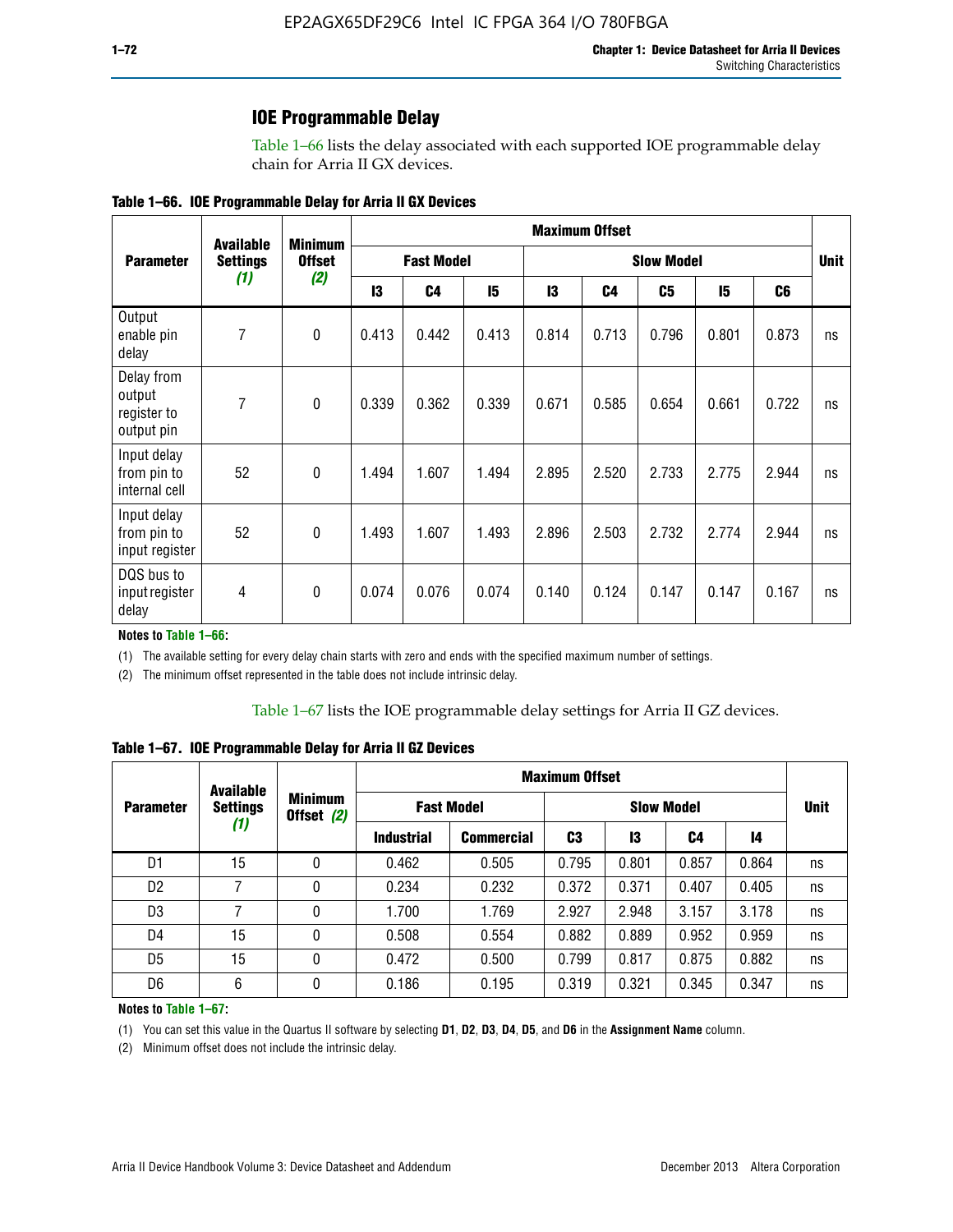## **I/O Timing**

Altera offers two ways to determine I/O timing:

- Using the Microsoft Excel-based I/O Timing.
- Using the Quartus II Timing Analyzer.

The Microsoft Excel-based I/O Timing provides pin timing performance for each device density and speed grade. The data is typically used prior to designing the FPGA to get an estimate of the timing budget as part of the link timing analysis. The Quartus II timing analyzer provides a more accurate and precise I/O timing data based on the specifics of the design after place-and-route is complete.

**f The Microsoft Excel-based I/O Timing spreadsheet is downloadable from the** [Literature: Arria II Devices](http://www.altera.com/literature/lit-arria-ii-gx.jsp) web page.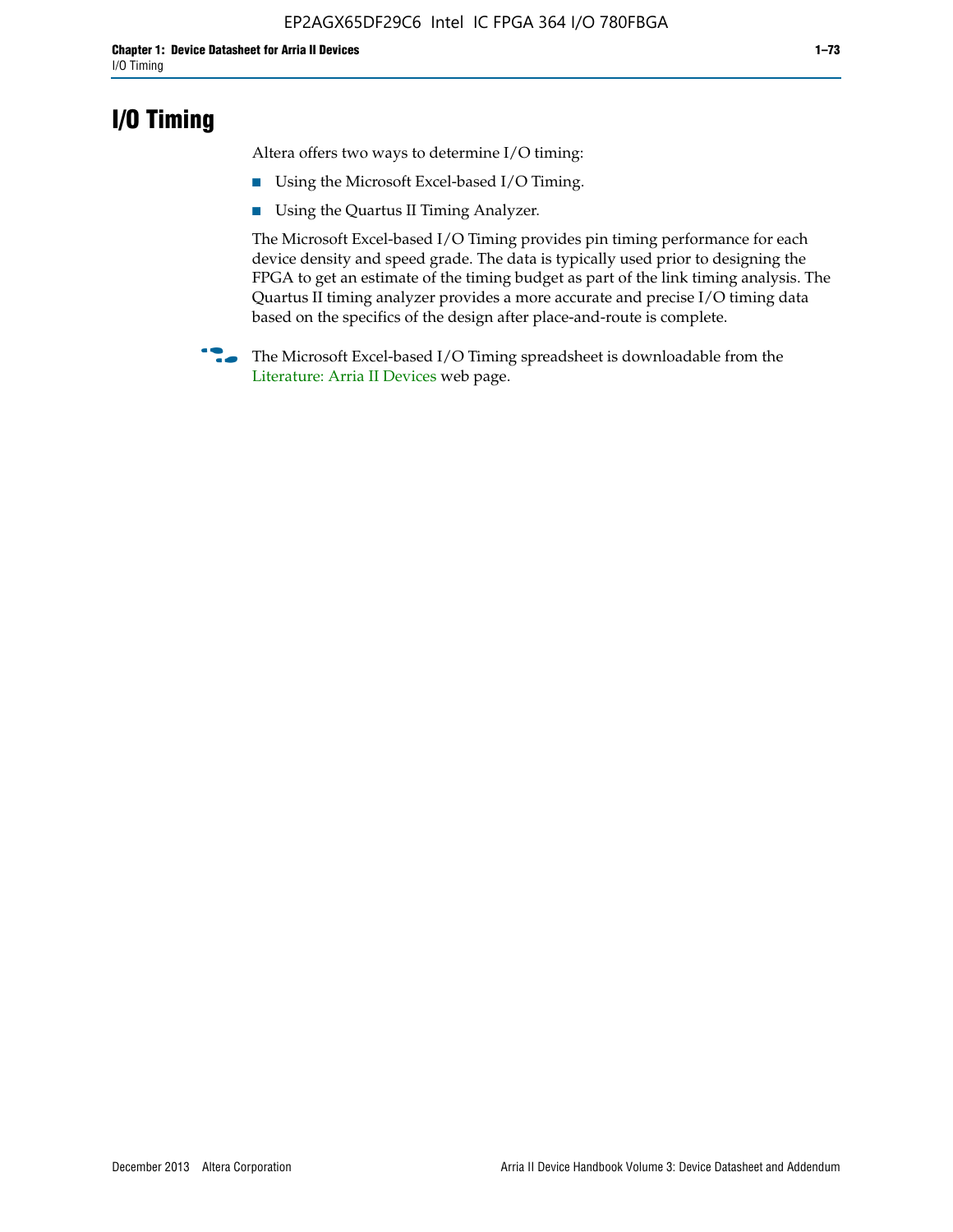# **Glossary**

Table 1–68 lists the glossary for this chapter.

**Table 1–68. Glossary (Part 1 of 4)**

| <b>Letter</b>       | <b>Subject</b>                       | <b>Definitions</b>                                                                                                                         |
|---------------------|--------------------------------------|--------------------------------------------------------------------------------------------------------------------------------------------|
|                     |                                      | Receiver Input Waveforms<br>Single-Ended Waveform<br>Positive Channel (p) = $V_{\text{IH}}$<br>$V_{ID}$<br>Negative Channel (n) = $V_{IL}$ |
|                     |                                      | $V_{CM}$<br>Ground<br><b>Differential Waveform</b><br>$V_{ID}$<br>$-p - n = 0 V$                                                           |
| А,<br>В,<br>C,<br>D | Differential I/O<br><b>Standards</b> | $\rm V_{ID}$<br>Transmitter Output Waveforms                                                                                               |
|                     |                                      | Single-Ended Waveform<br>Positive Channel (p) = $V_{OH}$<br>$V_{OD}$<br>Negative Channel (n) = $V_{OL}$<br>$V_{CM}$<br>Ground              |
|                     |                                      | <b>Differential Waveform</b><br><b>V<sub>OD</sub></b><br>$p - n = 0 V$<br>$\mathsf{V}_{\mathsf{OD}}$                                       |
|                     | f <sub>HSCLK</sub>                   | Left/Right PLL input clock frequency.                                                                                                      |
| Ε,<br>F             | $f_{HSDR}$                           | High-speed I/O block: Maximum/minimum LVDS data transfer rate<br>$(f_{\text{HSDR}} = 1/\text{TUI})$ , non-DPA.                             |
|                     | f <sub>HSDRDPA</sub>                 | High-speed I/O block: Maximum/minimum LVDS data transfer rate<br>$(f_{HSDRDPA} = 1/TUI)$ , DPA.                                            |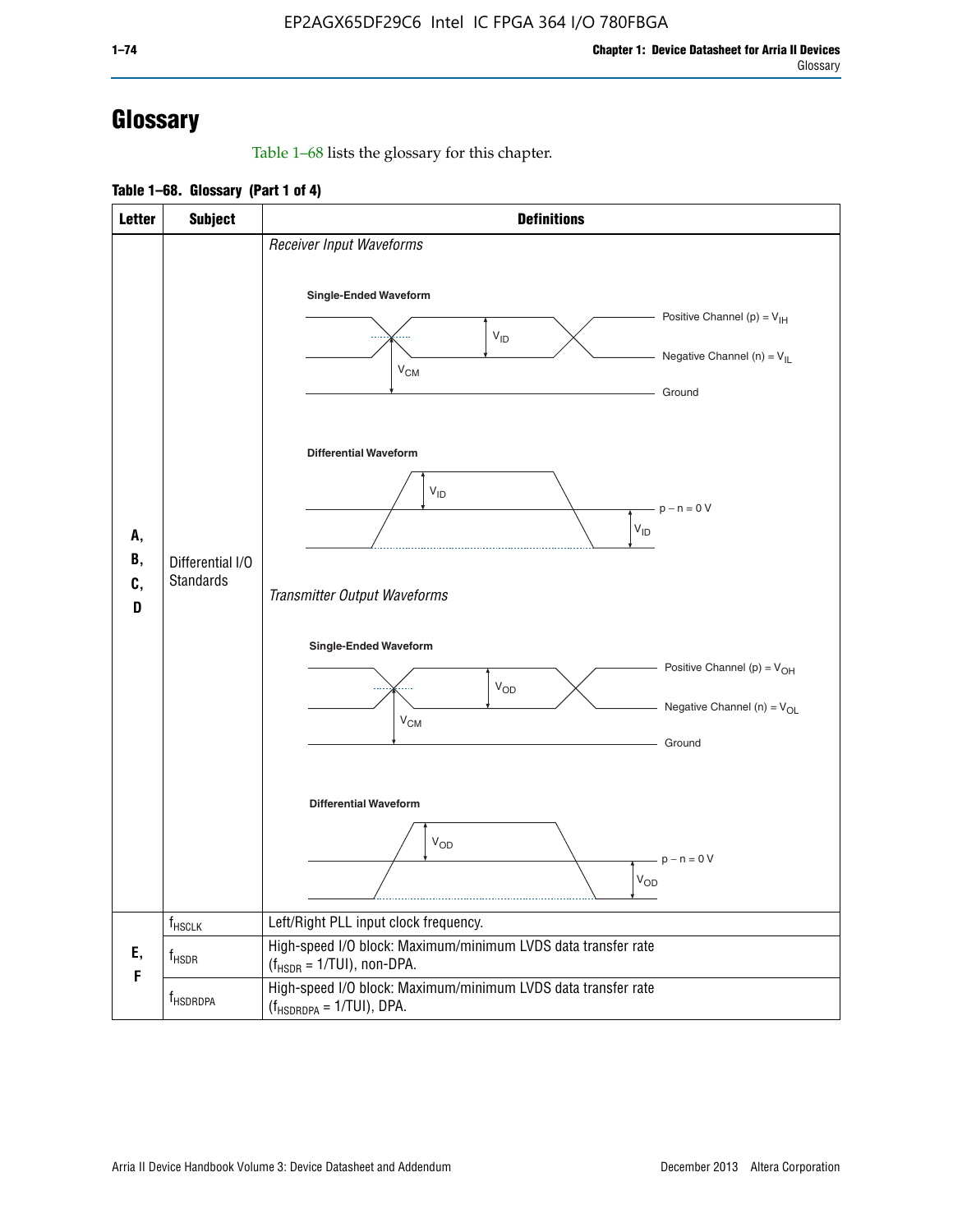| <b>Letter</b>                   | <b>Subject</b>                       | <b>Definitions</b>                                                                                                                                                                                                                                                                                                                                                                                                                                                                      |
|---------------------------------|--------------------------------------|-----------------------------------------------------------------------------------------------------------------------------------------------------------------------------------------------------------------------------------------------------------------------------------------------------------------------------------------------------------------------------------------------------------------------------------------------------------------------------------------|
|                                 | J                                    | High-speed I/O block: Deserialization factor (width of parallel data bus).                                                                                                                                                                                                                                                                                                                                                                                                              |
| G,<br>Н,<br>Ι,<br>J             | <b>JTAG Timing</b><br>Specifications | JTAG Timing Specifications:<br><b>TMS</b><br>TDI<br>t <sub>JCP</sub><br>$t_{\text{JCH}\rightarrow\leftarrow}t_{\text{JCL}}$<br>⇒:t <sub>JPH</sub><br>t <sub>JPSU</sub> .<br><b>TCK</b><br>$t_{JPZX}$<br>$\star$ t <sub>JPXZ</sub><br>$t_{\text{JPCO}}$<br><b>TDO</b>                                                                                                                                                                                                                    |
| Κ,<br>L,<br>M,<br>N,<br>0,<br>P | PLL<br>Specifications                | PLL Specification parameters:<br>Diagram of PLL Specifications (1)<br>CLKOUT Pins<br>Switchover<br>fout_ext<br>CLK<br>TINPED<br>N<br>f <sub>vco</sub> /K<br>GCLK<br>PFD<br>CP<br>LF<br><b>VCO</b><br>K<br>ľои<br><b>Qunter</b><br>CO.C9<br>Core Clock<br>(2)<br><b>RCLK</b><br>Key<br>ш<br>External Feedback<br>Reconfigurable in User Mode<br>Notes:<br>CoreClock can only be fed by dedicated clock input pins or PLL outputs.<br>(1)<br>This is the VCO post-scale counter K.<br>(2) |
| Q,<br>R                         | $R_L$                                | Receiver differential input discrete resistor (external to the Arria II device).                                                                                                                                                                                                                                                                                                                                                                                                        |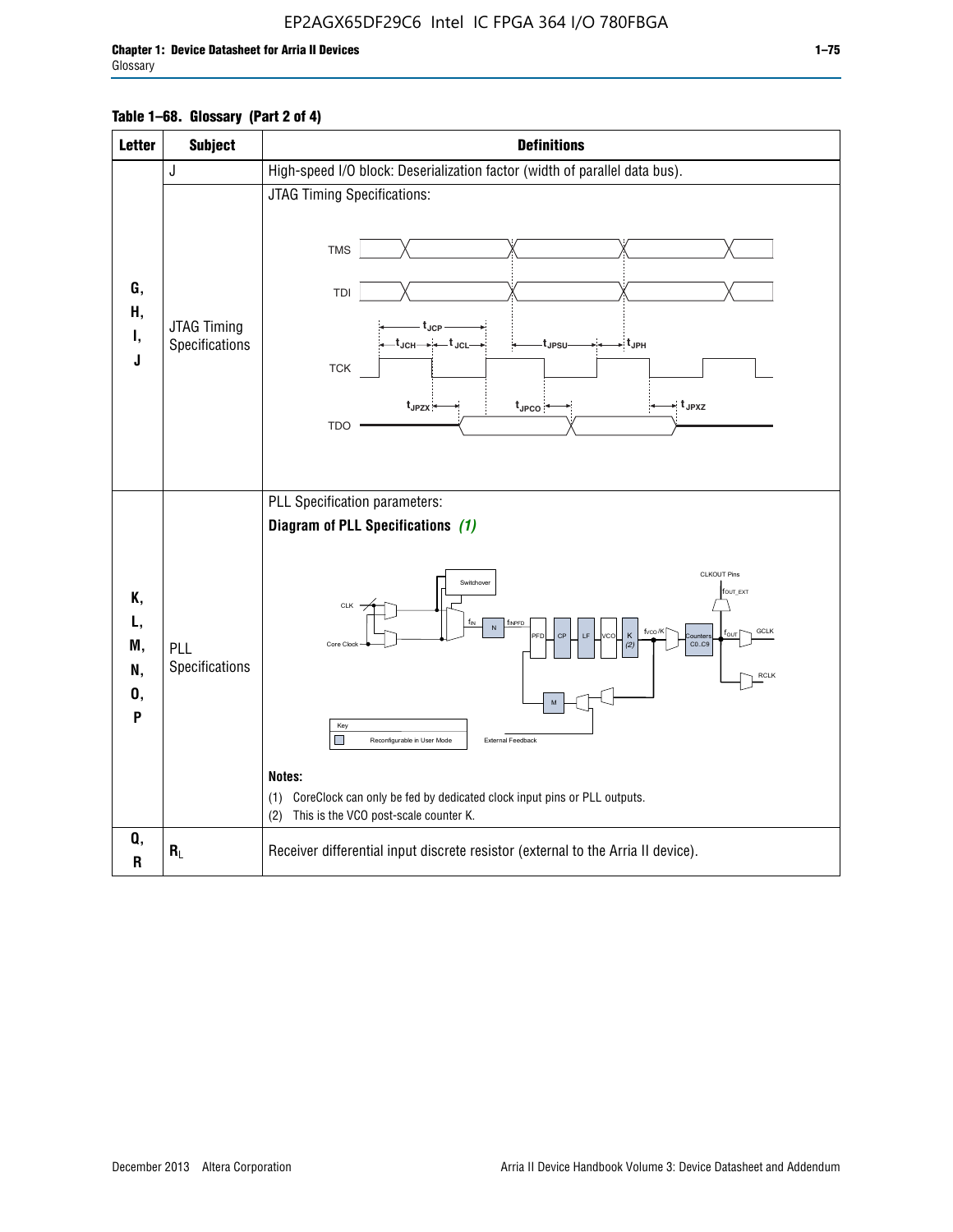### EP2AGX65DF29C6 Intel IC FPGA 364 I/O 780FBGA

### **Table 1–68. Glossary (Part 3 of 4)**

| <b>Letter</b> | <b>Subject</b>                                        | <b>Definitions</b>                                                                                                                                                                                                                                                                                                                                                                                                                                                                                                                                                                                                                                                                                                                                                                                                                                                                           |  |  |  |  |  |  |
|---------------|-------------------------------------------------------|----------------------------------------------------------------------------------------------------------------------------------------------------------------------------------------------------------------------------------------------------------------------------------------------------------------------------------------------------------------------------------------------------------------------------------------------------------------------------------------------------------------------------------------------------------------------------------------------------------------------------------------------------------------------------------------------------------------------------------------------------------------------------------------------------------------------------------------------------------------------------------------------|--|--|--|--|--|--|
|               |                                                       | The period of time during which the data must be valid in order to capture it correctly. The setup<br>and hold times determine the ideal strobe position within the sampling window:                                                                                                                                                                                                                                                                                                                                                                                                                                                                                                                                                                                                                                                                                                         |  |  |  |  |  |  |
|               |                                                       | <b>Timing Diagram</b>                                                                                                                                                                                                                                                                                                                                                                                                                                                                                                                                                                                                                                                                                                                                                                                                                                                                        |  |  |  |  |  |  |
|               | SW (sampling                                          |                                                                                                                                                                                                                                                                                                                                                                                                                                                                                                                                                                                                                                                                                                                                                                                                                                                                                              |  |  |  |  |  |  |
|               | window)                                               | <b>Bit Time</b>                                                                                                                                                                                                                                                                                                                                                                                                                                                                                                                                                                                                                                                                                                                                                                                                                                                                              |  |  |  |  |  |  |
|               |                                                       | Sampling Window<br><b>RSKM</b><br>0.5 x TCCS<br>0.5 x TCCS<br><b>RSKM</b>                                                                                                                                                                                                                                                                                                                                                                                                                                                                                                                                                                                                                                                                                                                                                                                                                    |  |  |  |  |  |  |
|               |                                                       | (SW)                                                                                                                                                                                                                                                                                                                                                                                                                                                                                                                                                                                                                                                                                                                                                                                                                                                                                         |  |  |  |  |  |  |
| S             | Single-ended<br>Voltage<br>Referenced I/O<br>Standard | The JEDEC standard for SSTL and HSTL I/O standards define both the AC and DC input signal<br>values. The AC values indicate the voltage levels at which the receiver must meet its timing<br>specifications. The DC values indicate the voltage levels at which the final logic state of the<br>receiver is unambiguously defined. After the receiver input has crossed the AC value, the receiver<br>changes to the new logic state.<br>The new logic state is then maintained as long as the input stays beyond the AC threshold. This<br>approach is intended to provide predictable receiver timing in the presence of input waveform<br>ringing:<br>Single-Ended Voltage Referenced I/O Standard<br>$V_{\text{CCIO}}$<br>____________________<br>$V_{\text{OH}}$<br>$V_{IH(AC)}$<br>$V_{IH(DC)}$<br>$V_{REF}$<br>$V_{IL(DC)}$<br>$\overline{V_{\text{IL}(AC)}}$<br>$V_{OL}$<br>$V_{SS}$ |  |  |  |  |  |  |
|               | $t_{C}$                                               | High-speed receiver and transmitter input and output clock period.                                                                                                                                                                                                                                                                                                                                                                                                                                                                                                                                                                                                                                                                                                                                                                                                                           |  |  |  |  |  |  |
|               | <b>TCCS</b><br>(channel-to-<br>channel-<br>skew)      | The timing difference between the fastest and slowest output edges, including $t_{c0}$ variation and<br>clock skew, across channels driven by the same PLL. The clock is included in the TCCS<br>measurement (refer to the Timing Diagram figure under S in this table).                                                                                                                                                                                                                                                                                                                                                                                                                                                                                                                                                                                                                     |  |  |  |  |  |  |
|               |                                                       | High-speed I/O block: Duty cycle on the high-speed transmitter output clock.                                                                                                                                                                                                                                                                                                                                                                                                                                                                                                                                                                                                                                                                                                                                                                                                                 |  |  |  |  |  |  |
|               | $t_{\text{DUTY}}$                                     | <b>Timing Unit Interval (TUI)</b>                                                                                                                                                                                                                                                                                                                                                                                                                                                                                                                                                                                                                                                                                                                                                                                                                                                            |  |  |  |  |  |  |
| T             |                                                       | The timing budget allowed for skew, propagation delays, and data sampling window.<br>(TUI = $1/($ Receiver Input Clock Frequency Multiplication Factor) = $t_c/w$ )                                                                                                                                                                                                                                                                                                                                                                                                                                                                                                                                                                                                                                                                                                                          |  |  |  |  |  |  |
|               | $t_{FALL}$                                            | Signal high-to-low transition time (80-20%)                                                                                                                                                                                                                                                                                                                                                                                                                                                                                                                                                                                                                                                                                                                                                                                                                                                  |  |  |  |  |  |  |
|               | $t_{\text{INCCJ}}$                                    | Cycle-to-cycle jitter tolerance on the PLL clock input.                                                                                                                                                                                                                                                                                                                                                                                                                                                                                                                                                                                                                                                                                                                                                                                                                                      |  |  |  |  |  |  |
|               | $t_{\text{OUTPJ\_10}}$                                | Period jitter on the general purpose I/O driven by a PLL.                                                                                                                                                                                                                                                                                                                                                                                                                                                                                                                                                                                                                                                                                                                                                                                                                                    |  |  |  |  |  |  |
|               | t <sub>outpj_dc</sub>                                 | Period jitter on the dedicated clock output driven by a PLL.                                                                                                                                                                                                                                                                                                                                                                                                                                                                                                                                                                                                                                                                                                                                                                                                                                 |  |  |  |  |  |  |
|               | $t_{\tiny\textsf{RISE}}$                              | Signal low-to-high transition time (20-80%).                                                                                                                                                                                                                                                                                                                                                                                                                                                                                                                                                                                                                                                                                                                                                                                                                                                 |  |  |  |  |  |  |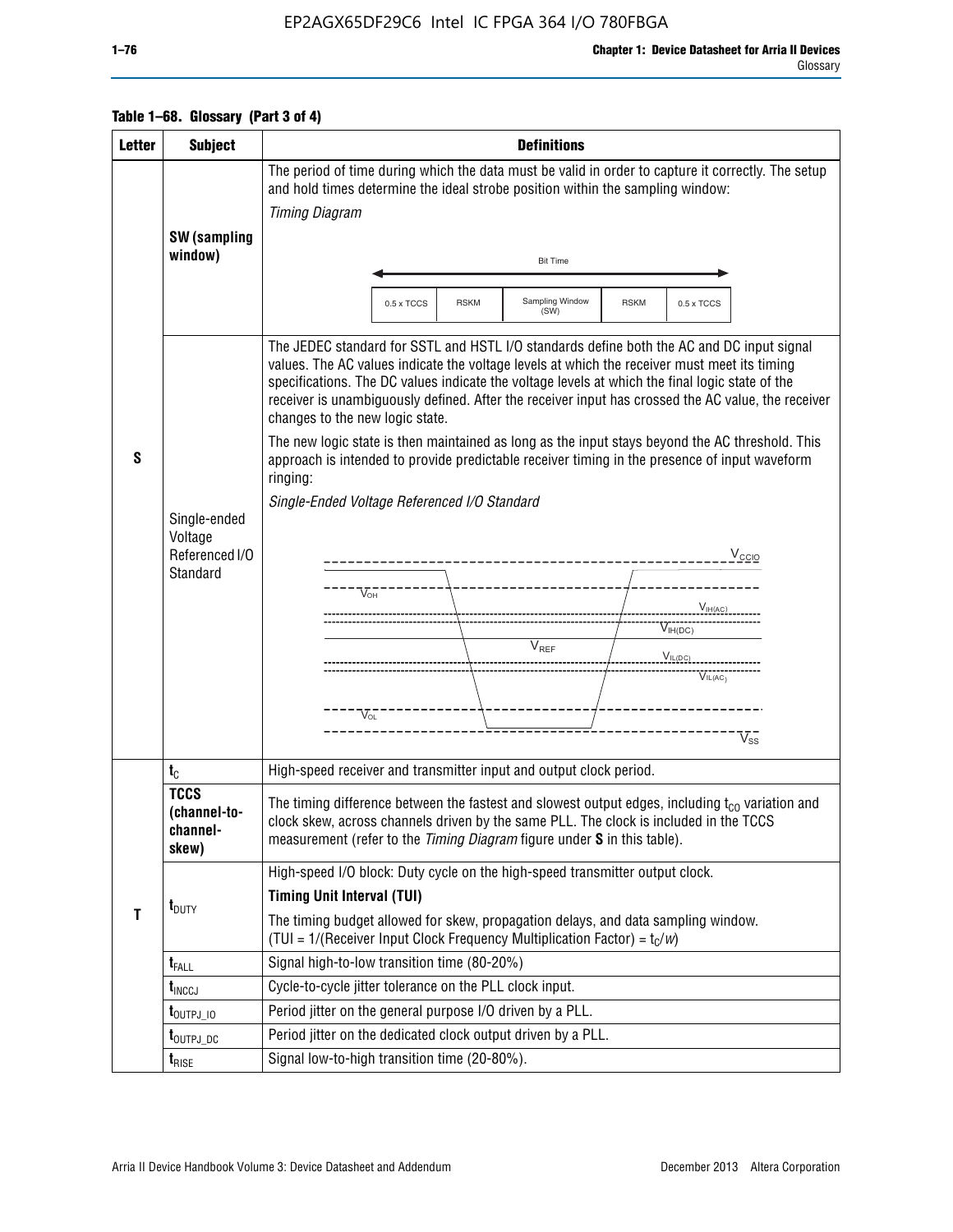### **Table 1–68. Glossary (Part 4 of 4)**

| <b>Letter</b> | <b>Subject</b>           | <b>Definitions</b>                                                                                                                                                   |
|---------------|--------------------------|----------------------------------------------------------------------------------------------------------------------------------------------------------------------|
|               | $V_{CM(DC)}$             | DC common mode input voltage.                                                                                                                                        |
|               | V <sub>ICM</sub>         | Input common mode voltage: The common mode of the differential signal at the receiver.                                                                               |
|               | $V_{ID}$                 | Input differential voltage swing: The difference in voltage between the positive and<br>complementary conductors of a differential transmission at the receiver.     |
|               | $V_{\text{DIF(AC)}}$     | AC differential input voltage: Minimum AC input differential voltage required for switching.                                                                         |
|               | $V_{\text{DIF(DC)}}$     | DC differential input voltage: Minimum DC input differential voltage required for switching.                                                                         |
| U,            | $V_{\text{IH}}$          | Voltage input high: The minimum positive voltage applied to the input which is accepted by the<br>device as a logic high.                                            |
| $\mathbf V$   | $V_{H(AC)}$              | High-level AC input voltage.                                                                                                                                         |
|               | $V_{H(DC)}$              | High-level DC input voltage.                                                                                                                                         |
|               | $V_{\text{IL}}$          | Voltage input low: The maximum positive voltage applied to the input which is accepted by the<br>device as a logic low.                                              |
|               | $\bm{V}_{\text{IL(AC)}}$ | Low-level AC input voltage.                                                                                                                                          |
|               | $V_{IL(DC)}$             | Low-level DC input voltage.                                                                                                                                          |
|               | $V_{OCM}$                | Output common mode voltage: The common mode of the differential signal at the transmitter.                                                                           |
|               | $V_{OD}$                 | Output differential voltage swing: The difference in voltage between the positive and<br>complementary conductors of a differential transmission at the transmitter. |
| W,            |                          |                                                                                                                                                                      |
| Х,            | W                        | High-speed I/O block: The clock boost factor.                                                                                                                        |
| Y.            |                          |                                                                                                                                                                      |
| 7             |                          |                                                                                                                                                                      |

## **Document Revision History**

Table 1–69 lists the revision history for this chapter.

**Table 1–69. Document Revision History (Part 1 of 2)**

| <b>Date</b>      | <b>Version</b> | <b>Changes</b>                                                                                                                      |
|------------------|----------------|-------------------------------------------------------------------------------------------------------------------------------------|
| December 2013    | 4.4            | Updated Table $1-34$ and Table $1-35$ .                                                                                             |
|                  |                | ■ Updated the $V_{CCH GXBL/R}$ operating conditions in Table 1–6.                                                                   |
|                  | 4.3            | <b>Example 1-20.</b> Finalized Arria II GZ information in Table 1-20.                                                               |
| <b>July 2012</b> |                | $\blacksquare$ Added BLVDS specification in Table 1-32 and Table 1-33.                                                              |
|                  |                | <b>Updated input and output waveforms in Table 1–68.</b>                                                                            |
| December 2011    | 4.2            | $\blacksquare$ Updated Table 1-32, Table 1-33, Table 1-34, Table 1-35, Table 1-40, Table 1-41,<br>Table $1-54$ , and Table $1-67$ . |
|                  |                | $\blacksquare$ Minor text edits.                                                                                                    |
|                  |                | $\blacksquare$ Added Table 1–60.                                                                                                    |
| June 2011        |                | <b>Updated Table 1–32, Table 1–33, Table 1–38, Table 1–41, and Table 1–61.</b>                                                      |
|                  | 4.1            | ■ Updated the "Switching Characteristics" section introduction.                                                                     |
|                  |                | Minor text edits.                                                                                                                   |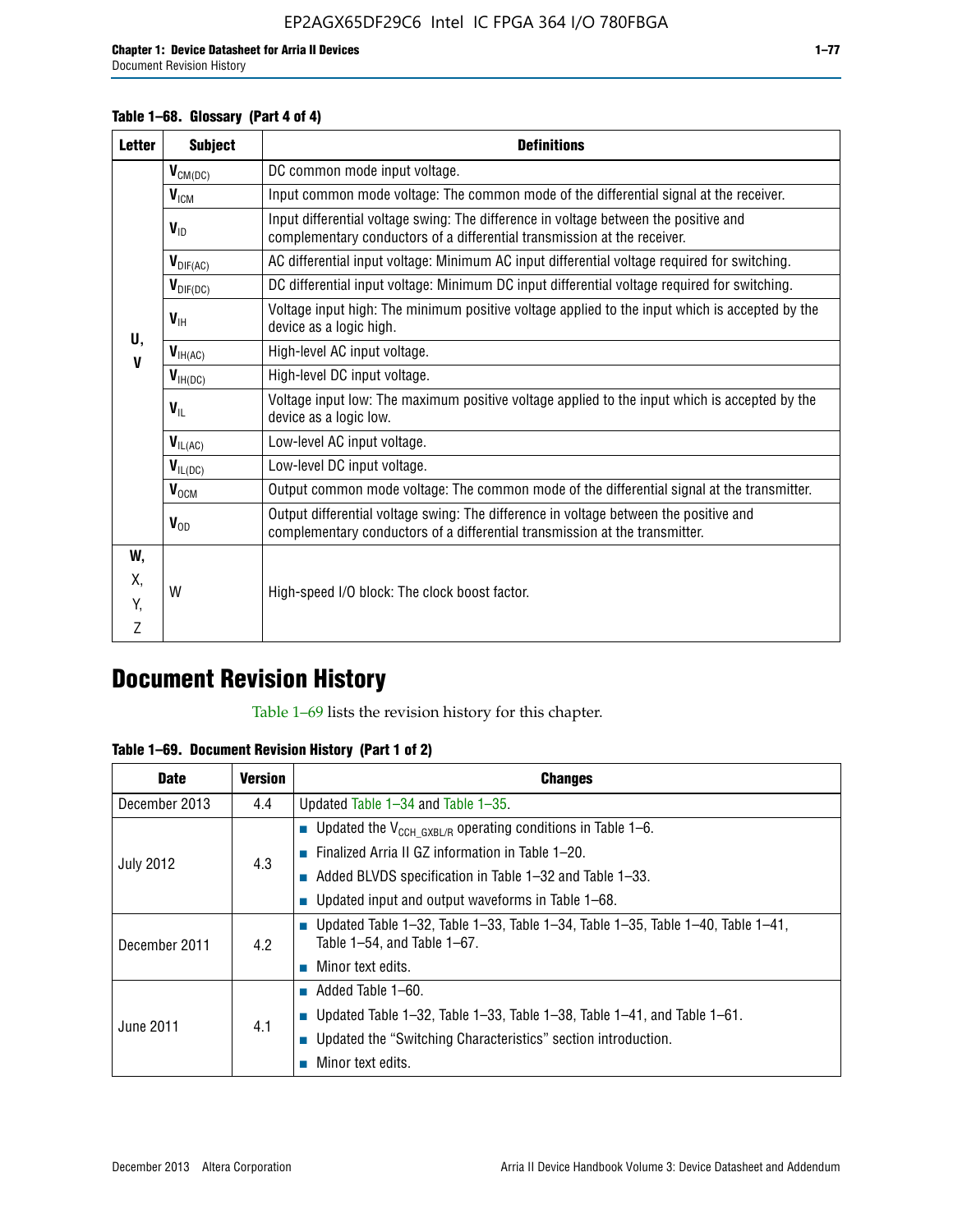| <b>Date</b>      | <b>Version</b> | <b>Changes</b>                                                                                                                                                                                               |
|------------------|----------------|--------------------------------------------------------------------------------------------------------------------------------------------------------------------------------------------------------------|
|                  |                | Added Arria II GZ information.                                                                                                                                                                               |
|                  |                | Added Table 1-61 with Arria II GX information.                                                                                                                                                               |
| December 2010    | 4.0            | <b>Updated Table 1–1, Table 1–2, Table 1–5, Table 1–6, Table 1–7, Table 1–11, Table 1–35,</b><br>Table 1-37, Table 1-40, Table 1-42, Table 1-44, Table 1-45, Table 1-57, Table 1-61, and<br>Table 1-63.      |
|                  |                | $\blacksquare$ Updated Figure 1-5.                                                                                                                                                                           |
|                  |                | Updated for the Quartus II version 10.0 release.                                                                                                                                                             |
|                  |                | • Updated the first paragraph for searchability.                                                                                                                                                             |
|                  |                | $\blacksquare$ Minor text edits.                                                                                                                                                                             |
|                  |                | Updated Table 1-1, Table 1-4, Table 1-16, Table 1-19, Table 1-21, Table 1-23,<br>Table 1-25, Table 1-26, Table 1-30, and Table 1-35                                                                          |
|                  |                | $\blacksquare$ Added Table 1-27 and Table 1-29.                                                                                                                                                              |
| <b>July 2010</b> | 3.0            | $\blacksquare$ Added I3 speed grade information to Table 1-19, Table 1-21, Table 1-22, Table 1-24,<br>Table 1-25, Table 1-30, Table 1-32, Table 1-33, Table 1-34, and Table 1-35.                            |
|                  |                | <b>Updated the "Operating Conditions" section.</b>                                                                                                                                                           |
|                  |                | Removed "Preliminary" from Table $1-19$ , Table $1-21$ , Table $1-22$ , Table $1-23$ ,<br>Table 1-24, Table 1-25, Table 1-26, Table 1-28, Table 1-30, Table 1-32, Table 1-33,<br>Table 1-34, and Figure 1-4. |
|                  |                | $\blacksquare$ Minor text edits.                                                                                                                                                                             |
|                  | 2.3            | Updated for the Quartus II version 9.1 SP2 release:                                                                                                                                                          |
| March 2010       |                | Updated Table 1–3, Table 1–7, Table 1–19, Table 1–21, Table 1–22, Table 1–24,<br>Table 1-25 and Table 1-33.                                                                                                  |
|                  |                | ■ Updated "Recommended Operating Conditions" section.                                                                                                                                                        |
|                  |                | $\blacksquare$ Minor text edits.                                                                                                                                                                             |
| February 2010    | 2.2            | Updated Table 1-19.                                                                                                                                                                                          |
|                  | 2.1            | Updated for Arria II GX v9.1 SP1 release:                                                                                                                                                                    |
| February 2010    |                | Updated Table 1-19, Table 1-23, Table 1-28, Table 1-30, and Table 1-33.                                                                                                                                      |
|                  |                | $\blacksquare$ Added Figure 1-5.                                                                                                                                                                             |
|                  |                | $\blacksquare$ Minor text edits.                                                                                                                                                                             |
|                  |                | Updated for Arria II GX v9.1 release:                                                                                                                                                                        |
|                  |                | Updated Table 1–1, Table 1–4, Table 1–13, Table 1–14, Table 1–19, Table 1–15,<br>Table 1-22, Table 1-24, and Table 1-28.                                                                                     |
| November 2009    | 2.0            | Added Table 1-6 and Table 1-33.                                                                                                                                                                              |
|                  |                | Added "Bus Hold" on page $1-5$ .                                                                                                                                                                             |
|                  |                | Added "IOE Programmable Delay" section.                                                                                                                                                                      |
|                  |                | Minor text edit.                                                                                                                                                                                             |
| <b>June 2009</b> |                | <b>Updated Table 1–1, Table 1–3, Table 1–7, Table 1–8, Table 1–18, Table 1–23, Table 1–25,</b><br>Table 1-26, Table 1-29, Table 1-30, Table 1-31, Table 1-32, and Table 1-33.                                |
|                  | 1.2            | Added Table 1-32.                                                                                                                                                                                            |
|                  |                | Updated Equation 1-1.                                                                                                                                                                                        |
| March 2009       | 1.1            | Added "I/O Timing" section.                                                                                                                                                                                  |
| February 2009    | 1.0            | Initial release.                                                                                                                                                                                             |